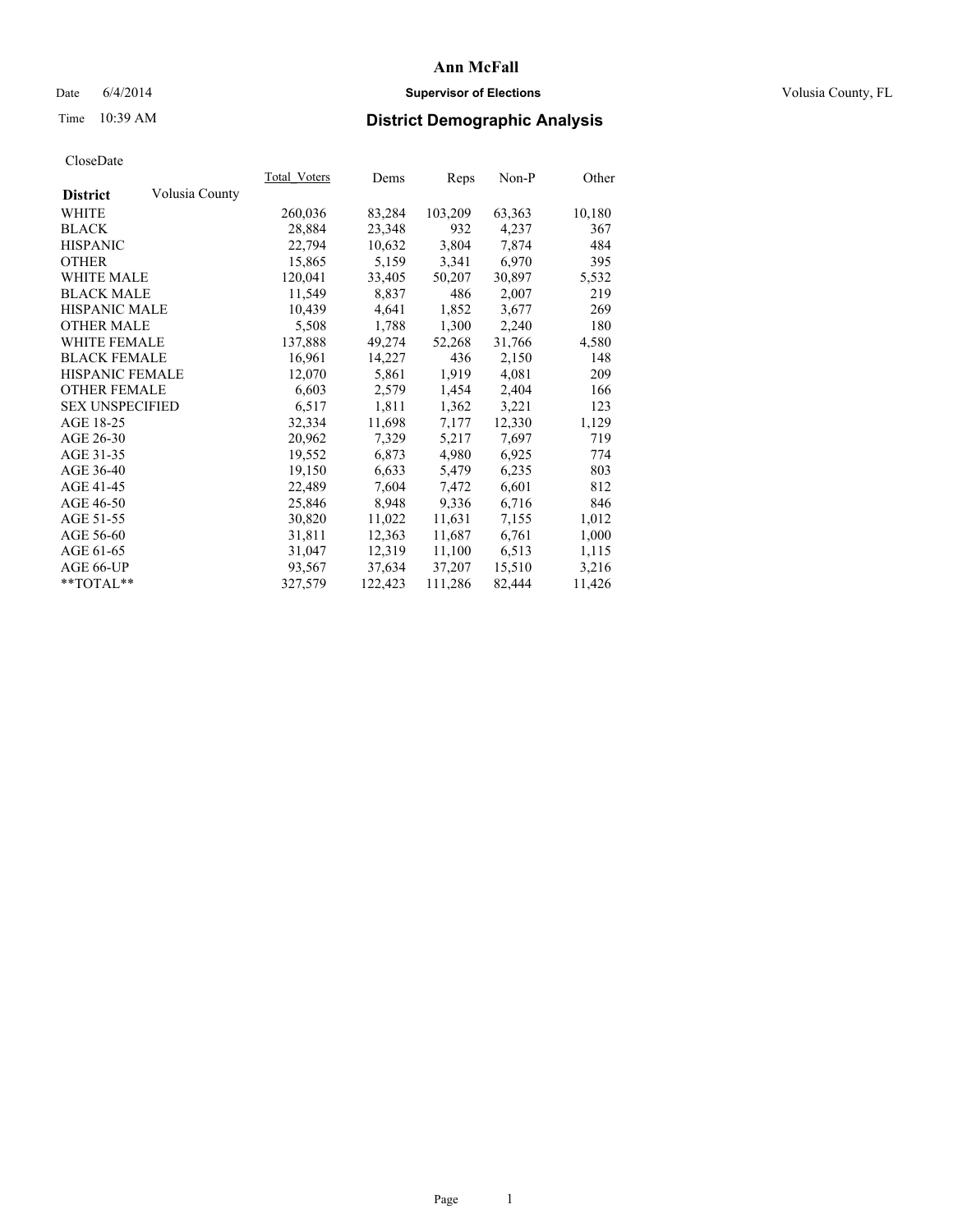## Date 6/4/2014 **Supervisor of Elections Supervisor of Elections** Volusia County, FL

# Time 10:39 AM **District Demographic Analysis**

|                        | Total Voters              | Dems   | <b>Reps</b> | $Non-P$ | Other |
|------------------------|---------------------------|--------|-------------|---------|-------|
| <b>District</b>        | County Council District 1 |        |             |         |       |
| WHITE                  | 51,184                    | 15,831 | 21,808      | 11,332  | 2,213 |
| <b>BLACK</b>           | 4,683                     | 3,816  | 161         | 640     | 66    |
| <b>HISPANIC</b>        | 4,365                     | 1,907  | 752         | 1,604   | 102   |
| <b>OTHER</b>           | 2,975                     | 888    | 729         | 1,271   | 87    |
| WHITE MALE             | 23,316                    | 6,229  | 10,426      | 5,475   | 1,186 |
| <b>BLACK MALE</b>      | 1,844                     | 1,443  | 70          | 289     | 42    |
| <b>HISPANIC MALE</b>   | 1,876                     | 777    | 360         | 694     | 45    |
| <b>OTHER MALE</b>      | 1,018                     | 310    | 267         | 404     | 37    |
| WHITE FEMALE           | 27,475                    | 9,501  | 11,219      | 5,741   | 1,014 |
| <b>BLACK FEMALE</b>    | 2,784                     | 2,333  | 87          | 340     | 24    |
| HISPANIC FEMALE        | 2,431                     | 1,101  | 384         | 891     | 55    |
| <b>OTHER FEMALE</b>    | 1,166                     | 426    | 288         | 420     | 32    |
| <b>SEX UNSPECIFIED</b> | 1,296                     | 322    | 348         | 593     | 33    |
| AGE 18-25              | 6,184                     | 1,857  | 1,600       | 2,459   | 268   |
| AGE 26-30              | 3,829                     | 1,196  | 1,065       | 1,429   | 139   |
| AGE 31-35              | 3,760                     | 1,248  | 1,095       | 1,261   | 156   |
| AGE 36-40              | 3,747                     | 1,179  | 1,225       | 1,155   | 188   |
| AGE 41-45              | 4,383                     | 1,400  | 1,574       | 1,230   | 179   |
| AGE 46-50              | 4,971                     | 1,614  | 2,035       | 1,154   | 168   |
| AGE 51-55              | 5,851                     | 1,994  | 2,403       | 1,230   | 224   |
| AGE 56-60              | 5,922                     | 2,199  | 2,362       | 1,157   | 204   |
| AGE 61-65              | 5,995                     | 2,364  | 2,309       | 1,062   | 260   |
| AGE 66-UP              | 18,565                    | 7.391  | 7.782       | 2,710   | 682   |
| **TOTAL**              | 63,207                    | 22,442 | 23,450      | 14,847  | 2,468 |
|                        |                           |        |             |         |       |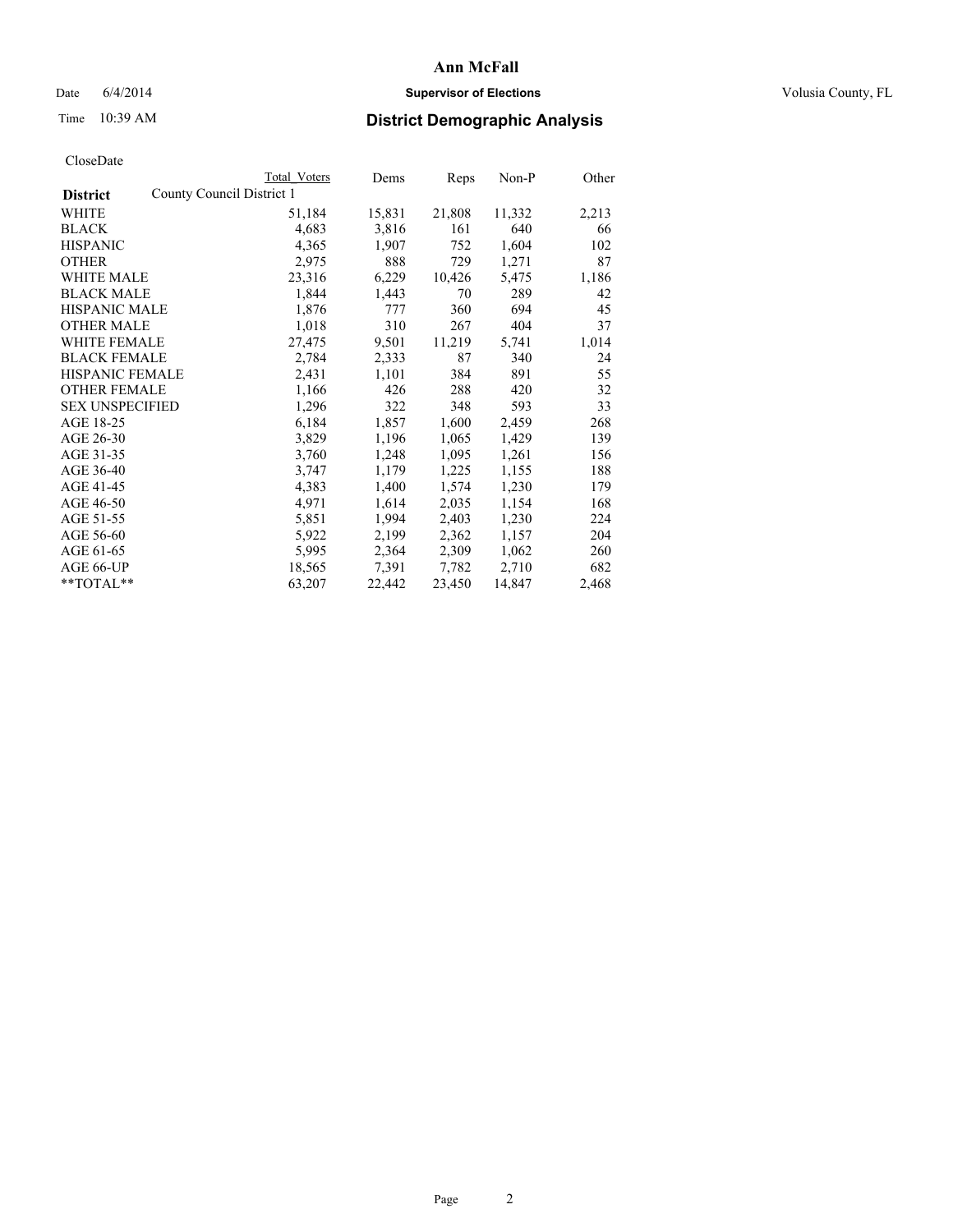## Date 6/4/2014 **Supervisor of Elections Supervisor of Elections** Volusia County, FL

# Time 10:39 AM **District Demographic Analysis**

|                                              | Total Voters | Dems   | Reps   | $Non-P$ | Other |
|----------------------------------------------|--------------|--------|--------|---------|-------|
| County Council District 2<br><b>District</b> |              |        |        |         |       |
| WHITE                                        | 49,557       | 16,705 | 18,497 | 12,391  | 1,964 |
| <b>BLACK</b>                                 | 10,696       | 8,837  | 268    | 1,493   | 98    |
| <b>HISPANIC</b>                              | 1,745        | 758    | 342    | 602     | 43    |
| <b>OTHER</b>                                 | 3,442        | 1,277  | 600    | 1,485   | 80    |
| WHITE MALE                                   | 23,018       | 6,741  | 9,111  | 6,060   | 1,106 |
| <b>BLACK MALE</b>                            | 4,105        | 3,250  | 140    | 664     | 51    |
| <b>HISPANIC MALE</b>                         | 822          | 328    | 169    | 297     | 28    |
| <b>OTHER MALE</b>                            | 1,186        | 423    | 229    | 495     | 39    |
| <b>WHITE FEMALE</b>                          | 26,113       | 9,822  | 9,257  | 6,194   | 840   |
| <b>BLACK FEMALE</b>                          | 6,426        | 5,458  | 125    | 796     | 47    |
| HISPANIC FEMALE                              | 890          | 417    | 169    | 289     | 15    |
| <b>OTHER FEMALE</b>                          | 1,521        | 658    | 281    | 550     | 32    |
| <b>SEX UNSPECIFIED</b>                       | 1,359        | 480    | 226    | 626     | 27    |
| AGE 18-25                                    | 7,450        | 3,745  | 1,159  | 2,355   | 191   |
| AGE 26-30                                    | 4,552        | 1,886  | 974    | 1,542   | 150   |
| AGE 31-35                                    | 3,847        | 1,549  | 849    | 1,310   | 139   |
| AGE 36-40                                    | 3,253        | 1,312  | 796    | 1,034   | 111   |
| AGE 41-45                                    | 3,847        | 1,523  | 1,075  | 1,122   | 127   |
| AGE 46-50                                    | 4,566        | 1,812  | 1,404  | 1,211   | 139   |
| AGE 51-55                                    | 5,733        | 2,344  | 1,900  | 1,317   | 172   |
| AGE 56-60                                    | 6,079        | 2,587  | 2,016  | 1,290   | 186   |
| AGE 61-65                                    | 6,160        | 2,503  | 2,034  | 1,411   | 212   |
| AGE 66-UP                                    | 19,953       | 8,316  | 7,500  | 3,379   | 758   |
| **TOTAL**                                    | 65,440       | 27,577 | 19,707 | 15,971  | 2,185 |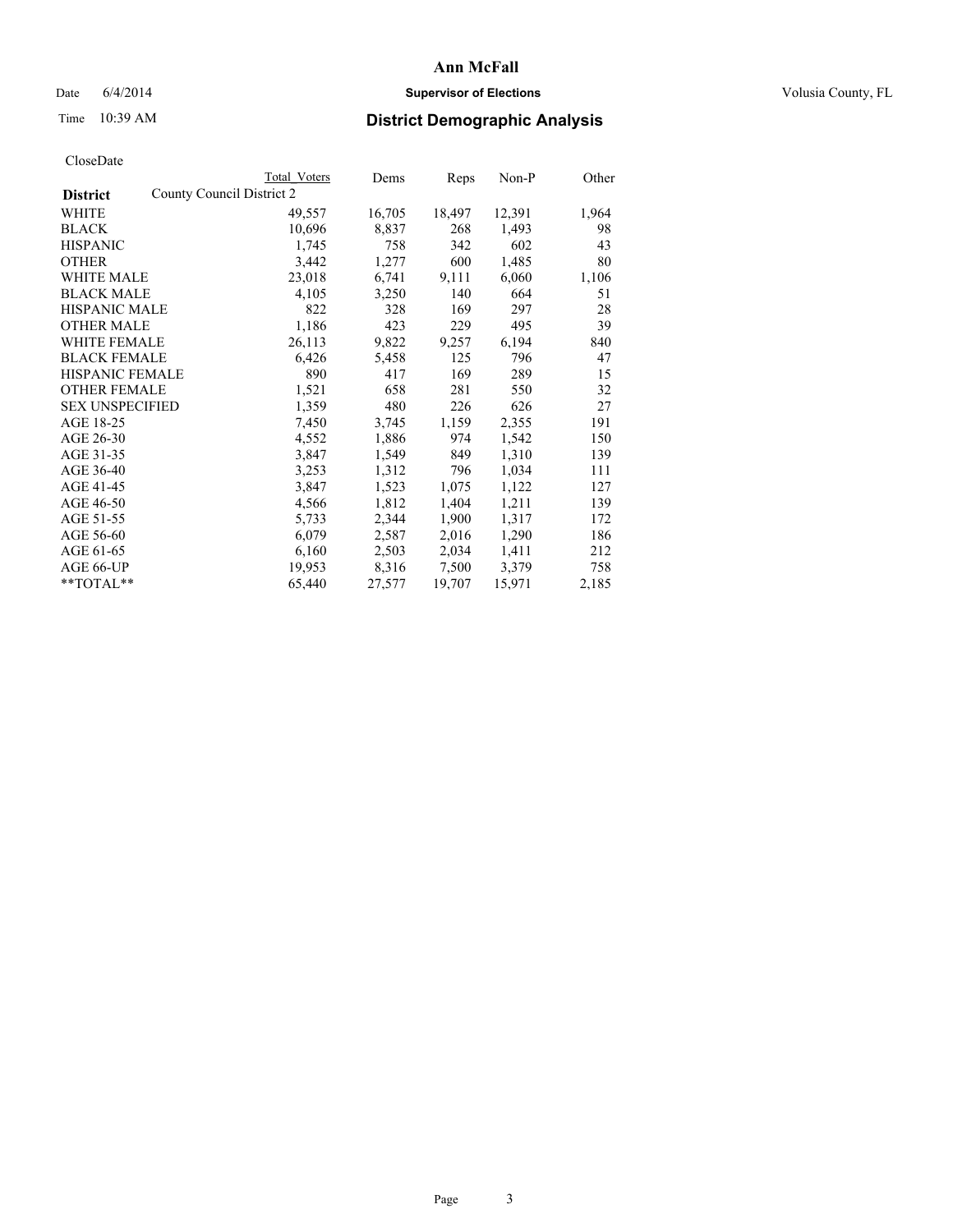## Date 6/4/2014 **Supervisor of Elections Supervisor of Elections** Volusia County, FL

# Time 10:39 AM **District Demographic Analysis**

|                        |                           | Total Voters | Dems   | <b>Reps</b> | Non-P  | Other |
|------------------------|---------------------------|--------------|--------|-------------|--------|-------|
| <b>District</b>        | County Council District 3 |              |        |             |        |       |
| WHITE                  |                           | 64,666       | 20,635 | 25,533      | 16,271 | 2,227 |
| <b>BLACK</b>           |                           | 2,009        | 1,599  | 79          | 307    | 24    |
| <b>HISPANIC</b>        |                           | 1,200        | 457    | 305         | 403    | 35    |
| <b>OTHER</b>           |                           | 2,600        | 733    | 597         | 1,203  | 67    |
| WHITE MALE             |                           | 30,005       | 8,328  | 12,543      | 7,928  | 1,206 |
| <b>BLACK MALE</b>      |                           | 883          | 658    | 45          | 161    | 19    |
| <b>HISPANIC MALE</b>   |                           | 538          | 187    | 135         | 196    | 20    |
| <b>OTHER MALE</b>      |                           | 904          | 253    | 250         | 372    | 29    |
| <b>WHITE FEMALE</b>    |                           | 34,133       | 12,145 | 12,804      | 8,174  | 1,010 |
| <b>BLACK FEMALE</b>    |                           | 1,107        | 929    | 33          | 140    | 5     |
| <b>HISPANIC FEMALE</b> |                           | 647          | 265    | 167         | 201    | 14    |
| <b>OTHER FEMALE</b>    |                           | 1,073        | 382    | 258         | 401    | 32    |
| <b>SEX UNSPECIFIED</b> |                           | 1,184        | 277    | 279         | 610    | 18    |
| AGE 18-25              |                           | 5,471        | 1,479  | 1,508       | 2,263  | 221   |
| AGE 26-30              |                           | 3,745        | 1,140  | 1,041       | 1,442  | 122   |
| AGE 31-35              |                           | 3,620        | 1,033  | 1,052       | 1,394  | 141   |
| AGE 36-40              |                           | 3,676        | 1,038  | 1,197       | 1,284  | 157   |
| AGE 41-45              |                           | 4,672        | 1,378  | 1,699       | 1,456  | 139   |
| AGE 46-50              |                           | 5,276        | 1,552  | 2,126       | 1,447  | 151   |
| AGE 51-55              |                           | 6,785        | 2,131  | 2,798       | 1,642  | 214   |
| AGE 56-60              |                           | 7,343        | 2,618  | 2,871       | 1,620  | 234   |
| AGE 61-65              |                           | 7,416        | 2,796  | 2,797       | 1,571  | 252   |
| AGE 66-UP              |                           | 22,471       | 8,259  | 9,425       | 4,065  | 722   |
| **TOTAL**              |                           | 70,475       | 23,424 | 26,514      | 18,184 | 2,353 |
|                        |                           |              |        |             |        |       |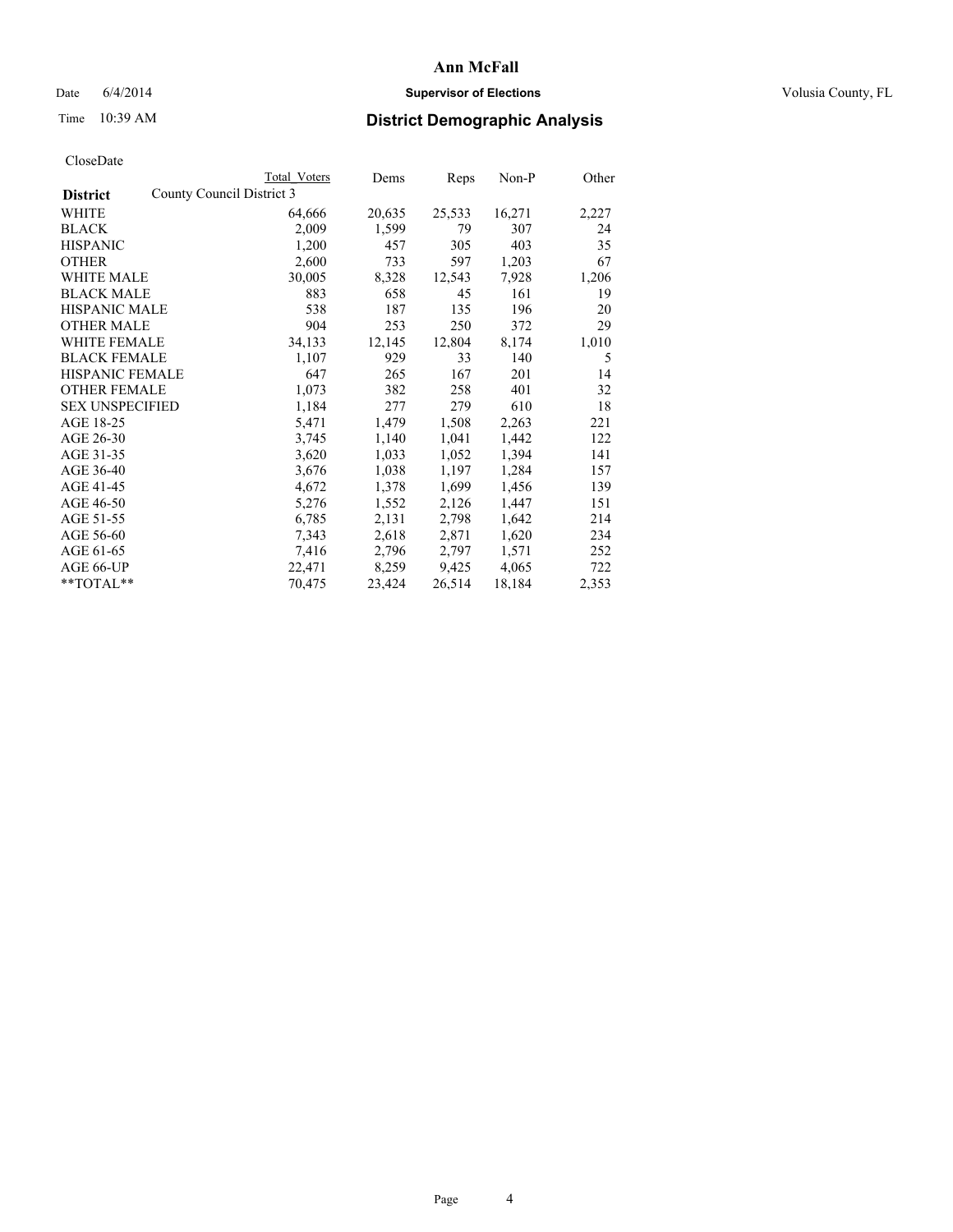## Date 6/4/2014 **Supervisor of Elections Supervisor of Elections** Volusia County, FL

# Time 10:39 AM **District Demographic Analysis**

|                                              | <b>Total Voters</b> | Dems   | Reps   | Non-P  | Other |
|----------------------------------------------|---------------------|--------|--------|--------|-------|
| County Council District 4<br><b>District</b> |                     |        |        |        |       |
| WHITE                                        | 53,859              | 17,706 | 21,285 | 12,925 | 1,943 |
| <b>BLACK</b>                                 | 6,117               | 4,969  | 178    | 891    | 79    |
| <b>HISPANIC</b>                              | 1,547               | 653    | 341    | 522    | 31    |
| <b>OTHER</b>                                 | 3,273               | 1,068  | 742    | 1,387  | 76    |
| <b>WHITE MALE</b>                            | 24,690              | 7,047  | 10,270 | 6,332  | 1,041 |
| <b>BLACK MALE</b>                            | 2,363               | 1,796  | 88     | 434    | 45    |
| <b>HISPANIC MALE</b>                         | 683                 | 258    | 162    | 241    | 22    |
| <b>OTHER MALE</b>                            | 1,168               | 371    | 293    | 467    | 37    |
| WHITE FEMALE                                 | 28,762              | 10,557 | 10,872 | 6,447  | 886   |
| <b>BLACK FEMALE</b>                          | 3,687               | 3,119  | 90     | 444    | 34    |
| HISPANIC FEMALE                              | 848                 | 390    | 173    | 276    | 9     |
| <b>OTHER FEMALE</b>                          | 1,376               | 520    | 349    | 473    | 34    |
| <b>SEX UNSPECIFIED</b>                       | 1,218               | 338    | 248    | 611    | 21    |
| AGE 18-25                                    | 5,955               | 2,186  | 1,439  | 2,160  | 170   |
| AGE 26-30                                    | 4,051               | 1,510  | 1,033  | 1,379  | 129   |
| AGE 31-35                                    | 3,447               | 1,278  | 867    | 1,176  | 126   |
| AGE 36-40                                    | 3,403               | 1,227  | 973    | 1,079  | 124   |
| AGE 41-45                                    | 4,177               | 1,400  | 1,424  | 1,199  | 154   |
| AGE 46-50                                    | 5,088               | 1,790  | 1,833  | 1,293  | 172   |
| AGE 51-55                                    | 6,035               | 2,176  | 2,237  | 1,421  | 201   |
| AGE 56-60                                    | 6,446               | 2,536  | 2,373  | 1,356  | 181   |
| AGE 61-65                                    | 6,378               | 2,514  | 2,261  | 1,372  | 231   |
| AGE 66-UP                                    | 19,816              | 7,779  | 8,106  | 3,290  | 641   |
| **TOTAL**                                    | 64,796              | 24,396 | 22,546 | 15,725 | 2,129 |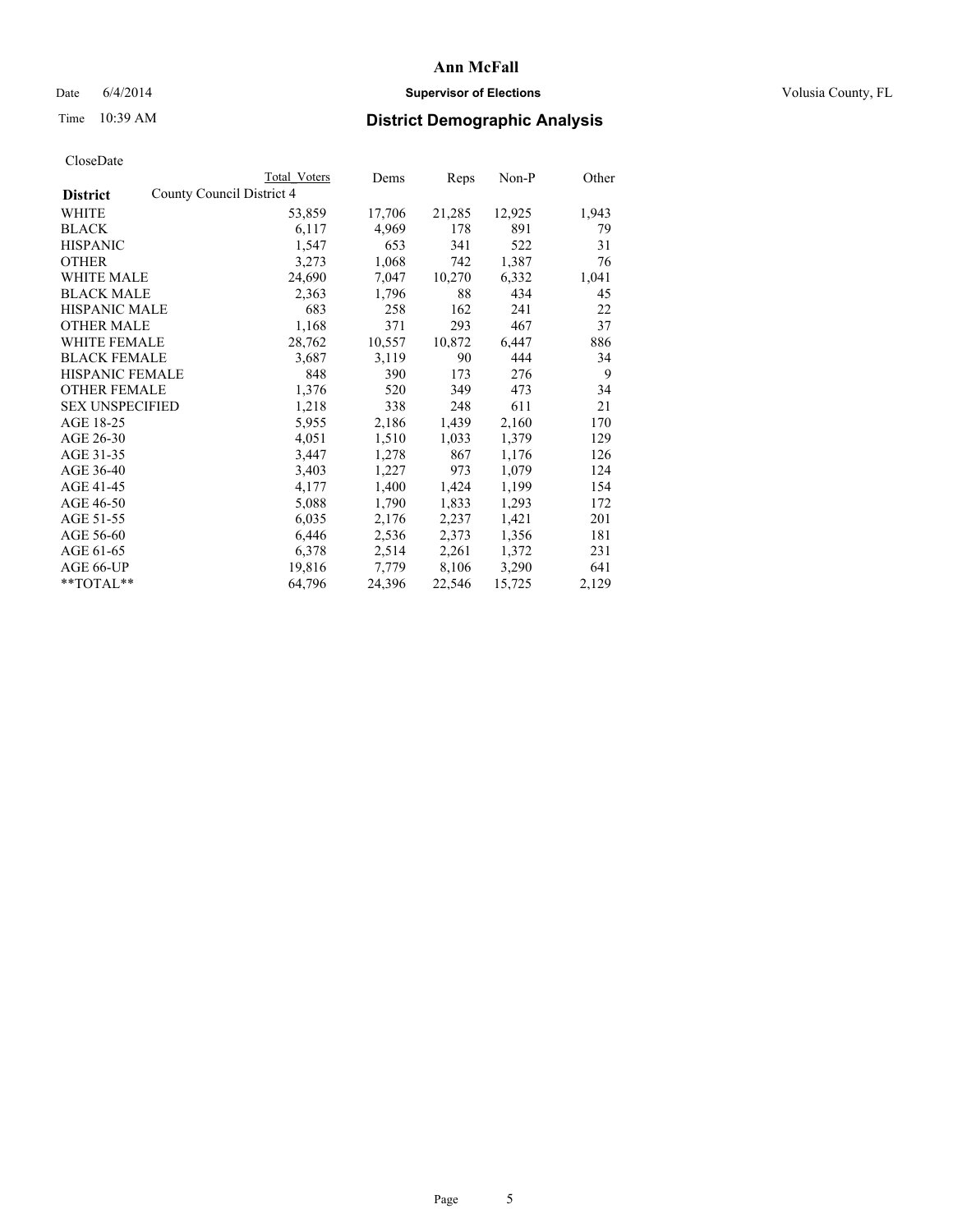## Date 6/4/2014 **Supervisor of Elections Supervisor of Elections** Volusia County, FL

# Time 10:39 AM **District Demographic Analysis**

|                                              | Total Voters | Dems   | Reps   | $Non-P$ | Other |
|----------------------------------------------|--------------|--------|--------|---------|-------|
| County Council District 5<br><b>District</b> |              |        |        |         |       |
| WHITE                                        | 40,770       | 12,407 | 16,086 | 10,444  | 1,833 |
| <b>BLACK</b>                                 | 5,379        | 4,127  | 246    | 906     | 100   |
| <b>HISPANIC</b>                              | 13,937       | 6,857  | 2,064  | 4,743   | 273   |
| <b>OTHER</b>                                 | 3,575        | 1,193  | 673    | 1,624   | 85    |
| WHITE MALE                                   | 19,012       | 5,060  | 7,857  | 5,102   | 993   |
| <b>BLACK MALE</b>                            | 2,354        | 1,690  | 143    | 459     | 62    |
| <b>HISPANIC MALE</b>                         | 6,520        | 3,091  | 1,026  | 2,249   | 154   |
| <b>OTHER MALE</b>                            | 1,232        | 431    | 261    | 502     | 38    |
| <b>WHITE FEMALE</b>                          | 21,405       | 7,249  | 8,116  | 5,210   | 830   |
| <b>BLACK FEMALE</b>                          | 2,957        | 2,388  | 101    | 430     | 38    |
| HISPANIC FEMALE                              | 7,254        | 3,688  | 1,026  | 2,424   | 116   |
| <b>OTHER FEMALE</b>                          | 1,467        | 593    | 278    | 560     | 36    |
| <b>SEX UNSPECIFIED</b>                       | 1,460        | 394    | 261    | 781     | 24    |
| AGE 18-25                                    | 7,274        | 2,431  | 1,471  | 3,093   | 279   |
| AGE 26-30                                    | 4,785        | 1,597  | 1,104  | 1,905   | 179   |
| AGE 31-35                                    | 4,878        | 1,765  | 1,117  | 1,784   | 212   |
| AGE 36-40                                    | 5,071        | 1,877  | 1,288  | 1,683   | 223   |
| AGE 41-45                                    | 5,410        | 1,903  | 1,700  | 1,594   | 213   |
| AGE 46-50                                    | 5,945        | 2,180  | 1,938  | 1,611   | 216   |
| AGE 51-55                                    | 6,416        | 2,377  | 2,293  | 1,545   | 201   |
| AGE 56-60                                    | 6,021        | 2,423  | 2,065  | 1,338   | 195   |
| AGE 61-65                                    | 5,098        | 2,142  | 1,699  | 1,097   | 160   |
| AGE 66-UP                                    | 12,762       | 5,889  | 4,394  | 2,066   | 413   |
| **TOTAL**                                    | 63,661       | 24,584 | 19,069 | 17,717  | 2,291 |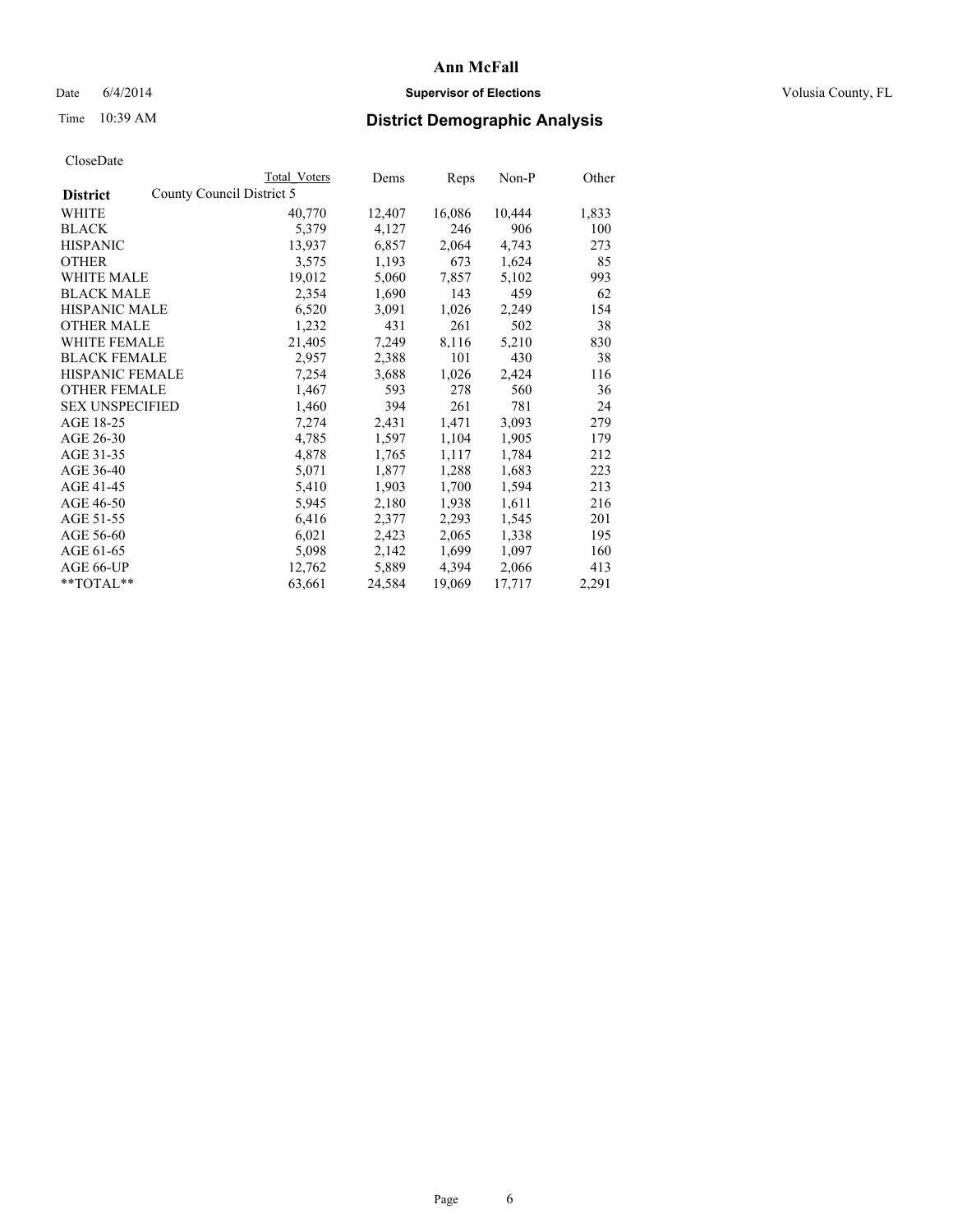## Date 6/4/2014 **Supervisor of Elections Supervisor of Elections** Volusia County, FL

# Time 10:39 AM **District Demographic Analysis**

|                        |                              | <b>Total Voters</b> | Dems | Reps           | Non-P | Other          |
|------------------------|------------------------------|---------------------|------|----------------|-------|----------------|
| <b>District</b>        | Indigo Community Development |                     |      |                |       |                |
| WHITE                  |                              | 953                 | 226  | 477            | 209   | 41             |
| <b>BLACK</b>           |                              | 103                 | 74   | 7              | 21    | 1              |
| <b>HISPANIC</b>        |                              | 49                  | 21   | 9              | 17    | 2              |
| <b>OTHER</b>           |                              | 90                  | 24   | 27             | 37    | $\overline{2}$ |
| WHITE MALE             |                              | 459                 | 95   | 239            | 102   | 23             |
| <b>BLACK MALE</b>      |                              | 48                  | 31   | 5              | 11    | 1              |
| <b>HISPANIC MALE</b>   |                              | 15                  | 5    | 3              | 6     |                |
| <b>OTHER MALE</b>      |                              | 29                  | 6    | 9              | 13    | 1              |
| WHITE FEMALE           |                              | 486                 | 130  | 235            | 104   | 17             |
| <b>BLACK FEMALE</b>    |                              | 55                  | 43   | $\overline{c}$ | 10    | $\theta$       |
| <b>HISPANIC FEMALE</b> |                              | 34                  | 16   | 6              | 11    |                |
| <b>OTHER FEMALE</b>    |                              | 48                  | 12   | 15             | 20    |                |
| <b>SEX UNSPECIFIED</b> |                              | 20                  | 7    | 5              | 7     | 1              |
| AGE 18-25              |                              | 86                  | 21   | 33             | 27    | 5              |
| AGE 26-30              |                              | 102                 | 20   | 44             | 29    | 9              |
| AGE 31-35              |                              | 106                 | 31   | 31             | 42    | 2              |
| AGE 36-40              |                              | 82                  | 25   | 36             | 20    | 1              |
| AGE 41-45              |                              | 83                  | 23   | 37             | 21    | $\overline{c}$ |
| AGE 46-50              |                              | 90                  | 27   | 34             | 24    | 5              |
| AGE 51-55              |                              | 108                 | 34   | 58             | 15    | 1              |
| AGE 56-60              |                              | 126                 | 43   | 55             | 27    |                |
| AGE 61-65              |                              | 131                 | 41   | 56             | 27    | 7              |
| AGE 66-UP              |                              | 281                 | 80   | 136            | 52    | 13             |
| **TOTAL**              |                              | 1,195               | 345  | 520            | 284   | 46             |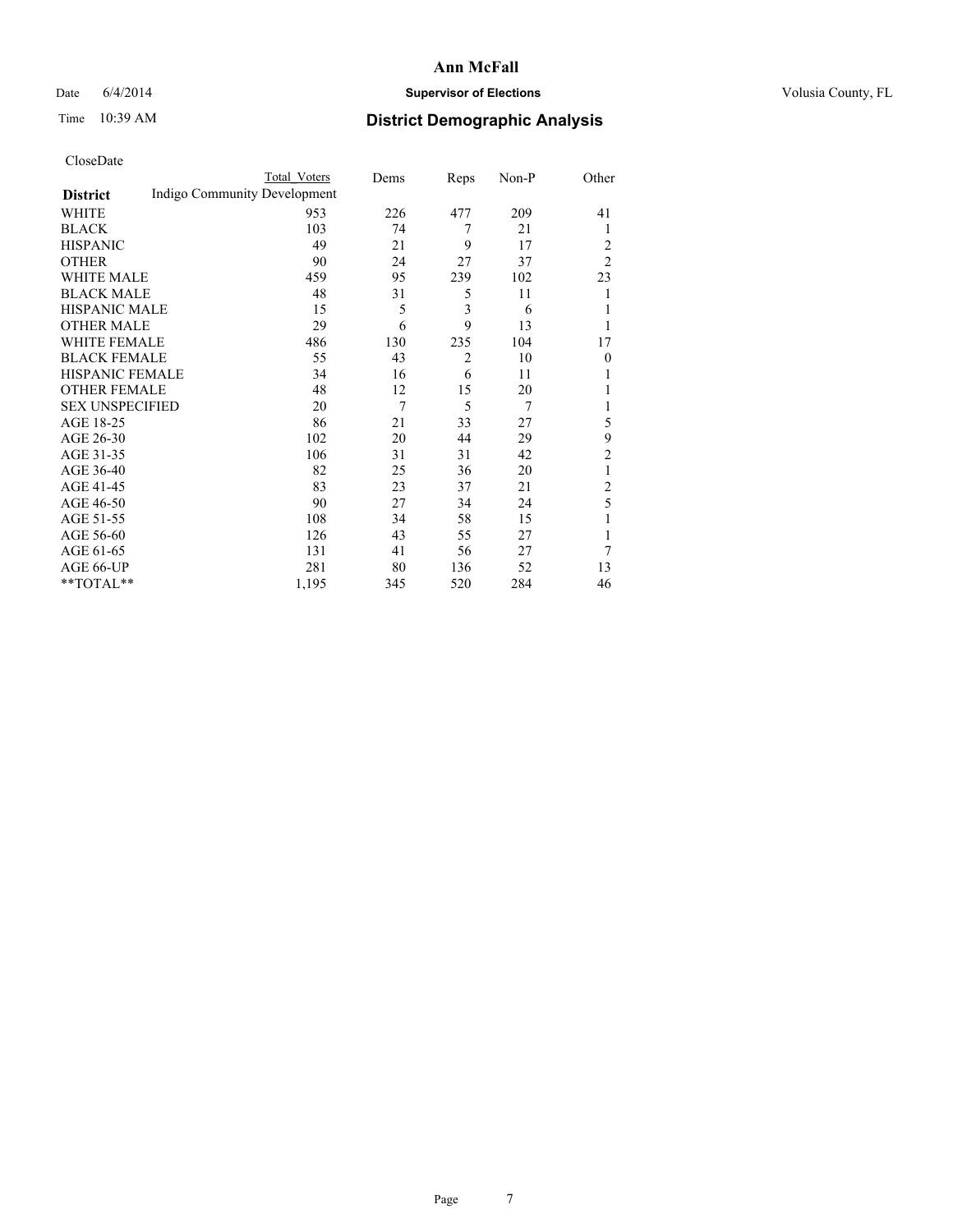## Date 6/4/2014 **Supervisor of Elections Supervisor of Elections** Volusia County, FL

# Time 10:39 AM **District Demographic Analysis**

|                                             | <b>Total Voters</b> | Dems   | Reps   | Non-P  | Other |
|---------------------------------------------|---------------------|--------|--------|--------|-------|
| Congressional District 6<br><b>District</b> |                     |        |        |        |       |
| WHITE                                       | 201,804             | 65,858 | 79,559 | 48,815 | 7,572 |
| <b>BLACK</b>                                | 22,653              | 18,549 | 655    | 3,200  | 249   |
| <b>HISPANIC</b>                             | 6,821               | 2,859  | 1,375  | 2,409  | 178   |
| <b>OTHER</b>                                | 11,245              | 3,662  | 2,410  | 4,890  | 283   |
| <b>WHITE MALE</b>                           | 93,124              | 26,417 | 38,742 | 23,843 | 4,122 |
| <b>BLACK MALE</b>                           | 8,858               | 6,900  | 334    | 1,477  | 147   |
| <b>HISPANIC MALE</b>                        | 3,047               | 1,195  | 634    | 1,114  | 104   |
| <b>OTHER MALE</b>                           | 3,895               | 1,240  | 940    | 1,587  | 128   |
| WHITE FEMALE                                | 107,074             | 38,969 | 40,258 | 24,449 | 3,398 |
| <b>BLACK FEMALE</b>                         | 13,497              | 11,421 | 313    | 1,661  | 102   |
| HISPANIC FEMALE                             | 3,676               | 1,626  | 722    | 1,257  | 71    |
| <b>OTHER FEMALE</b>                         | 4,733               | 1,841  | 1,072  | 1,699  | 121   |
| <b>SEX UNSPECIFIED</b>                      | 4,617               | 1,319  | 983    | 2,226  | 89    |
| AGE 18-25                                   | 23,210              | 8,781  | 5,201  | 8,473  | 755   |
| AGE 26-30                                   | 14,923              | 5,369  | 3,738  | 5,318  | 498   |
| AGE 31-35                                   | 13,333              | 4,722  | 3,452  | 4,654  | 505   |
| AGE 36-40                                   | 12,829              | 4,376  | 3,778  | 4,144  | 531   |
| AGE 41-45                                   | 15,553              | 5,249  | 5,221  | 4,545  | 538   |
| AGE 46-50                                   | 18,127              | 6,229  | 6,695  | 4,641  | 562   |
| AGE 51-55                                   | 22,421              | 8,050  | 8,494  | 5,151  | 726   |
| AGE 56-60                                   | 23,811              | 9,285  | 8,794  | 4,990  | 742   |
| AGE 61-65                                   | 24,031              | 9,483  | 8,641  | 5,038  | 869   |
| AGE 66-UP                                   | 74,285              | 29,384 | 29,985 | 12,360 | 2,556 |
| $*$ TOTAL $*$                               | 242,523             | 90,928 | 83,999 | 59,314 | 8,282 |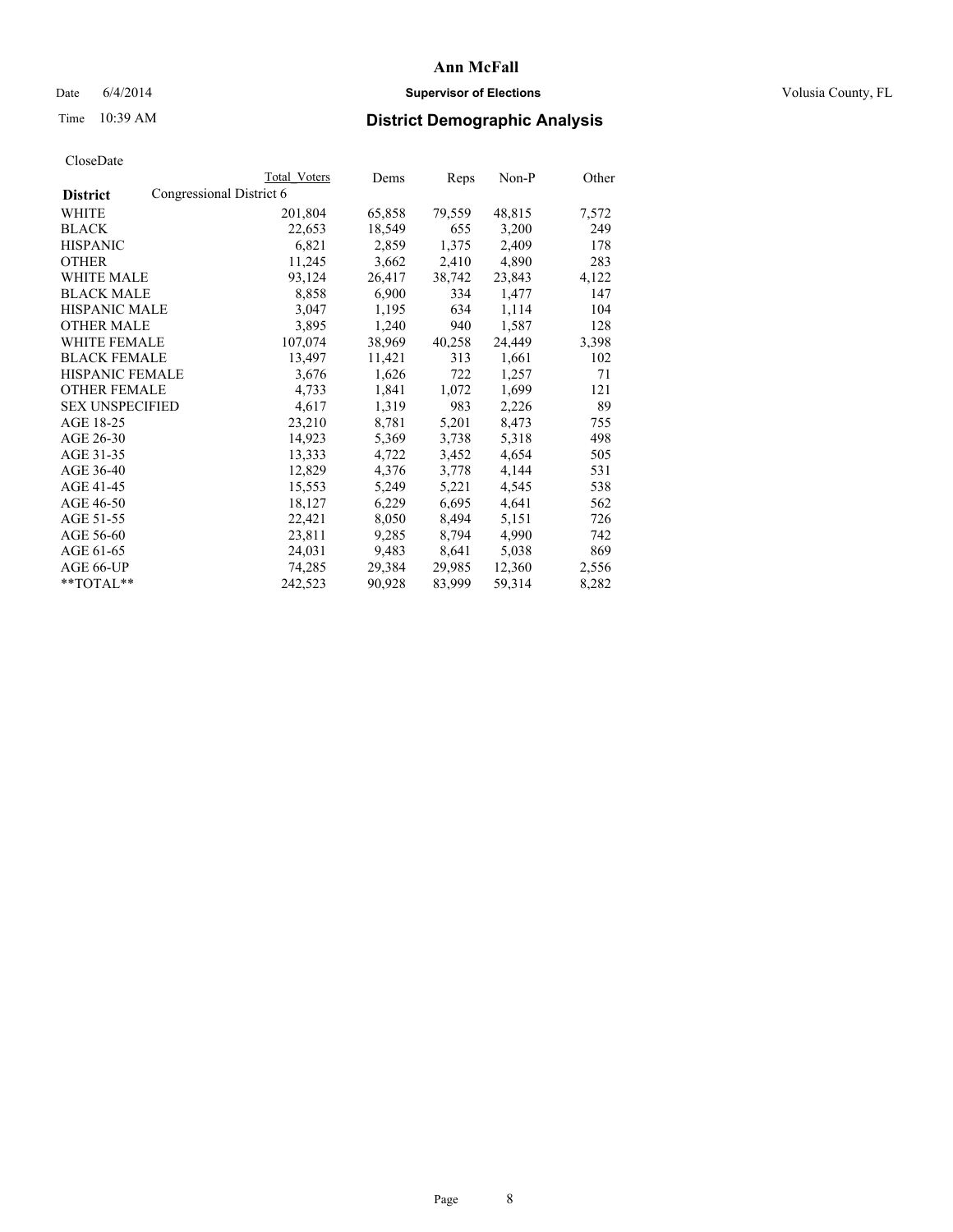## Date 6/4/2014 **Supervisor of Elections Supervisor of Elections** Volusia County, FL

# Time 10:39 AM **District Demographic Analysis**

|                        |                          | Total Voters | Dems   | Reps   | Non-P  | Other |
|------------------------|--------------------------|--------------|--------|--------|--------|-------|
| <b>District</b>        | Congressional District 7 |              |        |        |        |       |
| WHITE                  |                          | 58,232       | 17,426 | 23,650 | 14,548 | 2,608 |
| <b>BLACK</b>           |                          | 6,231        | 4,799  | 277    | 1,037  | 118   |
| <b>HISPANIC</b>        |                          | 15,973       | 7,773  | 2,429  | 5,465  | 306   |
| <b>OTHER</b>           |                          | 4,620        | 1,497  | 931    | 2,080  | 112   |
| WHITE MALE             |                          | 26,917       | 6,988  | 11,465 | 7,054  | 1,410 |
| <b>BLACK MALE</b>      |                          | 2,691        | 1,937  | 152    | 530    | 72    |
| <b>HISPANIC MALE</b>   |                          | 7,392        | 3,446  | 1,218  | 2,563  | 165   |
| <b>OTHER MALE</b>      |                          | 1,613        | 548    | 360    | 653    | 52    |
| <b>WHITE FEMALE</b>    |                          | 30,814       | 10,305 | 12,010 | 7.317  | 1,182 |
| <b>BLACK FEMALE</b>    |                          | 3,464        | 2,806  | 123    | 489    | 46    |
| HISPANIC FEMALE        |                          | 8,394        | 4,235  | 1,197  | 2,824  | 138   |
| <b>OTHER FEMALE</b>    |                          | 1,870        | 738    | 382    | 705    | 45    |
| <b>SEX UNSPECIFIED</b> |                          | 1,900        | 492    | 379    | 995    | 34    |
| AGE 18-25              |                          | 9,124        | 2,917  | 1,976  | 3,857  | 374   |
| AGE 26-30              |                          | 6,039        | 1,960  | 1,479  | 2,379  | 221   |
| AGE 31-35              |                          | 6,219        | 2,151  | 1,528  | 2,271  | 269   |
| AGE 36-40              |                          | 6,321        | 2,257  | 1,701  | 2,091  | 272   |
| AGE 41-45              |                          | 6,936        | 2,355  | 2,251  | 2,056  | 274   |
| AGE 46-50              |                          | 7.719        | 2,719  | 2,641  | 2,075  | 284   |
| AGE 51-55              |                          | 8,399        | 2,972  | 3,137  | 2,004  | 286   |
| AGE 56-60              |                          | 8,000        | 3,078  | 2,893  | 1,771  | 258   |
| AGE 61-65              |                          | 7,016        | 2,836  | 2,459  | 1,475  | 246   |
| AGE 66-UP              |                          | 19,282       | 8,250  | 7,222  | 3,150  | 660   |
| **TOTAL**              |                          | 85,056       | 31,495 | 27,287 | 23,130 | 3,144 |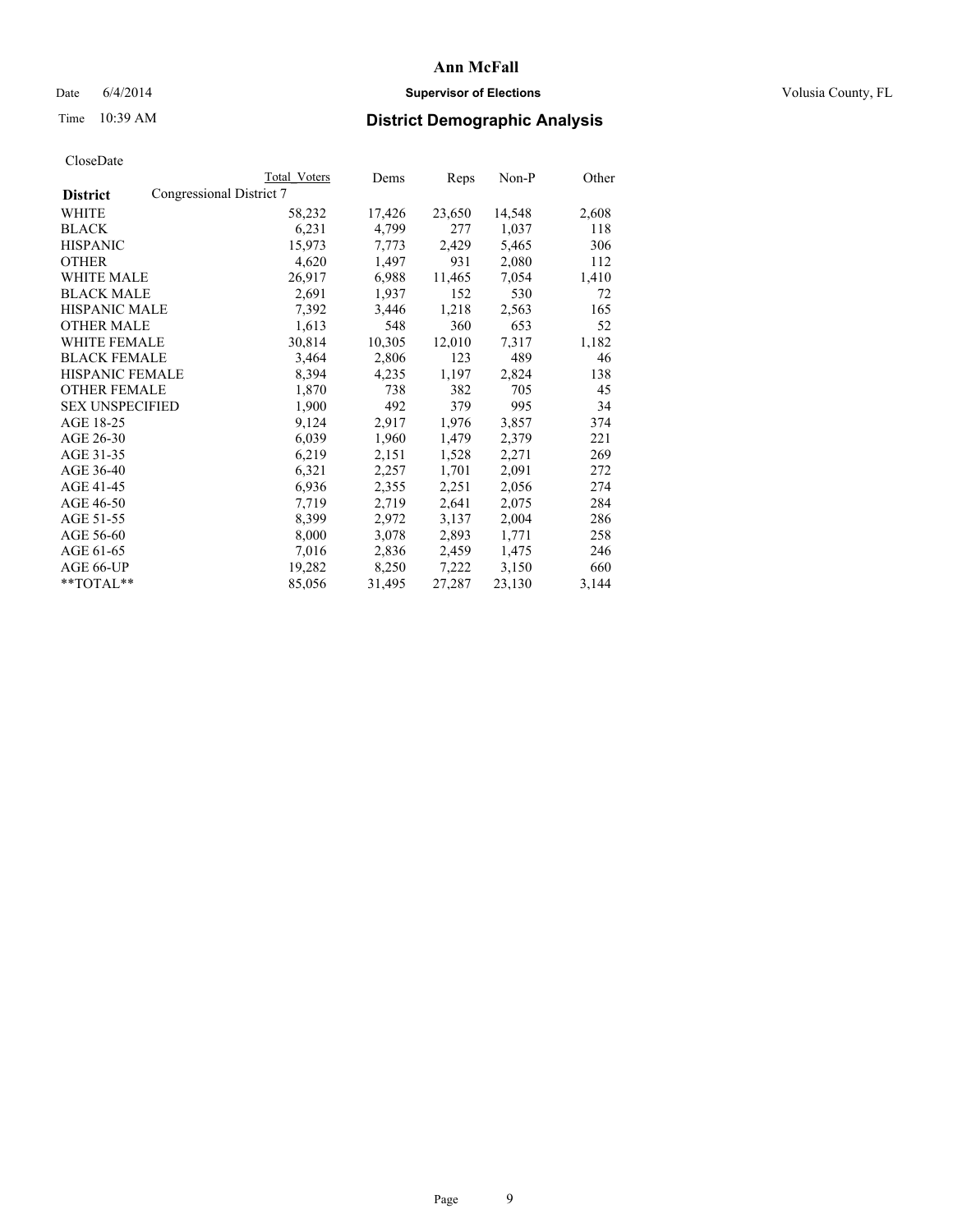## Date 6/4/2014 **Supervisor of Elections Supervisor of Elections** Volusia County, FL

# Time 10:39 AM **District Demographic Analysis**

|                        |                     | Total Voters | Dems   | Reps   | Non-P  | Other |
|------------------------|---------------------|--------------|--------|--------|--------|-------|
| <b>District</b>        | Unincorporated Area |              |        |        |        |       |
| WHITE                  |                     | 65,348       | 20,418 | 27,142 | 15,199 | 2,589 |
| <b>BLACK</b>           |                     | 2,531        | 2,038  | 101    | 364    | 28    |
| <b>HISPANIC</b>        |                     | 2,752        | 1,099  | 566    | 1,016  | 71    |
| <b>OTHER</b>           |                     | 3,141        | 848    | 830    | 1,376  | 87    |
| <b>WHITE MALE</b>      |                     | 30,728       | 8,315  | 13,481 | 7,504  | 1,428 |
| <b>BLACK MALE</b>      |                     | 1,078        | 823    | 51     | 185    | 19    |
| <b>HISPANIC MALE</b>   |                     | 1,282        | 493    | 264    | 486    | 39    |
| <b>OTHER MALE</b>      |                     | 1,113        | 291    | 339    | 447    | 36    |
| <b>WHITE FEMALE</b>    |                     | 34,109       | 11,977 | 13,453 | 7,531  | 1,148 |
| <b>BLACK FEMALE</b>    |                     | 1,428        | 1,197  | 49     | 173    | 9     |
| HISPANIC FEMALE        |                     | 1,421        | 579    | 294    | 518    | 30    |
| <b>OTHER FEMALE</b>    |                     | 1,212        | 410    | 337    | 434    | 31    |
| <b>SEX UNSPECIFIED</b> |                     | 1,400        | 318    | 371    | 676    | 35    |
| AGE 18-25              |                     | 6,116        | 1,550  | 1,841  | 2,462  | 263   |
| AGE 26-30              |                     | 4,090        | 1,148  | 1,213  | 1,563  | 166   |
| AGE 31-35              |                     | 3,704        | 1,174  | 1,051  | 1,326  | 153   |
| AGE 36-40              |                     | 3,751        | 1,075  | 1,265  | 1,244  | 167   |
| AGE 41-45              |                     | 4,899        | 1,321  | 1,902  | 1,479  | 197   |
| AGE 46-50              |                     | 5,946        | 1,757  | 2,492  | 1,490  | 207   |
| AGE 51-55              |                     | 7,559        | 2,322  | 3,245  | 1,716  | 276   |
| AGE 56-60              |                     | 7,812        | 2,779  | 3,181  | 1,582  | 270   |
| AGE 61-65              |                     | 7.765        | 2,814  | 3,068  | 1,560  | 323   |
| AGE 66-UP              |                     | 22,130       | 8,463  | 9,381  | 3,533  | 753   |
| $*$ $TOTAL**$          |                     | 73,772       | 24,403 | 28,639 | 17,955 | 2,775 |
|                        |                     |              |        |        |        |       |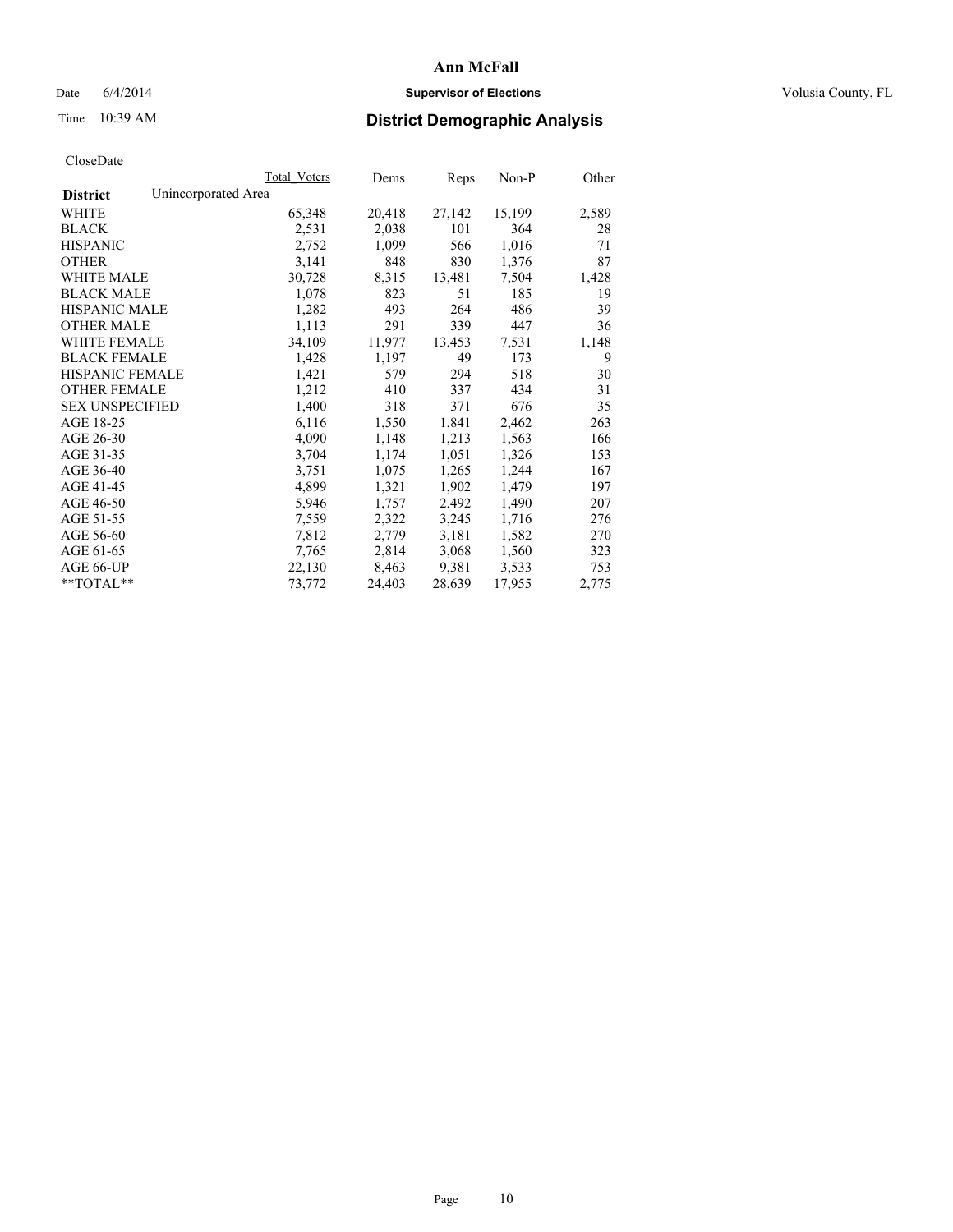## Date 6/4/2014 **Supervisor of Elections Supervisor of Elections** Volusia County, FL

# Time 10:39 AM **District Demographic Analysis**

|                                  | Total Voters | Dems   | Reps  | $Non-P$ | Other  |
|----------------------------------|--------------|--------|-------|---------|--------|
| Daytona Beach<br><b>District</b> |              |        |       |         |        |
| WHITE                            | 21,332       | 7,418  | 7,645 | 5,414   | 855    |
| <b>BLACK</b>                     | 13,030       | 10,871 | 291   | 1,757   | 111    |
| <b>HISPANIC</b>                  | 1,140        | 546    | 185   | 384     | 25     |
| <b>OTHER</b>                     | 2,347        | 991    | 316   | 989     | 51     |
| <b>WHITE MALE</b>                | 10,168       | 3,076  | 3,895 | 2,683   | 514    |
| <b>BLACK MALE</b>                | 4,941        | 3,948  | 150   | 784     | 59     |
| <b>HISPANIC MALE</b>             | 532          | 235    | 86    | 193     | 18     |
| <b>OTHER MALE</b>                | 769          | 311    | 120   | 315     | 23     |
| <b>WHITE FEMALE</b>              | 11,001       | 4,281  | 3,714 | 2,670   | 336    |
| <b>BLACK FEMALE</b>              | 7,899        | 6,772  | 139   | 936     | 52     |
| HISPANIC FEMALE                  | 594          | 307    | 97    | 183     | $\tau$ |
| <b>OTHER FEMALE</b>              | 1,048        | 510    | 150   | 367     | 21     |
| <b>SEX UNSPECIFIED</b>           | 896          | 386    | 85    | 413     | 12     |
| AGE 18-25                        | 6,270        | 3,761  | 650   | 1,751   | 108    |
| AGE 26-30                        | 3,271        | 1,640  | 543   | 984     | 104    |
| AGE 31-35                        | 2,538        | 1,265  | 416   | 775     | 82     |
| AGE 36-40                        | 2,079        | 1,052  | 384   | 596     | 47     |
| AGE 41-45                        | 2,229        | 1,129  | 465   | 574     | 61     |
| AGE 46-50                        | 2,686        | 1,379  | 574   | 658     | 75     |
| AGE 51-55                        | 3,138        | 1,616  | 776   | 644     | 102    |
| AGE 56-60                        | 3,303        | 1,733  | 859   | 627     | 84     |
| AGE 61-65                        | 3,179        | 1,584  | 860   | 637     | 98     |
| AGE 66-UP                        | 9,156        | 4,667  | 2,910 | 1,298   | 281    |
| $*$ $TOTAL**$                    | 37,849       | 19,826 | 8,437 | 8,544   | 1,042  |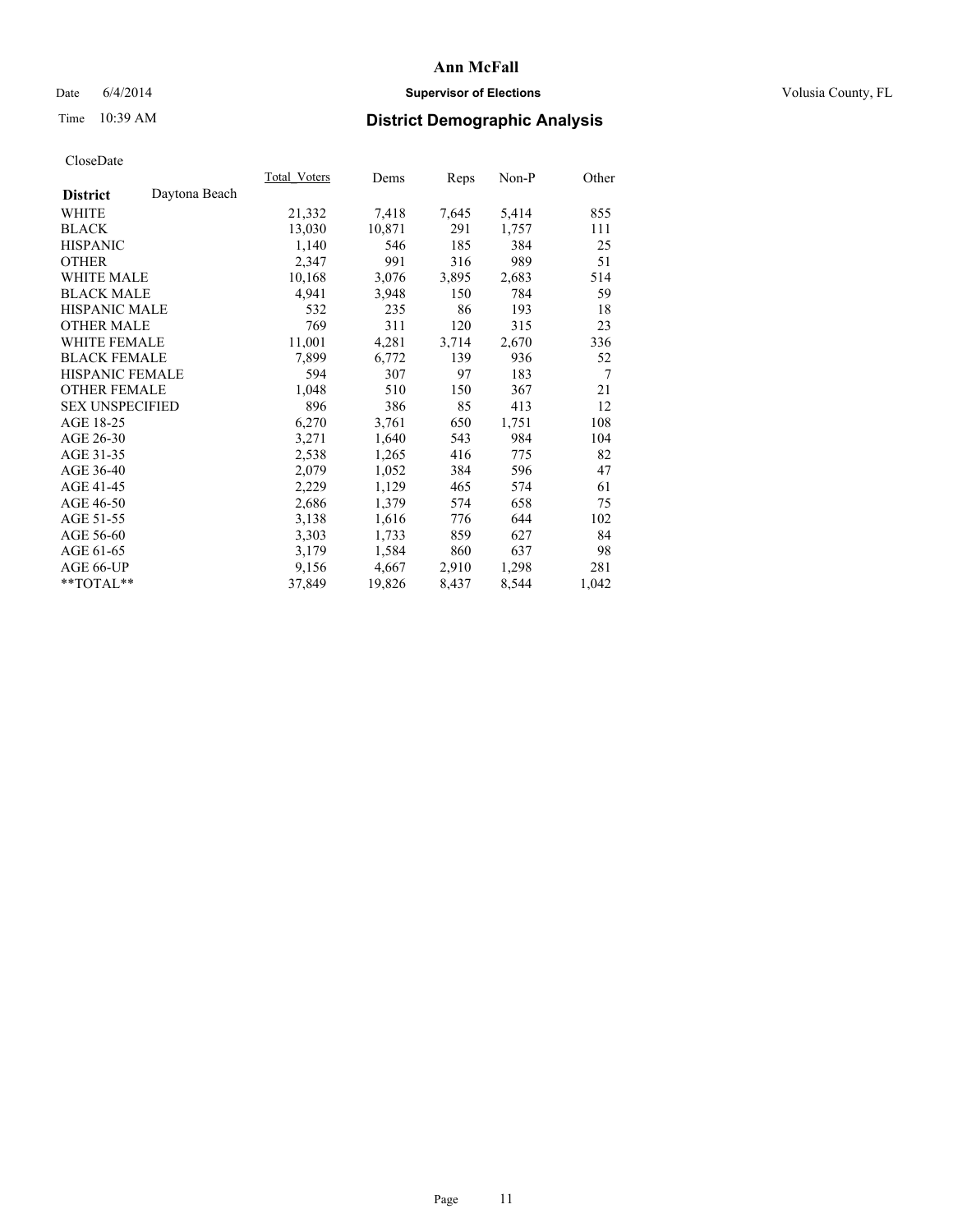## Date 6/4/2014 **Supervisor of Elections Supervisor of Elections** Volusia County, FL

# Time 10:39 AM **District Demographic Analysis**

|                        | <b>Total Voters</b>  | Dems           | Reps           | Non-P | Other          |
|------------------------|----------------------|----------------|----------------|-------|----------------|
| <b>District</b>        | Daytona Beach Shores |                |                |       |                |
| WHITE                  | 3,478                | 899            | 1,640          | 803   | 136            |
| <b>BLACK</b>           | 52                   | 30             | 5              | 14    | 3              |
| <b>HISPANIC</b>        | 73                   | 14             | 32             | 25    | $\overline{c}$ |
| <b>OTHER</b>           | 192                  | 53             | 60             | 73    | 6              |
| WHITE MALE             | 1,649                | 379            | 783            | 417   | 70             |
| <b>BLACK MALE</b>      | 25                   | 13             | $\overline{2}$ | 7     | 3              |
| <b>HISPANIC MALE</b>   | 34                   | $\overline{4}$ | 17             | 13    | $\mathbf{0}$   |
| <b>OTHER MALE</b>      | 75                   | 24             | 25             | 25    | 1              |
| WHITE FEMALE           | 1,798                | 512            | 842            | 381   | 63             |
| <b>BLACK FEMALE</b>    | 26                   | 17             | 3              | 6     | $\overline{0}$ |
| <b>HISPANIC FEMALE</b> | 38                   | 10             | 14             | 12    | $\overline{c}$ |
| <b>OTHER FEMALE</b>    | 90                   | 25             | 27             | 33    | 5              |
| <b>SEX UNSPECIFIED</b> | 60                   | 12             | 24             | 21    | 3              |
| AGE 18-25              | 116                  | 22             | 41             | 46    | 7              |
| AGE 26-30              | 107                  | 29             | 40             | 34    | 4              |
| AGE 31-35              | 99                   | 25             | 28             | 39    | 7              |
| AGE 36-40              | 91                   | 26             | 28             | 31    | 6              |
| AGE 41-45              | 136                  | 30             | 48             | 54    | 4              |
| AGE 46-50              | 178                  | 41             | 75             | 57    | 5              |
| AGE 51-55              | 271                  | 63             | 128            | 70    | 10             |
| AGE 56-60              | 317                  | 93             | 136            | 78    | 10             |
| AGE 61-65              | 468                  | 111            | 219            | 119   | 19             |
| AGE 66-UP              | 2,012                | 556            | 994            | 387   | 75             |
| **TOTAL**              | 3,795                | 996            | 1,737          | 915   | 147            |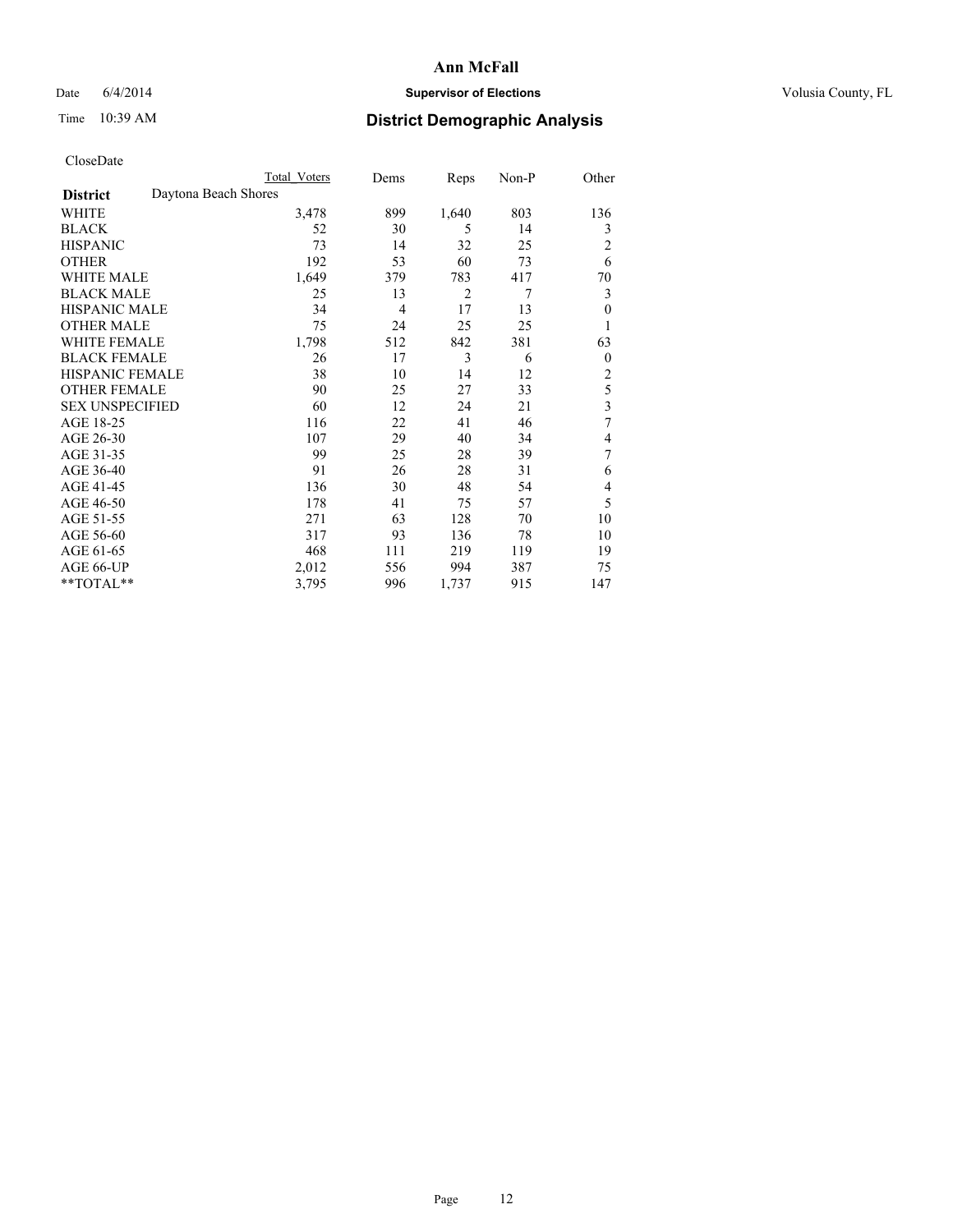## Date 6/4/2014 **Supervisor of Elections Supervisor of Elections** Volusia County, FL

# Time 10:39 AM **District Demographic Analysis**

|                           | Total Voters | Dems  | Reps  | Non-P | Other |
|---------------------------|--------------|-------|-------|-------|-------|
| DeBary<br><b>District</b> |              |       |       |       |       |
| WHITE                     | 11,599       | 3,091 | 5,407 | 2,620 | 481   |
| <b>BLACK</b>              | 458          | 356   | 22    | 68    | 12    |
| <b>HISPANIC</b>           | 908          | 382   | 230   | 279   | 17    |
| OTHER                     | 721          | 208   | 184   | 310   | 19    |
| <b>WHITE MALE</b>         | 5,430        | 1,221 | 2,661 | 1,292 | 256   |
| <b>BLACK MALE</b>         | 209          | 148   | 6     | 47    | 8     |
| <b>HISPANIC MALE</b>      | 401          | 156   | 114   | 122   | 9     |
| OTHER MALE                | 239          | 69    | 69    | 93    | 8     |
| <b>WHITE FEMALE</b>       | 6,058        | 1,846 | 2,704 | 1,288 | 220   |
| <b>BLACK FEMALE</b>       | 243          | 203   | 16    | 20    | 4     |
| <b>HISPANIC FEMALE</b>    | 494          | 219   | 115   | 152   | 8     |
| <b>OTHER FEMALE</b>       | 313          | 107   | 83    | 114   | 9     |
| <b>SEX UNSPECIFIED</b>    | 299          | 68    | 75    | 149   | 7     |
| AGE 18-25                 | 1,098        | 272   | 343   | 437   | 46    |
| AGE 26-30                 | 721          | 177   | 259   | 263   | 22    |
| AGE 31-35                 | 783          | 217   | 268   | 264   | 34    |
| AGE 36-40                 | 804          | 221   | 317   | 239   | 27    |
| AGE 41-45                 | 1,020        | 279   | 398   | 288   | 55    |
| AGE 46-50                 | 1,161        | 315   | 510   | 292   | 44    |
| AGE 51-55                 | 1,367        | 361   | 653   | 303   | 50    |
| AGE 56-60                 | 1,375        | 424   | 621   | 287   | 43    |
| AGE 61-65                 | 1,378        | 466   | 613   | 251   | 48    |
| AGE 66-UP                 | 3,979        | 1,305 | 1,861 | 653   | 160   |
| **TOTAL**                 | 13,686       | 4,037 | 5,843 | 3,277 | 529   |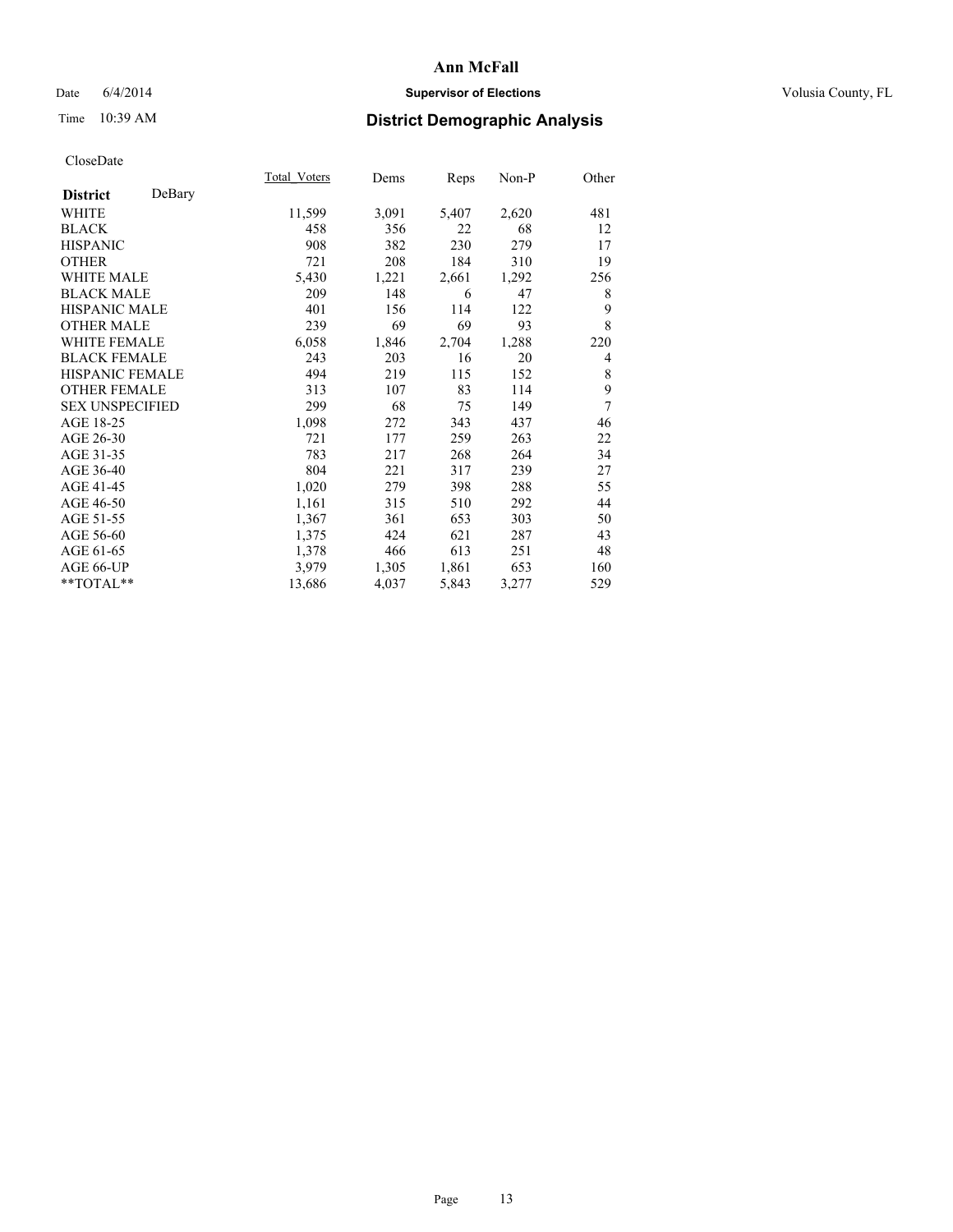## Date 6/4/2014 **Supervisor of Elections Supervisor of Elections** Volusia County, FL

# Time 10:39 AM **District Demographic Analysis**

|                        |        | <b>Total Voters</b> | Dems  | <b>Reps</b> | $Non-P$ | Other          |
|------------------------|--------|---------------------|-------|-------------|---------|----------------|
| <b>District</b>        | DeLand |                     |       |             |         |                |
| WHITE                  |        | 12,266              | 3,915 | 5,006       | 2,777   | 568            |
| <b>BLACK</b>           |        | 2,444               | 1,983 | 84          | 341     | 36             |
| <b>HISPANIC</b>        |        | 1,117               | 490   | 179         | 414     | 34             |
| OTHER                  |        | 862                 | 287   | 166         | 380     | 29             |
| WHITE MALE             |        | 5,369               | 1,469 | 2,277       | 1,336   | 287            |
| <b>BLACK MALE</b>      |        | 929                 | 718   | 37          | 149     | 25             |
| <b>HISPANIC MALE</b>   |        | 449                 | 192   | 80          | 161     | 16             |
| OTHER MALE             |        | 284                 | 100   | 56          | 116     | 12             |
| <b>WHITE FEMALE</b>    |        | 6,814               | 2,424 | 2,698       | 1,414   | 278            |
| <b>BLACK FEMALE</b>    |        | 1,483               | 1,243 | 44          | 185     | 11             |
| <b>HISPANIC FEMALE</b> |        | 657                 | 295   | 96          | 249     | 17             |
| <b>OTHER FEMALE</b>    |        | 354                 | 135   | 68          | 137     | 14             |
| <b>SEX UNSPECIFIED</b> |        | 350                 | 99    | 79          | 165     | $\overline{7}$ |
| AGE 18-25              |        | 2,017               | 750   | 411         | 780     | 76             |
| AGE 26-30              |        | 1,082               | 406   | 243         | 391     | 42             |
| AGE 31-35              |        | 1,032               | 385   | 275         | 330     | 42             |
| AGE 36-40              |        | 1,165               | 428   | 317         | 344     | 76             |
| AGE 41-45              |        | 1,210               | 476   | 372         | 323     | 39             |
| AGE 46-50              |        | 1,217               | 461   | 455         | 262     | 39             |
| AGE 51-55              |        | 1,342               | 572   | 457         | 262     | 51             |
| AGE 56-60              |        | 1,357               | 582   | 465         | 260     | 50             |
| AGE 61-65              |        | 1,456               | 650   | 489         | 257     | 60             |
| AGE 66-UP              |        | 4,811               | 1,965 | 1,951       | 703     | 192            |
| $*$ $TOTAL**$          |        | 16,689              | 6,675 | 5,435       | 3,912   | 667            |
|                        |        |                     |       |             |         |                |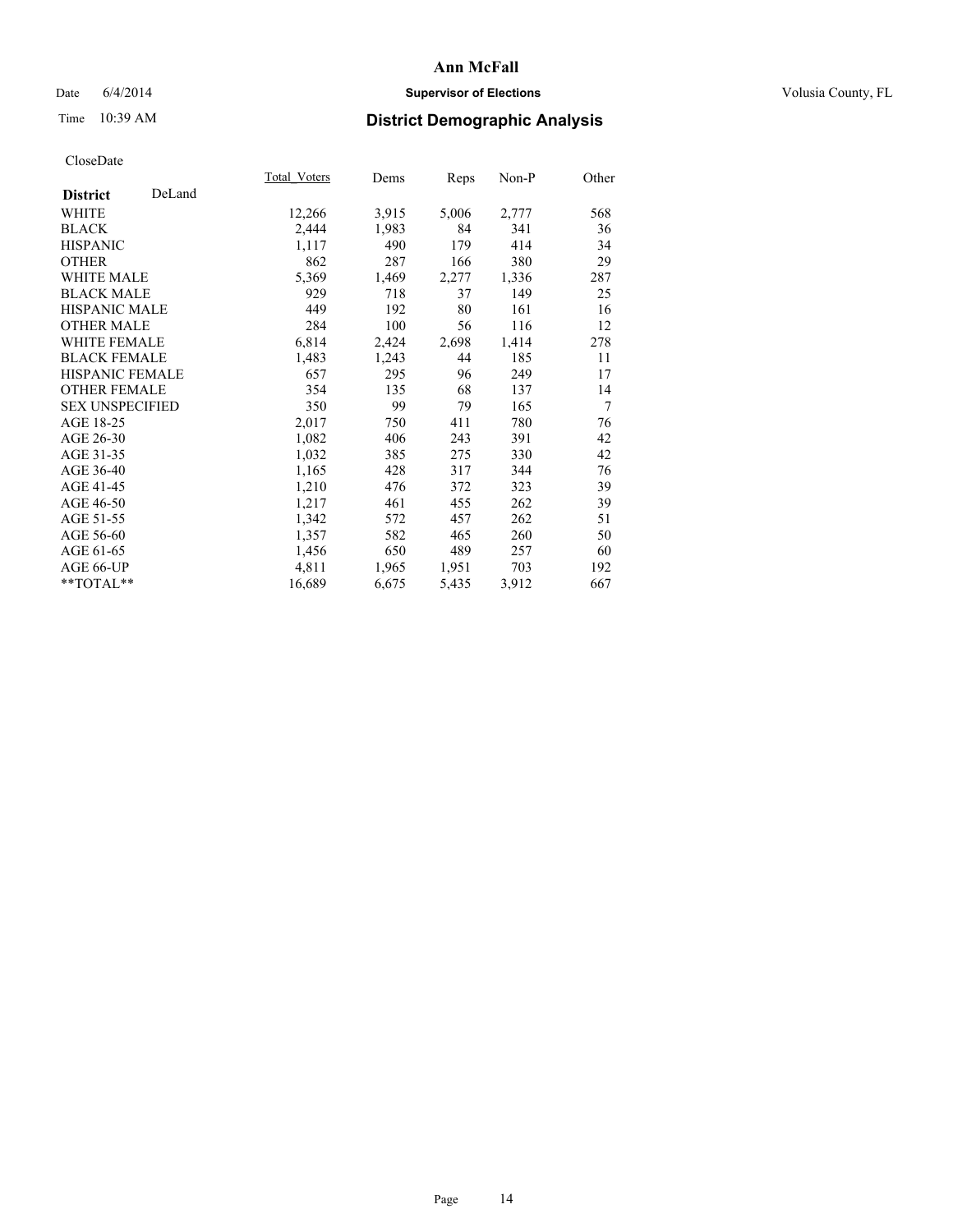## Date 6/4/2014 **Supervisor of Elections Supervisor of Elections** Volusia County, FL

# Time 10:39 AM **District Demographic Analysis**

|                        |         | Total Voters | Dems   | Reps   | Non-P  | Other |
|------------------------|---------|--------------|--------|--------|--------|-------|
| <b>District</b>        | Deltona |              |        |        |        |       |
| WHITE                  |         | 32,277       | 10,084 | 12,270 | 8,437  | 1,486 |
| <b>BLACK</b>           |         | 5,017        | 3,853  | 219    | 850    | 95    |
| <b>HISPANIC</b>        |         | 13,266       | 6,597  | 1,895  | 4,522  | 252   |
| <b>OTHER</b>           |         | 3,062        | 1,048  | 548    | 1,398  | 68    |
| WHITE MALE             |         | 14,951       | 4,117  | 5,956  | 4,082  | 796   |
| <b>BLACK MALE</b>      |         | 2,188        | 1,580  | 131    | 418    | 59    |
| <b>HISPANIC MALE</b>   |         | 6,195        | 2,964  | 945    | 2,146  | 140   |
| OTHER MALE             |         | 1,063        | 387    | 208    | 436    | 32    |
| <b>WHITE FEMALE</b>    |         | 17,050       | 5,889  | 6,226  | 4,253  | 682   |
| <b>BLACK FEMALE</b>    |         | 2,764        | 2,226  | 86     | 416    | 36    |
| HISPANIC FEMALE        |         | 6.916        | 3,559  | 939    | 2,309  | 109   |
| <b>OTHER FEMALE</b>    |         | 1,247        | 517    | 224    | 477    | 29    |
| <b>SEX UNSPECIFIED</b> |         | 1,248        | 343    | 217    | 670    | 18    |
| AGE 18-25              |         | 6,330        | 2,196  | 1,180  | 2,714  | 240   |
| AGE 26-30              |         | 4,148        | 1,442  | 881    | 1,671  | 154   |
| AGE 31-35              |         | 4,256        | 1,583  | 916    | 1,580  | 177   |
| AGE 36-40              |         | 4,396        | 1,696  | 1,036  | 1,468  | 196   |
| AGE 41-45              |         | 4,550        | 1,659  | 1,368  | 1,352  | 171   |
| AGE 46-50              |         | 5,028        | 1,953  | 1,526  | 1,376  | 173   |
| AGE 51-55              |         | 5,286        | 2,074  | 1,769  | 1,284  | 159   |
| AGE 56-60              |         | 4,948        | 2,069  | 1,595  | 1,123  | 161   |
| AGE 61-65              |         | 4,161        | 1,850  | 1,273  | 905    | 133   |
| AGE 66-UP              |         | 10,518       | 5,060  | 3.388  | 1,733  | 337   |
| $*$ $TOTAL**$          |         | 53,622       | 21,582 | 14,932 | 15,207 | 1,901 |
|                        |         |              |        |        |        |       |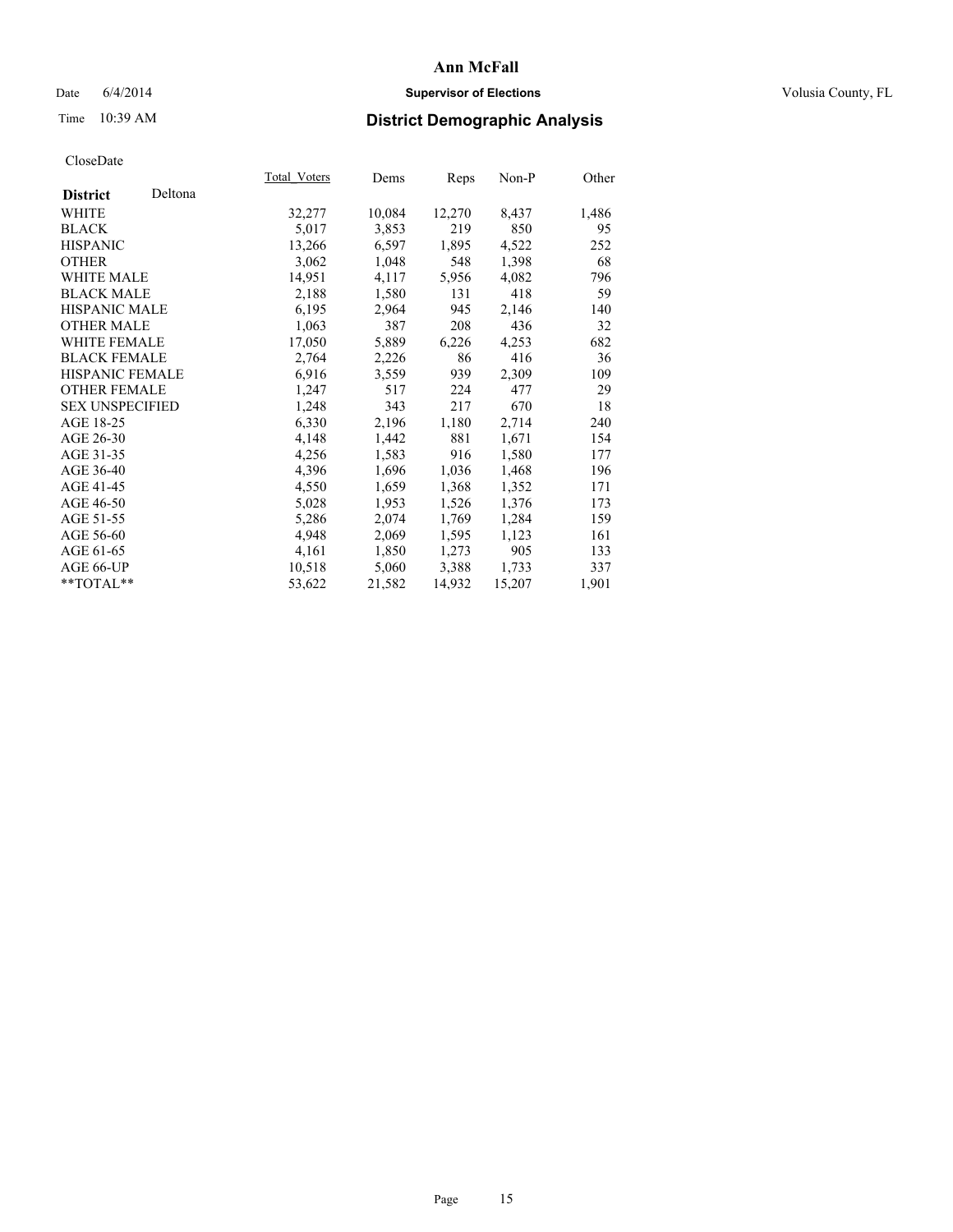## Date 6/4/2014 **Supervisor of Elections Supervisor of Elections** Volusia County, FL

# Time 10:39 AM **District Demographic Analysis**

|                        |           | Total Voters | Dems  | <b>Reps</b> | Non-P | Other          |
|------------------------|-----------|--------------|-------|-------------|-------|----------------|
| <b>District</b>        | Edgewater |              |       |             |       |                |
| WHITE                  |           | 13,131       | 4,654 | 4,410       | 3,644 | 423            |
| <b>BLACK</b>           |           | 310          | 225   | 16          | 67    | 2              |
| <b>HISPANIC</b>        |           | 198          | 80    | 45          | 67    | 6              |
| <b>OTHER</b>           |           | 425          | 135   | 81          | 204   | 5              |
| <b>WHITE MALE</b>      |           | 5,946        | 1,839 | 2,158       | 1,721 | 228            |
| <b>BLACK MALE</b>      |           | 143          | 97    | 11          | 33    | 2              |
| <b>HISPANIC MALE</b>   |           | 81           | 34    | 17          | 26    | 4              |
| <b>OTHER MALE</b>      |           | 137          | 46    | 35          | 54    | $\overline{2}$ |
| <b>WHITE FEMALE</b>    |           | 7,098        | 2,786 | 2,220       | 1,897 | 195            |
| <b>BLACK FEMALE</b>    |           | 164          | 126   | 5           | 33    | $\theta$       |
| <b>HISPANIC FEMALE</b> |           | 114          | 45    | 28          | 39    | 2              |
| <b>OTHER FEMALE</b>    |           | 175          | 66    | 38          | 68    | $\overline{3}$ |
| <b>SEX UNSPECIFIED</b> |           | 206          | 55    | 40          | 111   | $\overline{0}$ |
| AGE 18-25              |           | 1,172        | 339   | 270         | 523   | 40             |
| AGE 26-30              |           | 838          | 243   | 209         | 363   | 23             |
| AGE 31-35              |           | 847          | 244   | 223         | 352   | 28             |
| AGE 36-40              |           | 896          | 270   | 249         | 337   | 40             |
| AGE 41-45              |           | 995          | 335   | 300         | 330   | 30             |
| AGE 46-50              |           | 1,008        | 346   | 341         | 291   | 30             |
| AGE 51-55              |           | 1,337        | 486   | 471         | 345   | 35             |
| AGE 56-60              |           | 1,436        | 522   | 513         | 360   | 41             |
| AGE 61-65              |           | 1,385        | 572   | 462         | 309   | 42             |
| AGE 66-UP              |           | 4,150        | 1,737 | 1,514       | 772   | 127            |
| **TOTAL**              |           | 14,064       | 5,094 | 4,552       | 3,982 | 436            |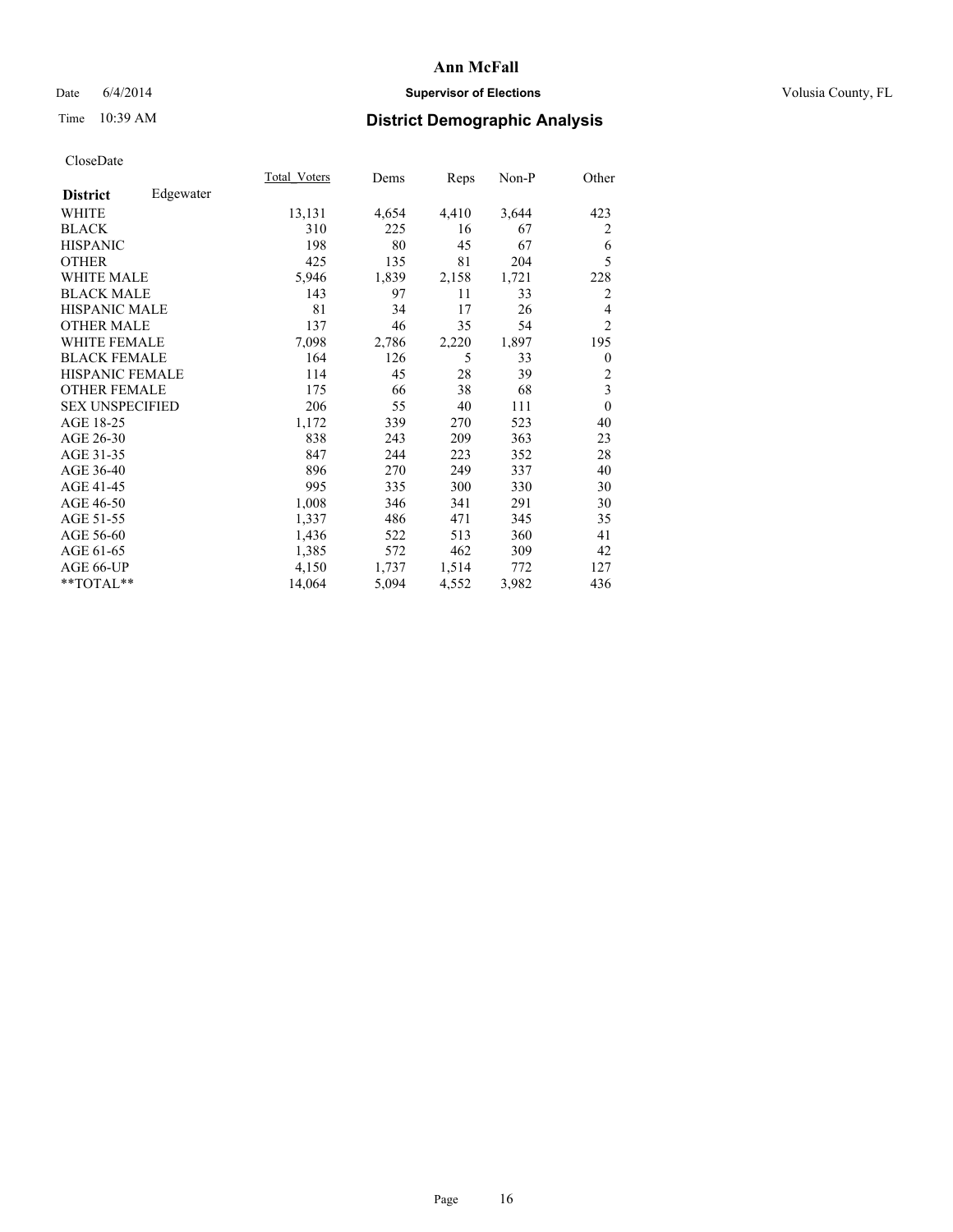## Date 6/4/2014 **Supervisor of Elections Supervisor of Elections** Volusia County, FL

# Time 10:39 AM **District Demographic Analysis**

|                        |            | Total Voters | Dems  | Reps  | $Non-P$ | Other          |
|------------------------|------------|--------------|-------|-------|---------|----------------|
| <b>District</b>        | Holly Hill |              |       |       |         |                |
| <b>WHITE</b>           |            | 5,487        | 2,151 | 1,648 | 1,478   | 210            |
| <b>BLACK</b>           |            | 821          | 649   | 26    | 140     | 6              |
| <b>HISPANIC</b>        |            | 183          | 91    | 22    | 69      | 1              |
| <b>OTHER</b>           |            | 311          | 119   | 39    | 145     | 8              |
| WHITE MALE             |            | 2,480        | 853   | 787   | 731     | 109            |
| <b>BLACK MALE</b>      |            | 281          | 200   | 13    | 64      | 4              |
| <b>HISPANIC MALE</b>   |            | 72           | 30    | 11    | 31      | $\mathbf{0}$   |
| <b>OTHER MALE</b>      |            | 97           | 37    | 15    | 39      | 6              |
| <b>WHITE FEMALE</b>    |            | 2,963        | 1,284 | 847   | 733     | 99             |
| <b>BLACK FEMALE</b>    |            | 533          | 443   | 13    | 75      | $\overline{c}$ |
| HISPANIC FEMALE        |            | 111          | 61    | 11    | 38      | 1              |
| <b>OTHER FEMALE</b>    |            | 126          | 60    | 22    | 43      | 1              |
| <b>SEX UNSPECIFIED</b> |            | 139          | 42    | 16    | 78      | 3              |
| AGE 18-25              |            | 646          | 261   | 113   | 261     | 11             |
| AGE 26-30              |            | 476          | 206   | 88    | 171     | 11             |
| AGE 31-35              |            | 423          | 192   | 75    | 139     | 17             |
| AGE 36-40              |            | 370          | 172   | 66    | 124     | 8              |
| AGE 41-45              |            | 476          | 193   | 105   | 160     | 18             |
| AGE 46-50              |            | 627          | 253   | 169   | 183     | 22             |
| AGE 51-55              |            | 715          | 292   | 186   | 199     | 38             |
| AGE 56-60              |            | 663          | 287   | 177   | 176     | 23             |
| AGE 61-65              |            | 608          | 278   | 163   | 147     | 20             |
| AGE 66-UP              |            | 1,798        | 876   | 593   | 272     | 57             |
| **TOTAL**              |            | 6,802        | 3,010 | 1,735 | 1,832   | 225            |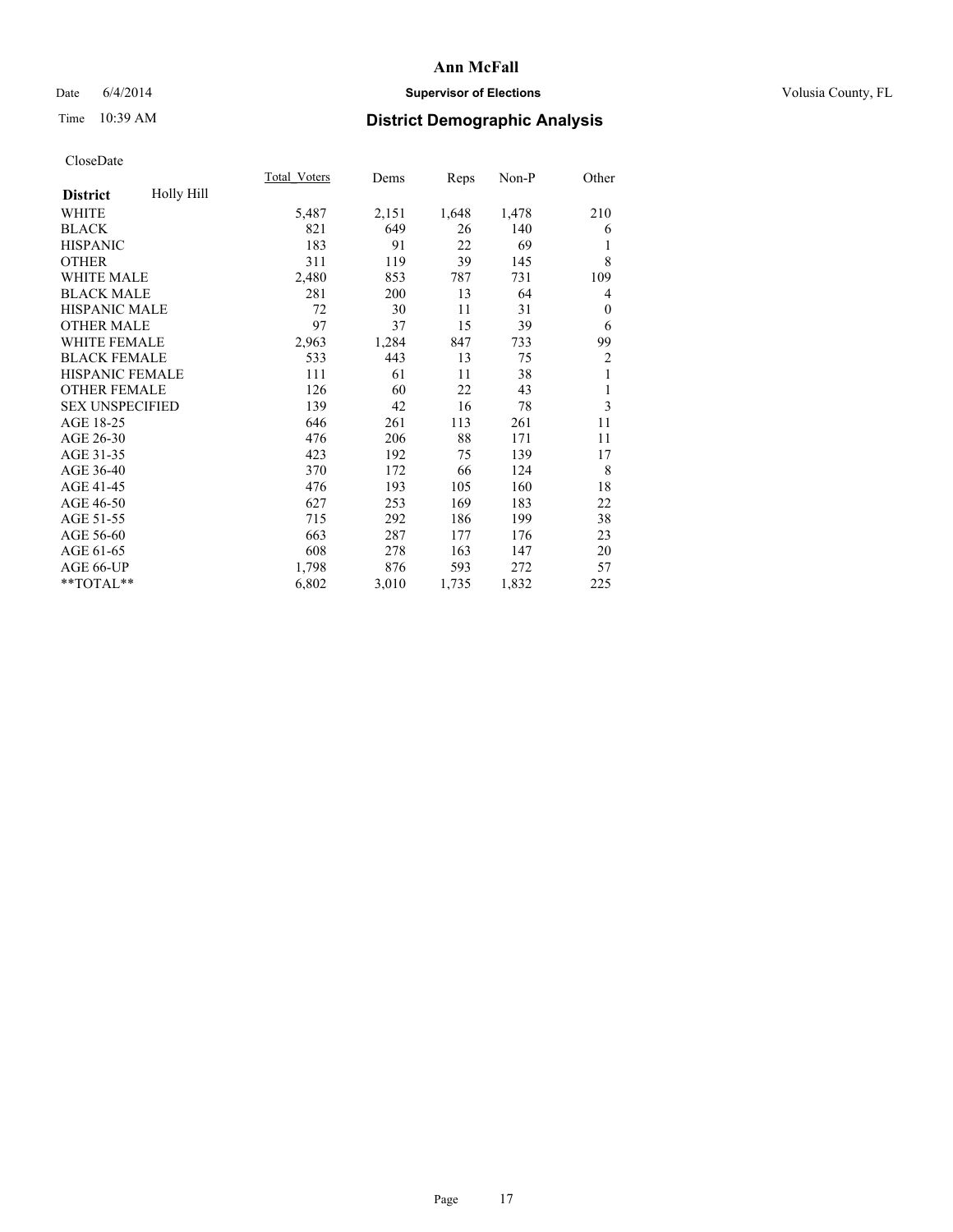## Date 6/4/2014 **Supervisor of Elections Supervisor of Elections** Volusia County, FL

# Time 10:39 AM **District Demographic Analysis**

|                        |            | <b>Total Voters</b> | Dems | Reps           | Non-P | Other          |
|------------------------|------------|---------------------|------|----------------|-------|----------------|
| <b>District</b>        | Lake Helen |                     |      |                |       |                |
| WHITE                  |            | 1,633               | 575  | 601            | 390   | 67             |
| <b>BLACK</b>           |            | 178                 | 158  | 3              | 14    | 3              |
| <b>HISPANIC</b>        |            | 44                  | 13   | 16             | 12    | 3              |
| <b>OTHER</b>           |            | 52                  | 17   | 12             | 22    | 1              |
| <b>WHITE MALE</b>      |            | 744                 | 231  | 296            | 183   | 34             |
| <b>BLACK MALE</b>      |            | 79                  | 72   | 2              | 4     | 1              |
| <b>HISPANIC MALE</b>   |            | 15                  | 4    | 6              | 4     |                |
| <b>OTHER MALE</b>      |            | 16                  | 8    | $\mathbf{0}$   | 8     | $\theta$       |
| WHITE FEMALE           |            | 874                 | 340  | 299            | 202   | 33             |
| <b>BLACK FEMALE</b>    |            | 97                  | 84   | 1              | 10    | 2              |
| <b>HISPANIC FEMALE</b> |            | 29                  | 9    | 10             | 8     | $\overline{2}$ |
| <b>OTHER FEMALE</b>    |            | 21                  | 8    | $\overline{4}$ | 8     | 1              |
| <b>SEX UNSPECIFIED</b> |            | 32                  | 7    | 14             | 11    | $\mathbf{0}$   |
| AGE 18-25              |            | 158                 | 51   | 36             | 63    | 8              |
| AGE 26-30              |            | 126                 | 37   | 36             | 48    | 5              |
| AGE 31-35              |            | 114                 | 41   | 30             | 41    | $\overline{2}$ |
| AGE 36-40              |            | 105                 | 22   | 35             | 37    | 11             |
| AGE 41-45              |            | 143                 | 54   | 39             | 40    | 10             |
| AGE 46-50              |            | 141                 | 49   | 56             | 28    | 8              |
| AGE 51-55              |            | 207                 | 79   | 79             | 40    | 9              |
| AGE 56-60              |            | 227                 | 88   | 88             | 42    | 9              |
| AGE 61-65              |            | 195                 | 94   | 57             | 39    | 5              |
| AGE 66-UP              |            | 491                 | 248  | 176            | 60    | 7              |
| **TOTAL**              |            | 1,907               | 763  | 632            | 438   | 74             |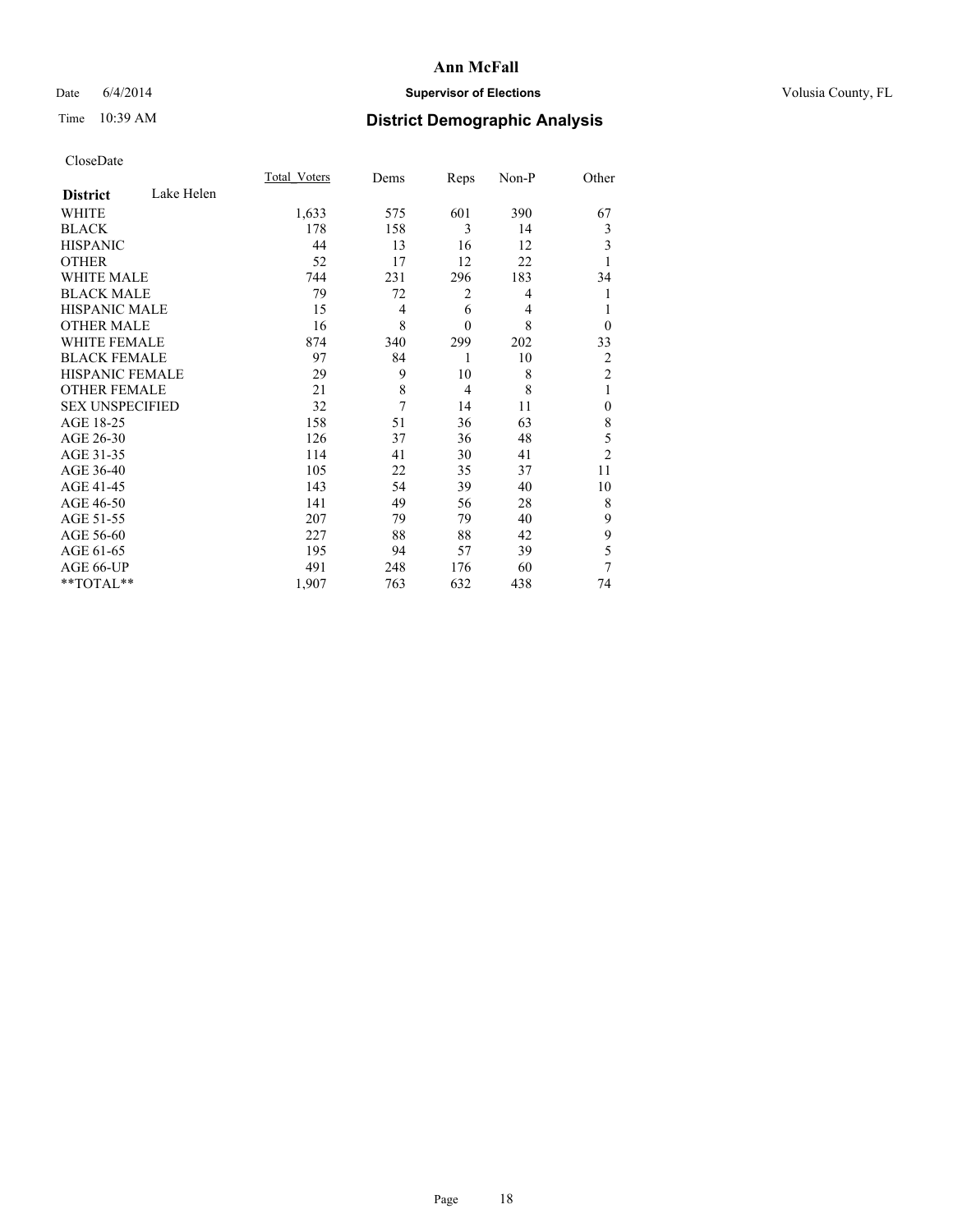## Date 6/4/2014 **Supervisor of Elections Supervisor of Elections** Volusia County, FL

# Time 10:39 AM **District Demographic Analysis**

|                        |                  | <b>Total Voters</b> | Dems  | Reps  | $Non-P$ | Other          |
|------------------------|------------------|---------------------|-------|-------|---------|----------------|
| <b>District</b>        | New Smyrna Beach |                     |       |       |         |                |
| WHITE                  |                  | 16,435              | 5,115 | 6,741 | 4,016   | 563            |
| <b>BLACK</b>           |                  | 748                 | 618   | 21    | 99      | 10             |
| <b>HISPANIC</b>        |                  | 245                 | 83    | 70    | 85      | 7              |
| <b>OTHER</b>           |                  | 609                 | 160   | 144   | 290     | 15             |
| WHITE MALE             |                  | 7,557               | 2,004 | 3,261 | 1,989   | 303            |
| <b>BLACK MALE</b>      |                  | 311                 | 243   | 8     | 51      | 9              |
| <b>HISPANIC MALE</b>   |                  | 116                 | 32    | 32    | 49      | 3              |
| <b>OTHER MALE</b>      |                  | 198                 | 50    | 55    | 90      | 3              |
| WHITE FEMALE           |                  | 8,753               | 3,065 | 3,437 | 1,992   | 259            |
| <b>BLACK FEMALE</b>    |                  | 432                 | 371   | 13    | 47      | 1              |
| HISPANIC FEMALE        |                  | 127                 | 51    | 38    | 34      | 4              |
| <b>OTHER FEMALE</b>    |                  | 260                 | 94    | 69    | 86      | 11             |
| <b>SEX UNSPECIFIED</b> |                  | 283                 | 66    | 63    | 152     | $\overline{2}$ |
| AGE 18-25              |                  | 1,125               | 331   | 290   | 453     | 51             |
| AGE 26-30              |                  | 904                 | 292   | 252   | 330     | 30             |
| AGE 31-35              |                  | 869                 | 244   | 242   | 342     | 41             |
| AGE 36-40              |                  | 848                 | 270   | 261   | 286     | 31             |
| AGE 41-45              |                  | 988                 | 294   | 359   | 305     | 30             |
| AGE 46-50              |                  | 1,139               | 330   | 472   | 309     | 28             |
| AGE 51-55              |                  | 1,525               | 482   | 625   | 364     | 54             |
| AGE 56-60              |                  | 1,894               | 678   | 712   | 444     | 60             |
| AGE 61-65              |                  | 2,009               | 709   | 783   | 448     | 69             |
| AGE 66-UP              |                  | 6,736               | 2,346 | 2,980 | 1,209   | 201            |
| $*$ TOTAL $*$          |                  | 18,037              | 5,976 | 6,976 | 4,490   | 595            |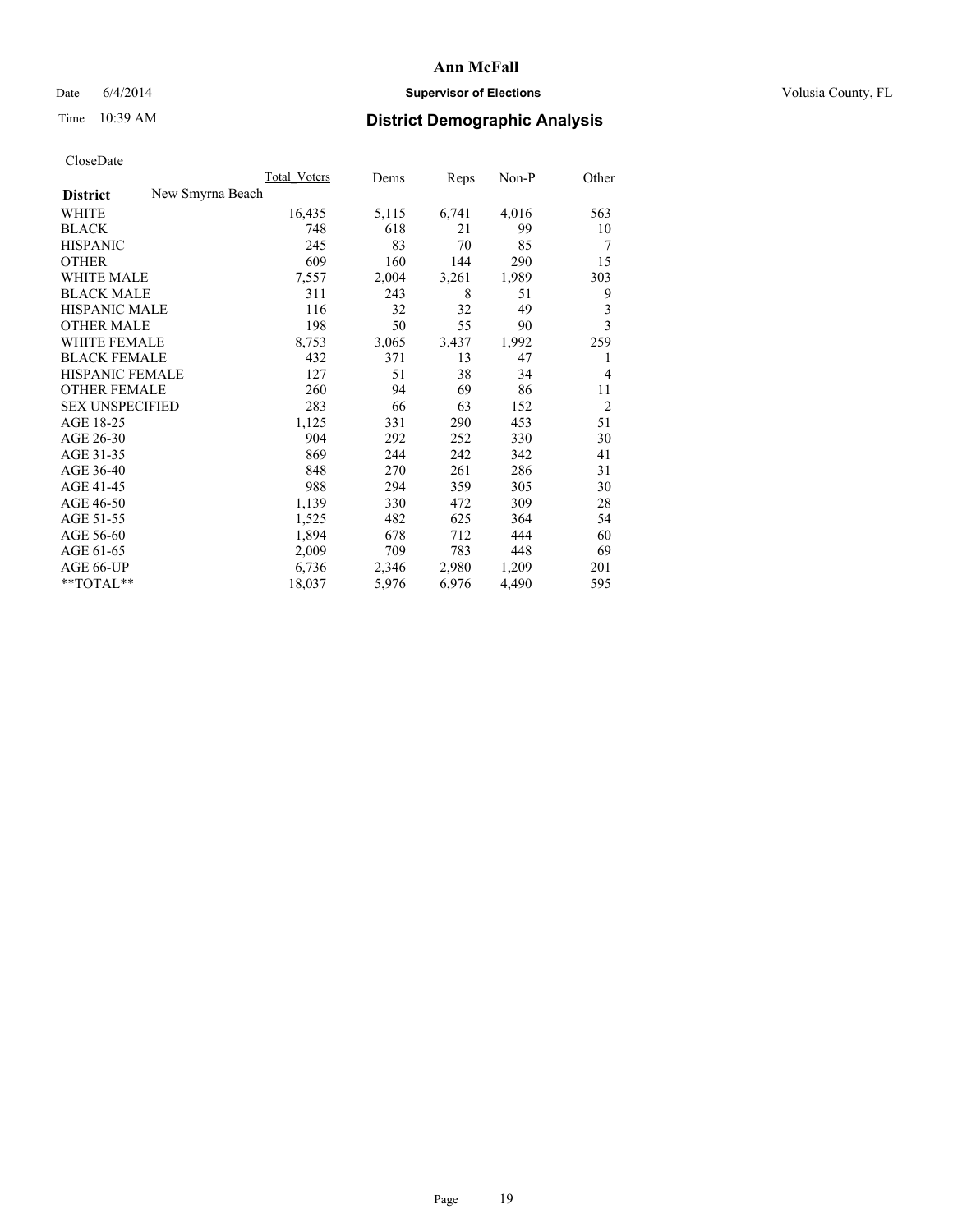## Date 6/4/2014 **Supervisor of Elections Supervisor of Elections** Volusia County, FL

# Time 10:39 AM **District Demographic Analysis**

|                        |          | Total Voters   | Dems           | Reps           | Non-P        | Other          |
|------------------------|----------|----------------|----------------|----------------|--------------|----------------|
| <b>District</b>        | Oak Hill |                |                |                |              |                |
| WHITE                  |          | 1,147          | 400            | 430            | 284          | 33             |
| <b>BLACK</b>           |          | 173            | 149            | 4              | 19           |                |
| <b>HISPANIC</b>        |          | 8              | 3              | $\overline{2}$ | 3            | $\theta$       |
| <b>OTHER</b>           |          | 35             | 6              | 11             | 15           | 3              |
| WHITE MALE             |          | 576            | 190            | 215            | 149          | 22             |
| <b>BLACK MALE</b>      |          | 71             | 59             | 2              | 9            | 1              |
| <b>HISPANIC MALE</b>   |          | $\overline{2}$ | $\theta$       | $\overline{2}$ | $\mathbf{0}$ | $\mathbf{0}$   |
| <b>OTHER MALE</b>      |          | 15             | $\overline{2}$ | 6              | 6            | 1              |
| <b>WHITE FEMALE</b>    |          | 561            | 208            | 210            | 132          | 11             |
| <b>BLACK FEMALE</b>    |          | 101            | 89             | $\overline{2}$ | 10           | $\theta$       |
| <b>HISPANIC FEMALE</b> |          | 6              | 3              | $\mathbf{0}$   | 3            | $\theta$       |
| <b>OTHER FEMALE</b>    |          | 12             | 4              | 4              | 2            | $\overline{c}$ |
| <b>SEX UNSPECIFIED</b> |          | 19             | $\overline{3}$ | 6              | 10           | $\mathbf{0}$   |
| AGE 18-25              |          | 90             | 34             | 19             | 35           | $\overline{c}$ |
| AGE 26-30              |          | 74             | 28             | 14             | 31           | 1              |
| AGE 31-35              |          | 66             | 27             | 19             | 19           |                |
| AGE 36-40              |          | 54             | 18             | 16             | 18           | $\overline{c}$ |
| AGE 41-45              |          | 71             | 29             | 20             | 18           | 4              |
| AGE 46-50              |          | 93             | 35             | 33             | 22           | 3              |
| AGE 51-55              |          | 132            | 56             | 47             | 26           | 3              |
| AGE 56-60              |          | 154            | 70             | 50             | 30           | 4              |
| AGE 61-65              |          | 163            | 74             | 50             | 35           | 4              |
| AGE 66-UP              |          | 466            | 187            | 179            | 87           | 13             |
| **TOTAL**              |          | 1,363          | 558            | 447            | 321          | 37             |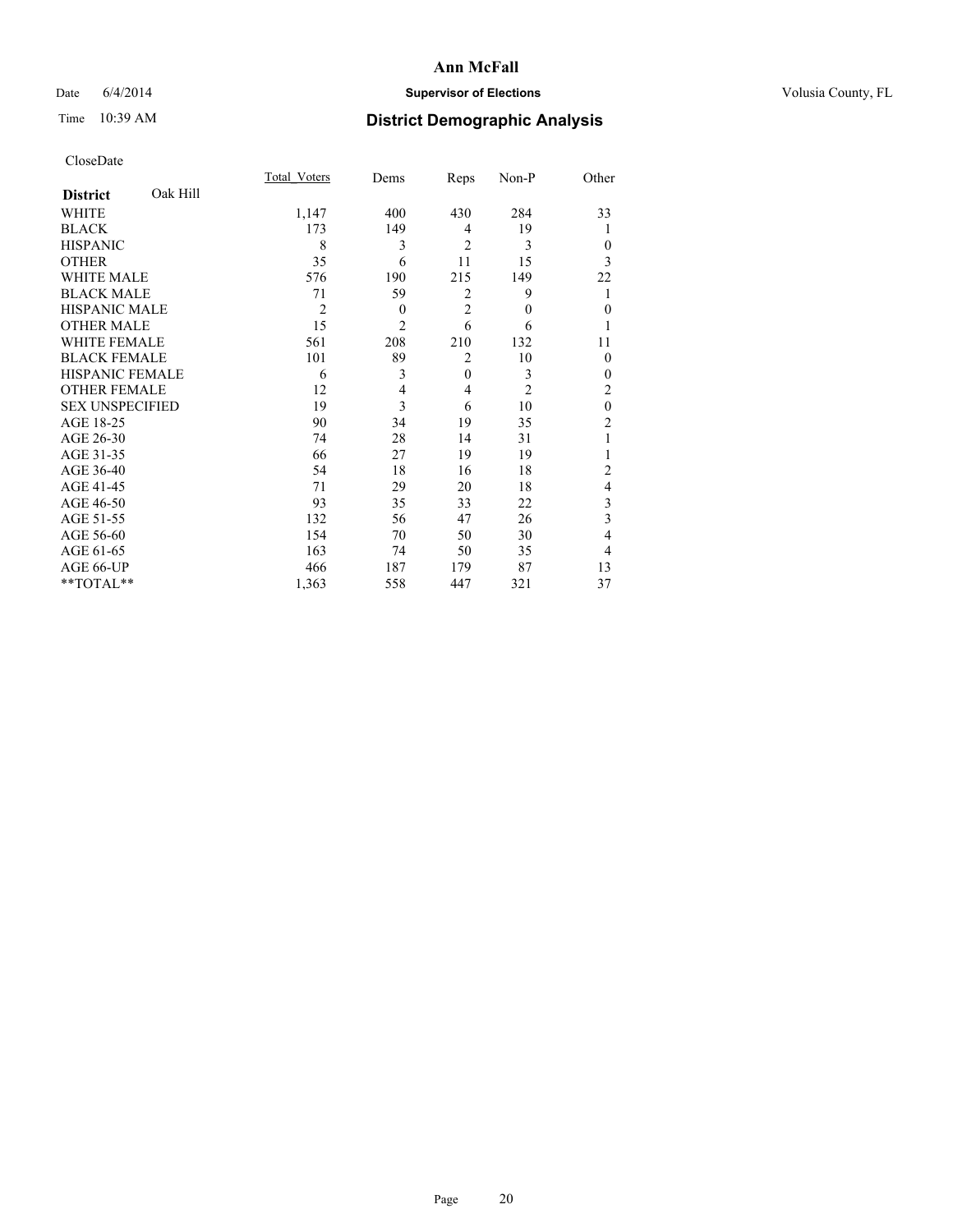## Date 6/4/2014 **Supervisor of Elections Supervisor of Elections** Volusia County, FL

# Time 10:39 AM **District Demographic Analysis**

|                                | Total Voters | Dems  | <b>Reps</b> | Non-P | Other          |
|--------------------------------|--------------|-------|-------------|-------|----------------|
| Orange City<br><b>District</b> |              |       |             |       |                |
| WHITE                          | 5,155        | 1,601 | 2,076       | 1,250 | 228            |
| <b>BLACK</b>                   | 382          | 306   | 12          | 59    | 5              |
| <b>HISPANIC</b>                | 851          | 411   | 126         | 301   | 13             |
| <b>OTHER</b>                   | 296          | 90    | 67          | 131   | 8              |
| <b>WHITE MALE</b>              | 2,213        | 593   | 905         | 590   | 125            |
| <b>BLACK MALE</b>              | 139          | 105   | 6           | 26    | 2              |
| <b>HISPANIC MALE</b>           | 350          | 156   | 63          | 126   | 5              |
| <b>OTHER MALE</b>              | 105          | 33    | 27          | 42    | 3              |
| <b>WHITE FEMALE</b>            | 2,906        | 995   | 1,157       | 651   | 103            |
| <b>BLACK FEMALE</b>            | 240          | 198   | 6           | 33    | 3              |
| <b>HISPANIC FEMALE</b>         | 495          | 253   | 62          | 172   | 8              |
| <b>OTHER FEMALE</b>            | 119          | 46    | 25          | 45    | 3              |
| <b>SEX UNSPECIFIED</b>         | 116          | 29    | 29          | 56    | $\overline{c}$ |
| AGE 18-25                      | 532          | 161   | 108         | 228   | 35             |
| AGE 26-30                      | 370          | 142   | 82          | 136   | 10             |
| AGE 31-35                      | 413          | 131   | 111         | 148   | 23             |
| AGE 36-40                      | 383          | 123   | 113         | 140   | 7              |
| AGE 41-45                      | 424          | 143   | 130         | 139   | 12             |
| AGE 46-50                      | 468          | 167   | 139         | 145   | 17             |
| AGE 51-55                      | 523          | 190   | 171         | 140   | 22             |
| AGE 56-60                      | 532          | 201   | 186         | 135   | 10             |
| AGE 61-65                      | 540          | 215   | 187         | 118   | 20             |
| AGE 66-UP                      | 2,499        | 935   | 1,054       | 412   | 98             |
| **TOTAL**                      | 6,684        | 2,408 | 2,281       | 1,741 | 254            |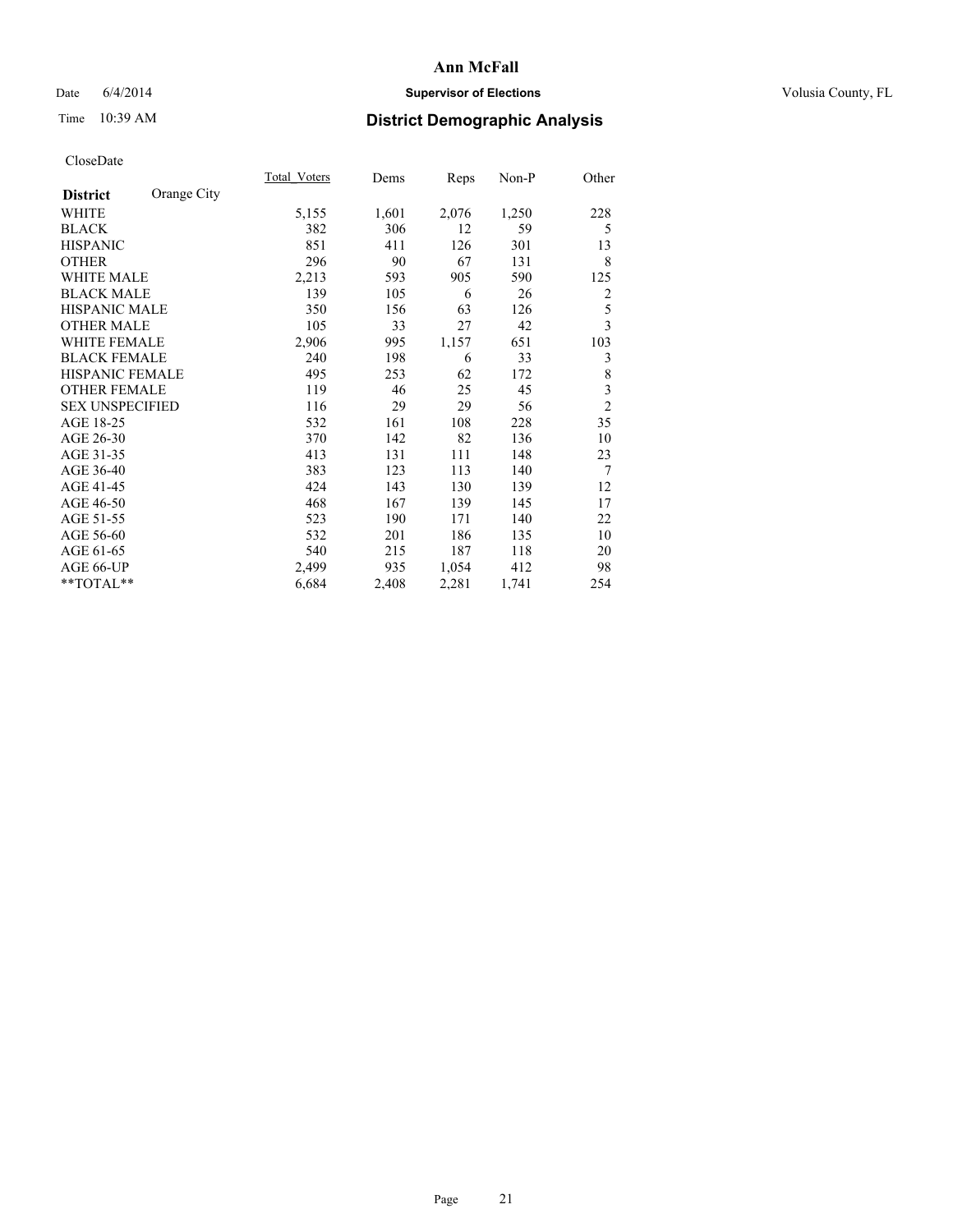## Date 6/4/2014 **Supervisor of Elections Supervisor of Elections** Volusia County, FL

# Time 10:39 AM **District Demographic Analysis**

|                        |              | Total Voters | Dems  | Reps   | Non-P | Other          |
|------------------------|--------------|--------------|-------|--------|-------|----------------|
| <b>District</b>        | Ormond Beach |              |       |        |       |                |
| WHITE                  |              | 26,303       | 8,465 | 11,069 | 5,874 | 895            |
| <b>BLACK</b>           |              | 955          | 735   | 49     | 145   | 26             |
| <b>HISPANIC</b>        |              | 618          | 245   | 160    | 202   | 11             |
| <b>OTHER</b>           |              | 1,493        | 468   | 381    | 607   | 37             |
| <b>WHITE MALE</b>      |              | 11,910       | 3,360 | 5,225  | 2,858 | 467            |
| <b>BLACK MALE</b>      |              | 412          | 293   | 24     | 81    | 14             |
| <b>HISPANIC MALE</b>   |              | 273          | 88    | 87     | 89    | 9              |
| <b>OTHER MALE</b>      |              | 560          | 172   | 150    | 219   | 19             |
| WHITE FEMALE           |              | 14,199       | 5,050 | 5,789  | 2,941 | 419            |
| <b>BLACK FEMALE</b>    |              | 534          | 437   | 25     | 60    | 12             |
| <b>HISPANIC FEMALE</b> |              | 337          | 154   | 70     | 111   | $\overline{2}$ |
| <b>OTHER FEMALE</b>    |              | 633          | 231   | 176    | 210   | 16             |
| <b>SEX UNSPECIFIED</b> |              | 511          | 128   | 113    | 259   | 11             |
| AGE 18-25              |              | 2,364        | 694   | 750    | 845   | 75             |
| AGE 26-30              |              | 1,632        | 504   | 517    | 564   | 47             |
| AGE 31-35              |              | 1,441        | 420   | 480    | 490   | 51             |
| AGE 36-40              |              | 1,501        | 445   | 514    | 472   | 70             |
| AGE 41-45              |              | 1,930        | 582   | 772    | 502   | 74             |
| AGE 46-50              |              | 2,317        | 660   | 1,008  | 576   | 73             |
| AGE 51-55              |              | 2,663        | 866   | 1,119  | 611   | 67             |
| AGE 56-60              |              | 2,930        | 1,045 | 1,207  | 599   | 79             |
| AGE 61-65              |              | 2,920        | 1,107 | 1,128  | 589   | 96             |
| AGE 66-UP              |              | 9,671        | 3,590 | 4,164  | 1,580 | 337            |
| $*$ TOTAL $*$          |              | 29,369       | 9,913 | 11,659 | 6,828 | 969            |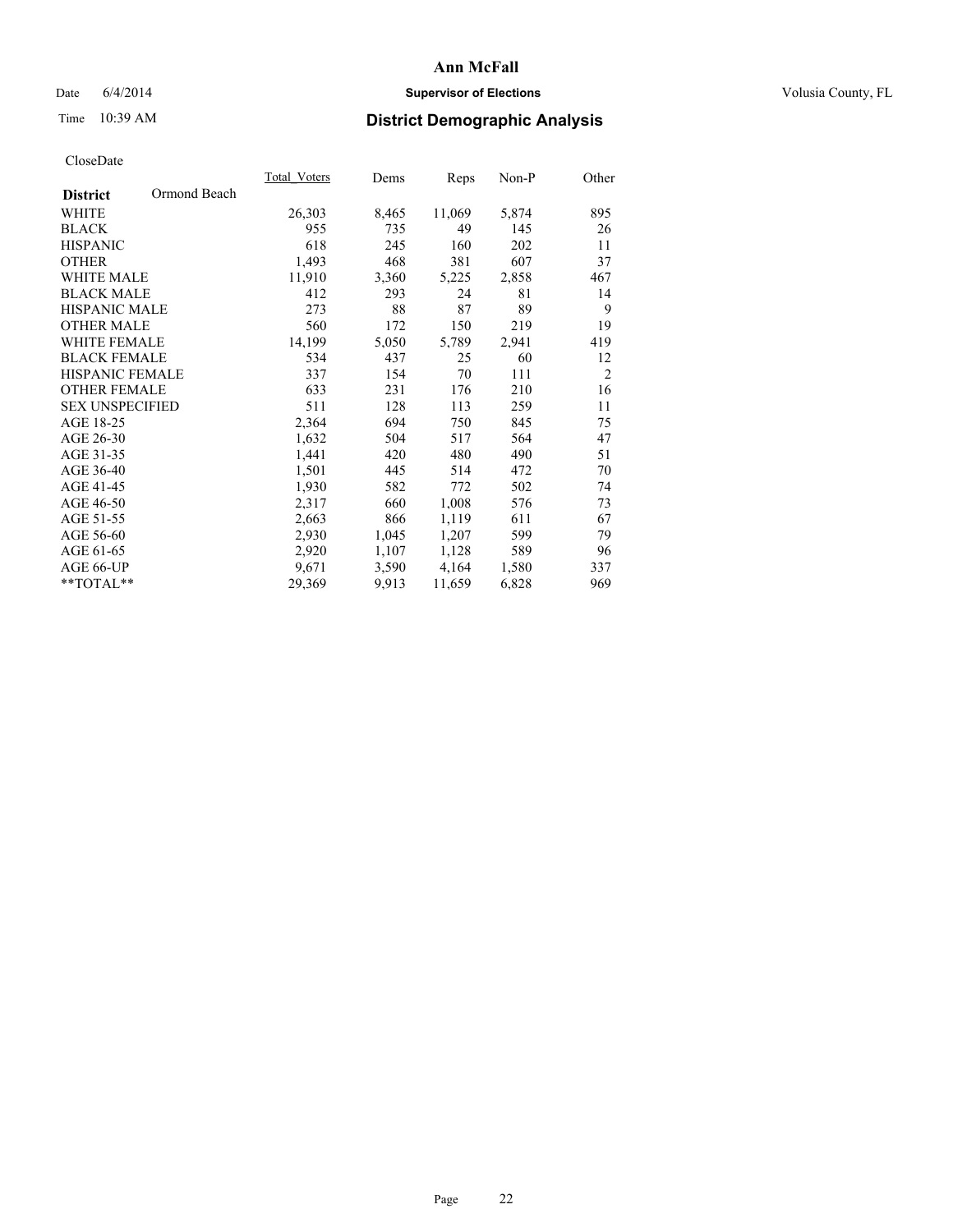## Date 6/4/2014 **Supervisor of Elections Supervisor of Elections** Volusia County, FL

# Time 10:39 AM **District Demographic Analysis**

|                        |         | Total Voters | Dems           | Reps           | Non-P          | Other          |
|------------------------|---------|--------------|----------------|----------------|----------------|----------------|
| <b>District</b>        | Pierson |              |                |                |                |                |
| WHITE                  |         | 547          | 197            | 242            | 94             | 14             |
| <b>BLACK</b>           |         | 50           | 43             | $\overline{c}$ | 5              | $\theta$       |
| <b>HISPANIC</b>        |         | 129          | 61             | 7              | 57             | 4              |
| <b>OTHER</b>           |         | 20           | 5              | 5              | 10             | $\Omega$       |
| WHITE MALE             |         | 261          | 89             | 121            | 40             | 11             |
| <b>BLACK MALE</b>      |         | 22           | 18             | 1              | 3              | $\theta$       |
| <b>HISPANIC MALE</b>   |         | 55           | 31             | $\overline{2}$ | 21             |                |
| <b>OTHER MALE</b>      |         | 9            | 3              | $\overline{c}$ | $\overline{4}$ | $\mathbf{0}$   |
| <b>WHITE FEMALE</b>    |         | 282          | 107            | 119            | 53             | 3              |
| <b>BLACK FEMALE</b>    |         | 28           | 25             | 1              | $\overline{2}$ | $\theta$       |
| HISPANIC FEMALE        |         | 73           | 30             | 5              | 35             | 3              |
| <b>OTHER FEMALE</b>    |         | 5            | $\overline{2}$ | $\overline{2}$ | 1              | $\theta$       |
| <b>SEX UNSPECIFIED</b> |         | 11           | $\mathbf{1}$   | 3              | 7              | $\Omega$       |
| AGE 18-25              |         | 109          | 43             | 24             | 42             | $\Omega$       |
| AGE 26-30              |         | 56           | 15             | 16             | 25             | 0              |
| AGE 31-35              |         | 51           | 13             | 17             | 18             | 3              |
| AGE 36-40              |         | 49           | 16             | 15             | 16             | $\overline{c}$ |
| AGE 41-45              |         | 54           | 20             | 17             | 15             | $\overline{c}$ |
| AGE 46-50              |         | 52           | 20             | 20             | 9              | 3              |
| AGE 51-55              |         | 68           | 32             | 21             | 12             | 3              |
| AGE 56-60              |         | 94           | 43             | 37             | 12             | $\overline{c}$ |
| AGE 61-65              |         | 50           | 18             | 28             | $\overline{4}$ | $\mathbf{0}$   |
| AGE 66-UP              |         | 163          | 86             | 61             | 13             | 3              |
| **TOTAL**              |         | 746          | 306            | 256            | 166            | 18             |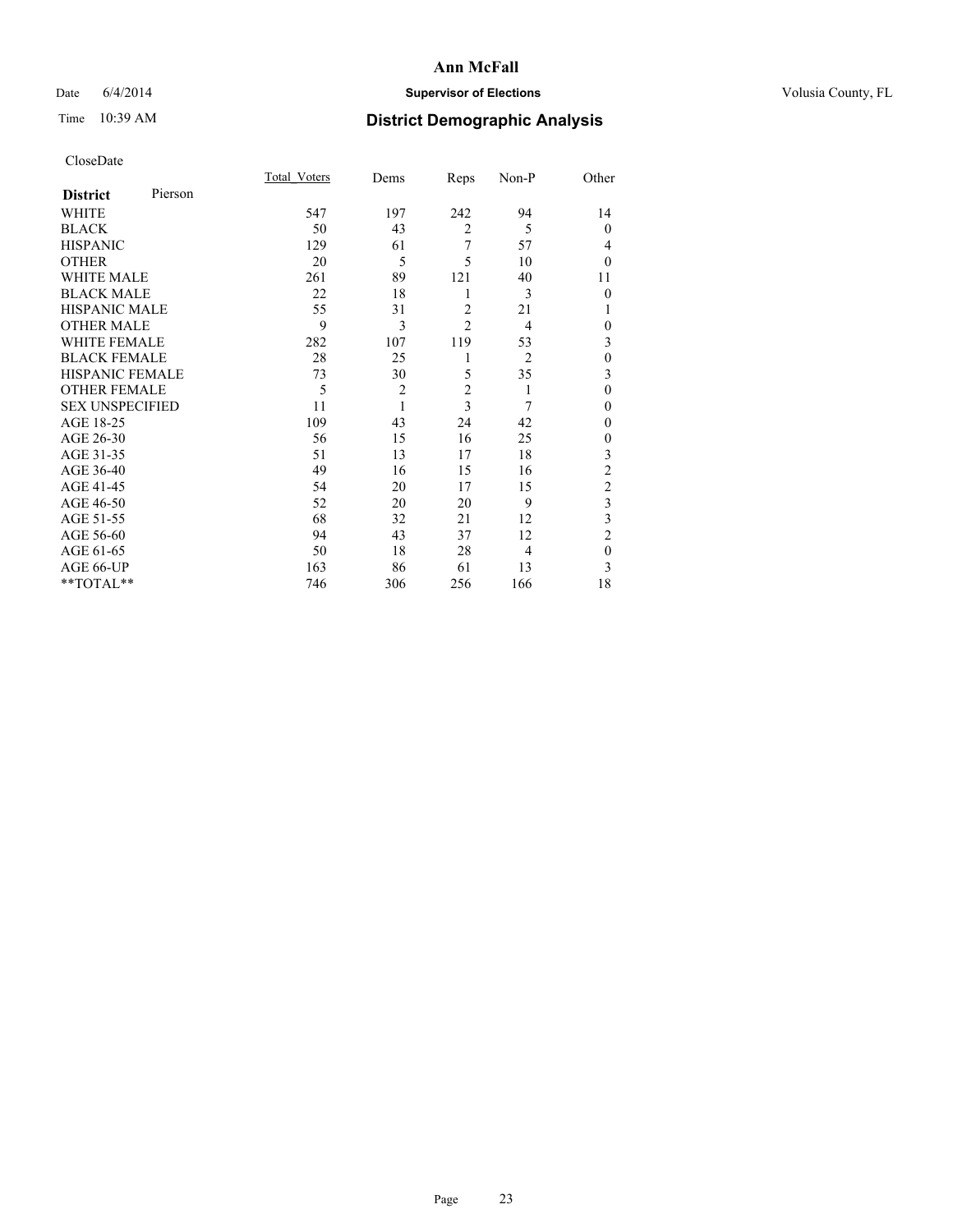## Date 6/4/2014 **Supervisor of Elections Supervisor of Elections** Volusia County, FL

# Time 10:39 AM **District Demographic Analysis**

|                        |             | <b>Total Voters</b> | Dems         | Reps             | Non-P          | Other          |
|------------------------|-------------|---------------------|--------------|------------------|----------------|----------------|
| <b>District</b>        | Ponce Inlet |                     |              |                  |                |                |
| WHITE                  |             | 2,719               | 645          | 1,387            | 600            | 87             |
| <b>BLACK</b>           |             | 4                   |              |                  | $\overline{2}$ | $\theta$       |
| <b>HISPANIC</b>        |             | 41                  | 11           | 19               | 10             |                |
| <b>OTHER</b>           |             | 98                  | 26           | 33               | 36             | 3              |
| WHITE MALE             |             | 1,291               | 257          | 680              | 308            | 46             |
| <b>BLACK MALE</b>      |             | 1                   | $\mathbf{0}$ | $\boldsymbol{0}$ | 1              | $\theta$       |
| <b>HISPANIC MALE</b>   |             | 17                  | 5            | 8                | 4              | 0              |
| <b>OTHER MALE</b>      |             | 34                  | 7            | 15               | 9              | 3              |
| <b>WHITE FEMALE</b>    |             | 1,407               | 383          | 701              | 283            | 40             |
| <b>BLACK FEMALE</b>    |             | 3                   | 1            | 1                |                | $\theta$       |
| <b>HISPANIC FEMALE</b> |             | 24                  | 6            | 11               | 6              |                |
| <b>OTHER FEMALE</b>    |             | 47                  | 15           | 14               | 18             | 0              |
| <b>SEX UNSPECIFIED</b> |             | 38                  | 9            | 10               | 18             |                |
| AGE 18-25              |             | 143                 | 31           | 49               | 54             | 9              |
| AGE 26-30              |             | 81                  | 22           | 30               | 27             | $\overline{c}$ |
| AGE 31-35              |             | 84                  | 16           | 32               | 29             | 7              |
| AGE 36-40              |             | 78                  | 8            | 37               | 30             | 3              |
| AGE 41-45              |             | 120                 | 26           | 54               | 38             | $\overline{c}$ |
| AGE 46-50              |             | 161                 | 40           | 83               | 36             | $\overline{2}$ |
| AGE 51-55              |             | 243                 | 49           | 135              | 56             | 3              |
| AGE 56-60              |             | 316                 | 80           | 158              | 71             | 7              |
| AGE 61-65              |             | 376                 | 94           | 174              | 91             | 17             |
| AGE 66-UP              |             | 1,260               | 317          | 688              | 216            | 39             |
| **TOTAL**              |             | 2,862               | 683          | 1,440            | 648            | 91             |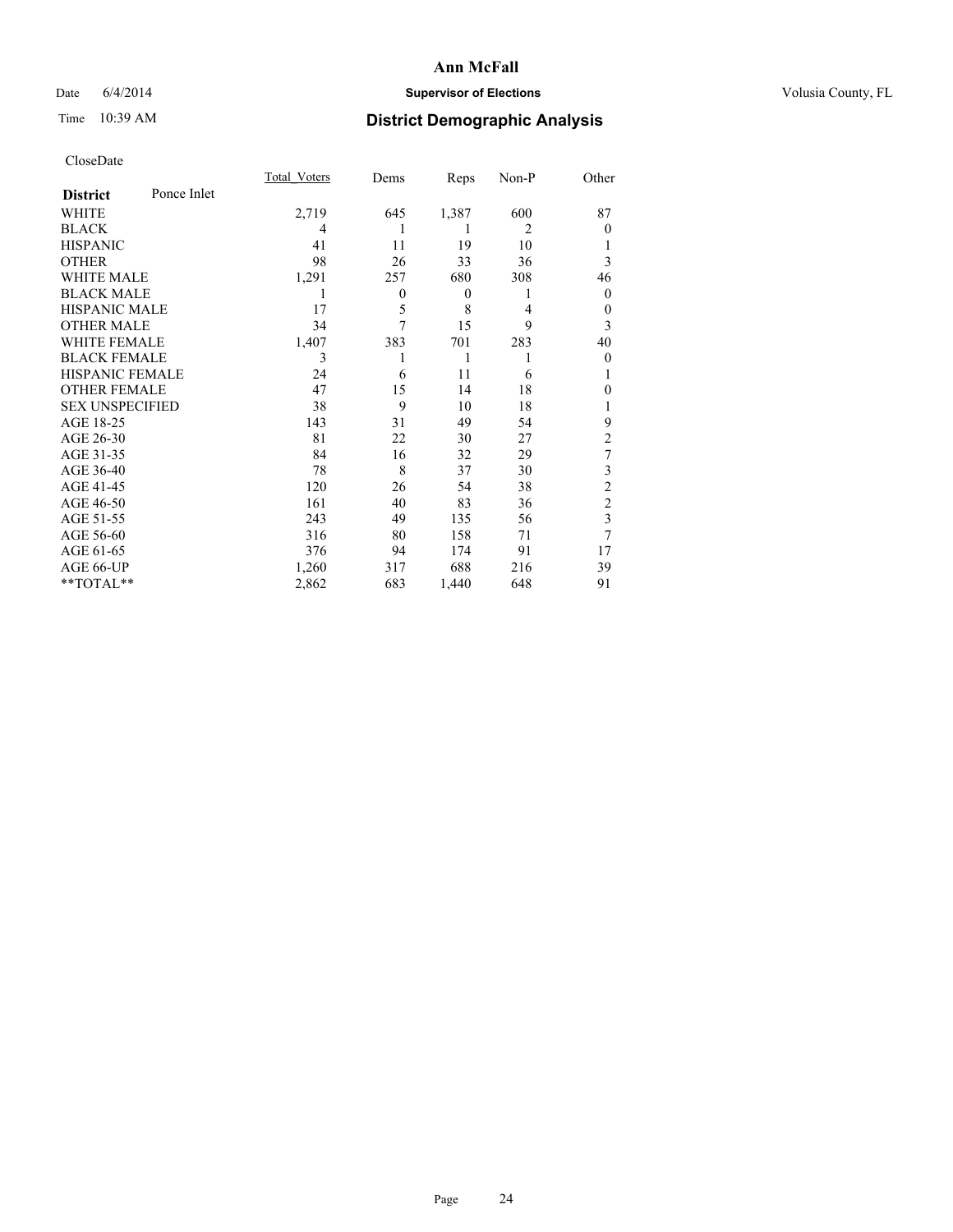## Date 6/4/2014 **Supervisor of Elections Supervisor of Elections** Volusia County, FL

# Time 10:39 AM **District Demographic Analysis**

|                        |             | Total Voters | Dems   | <b>Reps</b> | Non-P  | Other |
|------------------------|-------------|--------------|--------|-------------|--------|-------|
| <b>District</b>        | Port Orange |              |        |             |        |       |
| WHITE                  |             | 34,563       | 11,177 | 13,224      | 8,843  | 1,319 |
| <b>BLACK</b>           |             | 1,109        | 834    | 57          | 194    | 24    |
| <b>HISPANIC</b>        |             | 1,036        | 413    | 219         | 372    | 32    |
| <b>OTHER</b>           |             | 1,840        | 567    | 403         | 821    | 49    |
| WHITE MALE             |             | 15,728       | 4,426  | 6,391       | 4,214  | 697   |
| <b>BLACK MALE</b>      |             | 473          | 332    | 36          | 95     | 10    |
| <b>HISPANIC MALE</b>   |             | 470          | 177    | 100         | 173    | 20    |
| <b>OTHER MALE</b>      |             | 684          | 207    | 159         | 289    | 29    |
| <b>WHITE FEMALE</b>    |             | 18,479       | 6,651  | 6,707       | 4,517  | 604   |
| <b>BLACK FEMALE</b>    |             | 623          | 493    | 20          | 96     | 14    |
| <b>HISPANIC FEMALE</b> |             | 550          | 232    | 116         | 190    | 12    |
| <b>OTHER FEMALE</b>    |             | 781          | 282    | 180         | 303    | 16    |
| <b>SEX UNSPECIFIED</b> |             | 760          | 191    | 194         | 353    | 22    |
| AGE 18-25              |             | 3,355        | 954    | 898         | 1,364  | 139   |
| AGE 26-30              |             | 2,411        | 768    | 652         | 912    | 79    |
| AGE 31-35              |             | 2,350        | 709    | 700         | 853    | 88    |
| AGE 36-40              |             | 2,164        | 637    | 712         | 723    | 92    |
| AGE 41-45              |             | 2,698        | 807    | 972         | 829    | 90    |
| AGE 46-50              |             | 2,978        | 916    | 1,150       | 811    | 101   |
| AGE 51-55              |             | 3,645        | 1,168  | 1,476       | 891    | 110   |
| AGE 56-60              |             | 3,658        | 1,327  | 1,436       | 776    | 119   |
| AGE 61-65              |             | 3,624        | 1,356  | 1,307       | 827    | 134   |
| AGE 66-UP              |             | 11,665       | 4,349  | 4,600       | 2,244  | 472   |
| $*$ TOTAL $*$          |             | 38,548       | 12,991 | 13,903      | 10,230 | 1,424 |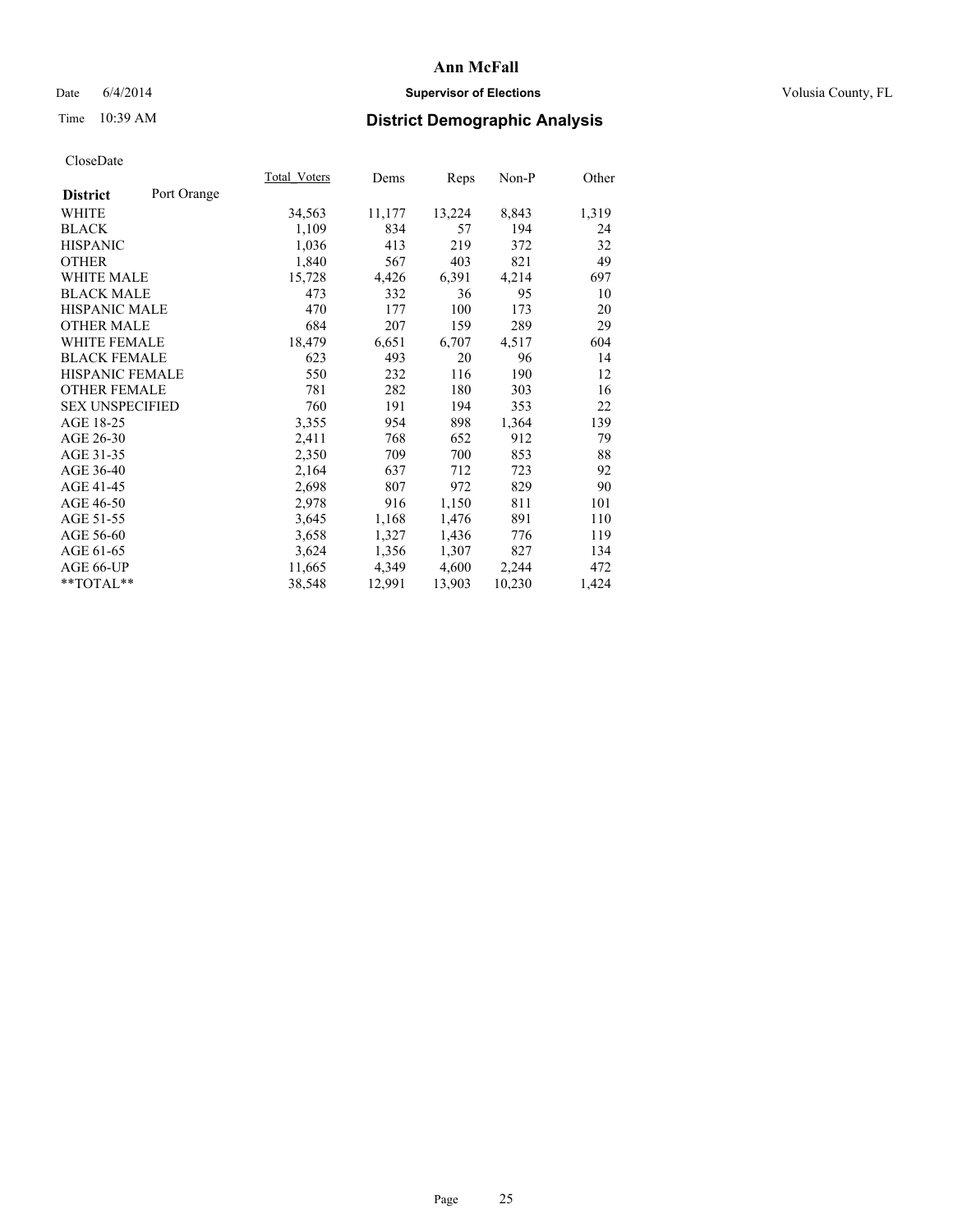## Date 6/4/2014 **Supervisor of Elections Supervisor of Elections** Volusia County, FL

# Time 10:39 AM **District Demographic Analysis**

|                        |               | Total Voters | Dems  | Reps  | Non-P | Other            |
|------------------------|---------------|--------------|-------|-------|-------|------------------|
| <b>District</b>        | South Daytona |              |       |       |       |                  |
| WHITE                  |               | 6,561        | 2,458 | 2,254 | 1,624 | 225              |
| <b>BLACK</b>           |               | 622          | 499   | 19    | 99    | 5                |
| <b>HISPANIC</b>        |               | 185          | 93    | 31    | 56    | 5                |
| <b>OTHER</b>           |               | 358          | 130   | 59    | 163   | 6                |
| <b>WHITE MALE</b>      |               | 3,015        | 978   | 1,107 | 792   | 138              |
| <b>BLACK MALE</b>      |               | 247          | 188   | 6     | 50    | 3                |
| <b>HISPANIC MALE</b>   |               | 95           | 40    | 18    | 33    | 4                |
| <b>OTHER MALE</b>      |               | 108          | 40    | 18    | 48    | $\overline{2}$   |
| <b>WHITE FEMALE</b>    |               | 3,506        | 1,463 | 1,136 | 820   | 87               |
| <b>BLACK FEMALE</b>    |               | 363          | 302   | 12    | 47    | $\overline{2}$   |
| <b>HISPANIC FEMALE</b> |               | 84           | 48    | 13    | 22    | 1                |
| <b>OTHER FEMALE</b>    |               | 159          | 67    | 30    | 58    | 4                |
| <b>SEX UNSPECIFIED</b> |               | 149          | 54    | 23    | 72    | $\boldsymbol{0}$ |
| AGE 18-25              |               | 692          | 248   | 154   | 271   | 19               |
| AGE 26-30              |               | 573          | 229   | 142   | 183   | 19               |
| AGE 31-35              |               | 482          | 187   | 97    | 180   | 18               |
| AGE 36-40              |               | 416          | 154   | 114   | 130   | 18               |
| AGE 41-45              |               | 546          | 227   | 151   | 155   | 13               |
| AGE 46-50              |               | 646          | 226   | 233   | 171   | 16               |
| AGE 51-55              |               | 794          | 313   | 271   | 190   | 20               |
| AGE 56-60              |               | 791          | 342   | 262   | 159   | 28               |
| AGE 61-65              |               | 762          | 324   | 238   | 173   | 27               |
| AGE 66-UP              |               | 2,024        | 930   | 701   | 330   | 63               |
| **TOTAL**              |               | 7,726        | 3,180 | 2,363 | 1,942 | 241              |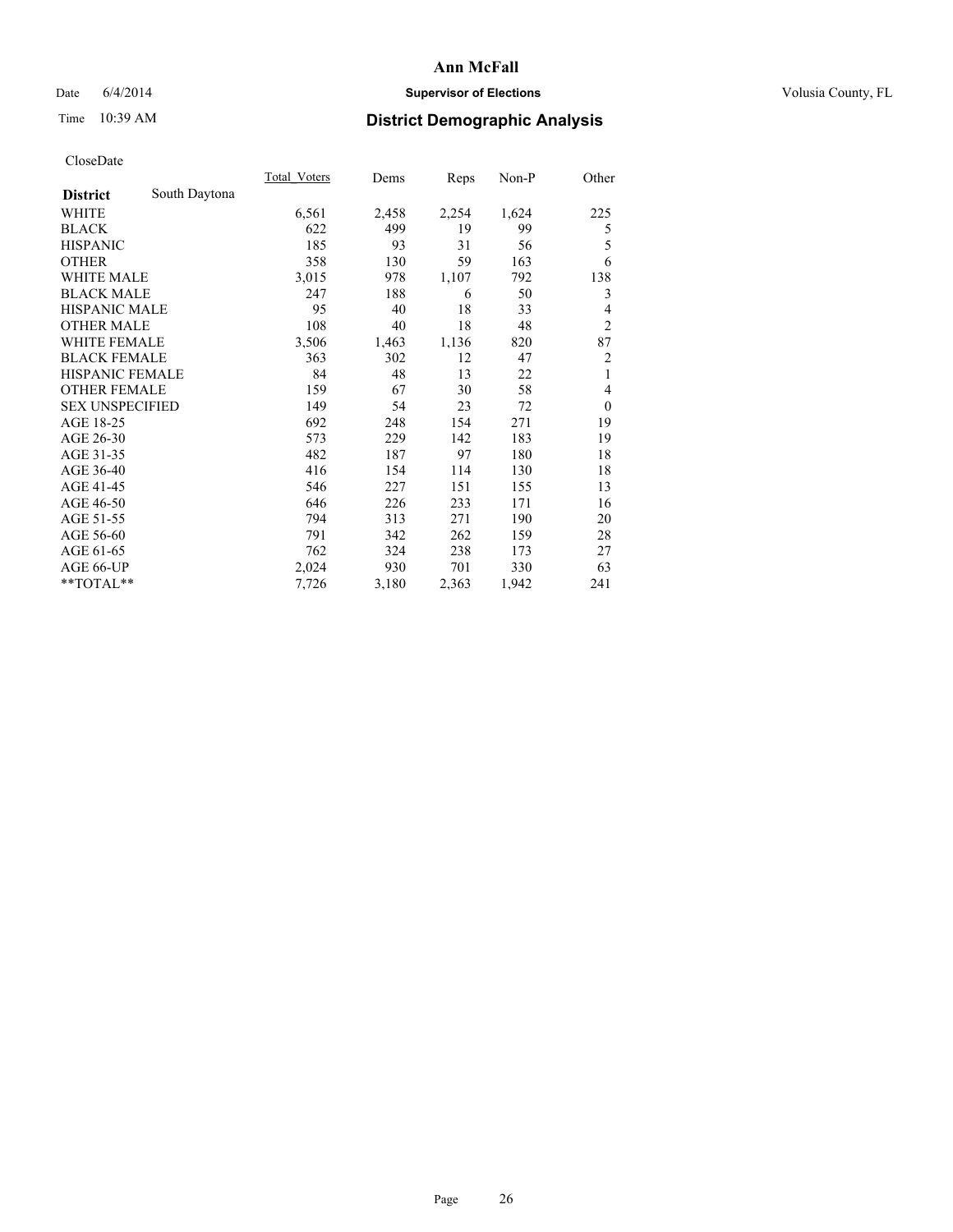## Date 6/4/2014 **Supervisor of Elections Supervisor of Elections** Volusia County, FL

# Time 10:39 AM **District Demographic Analysis**

|                        |               | Total Voters | Dems     | Reps     | Non-P | Other |
|------------------------|---------------|--------------|----------|----------|-------|-------|
| <b>District</b>        | Flagler Beach |              |          |          |       |       |
| <b>WHITE</b>           |               | 55           | 21       | 17       | 16    |       |
| <b>BLACK</b>           |               | $\Omega$     | $\Omega$ | $\Omega$ | 0     | 0     |
| <b>HISPANIC</b>        |               | 0            | 0        | 0        | 0     | 0     |
| <b>OTHER</b>           |               |              |          | 2        |       |       |
| <b>WHITE MALE</b>      |               | 25           | 8        | 8        | 8     |       |
| <b>BLACK MALE</b>      |               | 0            | 0        | 0        |       | 0     |
| <b>HISPANIC MALE</b>   |               |              | 0        |          |       | 0     |
| <b>OTHER MALE</b>      |               | 2            |          |          |       | 0     |
| <b>WHITE FEMALE</b>    |               | 30           | 13       | 9        | 8     | 0     |
| <b>BLACK FEMALE</b>    |               | 0            | $\Omega$ | 0        | 0     | 0     |
| <b>HISPANIC FEMALE</b> |               |              | 0        |          |       | 0     |
| <b>OTHER FEMALE</b>    |               |              | 0        |          |       | 0     |
| <b>SEX UNSPECIFIED</b> |               |              | 0        |          |       | 0     |
| AGE 18-25              |               |              | 0        |          |       | 0     |
| AGE 26-30              |               |              |          | 0        |       | 0     |
| AGE 31-35              |               |              |          |          |       | 0     |
| AGE 36-40              |               |              | 0        | 0        |       | 0     |
| AGE 41-45              |               |              | 0        |          |       | 0     |
| AGE 46-50              |               |              | 0        | 0        |       | 0     |
| AGE 51-55              |               | 5            |          | 2        |       |       |
| AGE 56-60              |               |              | 0        | 4        | 0     | 0     |
| AGE 61-65              |               | 8            | 3        |          |       |       |
| AGE 66-UP              |               | 38           | 17       | 12       | 8     |       |
| **TOTAL**              |               | 58           | 22       | 19       | 16    |       |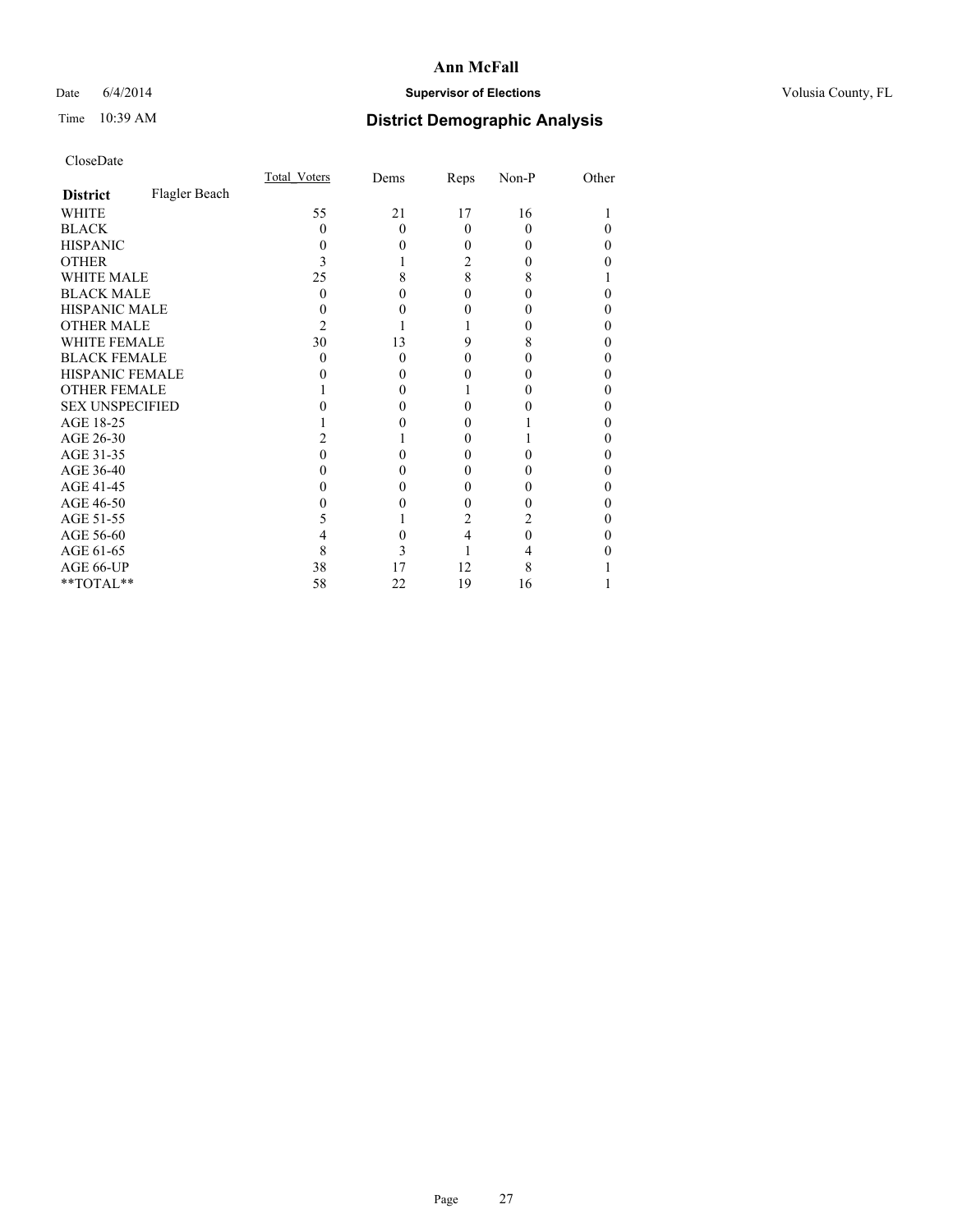## Date 6/4/2014 **Supervisor of Elections Supervisor of Elections** Volusia County, FL

# Time 10:39 AM **District Demographic Analysis**

|                        |                           | Total Voters | Dems   | Reps   | Non-P  | Other |
|------------------------|---------------------------|--------------|--------|--------|--------|-------|
| <b>District</b>        | <b>Hospital Authority</b> |              |        |        |        |       |
| WHITE                  |                           | 96,627       | 29,539 | 39,900 | 22,931 | 4,257 |
| <b>BLACK</b>           |                           | 10,192       | 8,043  | 410    | 1,573  | 166   |
| <b>HISPANIC</b>        |                           | 18,493       | 8,842  | 2,857  | 6,411  | 383   |
| <b>OTHER</b>           |                           | 6,805        | 2,151  | 1,459  | 3,018  | 177   |
| <b>WHITE MALE</b>      |                           | 44,546       | 11,814 | 19,308 | 11,128 | 2,296 |
| <b>BLACK MALE</b>      |                           | 4,256        | 3,175  | 215    | 762    | 104   |
| <b>HISPANIC MALE</b>   |                           | 8,487        | 3,903  | 1,405  | 2,977  | 202   |
| <b>OTHER MALE</b>      |                           | 2,335        | 767    | 550    | 940    | 78    |
| <b>WHITE FEMALE</b>    |                           | 51,307       | 17,519 | 20,305 | 11,545 | 1,938 |
| <b>BLACK FEMALE</b>    |                           | 5,812        | 4,779  | 189    | 782    | 62    |
| <b>HISPANIC FEMALE</b> |                           | 9,782        | 4,830  | 1,432  | 3,345  | 175   |
| <b>OTHER FEMALE</b>    |                           | 2,740        | 1,052  | 593    | 1,025  | 70    |
| <b>SEX UNSPECIFIED</b> |                           | 2,851        | 736    | 628    | 1,429  | 58    |
| AGE 18-25              |                           | 13,982       | 4,397  | 3,258  | 5,756  | 571   |
| AGE 26-30              |                           | 8,965        | 2,882  | 2,282  | 3,463  | 338   |
| AGE 31-35              |                           | 8,974        | 3,107  | 2,308  | 3,173  | 386   |
| AGE 36-40              |                           | 9,149        | 3,132  | 2,620  | 2,964  | 433   |
| AGE 41-45              |                           | 10,244       | 3,404  | 3,481  | 2,948  | 411   |
| AGE 46-50              |                           | 11,505       | 3,947  | 4,242  | 2,916  | 400   |
| AGE 51-55              |                           | 12,907       | 4,564  | 4,965  | 2,921  | 457   |
| AGE 56-60              |                           | 12,554       | 4,839  | 4,687  | 2,608  | 420   |
| AGE 61-65              |                           | 11,561       | 4,666  | 4,204  | 2,250  | 441   |
| AGE 66-UP              |                           | 32,275       | 13,637 | 12,579 | 4,933  | 1,126 |
| $*$ $TOTAL**$          |                           | 132,117      | 48,575 | 44,626 | 33,933 | 4,983 |
|                        |                           |              |        |        |        |       |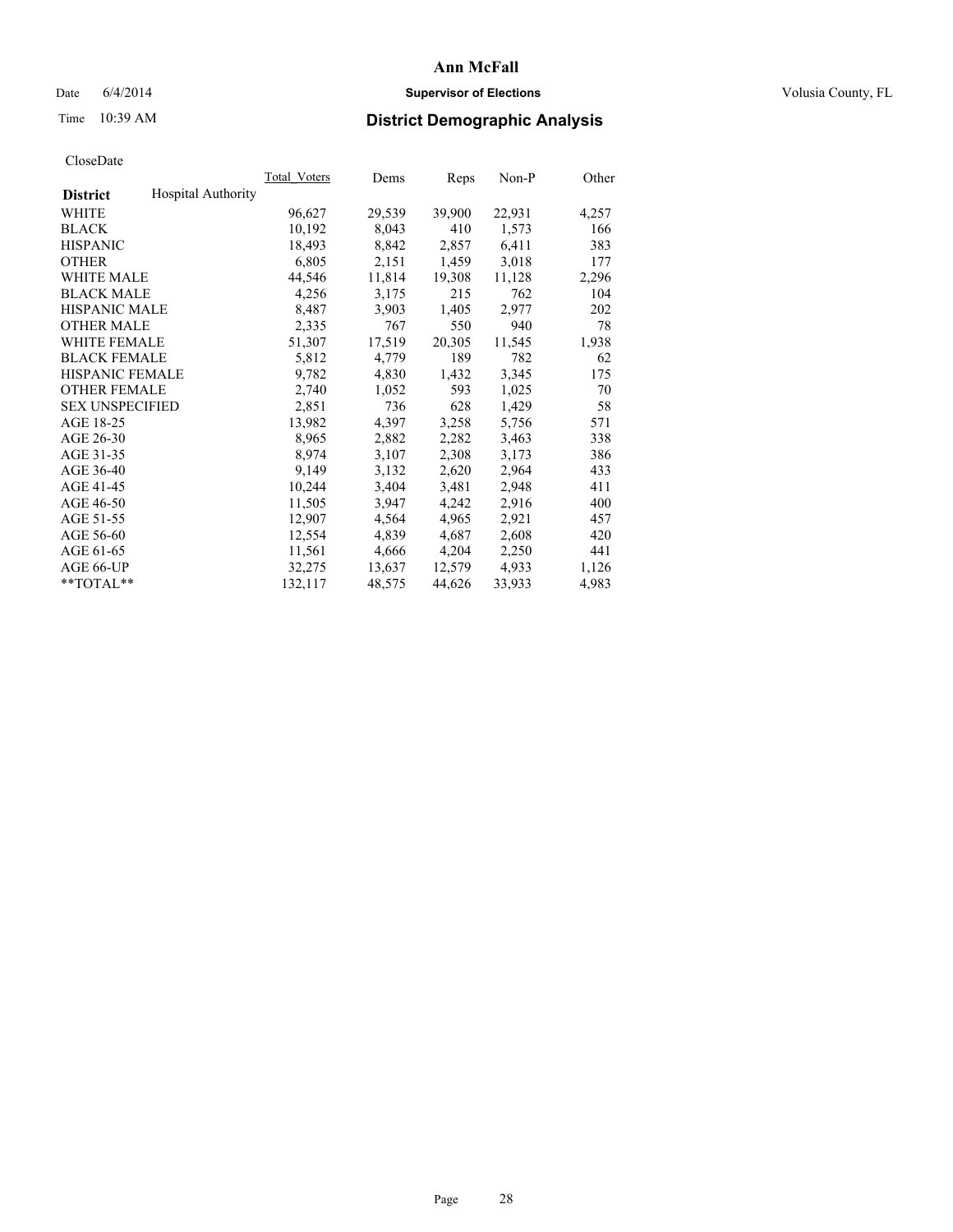## Date 6/4/2014 **Supervisor of Elections Supervisor of Elections** Volusia County, FL

# Time 10:39 AM **District Demographic Analysis**

|                                          | Total Voters | Dems  | <b>Reps</b> | Non-P | Other |
|------------------------------------------|--------------|-------|-------------|-------|-------|
| Florida House Seat 24<br><b>District</b> |              |       |             |       |       |
| WHITE                                    | 17,526       | 5,253 | 7,624       | 3,914 | 735   |
| <b>BLACK</b>                             | 437          | 350   | 21          | 56    | 10    |
| <b>HISPANIC</b>                          | 907          | 370   | 165         | 352   | 20    |
| <b>OTHER</b>                             | 843          | 212   | 265         | 341   | 25    |
| WHITE MALE                               | 8,152        | 2,121 | 3,699       | 1,931 | 401   |
| <b>BLACK MALE</b>                        | 199          | 151   | 15          | 26    | 7     |
| <b>HISPANIC MALE</b>                     | 414          | 171   | 67          | 165   | 11    |
| <b>OTHER MALE</b>                        | 296          | 71    | 105         | 109   | 11    |
| <b>WHITE FEMALE</b>                      | 9,232        | 3,103 | 3,861       | 1,936 | 332   |
| <b>BLACK FEMALE</b>                      | 235          | 196   | 6           | 30    | 3     |
| <b>HISPANIC FEMALE</b>                   | 476          | 191   | 96          | 180   | 9     |
| <b>OTHER FEMALE</b>                      | 324          | 100   | 110         | 106   | 8     |
| <b>SEX UNSPECIFIED</b>                   | 385          | 81    | 116         | 180   | 8     |
| AGE 18-25                                | 1,425        | 349   | 452         | 570   | 54    |
| AGE 26-30                                | 912          | 231   | 285         | 357   | 39    |
| AGE 31-35                                | 781          | 217   | 239         | 280   | 45    |
| AGE 36-40                                | 819          | 215   | 314         | 259   | 31    |
| AGE 41-45                                | 1,065        | 259   | 448         | 313   | 45    |
| AGE 46-50                                | 1,304        | 359   | 583         | 319   | 43    |
| AGE 51-55                                | 1,821        | 535   | 801         | 413   | 72    |
| AGE 56-60                                | 2,076        | 702   | 884         | 408   | 82    |
| AGE 61-65                                | 2,260        | 769   | 901         | 478   | 112   |
| AGE 66-UP                                | 7,250        | 2,549 | 3,168       | 1,266 | 267   |
| $*$ TOTAL $*$                            | 19,713       | 6,185 | 8,075       | 4,663 | 790   |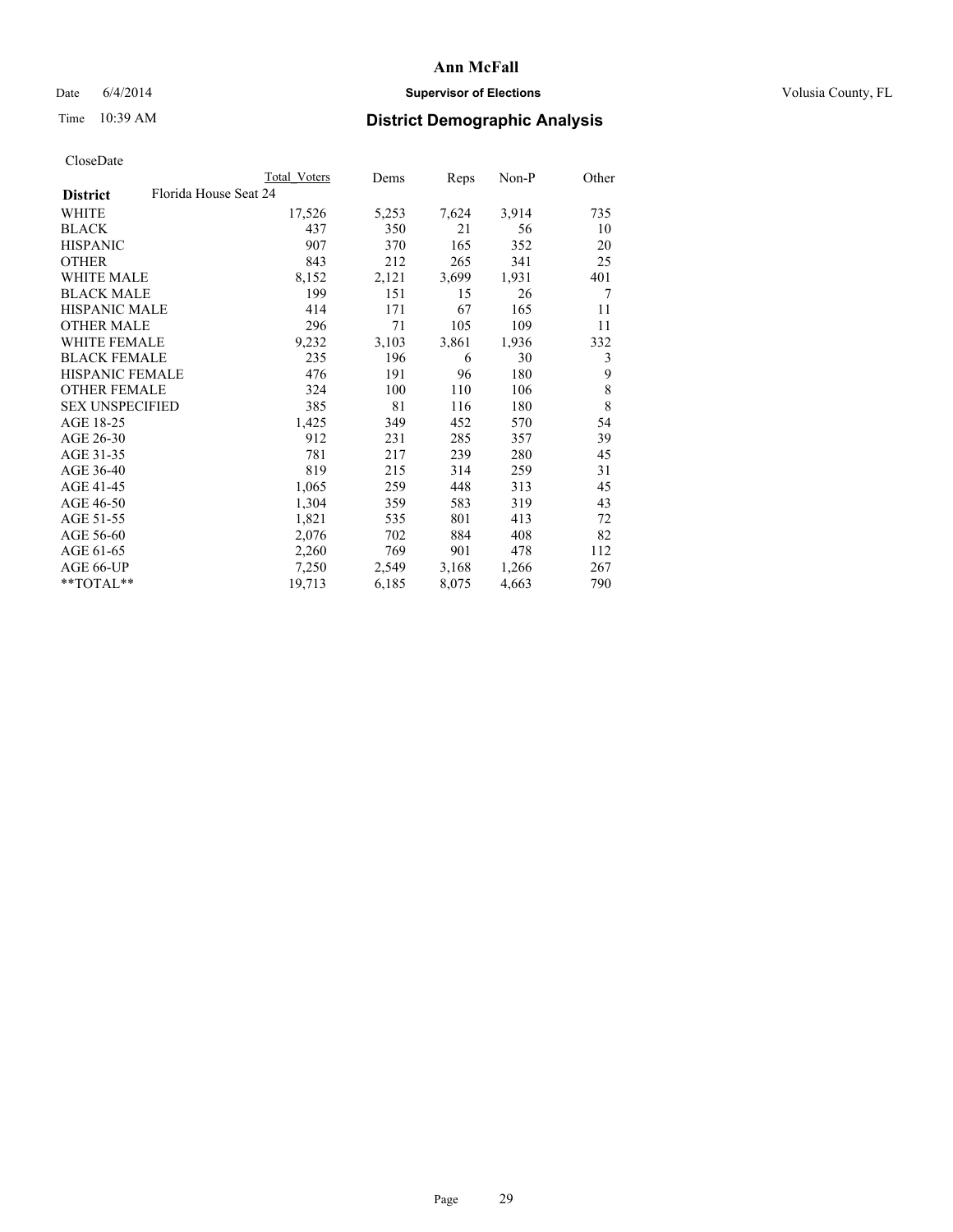## Date 6/4/2014 **Supervisor of Elections Supervisor of Elections** Volusia County, FL

# Time 10:39 AM **District Demographic Analysis**

|                        | Total Voters          | Dems   | Reps   | $Non-P$ | Other |
|------------------------|-----------------------|--------|--------|---------|-------|
| <b>District</b>        | Florida House Seat 25 |        |        |         |       |
| WHITE                  | 102,981               | 32,731 | 41,768 | 24,818  | 3,664 |
| <b>BLACK</b>           | 3,044                 | 2,333  | 141    | 497     | 73    |
| <b>HISPANIC</b>        | 2,367                 | 901    | 596    | 811     | 59    |
| <b>OTHER</b>           | 5,060                 | 1,510  | 1,228  | 2,192   | 130   |
| <b>WHITE MALE</b>      | 47,561                | 13,182 | 20,257 | 12,158  | 1,964 |
| <b>BLACK MALE</b>      | 1,326                 | 944    | 76     | 263     | 43    |
| <b>HISPANIC MALE</b>   | 1,074                 | 368    | 287    | 381     | 38    |
| <b>OTHER MALE</b>      | 1,867                 | 552    | 490    | 763     | 62    |
| <b>WHITE FEMALE</b>    | 54,530                | 19,282 | 21,215 | 12,369  | 1,664 |
| <b>BLACK FEMALE</b>    | 1,689                 | 1,370  | 64     | 225     | 30    |
| HISPANIC FEMALE        | 1,262                 | 524    | 300    | 417     | 21    |
| <b>OTHER FEMALE</b>    | 2,159                 | 765    | 555    | 786     | 53    |
| <b>SEX UNSPECIFIED</b> | 1,984                 | 488    | 489    | 956     | 51    |
| AGE 18-25              | 8,594                 | 2,385  | 2,517  | 3,348   | 344   |
| AGE 26-30              | 6,263                 | 1,918  | 1,823  | 2,317   | 205   |
| AGE 31-35              | 5,784                 | 1,696  | 1,757  | 2,111   | 220   |
| AGE 36-40              | 5,613                 | 1,628  | 1,870  | 1,886   | 229   |
| AGE 41-45              | 7,164                 | 2,099  | 2,646  | 2,171   | 248   |
| AGE 46-50              | 8,430                 | 2,471  | 3,459  | 2,236   | 264   |
| AGE 51-55              | 10,554                | 3,322  | 4,406  | 2,516   | 310   |
| AGE 56-60              | 11,466                | 4,064  | 4,569  | 2,489   | 344   |
| AGE 61-65              | 11,750                | 4,258  | 4,501  | 2,587   | 404   |
| AGE 66-UP              | 37,834                | 13,634 | 16,185 | 6,657   | 1,358 |
| $*$ $TOTAL**$          | 113,452               | 37,475 | 43,733 | 28,318  | 3,926 |
|                        |                       |        |        |         |       |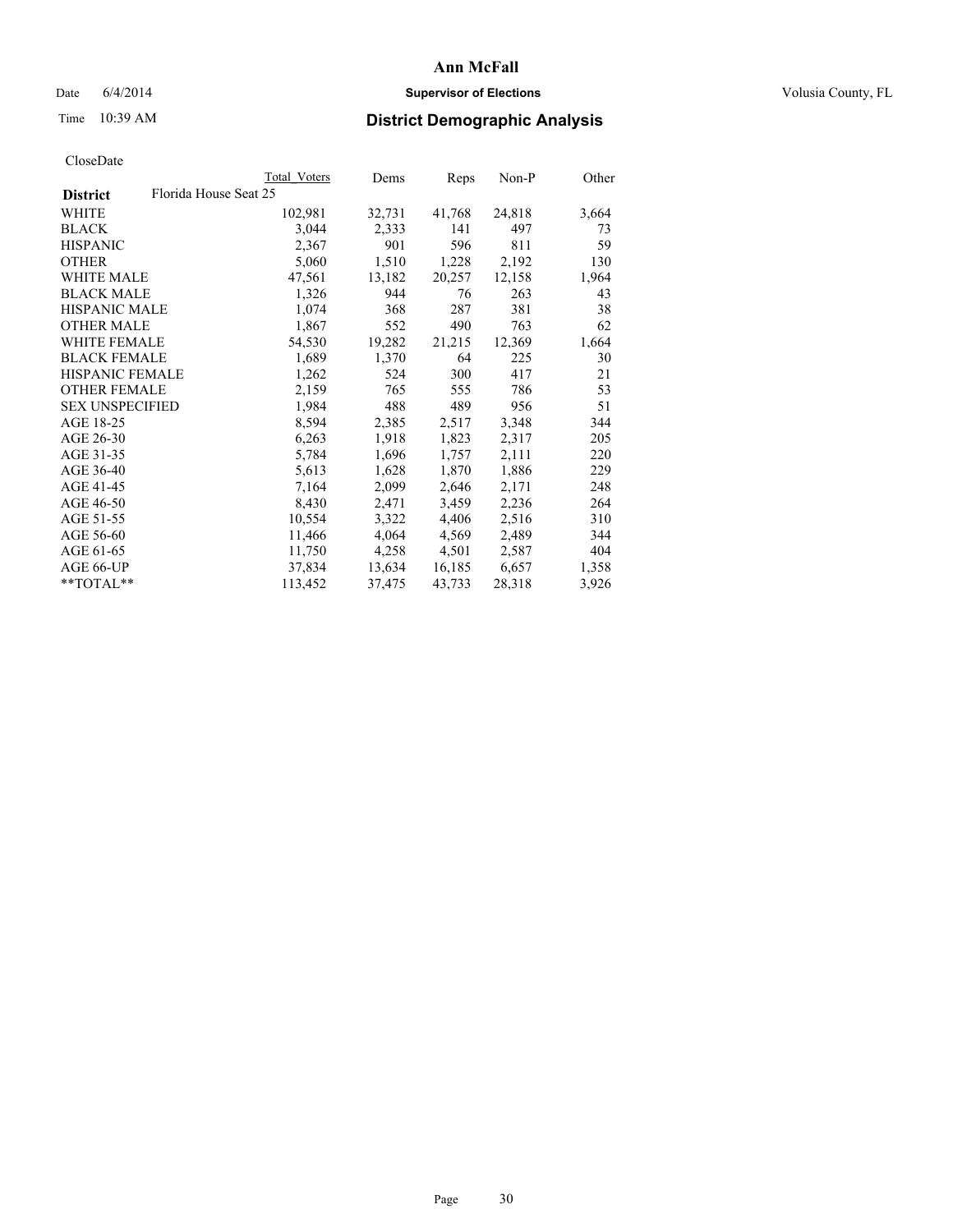## Date 6/4/2014 **Supervisor of Elections Supervisor of Elections** Volusia County, FL

# Time 10:39 AM **District Demographic Analysis**

|                        |                       | Total Voters | Dems   | <b>Reps</b> | $Non-P$ | Other |
|------------------------|-----------------------|--------------|--------|-------------|---------|-------|
| <b>District</b>        | Florida House Seat 26 |              |        |             |         |       |
| WHITE                  |                       | 65,296       | 22,224 | 24,475      | 15,902  | 2,695 |
| <b>BLACK</b>           |                       | 18,858       | 15,622 | 481         | 2,589   | 166   |
| <b>HISPANIC</b>        |                       | 3,746        | 1,697  | 610         | 1,341   | 98    |
| <b>OTHER</b>           |                       | 4,954        | 1,835  | 840         | 2,165   | 114   |
| WHITE MALE             |                       | 30,005       | 8,768  | 11,970      | 7.761   | 1,506 |
| <b>BLACK MALE</b>      |                       | 7,184        | 5,688  | 234         | 1,165   | 97    |
| <b>HISPANIC MALE</b>   |                       | 1,661        | 709    | 289         | 613     | 50    |
| <b>OTHER MALE</b>      |                       | 1,608        | 585    | 311         | 661     | 51    |
| <b>WHITE FEMALE</b>    |                       | 34,824       | 13,312 | 12,346      | 7,990   | 1,176 |
| <b>BLACK FEMALE</b>    |                       | 11,410       | 9,730  | 240         | 1,371   | 69    |
| HISPANIC FEMALE        |                       | 2,031        | 964    | 312         | 710     | 45    |
| <b>OTHER FEMALE</b>    |                       | 2,069        | 917    | 369         | 735     | 48    |
| <b>SEX UNSPECIFIED</b> |                       | 2,060        | 705    | 333         | 991     | 31    |
| AGE 18-25              |                       | 12,088       | 5,733  | 1,952       | 4,079   | 324   |
| AGE 26-30              |                       | 7,050        | 3,026  | 1,462       | 2,326   | 236   |
| AGE 31-35              |                       | 6,137        | 2,647  | 1,297       | 1,972   | 221   |
| AGE 36-40              |                       | 5,599        | 2,316  | 1,363       | 1,691   | 229   |
| AGE 41-45              |                       | 6,358        | 2,571  | 1,790       | 1,779   | 218   |
| AGE 46-50              |                       | 7,315        | 3,056  | 2,241       | 1,792   | 226   |
| AGE 51-55              |                       | 8,563        | 3,653  | 2,740       | 1,859   | 311   |
| AGE 56-60              |                       | 8,489        | 3,875  | 2,688       | 1,669   | 257   |
| AGE 61-65              |                       | 8,135        | 3,679  | 2,607       | 1,548   | 301   |
| AGE 66-UP              |                       | 23,120       | 10,822 | 8,266       | 3,282   | 750   |
| $*$ TOTAL $*$          |                       | 92,854       | 41,378 | 26,406      | 21,997  | 3,073 |
|                        |                       |              |        |             |         |       |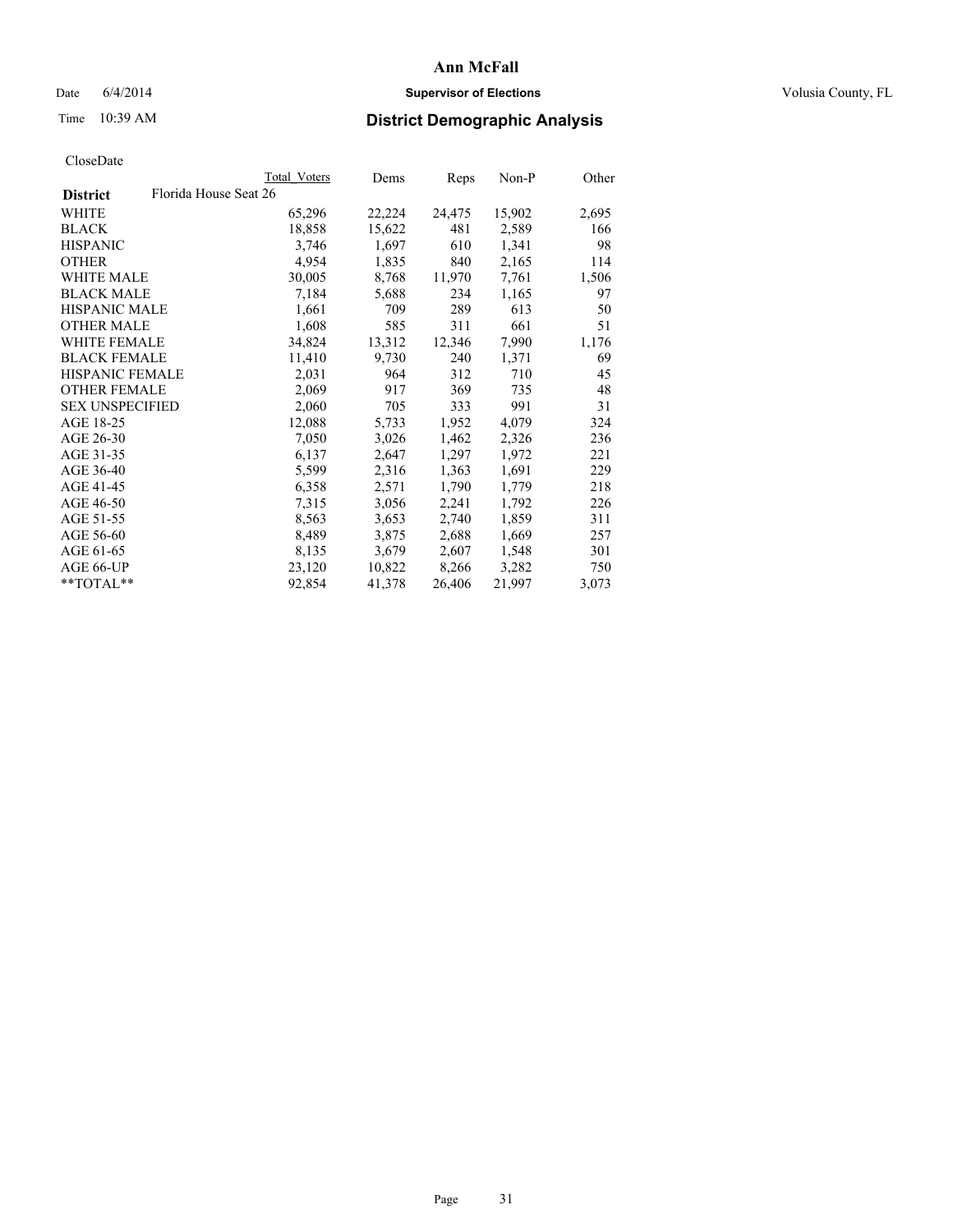## Date 6/4/2014 **Supervisor of Elections Supervisor of Elections** Volusia County, FL

# Time 10:39 AM **District Demographic Analysis**

| Total Voters | Dems                  | Reps   | $Non-P$ | Other |
|--------------|-----------------------|--------|---------|-------|
|              |                       |        |         |       |
| 74,233       | 23,076                | 29,342 | 18,729  | 3,086 |
| 6,545        | 5,043                 | 289    | 1,095   | 118   |
| 15,774       | 7,664                 | 2,433  | 5,370   | 307   |
| 5,008        | 1,602                 | 1,008  | 2,272   | 126   |
| 34,323       | 9,334                 | 14,281 | 9,047   | 1,661 |
| 2,840        | 2,054                 | 161    | 553     | 72    |
| 7,290        | 3,393                 | 1,209  | 2,518   | 170   |
| 1,737        | 580                   | 394    | 707     | 56    |
| 39,302       | 13,577                | 14,846 | 9,471   | 1,408 |
| 3,627        | 2,931                 | 126    | 524     | 46    |
| 8,301        | 4,182                 | 1,211  | 2,774   | 134   |
| 2,051        | 797                   | 420    | 777     | 57    |
| 2,088        | 537                   | 424    | 1,094   | 33    |
| 10,227       | 3,231                 | 2,256  | 4,333   | 407   |
| 6,737        | 2,154                 | 1,647  | 2,697   | 239   |
| 6,850        | 2,313                 | 1,687  | 2,562   | 288   |
| 7,119        | 2,474                 | 1,932  | 2,399   | 314   |
| 7,902        | 2,675                 | 2,588  | 2,338   | 301   |
| 8,797        | 3,062                 | 3,053  | 2,369   | 313   |
| 9,882        | 3,512                 | 3,684  | 2,367   | 319   |
| 9,780        | 3,722                 | 3,546  | 2,195   | 317   |
| 8,902        | 3,613                 | 3,091  | 1,900   | 298   |
| 25,363       | 10,629                | 9,588  | 4,305   | 841   |
| 101,560      | 37,385                | 33,072 | 27,466  | 3,637 |
|              | Florida House Seat 27 |        |         |       |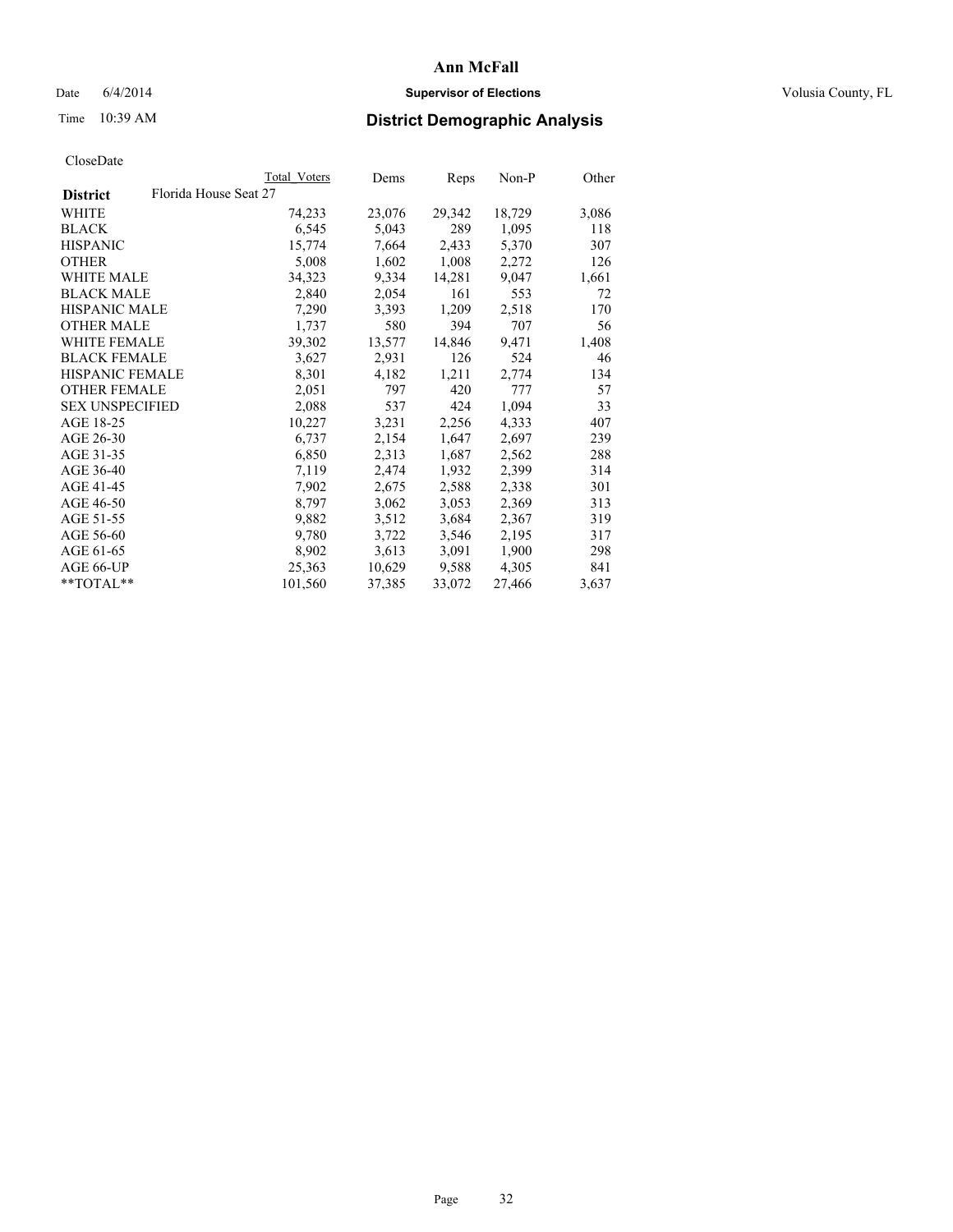## Date 6/4/2014 **Supervisor of Elections Supervisor of Elections** Volusia County, FL

# Time 10:39 AM **District Demographic Analysis**

|                        | Total Voters            | Dems   | Reps   | Non-P  | Other |
|------------------------|-------------------------|--------|--------|--------|-------|
| <b>District</b>        | School Board District 1 |        |        |        |       |
| <b>WHITE</b>           | 53,570                  | 16,340 | 22,941 | 11,994 | 2,295 |
| <b>BLACK</b>           | 4,755                   | 3,868  | 169    | 652    | 66    |
| <b>HISPANIC</b>        | 4,470                   | 1,929  | 823    | 1,611  | 107   |
| <b>OTHER</b>           | 3,150                   | 954    | 756    | 1,350  | 90    |
| <b>WHITE MALE</b>      | 24,495                  | 6,418  | 11,039 | 5,808  | 1,230 |
| <b>BLACK MALE</b>      | 1,879                   | 1,469  | 69     | 300    | 41    |
| <b>HISPANIC MALE</b>   | 1,941                   | 793    | 396    | 705    | 47    |
| <b>OTHER MALE</b>      | 1,059                   | 330    | 274    | 418    | 37    |
| WHITE FEMALE           | 28,653                  | 9,816  | 11,731 | 6,055  | 1,051 |
| <b>BLACK FEMALE</b>    | 2,818                   | 2,357  | 96     | 340    | 25    |
| HISPANIC FEMALE        | 2,473                   | 1,110  | 418    | 887    | 58    |
| <b>OTHER FEMALE</b>    | 1,268                   | 461    | 312    | 459    | 36    |
| <b>SEX UNSPECIFIED</b> | 1,358                   | 337    | 353    | 635    | 33    |
| AGE 18-25              | 6,414                   | 1,918  | 1,655  | 2,560  | 281   |
| AGE 26-30              | 4,029                   | 1,238  | 1,153  | 1,491  | 147   |
| AGE 31-35              | 4,032                   | 1,353  | 1,176  | 1,331  | 172   |
| AGE 36-40              | 4,041                   | 1,257  | 1,342  | 1,250  | 192   |
| AGE 41-45              | 4,754                   | 1,509  | 1,700  | 1,348  | 197   |
| AGE 46-50              | 5,288                   | 1,694  | 2,166  | 1,242  | 186   |
| AGE 51-55              | 6,202                   | 2,079  | 2,567  | 1,319  | 237   |
| AGE 56-60              | 6,266                   | 2,296  | 2,521  | 1,236  | 213   |
| AGE 61-65              | 6,193                   | 2,394  | 2,431  | 1,112  | 256   |
| AGE 66-UP              | 18,726                  | 7,353  | 7,978  | 2,718  | 677   |
| $*$ TOTAL $*$          | 65,945                  | 23,091 | 24,689 | 15,607 | 2,558 |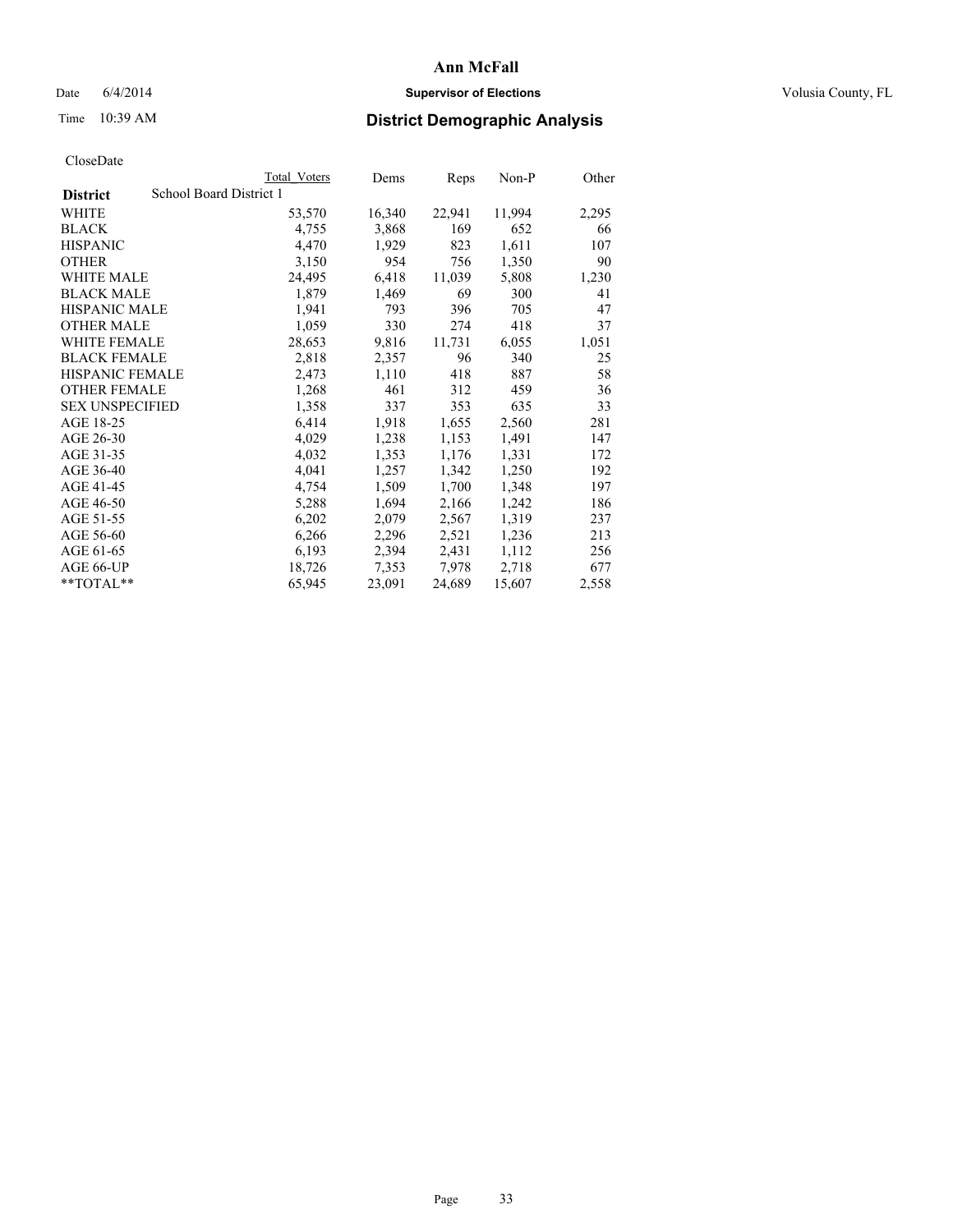## Date 6/4/2014 **Supervisor of Elections Supervisor of Elections** Volusia County, FL

# Time 10:39 AM **District Demographic Analysis**

|                        | Total Voters            | Dems   | Reps   | Non-P  | Other |
|------------------------|-------------------------|--------|--------|--------|-------|
| <b>District</b>        | School Board District 2 |        |        |        |       |
| WHITE                  | 46,341                  | 15,748 | 17,055 | 11,729 | 1,809 |
| <b>BLACK</b>           | 11,999                  | 9,904  | 290    | 1,696  | 109   |
| <b>HISPANIC</b>        | 1,764                   | 777    | 342    | 605    | 40    |
| <b>OTHER</b>           | 3,434                   | 1,317  | 564    | 1,473  | 80    |
| WHITE MALE             | 21,640                  | 6,383  | 8,474  | 5,760  | 1,023 |
| <b>BLACK MALE</b>      | 4,554                   | 3,596  | 147    | 754    | 57    |
| <b>HISPANIC MALE</b>   | 838                     | 336    | 168    | 308    | 26    |
| <b>OTHER MALE</b>      | 1,168                   | 428    | 213    | 488    | 39    |
| <b>WHITE FEMALE</b>    | 24,299                  | 9,223  | 8,464  | 5,840  | 772   |
| <b>BLACK FEMALE</b>    | 7.264                   | 6,168  | 140    | 904    | 52    |
| <b>HISPANIC FEMALE</b> | 893                     | 428    | 170    | 281    | 14    |
| <b>OTHER FEMALE</b>    | 1,511                   | 678    | 262    | 541    | 30    |
| <b>SEX UNSPECIFIED</b> | 1,371                   | 506    | 213    | 627    | 25    |
| AGE 18-25              | 7,957                   | 4,096  | 1,158  | 2,508  | 195   |
| AGE 26-30              | 4,677                   | 2,015  | 938    | 1,568  | 156   |
| AGE 31-35              | 3,774                   | 1,593  | 777    | 1,270  | 134   |
| AGE 36-40              | 3,169                   | 1,326  | 730    | 1,002  | 111   |
| AGE 41-45              | 3,695                   | 1,530  | 982    | 1,058  | 125   |
| AGE 46-50              | 4,510                   | 1,859  | 1,323  | 1,199  | 129   |
| AGE 51-55              | 5,639                   | 2,373  | 1,801  | 1,295  | 170   |
| AGE 56-60              | 5,896                   | 2,595  | 1,904  | 1,216  | 181   |
| AGE 61-65              | 5,893                   | 2,459  | 1,905  | 1,335  | 194   |
| AGE 66-UP              | 18,328                  | 7,900  | 6,733  | 3,052  | 643   |
| $*$ $TOTAI.**$         | 63,538                  | 27,746 | 18,251 | 15,503 | 2,038 |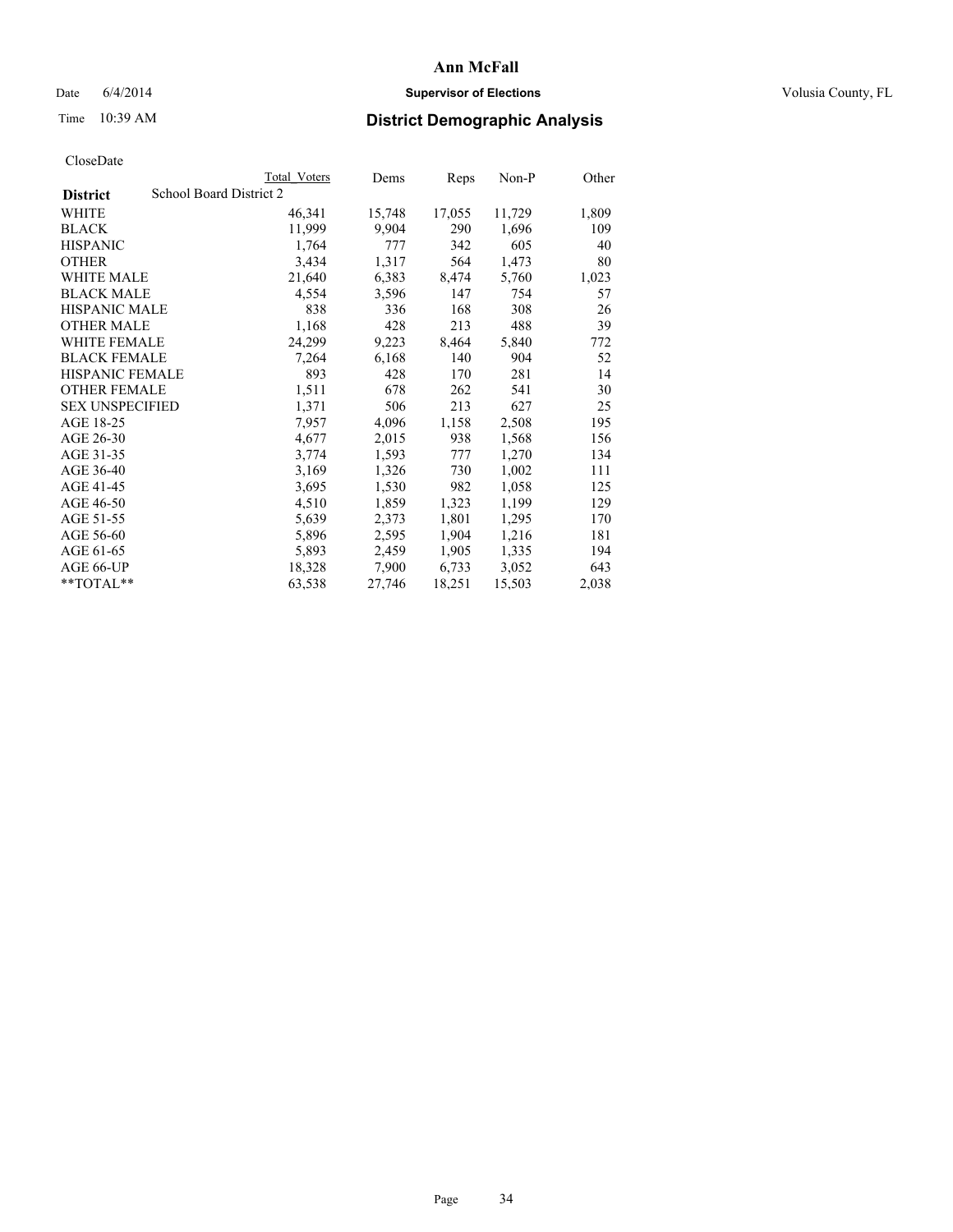## Date 6/4/2014 **Supervisor of Elections Supervisor of Elections** Volusia County, FL

# Time 10:39 AM **District Demographic Analysis**

|                        |                         | <b>Total Voters</b> | Dems   | Reps   | Non-P  | Other |
|------------------------|-------------------------|---------------------|--------|--------|--------|-------|
| <b>District</b>        | School Board District 3 |                     |        |        |        |       |
| WHITE                  |                         | 65,597              | 21,024 | 25,885 | 16,428 | 2,260 |
| <b>BLACK</b>           |                         | 2,014               | 1,607  | 81     | 297    | 29    |
| <b>HISPANIC</b>        |                         | 1,175               | 446    | 290    | 402    | 37    |
| <b>OTHER</b>           |                         | 2,628               | 731    | 614    | 1,215  | 68    |
| <b>WHITE MALE</b>      |                         | 30,325              | 8,463  | 12,648 | 7,986  | 1,228 |
| <b>BLACK MALE</b>      |                         | 889                 | 665    | 47     | 156    | 21    |
| <b>HISPANIC MALE</b>   |                         | 528                 | 186    | 129    | 191    | 22    |
| <b>OTHER MALE</b>      |                         | 919                 | 258    | 253    | 379    | 29    |
| WHITE FEMALE           |                         | 34,733              | 12,404 | 13,047 | 8,266  | 1,016 |
| <b>BLACK FEMALE</b>    |                         | 1,105               | 928    | 33     | 136    | 8     |
| <b>HISPANIC FEMALE</b> |                         | 633                 | 256    | 158    | 204    | 15    |
| <b>OTHER FEMALE</b>    |                         | 1,095               | 378    | 273    | 411    | 33    |
| <b>SEX UNSPECIFIED</b> |                         | 1,186               | 270    | 282    | 612    | 22    |
| AGE 18-25              |                         | 5,353               | 1,475  | 1,454  | 2,208  | 216   |
| AGE 26-30              |                         | 3,744               | 1,156  | 1,034  | 1,441  | 113   |
| AGE 31-35              |                         | 3,667               | 1,040  | 1,083  | 1,402  | 142   |
| AGE 36-40              |                         | 3,677               | 1,073  | 1,200  | 1,261  | 143   |
| AGE 41-45              |                         | 4,656               | 1,392  | 1,670  | 1,461  | 133   |
| AGE 46-50              |                         | 5,102               | 1,528  | 2,040  | 1,385  | 149   |
| AGE 51-55              |                         | 6,622               | 2,084  | 2,739  | 1,599  | 200   |
| AGE 56-60              |                         | 7,287               | 2,586  | 2,838  | 1,637  | 226   |
| AGE 61-65              |                         | 7,509               | 2,819  | 2,820  | 1,617  | 253   |
| AGE 66-UP              |                         | 23,797              | 8,655  | 9,992  | 4,331  | 819   |
| $*$ $TOTAI.**$         |                         | 71,414              | 23,808 | 26,870 | 18,342 | 2,394 |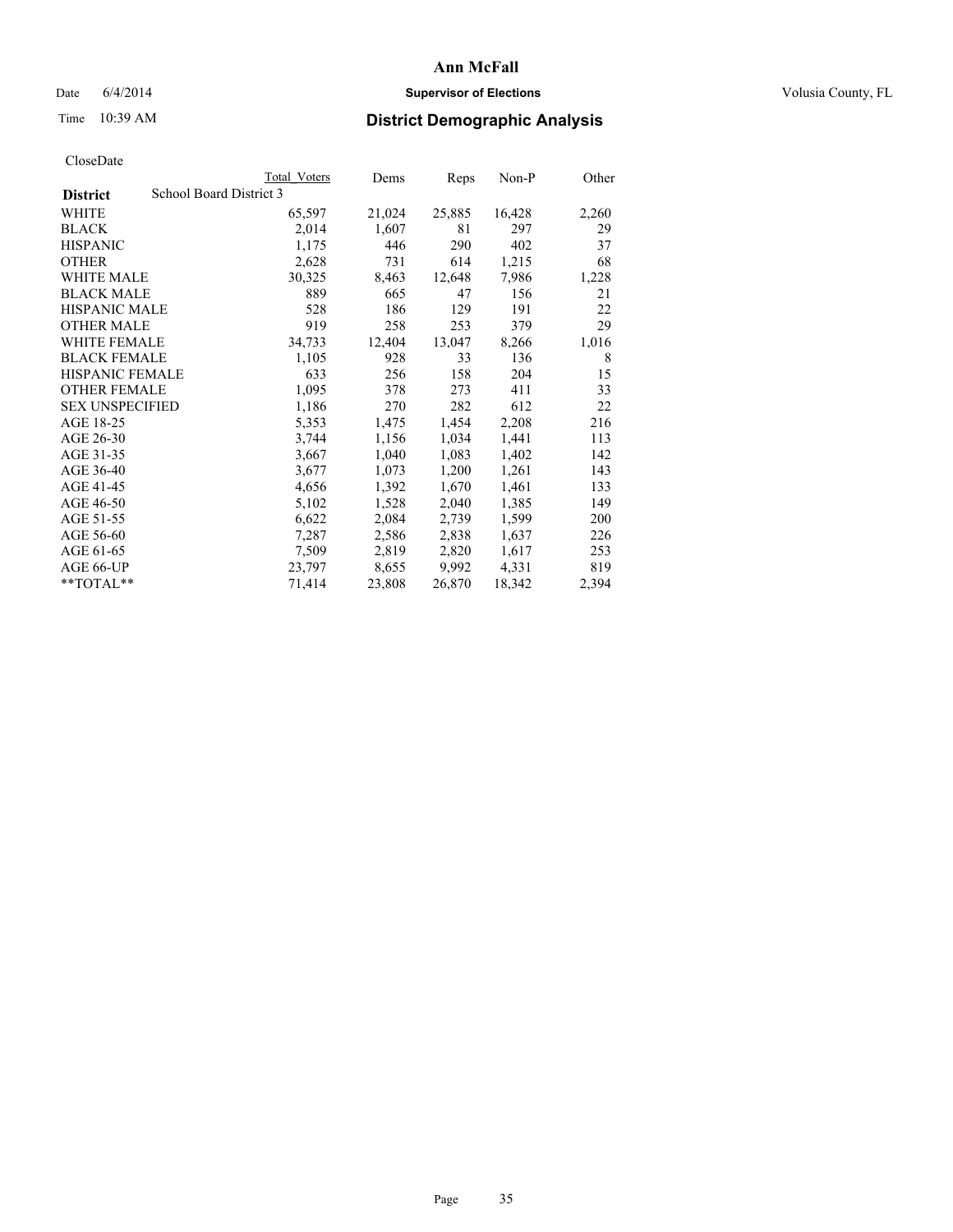## Date 6/4/2014 **Supervisor of Elections Supervisor of Elections** Volusia County, FL

# Time 10:39 AM **District Demographic Analysis**

|                        |                         | <b>Total Voters</b> | Dems   | Reps   | Non-P  | Other |
|------------------------|-------------------------|---------------------|--------|--------|--------|-------|
| <b>District</b>        | School Board District 4 |                     |        |        |        |       |
| WHITE                  |                         | 55,605              | 18,273 | 22,080 | 13,210 | 2,042 |
| <b>BLACK</b>           |                         | 4,816               | 3,904  | 157    | 689    | 66    |
| <b>HISPANIC</b>        |                         | 1,665               | 701    | 354    | 580    | 30    |
| <b>OTHER</b>           |                         | 3,227               | 1,013  | 764    | 1,374  | 76    |
| WHITE MALE             |                         | 25,452              | 7,279  | 10,602 | 6,476  | 1,095 |
| <b>BLACK MALE</b>      |                         | 1,907               | 1,443  | 83     | 341    | 40    |
| <b>HISPANIC MALE</b>   |                         | 721                 | 278    | 165    | 257    | 21    |
| <b>OTHER MALE</b>      |                         | 1,162               | 350    | 306    | 468    | 38    |
| <b>WHITE FEMALE</b>    |                         | 29,738              | 10,888 | 11,331 | 6,587  | 932   |
| <b>BLACK FEMALE</b>    |                         | 2,860               | 2,420  | 74     | 340    | 26    |
| <b>HISPANIC FEMALE</b> |                         | 924                 | 414    | 183    | 318    | 9     |
| <b>OTHER FEMALE</b>    |                         | 1,342               | 498    | 350    | 461    | 33    |
| <b>SEX UNSPECIFIED</b> |                         | 1,206               | 321    | 260    | 605    | 20    |
| AGE 18-25              |                         | 5,513               | 1,847  | 1,455  | 2,048  | 163   |
| AGE 26-30              |                         | 3,861               | 1,350  | 1,046  | 1,340  | 125   |
| AGE 31-35              |                         | 3,364               | 1,189  | 880    | 1,173  | 122   |
| AGE 36-40              |                         | 3,381               | 1,165  | 1,003  | 1,082  | 131   |
| AGE 41-45              |                         | 4,204               | 1,349  | 1,483  | 1,209  | 163   |
| AGE 46-50              |                         | 5,120               | 1,727  | 1,901  | 1,317  | 175   |
| AGE 51-55              |                         | 6,155               | 2,154  | 2,339  | 1,458  | 204   |
| AGE 56-60              |                         | 6,534               | 2,511  | 2,451  | 1,386  | 186   |
| AGE 61-65              |                         | 6,557               | 2,557  | 2,352  | 1,402  | 246   |
| AGE 66-UP              |                         | 20,624              | 8,042  | 8,445  | 3,438  | 699   |
| **TOTAL**              |                         | 65,313              | 23,891 | 23,355 | 15,853 | 2,214 |
|                        |                         |                     |        |        |        |       |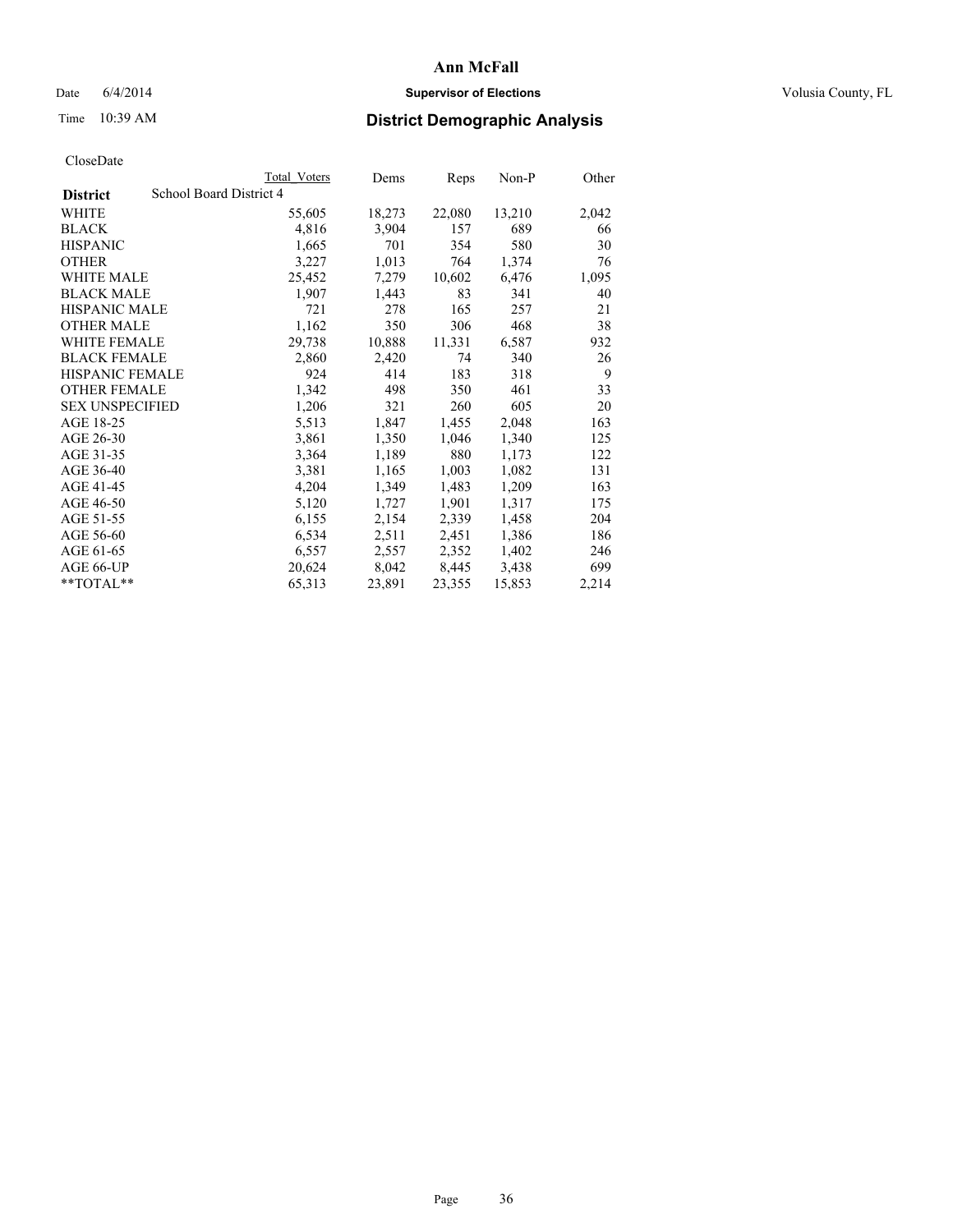## Date 6/4/2014 **Supervisor of Elections Supervisor of Elections** Volusia County, FL

## Time 10:39 AM **District Demographic Analysis**

|                        |                         | Total Voters | Dems   | <b>Reps</b> | $Non-P$ | Other |
|------------------------|-------------------------|--------------|--------|-------------|---------|-------|
| <b>District</b>        | School Board District 5 |              |        |             |         |       |
| WHITE                  |                         | 38,923       | 11,899 | 15,248      | 10,002  | 1,774 |
| <b>BLACK</b>           |                         | 5,300        | 4,065  | 235         | 903     | 97    |
| <b>HISPANIC</b>        |                         | 13,720       | 6,779  | 1,995       | 4,676   | 270   |
| <b>OTHER</b>           |                         | 3,426        | 1,144  | 643         | 1,558   | 81    |
| WHITE MALE             |                         | 18,129       | 4,862  | 7,444       | 4,867   | 956   |
| <b>BLACK MALE</b>      |                         | 2,320        | 1,664  | 140         | 456     | 60    |
| <b>HISPANIC MALE</b>   |                         | 6,411        | 3,048  | 994         | 2,216   | 153   |
| <b>OTHER MALE</b>      |                         | 1,200        | 422    | 254         | 487     | 37    |
| <b>WHITE FEMALE</b>    |                         | 20,465       | 6,943  | 7,695       | 5,018   | 809   |
| <b>BLACK FEMALE</b>    |                         | 2,914        | 2,354  | 93          | 430     | 37    |
| <b>HISPANIC FEMALE</b> |                         | 7,147        | 3,653  | 990         | 2,391   | 113   |
| <b>OTHER FEMALE</b>    |                         | 1,387        | 564    | 257         | 532     | 34    |
| <b>SEX UNSPECIFIED</b> |                         | 1,396        | 377    | 254         | 742     | 23    |
| AGE 18-25              |                         | 7,097        | 2,362  | 1,455       | 3,006   | 274   |
| AGE 26-30              |                         | 4,651        | 1,570  | 1,046       | 1,857   | 178   |
| AGE 31-35              |                         | 4,715        | 1,698  | 1,064       | 1,749   | 204   |
| AGE 36-40              |                         | 4,882        | 1,812  | 1,204       | 1,640   | 226   |
| AGE 41-45              |                         | 5,180        | 1,824  | 1,637       | 1,525   | 194   |
| AGE 46-50              |                         | 5,826        | 2,140  | 1,906       | 1,573   | 207   |
| AGE 51-55              |                         | 6,202        | 2,332  | 2,185       | 1,484   | 201   |
| AGE 56-60              |                         | 5,828        | 2,375  | 1,973       | 1,286   | 194   |
| AGE 61-65              |                         | 4,895        | 2,090  | 1,592       | 1,047   | 166   |
| AGE 66-UP              |                         | 12,092       | 5,684  | 4,059       | 1,971   | 378   |
| **TOTAL**              |                         | 61,369       | 23,887 | 18,121      | 17,139  | 2,222 |
|                        |                         |              |        |             |         |       |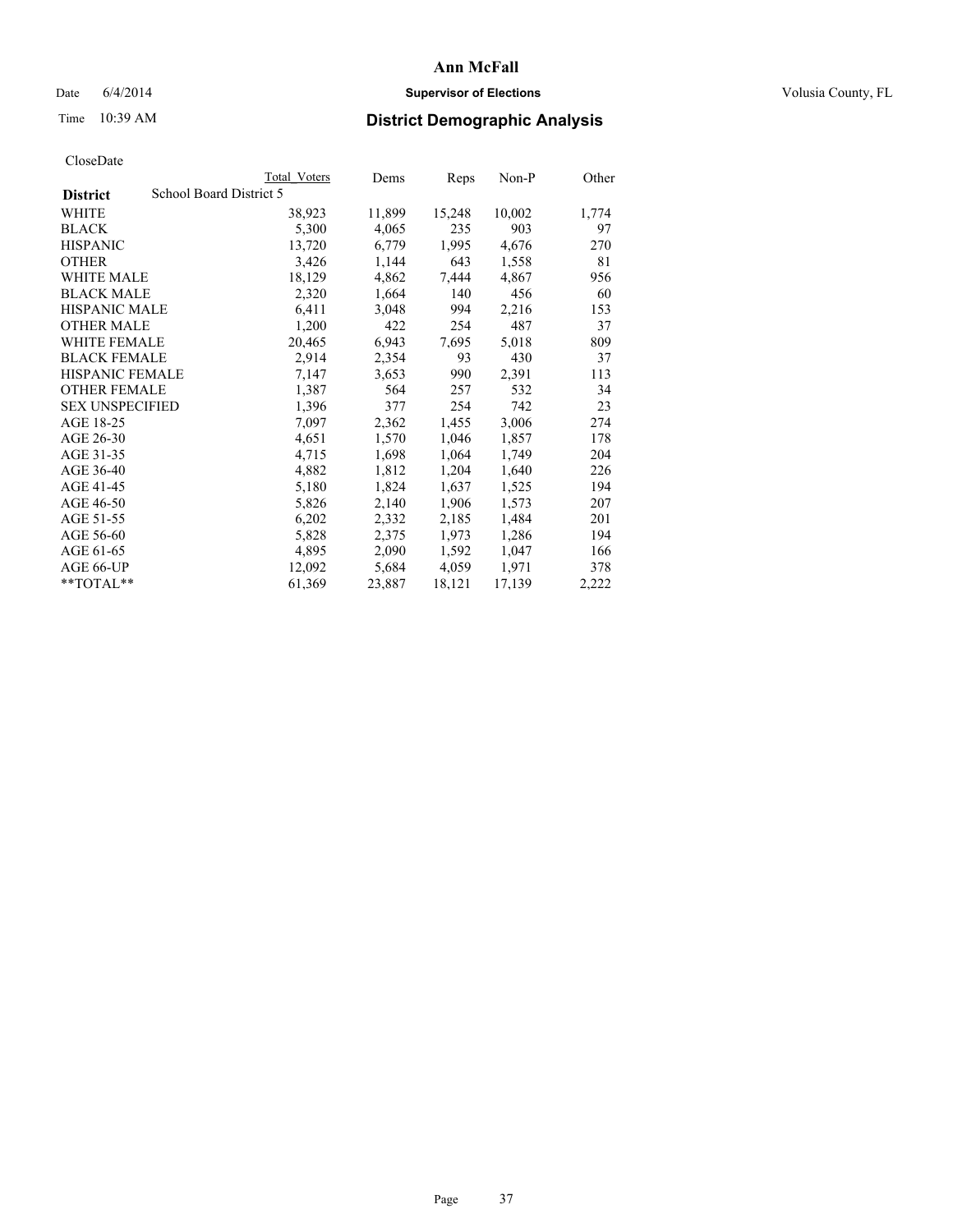## Date 6/4/2014 **Supervisor of Elections Supervisor of Elections** Volusia County, FL

# Time 10:39 AM **District Demographic Analysis**

| Total Voters | Dems                  | Reps   | $Non-P$ | Other |
|--------------|-----------------------|--------|---------|-------|
|              |                       |        |         |       |
| 57,009       | 19,044                | 22,245 | 13,665  | 2,055 |
| 10,980       | 9,063                 | 282    | 1,518   | 117   |
| 1,719        | 745                   | 363    | 575     | 36    |
| 3,908        | 1,390                 | 790    | 1,647   | 81    |
| 26,235       | 7,648                 | 10,767 | 6,708   | 1,112 |
| 4,199        | 3,288                 | 138    | 712     | 61    |
| 760          | 293                   | 166    | 272     | 29    |
| 1,338        | 465                   | 311    | 522     | 40    |
| 30,337       | 11,275                | 11,328 | 6,806   | 928   |
| 6,619        | 5,646                 | 144    | 773     | 56    |
| 944          | 447                   | 191    | 299     | 7     |
| 1,672        | 695                   | 376    | 564     | 37    |
| 1,511        | 485                   | 258    | 749     | 19    |
| 8,219        | 3,915                 | 1,489  | 2,624   | 191   |
| 4,729        | 1,933                 | 1,099  | 1,562   | 135   |
| 3,930        | 1,578                 | 913    | 1,295   | 144   |
| 3,793        | 1,465                 | 1,024  | 1,178   | 126   |
| 4,643        | 1,704                 | 1,471  | 1,304   | 164   |
| 5,690        | 2,155                 | 1,921  | 1,424   | 190   |
| 6,723        | 2,600                 | 2,353  | 1,549   | 221   |
| 7,126        | 2,958                 | 2,487  | 1,487   | 194   |
| 7,056        | 2,956                 | 2,362  | 1,496   | 242   |
| 21,707       | 8,978                 | 8,561  | 3,486   | 682   |
| 73,616       | 30,242                | 23,680 | 17,405  | 2,289 |
|              | Florida Senate Seat 6 |        |         |       |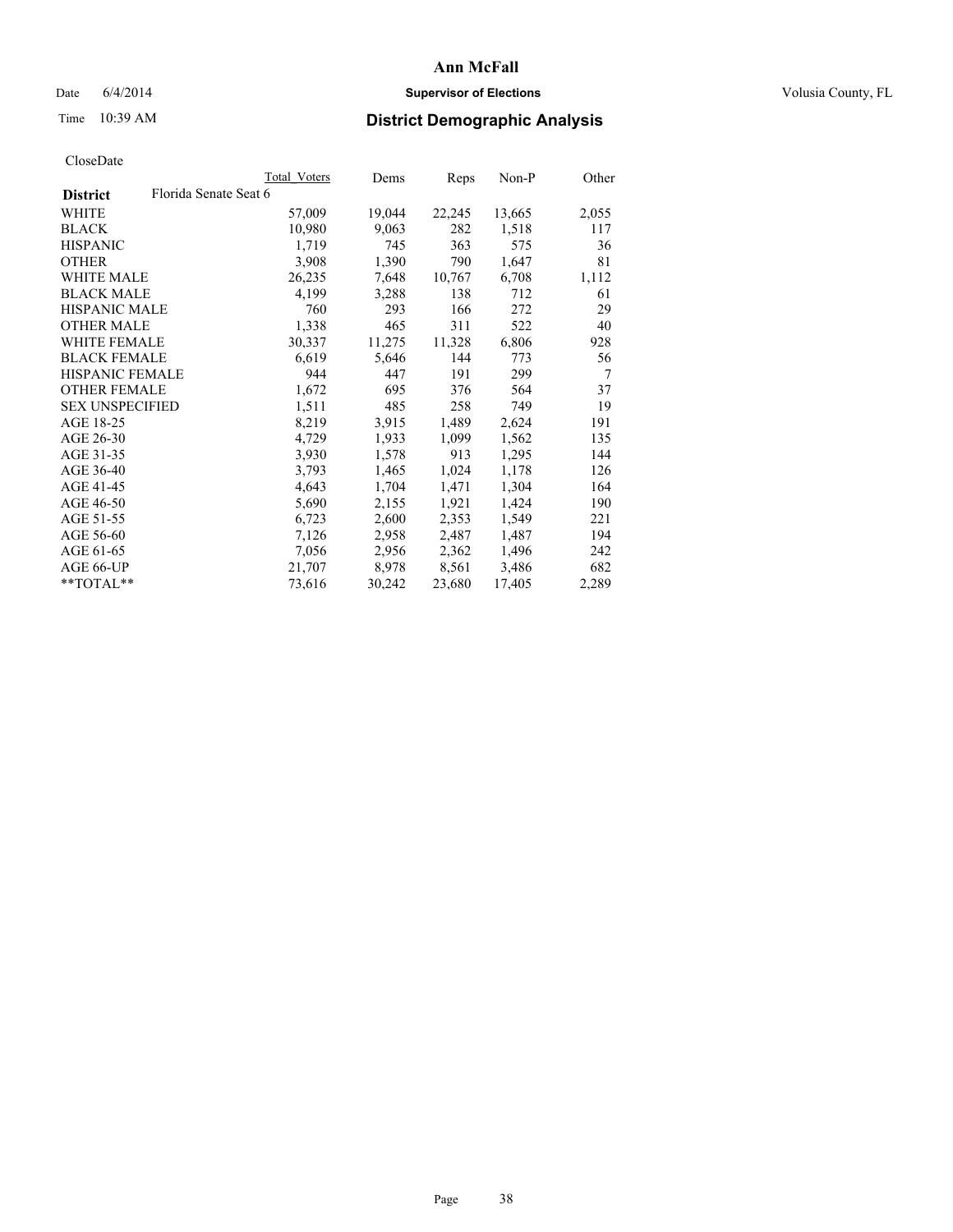## Date 6/4/2014 **Supervisor of Elections Supervisor of Elections** Volusia County, FL

## Time 10:39 AM **District Demographic Analysis**

|                        |                       | Total Voters | Dems   | <b>Reps</b> | Non-P  | Other |
|------------------------|-----------------------|--------------|--------|-------------|--------|-------|
| <b>District</b>        | Florida Senate Seat 8 |              |        |             |        |       |
| WHITE                  |                       | 179,850      | 57,846 | 70,641      | 44,204 | 7,159 |
| <b>BLACK</b>           |                       | 16,087       | 12,878 | 559         | 2,432  | 218   |
| <b>HISPANIC</b>        |                       | 16,651       | 7,795  | 2,721       | 5,791  | 344   |
| <b>OTHER</b>           |                       | 10,258       | 3,235  | 2,145       | 4,599  | 279   |
| WHITE MALE             |                       | 82,932       | 23,191 | 34,354      | 21,472 | 3,915 |
| <b>BLACK MALE</b>      |                       | 6,534        | 4,958  | 307         | 1,131  | 138   |
| <b>HISPANIC MALE</b>   |                       | 7,638        | 3,433  | 1,314       | 2,698  | 193   |
| <b>OTHER MALE</b>      |                       | 3,568        | 1,129  | 831         | 1,483  | 125   |
| <b>WHITE FEMALE</b>    |                       | 95,466       | 34,228 | 35,785      | 22,255 | 3,198 |
| <b>BLACK FEMALE</b>    |                       | 9,361        | 7.781  | 242         | 1,258  | 80    |
| HISPANIC FEMALE        |                       | 8,810        | 4,270  | 1,384       | 3,011  | 145   |
| <b>OTHER FEMALE</b>    |                       | 4,234        | 1,620  | 909         | 1,591  | 114   |
| <b>SEX UNSPECIFIED</b> |                       | 4,301        | 1,144  | 939         | 2,126  | 92    |
| AGE 18-25              |                       | 21,099       | 6.913  | 4,909       | 8,457  | 820   |
| AGE 26-30              |                       | 14,230       | 4,797  | 3,529       | 5,390  | 514   |
| AGE 31-35              |                       | 13,593       | 4,674  | 3,461       | 4,918  | 540   |
| AGE 36-40              |                       | 13,279       | 4,516  | 3,815       | 4,351  | 597   |
| AGE 41-45              |                       | 15,363       | 5,127  | 5,096       | 4,602  | 538   |
| AGE 46-50              |                       | 17,349       | 5,899  | 6,340       | 4,567  | 543   |
| AGE 51-55              |                       | 20,886       | 7.433  | 7,895       | 4,876  | 682   |
| AGE 56-60              |                       | 21,668       | 8,340  | 7,985       | 4,634  | 709   |
| AGE 61-65              |                       | 21,146       | 8,308  | 7,594       | 4,456  | 788   |
| AGE 66-UP              |                       | 64,232       | 25,747 | 25,442      | 10,774 | 2,269 |
| $*$ $TOTAL**$          |                       | 222,846      | 81,754 | 76,066      | 57,026 | 8,000 |
|                        |                       |              |        |             |        |       |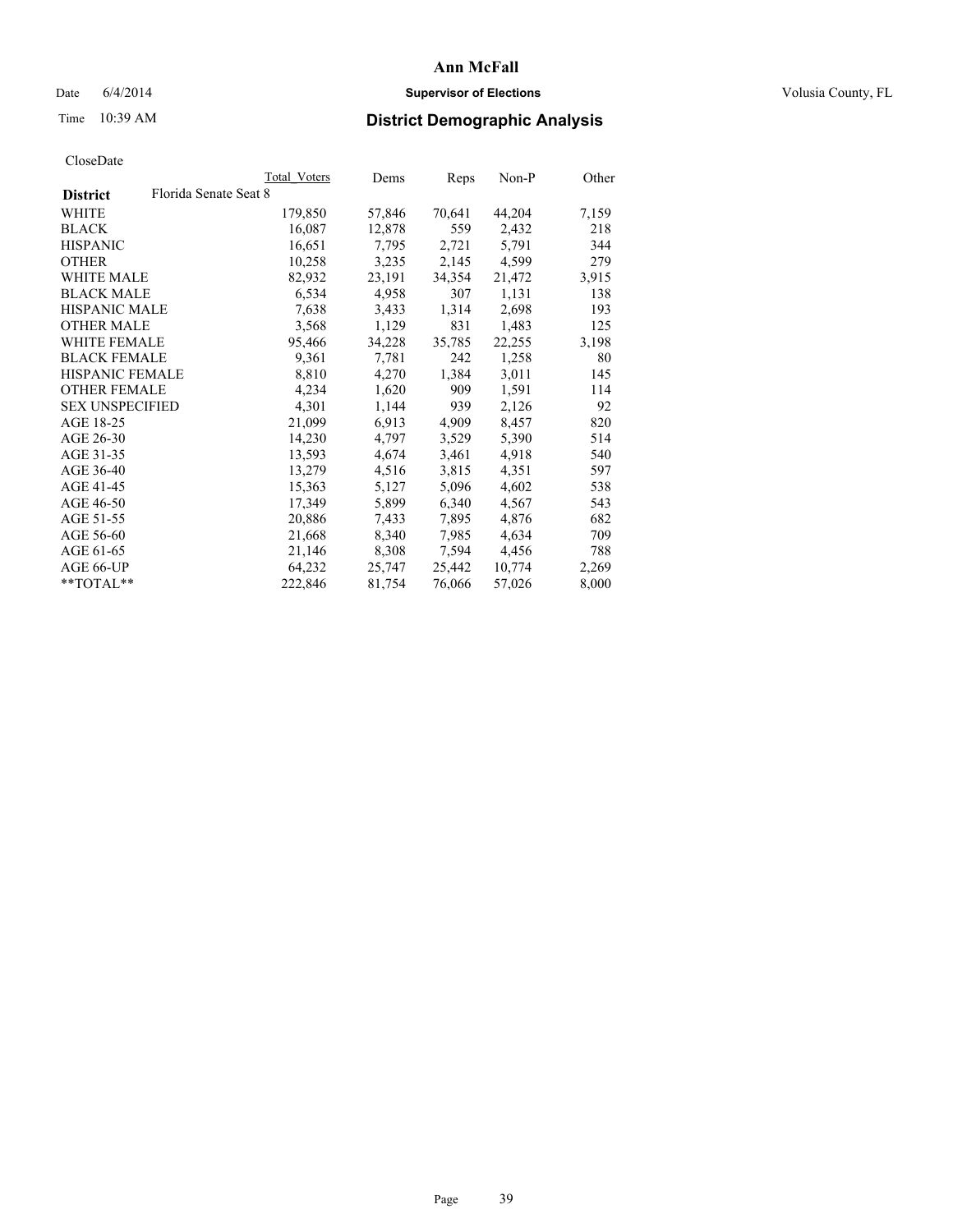## Date 6/4/2014 **Supervisor of Elections Supervisor of Elections** Volusia County, FL

## Time 10:39 AM **District Demographic Analysis**

| Total Voters           | Dems   | Reps   | Non-P | Other |
|------------------------|--------|--------|-------|-------|
| Florida Senate Seat 10 |        |        |       |       |
| 23,177                 | 6,394  | 10,323 | 5,494 | 966   |
| 1,817                  | 1,407  | 91     | 287   | 32    |
| 4,424                  | 2,092  | 720    | 1,508 | 104   |
| 1,699                  | 534    | 406    | 724   | 35    |
| 10,874                 | 2,566  | 5,086  | 2,717 | 505   |
| 816                    | 591    | 41     | 164   | 20    |
| 2,041                  | 915    | 372    | 707   | 47    |
| 602                    | 194    | 158    | 235   | 15    |
| 12,085                 | 3,771  | 5,155  | 2,705 | 454   |
| 981                    | 800    | 50     | 119   | 12    |
| 2,316                  | 1,144  | 344    | 771   | 57    |
| 697                    | 264    | 169    | 249   | 15    |
| 705                    | 182    | 165    | 346   | 12    |
| 3,016                  | 870    | 779    | 1,249 | 118   |
| 2,003                  | 599    | 589    | 745   | 70    |
| 2,029                  | 621    | 606    | 712   | 90    |
| 2,078                  | 652    | 640    | 706   | 80    |
| 2,483                  | 773    | 905    | 695   | 110   |
| 2,807                  | 894    | 1,075  | 725   | 113   |
| 3,211                  | 989    | 1,383  | 730   | 109   |
| 3,017                  | 1,065  | 1,215  | 640   | 97    |
| 2,845                  | 1,055  | 1,144  | 561   | 85    |
| 7,628                  | 2,909  | 3,204  | 1,250 | 265   |
| 31,117                 | 10,427 | 11,540 | 8,013 | 1,137 |
|                        |        |        |       |       |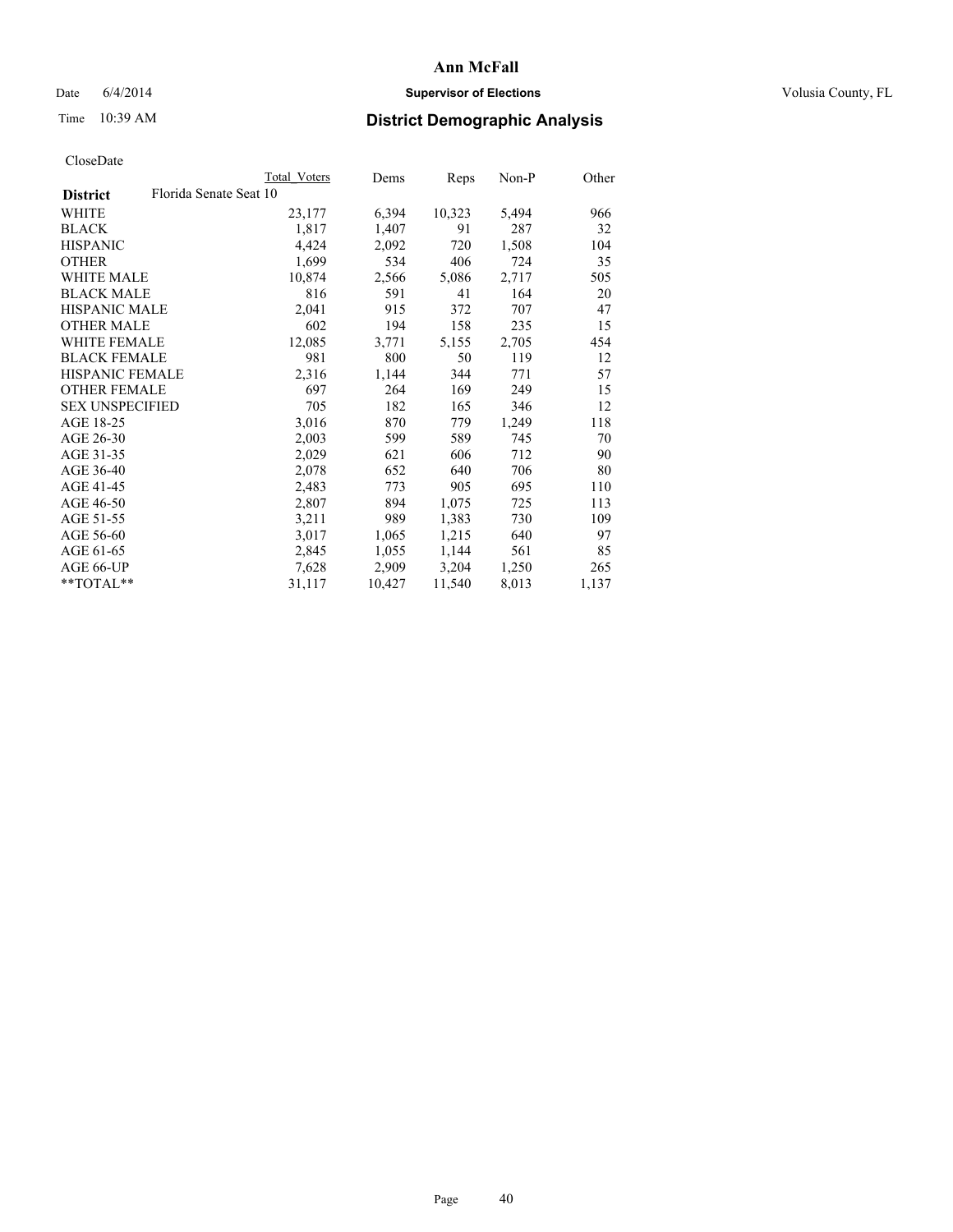## Date 6/4/2014 **Supervisor of Elections Supervisor of Elections** Volusia County, FL

## Time 10:39 AM **District Demographic Analysis**

|                                         | Total Voters | Dems  | Reps  | Non-P | Other          |
|-----------------------------------------|--------------|-------|-------|-------|----------------|
| Daytona Beach Zone 1<br><b>District</b> |              |       |       |       |                |
| WHITE                                   | 4,487        | 1,620 | 1,561 | 1,118 | 188            |
| <b>BLACK</b>                            | 1,180        | 947   | 27    | 194   | 12             |
| <b>HISPANIC</b>                         | 204          | 88    | 43    | 67    | 6              |
| <b>OTHER</b>                            | 379          | 142   | 67    | 157   | 13             |
| WHITE MALE                              | 2,117        | 665   | 780   | 564   | 108            |
| <b>BLACK MALE</b>                       | 477          | 362   | 18    | 88    | 9              |
| HISPANIC MALE                           | 91           | 32    | 23    | 32    | 4              |
| <b>OTHER MALE</b>                       | 140          | 45    | 27    | 61    | 7              |
| WHITE FEMALE                            | 2,338        | 945   | 773   | 541   | 79             |
| <b>BLACK FEMALE</b>                     | 696          | 580   | 9     | 104   | 3              |
| <b>HISPANIC FEMALE</b>                  | 107          | 55    | 18    | 32    | $\overline{c}$ |
| <b>OTHER FEMALE</b>                     | 169          | 84    | 29    | 52    | 4              |
| <b>SEX UNSPECIFIED</b>                  | 115          | 29    | 21    | 62    | 3              |
| AGE 18-25                               | 806          | 407   | 114   | 270   | 15             |
| AGE 26-30                               | 503          | 217   | 96    | 171   | 19             |
| AGE 31-35                               | 357          | 157   | 65    | 119   | 16             |
| AGE 36-40                               | 305          | 129   | 63    | 99    | 14             |
| AGE 41-45                               | 375          | 150   | 104   | 107   | 14             |
| AGE 46-50                               | 458          | 178   | 135   | 128   | 17             |
| AGE 51-55                               | 518          | 225   | 159   | 111   | 23             |
| AGE 56-60                               | 572          | 239   | 179   | 129   | 25             |
| AGE 61-65                               | 557          | 255   | 167   | 123   | 12             |
| AGE 66-UP                               | 1,799        | 840   | 616   | 279   | 64             |
| **TOTAL**                               | 6,250        | 2,797 | 1,698 | 1,536 | 219            |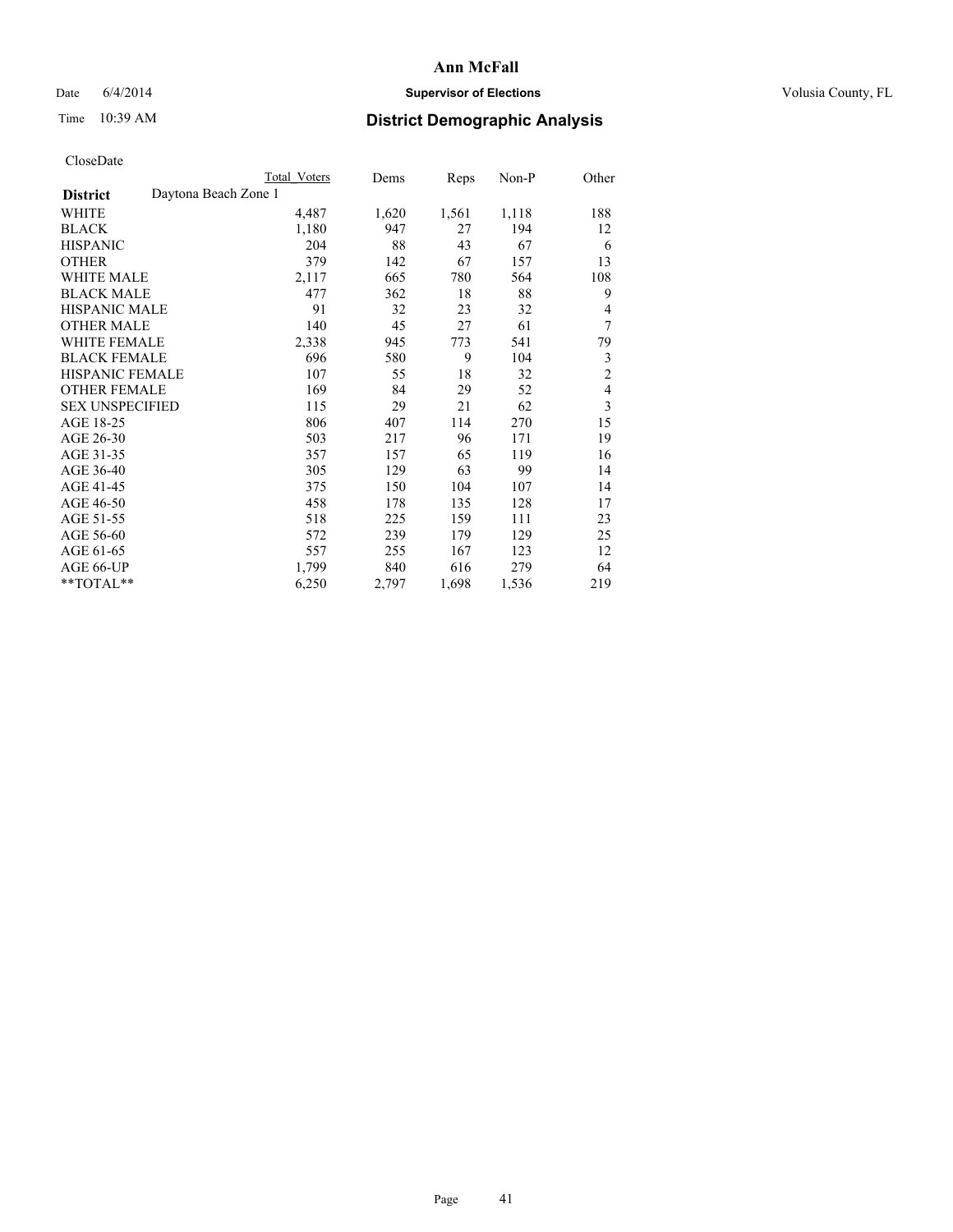## Date 6/4/2014 **Supervisor of Elections Supervisor of Elections** Volusia County, FL

|  | CloseDate |
|--|-----------|
|  |           |

|                                         | Total Voters | Dems  | Reps  | Non-P | Other                   |
|-----------------------------------------|--------------|-------|-------|-------|-------------------------|
| Daytona Beach Zone 2<br><b>District</b> |              |       |       |       |                         |
| WHITE                                   | 4,099        | 1,542 | 1,423 | 983   | 151                     |
| <b>BLACK</b>                            | 1,403        | 1,149 | 37    | 202   | 15                      |
| <b>HISPANIC</b>                         | 151          | 65    | 24    | 57    | 5                       |
| <b>OTHER</b>                            | 333          | 140   | 52    | 134   | 7                       |
| <b>WHITE MALE</b>                       | 1,994        | 687   | 737   | 481   | 89                      |
| <b>BLACK MALE</b>                       | 548          | 422   | 16    | 104   | 6                       |
| <b>HISPANIC MALE</b>                    | 76           | 34    | 9     | 28    | 5                       |
| <b>OTHER MALE</b>                       | 112          | 42    | 18    | 49    | $\overline{\mathbf{3}}$ |
| <b>WHITE FEMALE</b>                     | 2,065        | 836   | 676   | 491   | 62                      |
| <b>BLACK FEMALE</b>                     | 846          | 721   | 21    | 95    | 9                       |
| <b>HISPANIC FEMALE</b>                  | 74           | 30    | 15    | 29    | $\mathbf{0}$            |
| <b>OTHER FEMALE</b>                     | 166          | 81    | 31    | 50    | 4                       |
| <b>SEX UNSPECIFIED</b>                  | 105          | 43    | 13    | 49    | $\theta$                |
| AGE 18-25                               | 594          | 313   | 89    | 174   | 18                      |
| AGE 26-30                               | 426          | 193   | 83    | 136   | 14                      |
| AGE 31-35                               | 347          | 160   | 60    | 114   | 13                      |
| AGE 36-40                               | 303          | 141   | 66    | 89    | 7                       |
| AGE 41-45                               | 369          | 170   | 83    | 105   | 11                      |
| AGE 46-50                               | 493          | 213   | 129   | 132   | 19                      |
| AGE 51-55                               | 616          | 276   | 176   | 140   | 24                      |
| AGE 56-60                               | 620          | 308   | 167   | 131   | 14                      |
| AGE 61-65                               | 596          | 304   | 146   | 131   | 15                      |
| AGE 66-UP                               | 1,622        | 818   | 537   | 224   | 43                      |
| **TOTAL**                               | 5,986        | 2,896 | 1,536 | 1,376 | 178                     |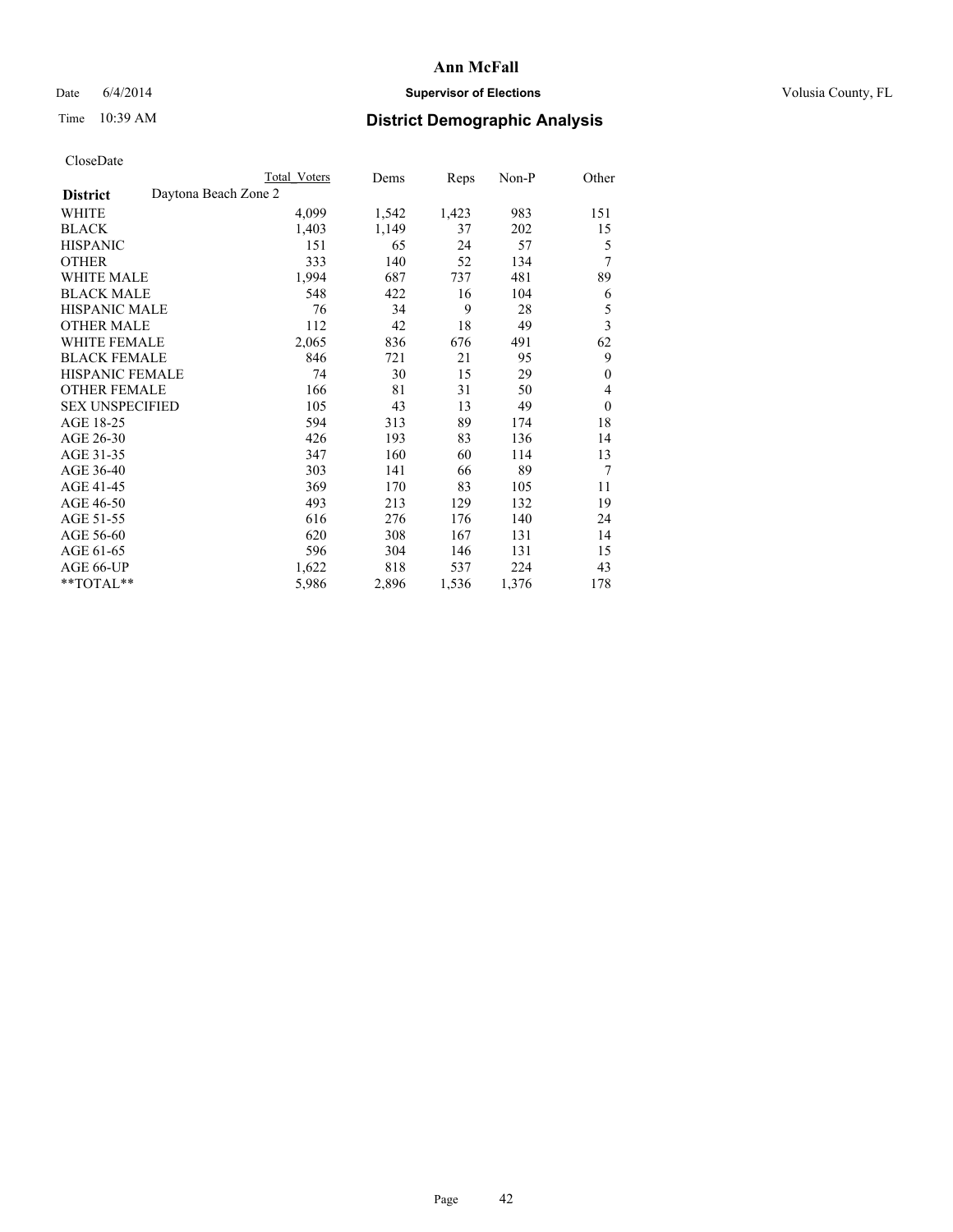## Date 6/4/2014 **Supervisor of Elections Supervisor of Elections** Volusia County, FL

# Time 10:39 AM **District Demographic Analysis**

|                                         | Total Voters | Dems  | Reps  | Non-P | Other                   |
|-----------------------------------------|--------------|-------|-------|-------|-------------------------|
| Daytona Beach Zone 3<br><b>District</b> |              |       |       |       |                         |
| WHITE                                   | 3,506        | 1,316 | 1,021 | 1,018 | 151                     |
| <b>BLACK</b>                            | 1,860        | 1,568 | 34    | 246   | 12                      |
| <b>HISPANIC</b>                         | 162          | 87    | 24    | 49    | $\overline{2}$          |
| <b>OTHER</b>                            | 459          | 198   | 40    | 210   | 11                      |
| WHITE MALE                              | 1,762        | 575   | 553   | 538   | 96                      |
| <b>BLACK MALE</b>                       | 524          | 441   | 14    | 63    | 6                       |
| <b>HISPANIC MALE</b>                    | 85           | 46    | 13    | 24    | $\overline{2}$          |
| <b>OTHER MALE</b>                       | 110          | 48    | 17    | 41    | $\overline{4}$          |
| WHITE FEMALE                            | 1,710        | 731   | 462   | 462   | 55                      |
| <b>BLACK FEMALE</b>                     | 1,290        | 1,095 | 20    | 169   | 6                       |
| <b>HISPANIC FEMALE</b>                  | 76           | 41    | 11    | 24    | $\mathbf{0}$            |
| <b>OTHER FEMALE</b>                     | 210          | 112   | 13    | 81    | 4                       |
| <b>SEX UNSPECIFIED</b>                  | 220          | 80    | 16    | 121   | $\overline{\mathbf{3}}$ |
| AGE 18-25                               | 1,638        | 1,161 | 78    | 384   | 15                      |
| AGE 26-30                               | 422          | 212   | 60    | 134   | 16                      |
| AGE 31-35                               | 299          | 127   | 47    | 111   | 14                      |
| AGE 36-40                               | 270          | 114   | 47    | 103   | 6                       |
| AGE 41-45                               | 243          | 103   | 54    | 79    | 7                       |
| AGE 46-50                               | 364          | 161   | 78    | 115   | 10                      |
| AGE 51-55                               | 456          | 204   | 104   | 131   | 17                      |
| AGE 56-60                               | 553          | 277   | 145   | 117   | 14                      |
| AGE 61-65                               | 512          | 226   | 147   | 121   | 18                      |
| AGE 66-UP                               | 1,230        | 584   | 359   | 228   | 59                      |
| **TOTAL**                               | 5,987        | 3,169 | 1,119 | 1,523 | 176                     |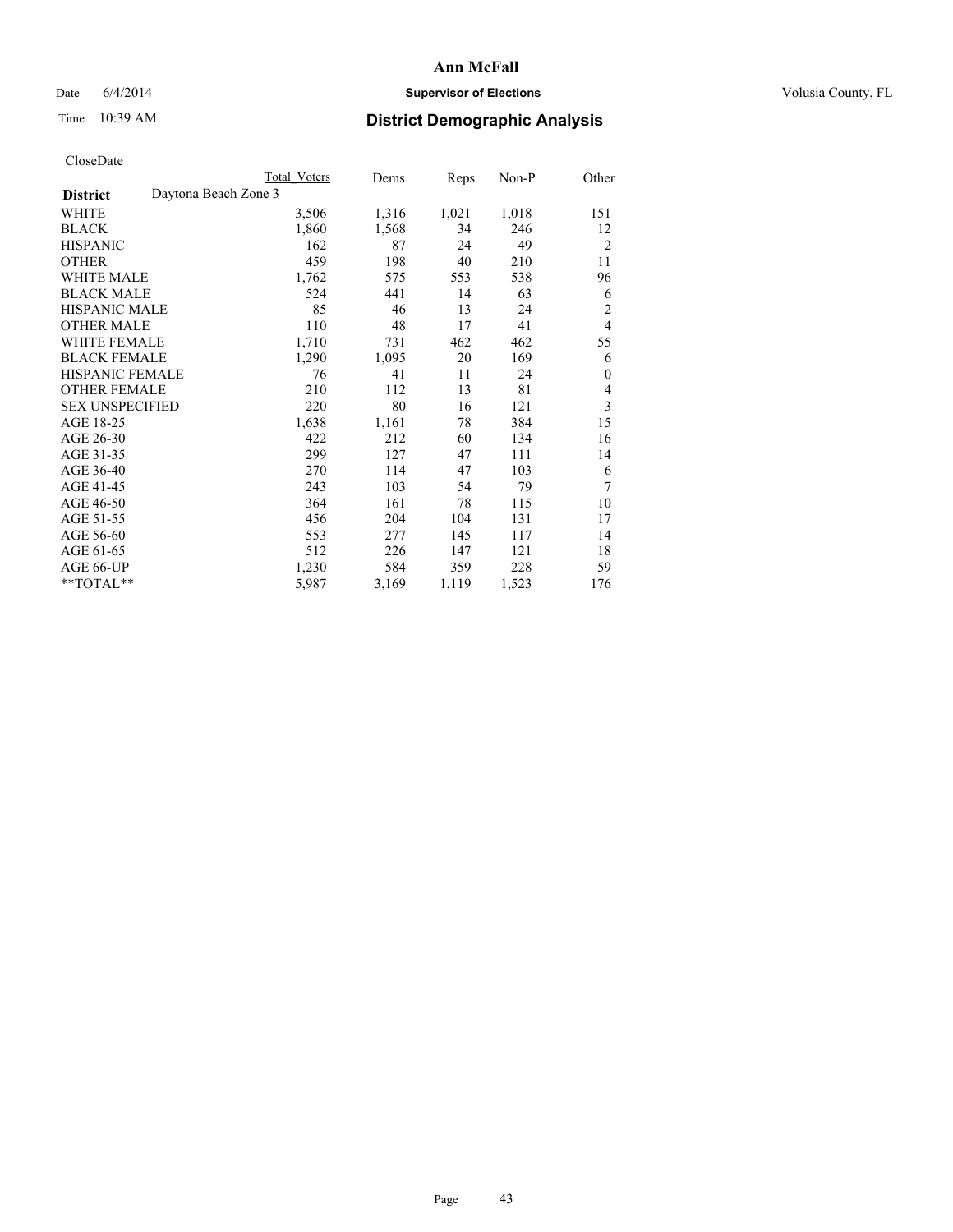## Date 6/4/2014 **Supervisor of Elections Supervisor of Elections** Volusia County, FL

## Time 10:39 AM **District Demographic Analysis**

|                                         | <b>Total Voters</b> | Dems  | Reps  | Non-P | Other          |
|-----------------------------------------|---------------------|-------|-------|-------|----------------|
| Daytona Beach Zone 4<br><b>District</b> |                     |       |       |       |                |
| WHITE                                   | 5,997               | 1,769 | 2,620 | 1,376 | 232            |
| <b>BLACK</b>                            | 942                 | 734   | 25    | 171   | 12             |
| <b>HISPANIC</b>                         | 249                 | 111   | 47    | 87    | $\overline{4}$ |
| <b>OTHER</b>                            | 408                 | 109   | 96    | 192   | 11             |
| WHITE MALE                              | 2,759               | 690   | 1,278 | 655   | 136            |
| <b>BLACK MALE</b>                       | 391                 | 290   | 18    | 76    | 7              |
| HISPANIC MALE                           | 103                 | 40    | 22    | 39    | $\overline{2}$ |
| <b>OTHER MALE</b>                       | 145                 | 32    | 37    | 71    | 5              |
| WHITE FEMALE                            | 3,201               | 1,065 | 1,333 | 710   | 93             |
| <b>BLACK FEMALE</b>                     | 542                 | 436   | 7     | 94    | 5              |
| <b>HISPANIC FEMALE</b>                  | 144                 | 70    | 25    | 47    | $\overline{c}$ |
| <b>OTHER FEMALE</b>                     | 202                 | 63    | 45    | 88    | 6              |
| <b>SEX UNSPECIFIED</b>                  | 108                 | 37    | 22    | 46    | 3              |
| AGE 18-25                               | 839                 | 344   | 190   | 282   | 23             |
| AGE 26-30                               | 654                 | 229   | 183   | 212   | 30             |
| AGE 31-35                               | 554                 | 205   | 149   | 183   | 17             |
| AGE 36-40                               | 420                 | 163   | 137   | 113   | 7              |
| AGE 41-45                               | 442                 | 155   | 142   | 133   | 12             |
| AGE 46-50                               | 443                 | 164   | 143   | 123   | 13             |
| AGE 51-55                               | 560                 | 206   | 224   | 114   | 16             |
| AGE 56-60                               | 619                 | 224   | 245   | 135   | 15             |
| AGE 61-65                               | 685                 | 227   | 271   | 151   | 36             |
| AGE 66-UP                               | 2,380               | 806   | 1,104 | 380   | 90             |
| **TOTAL**                               | 7,596               | 2,723 | 2,788 | 1,826 | 259            |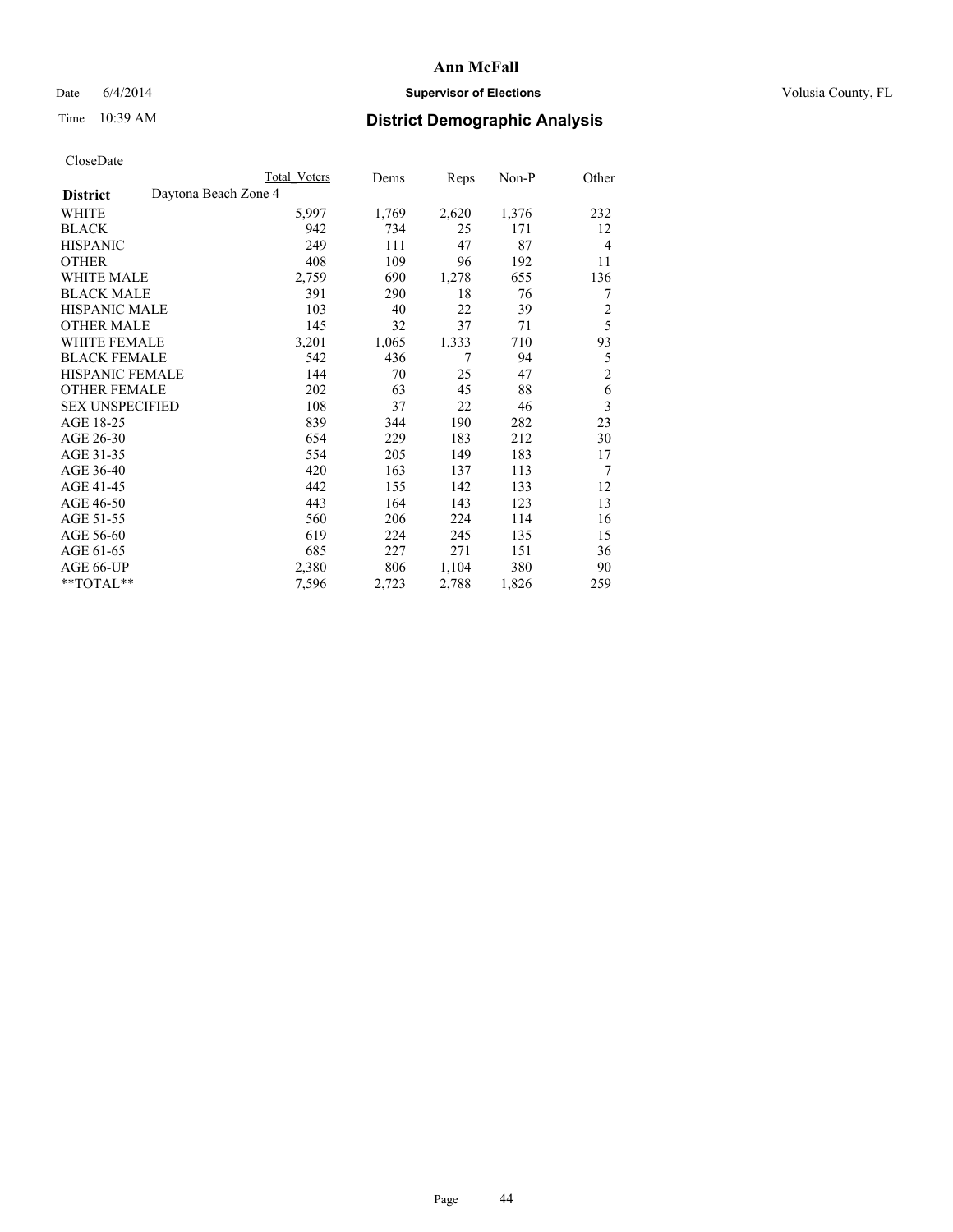## Date 6/4/2014 **Supervisor of Elections Supervisor of Elections** Volusia County, FL

# Time 10:39 AM **District Demographic Analysis**

|                                         | Total Voters | Dems  | Reps           | Non-P | Other          |
|-----------------------------------------|--------------|-------|----------------|-------|----------------|
| Daytona Beach Zone 5<br><b>District</b> |              |       |                |       |                |
| WHITE                                   | 2,031        | 717   | 659            | 579   | 76             |
| <b>BLACK</b>                            | 3,874        | 3,297 | 78             | 462   | 37             |
| <b>HISPANIC</b>                         | 194          | 102   | 27             | 59    | 6              |
| <b>OTHER</b>                            | 403          | 208   | 36             | 153   | 6              |
| <b>WHITE MALE</b>                       | 933          | 280   | 343            | 266   | 44             |
| <b>BLACK MALE</b>                       | 1,434        | 1,171 | 31             | 211   | 21             |
| <b>HISPANIC MALE</b>                    | 93           | 45    | 12             | 31    | 5              |
| <b>OTHER MALE</b>                       | 120          | 68    | 5              | 44    | 3              |
| <b>WHITE FEMALE</b>                     | 1,089        | 434   | 315            | 308   | 32             |
| <b>BLACK FEMALE</b>                     | 2,391        | 2,084 | 47             | 244   | 16             |
| <b>HISPANIC FEMALE</b>                  | 101          | 57    | 15             | 28    | 1              |
| <b>OTHER FEMALE</b>                     | 178          | 92    | 25             | 59    | $\overline{2}$ |
| <b>SEX UNSPECIFIED</b>                  | 163          | 93    | $\overline{7}$ | 62    | 1              |
| AGE 18-25                               | 1,132        | 712   | 93             | 303   | 24             |
| AGE 26-30                               | 725          | 445   | 69             | 195   | 16             |
| AGE 31-35                               | 540          | 332   | 57             | 136   | 15             |
| AGE 36-40                               | 445          | 281   | 47             | 110   | 7              |
| AGE 41-45                               | 458          | 306   | 51             | 91    | 10             |
| AGE 46-50                               | 529          | 371   | 64             | 87    | 7              |
| AGE 51-55                               | 534          | 374   | 66             | 82    | 12             |
| AGE 56-60                               | 501          | 364   | 70             | 57    | 10             |
| AGE 61-65                               | 469          | 319   | 78             | 62    | 10             |
| AGE 66-UP                               | 1,169        | 820   | 205            | 130   | 14             |
| **TOTAL**                               | 6,502        | 4,324 | 800            | 1,253 | 125            |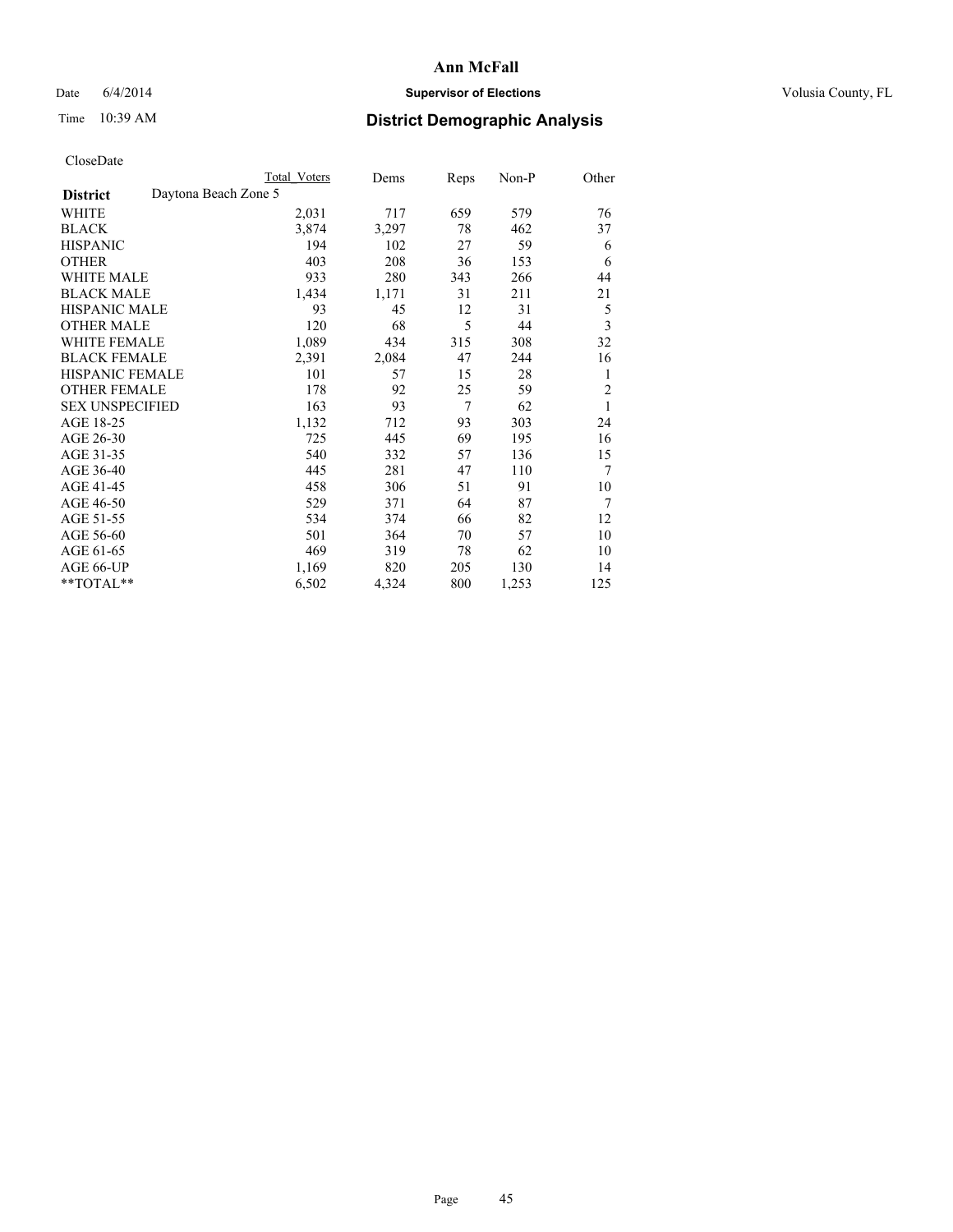## Date 6/4/2014 **Supervisor of Elections Supervisor of Elections** Volusia County, FL

|                        |                      | <b>Total Voters</b> | Dems  | Reps           | Non-P | Other          |
|------------------------|----------------------|---------------------|-------|----------------|-------|----------------|
| <b>District</b>        | Daytona Beach Zone 6 |                     |       |                |       |                |
| WHITE                  |                      | 1,212               | 454   | 361            | 340   | 57             |
| <b>BLACK</b>           |                      | 3,771               | 3,176 | 90             | 482   | 23             |
| <b>HISPANIC</b>        |                      | 180                 | 93    | 20             | 65    | 2              |
| <b>OTHER</b>           |                      | 365                 | 194   | 25             | 143   | $\overline{3}$ |
| WHITE MALE             |                      | 603                 | 179   | 204            | 179   | 41             |
| <b>BLACK MALE</b>      |                      | 1,567               | 1,262 | 53             | 242   | 10             |
| <b>HISPANIC MALE</b>   |                      | 84                  | 38    | $\overline{7}$ | 39    | $\mathbf{0}$   |
| <b>OTHER MALE</b>      |                      | 142                 | 76    | 16             | 49    | 1              |
| <b>WHITE FEMALE</b>    |                      | 598                 | 270   | 155            | 158   | 15             |
| <b>BLACK FEMALE</b>    |                      | 2,134               | 1,856 | 35             | 230   | 13             |
| <b>HISPANIC FEMALE</b> |                      | 92                  | 54    | 13             | 23    | $\overline{c}$ |
| <b>OTHER FEMALE</b>    |                      | 123                 | 78    | 7              | 37    | 1              |
| <b>SEX UNSPECIFIED</b> |                      | 185                 | 104   | 6              | 73    | $\overline{2}$ |
| AGE 18-25              |                      | 1,261               | 824   | 86             | 338   | 13             |
| AGE 26-30              |                      | 541                 | 344   | 52             | 136   | 9              |
| AGE 31-35              |                      | 441                 | 284   | 38             | 112   | 7              |
| AGE 36-40              |                      | 336                 | 224   | 24             | 82    | 6              |
| AGE 41-45              |                      | 342                 | 245   | 31             | 59    | 7              |
| AGE 46-50              |                      | 399                 | 292   | 25             | 73    | 9              |
| AGE 51-55              |                      | 454                 | 331   | 47             | 66    | 10             |
| AGE 56-60              |                      | 438                 | 321   | 53             | 58    | 6              |
| AGE 61-65              |                      | 360                 | 253   | 51             | 49    | 7              |
| AGE 66-UP              |                      | 956                 | 799   | 89             | 57    | 11             |
| **TOTAL**              |                      | 5,528               | 3,917 | 496            | 1,030 | 85             |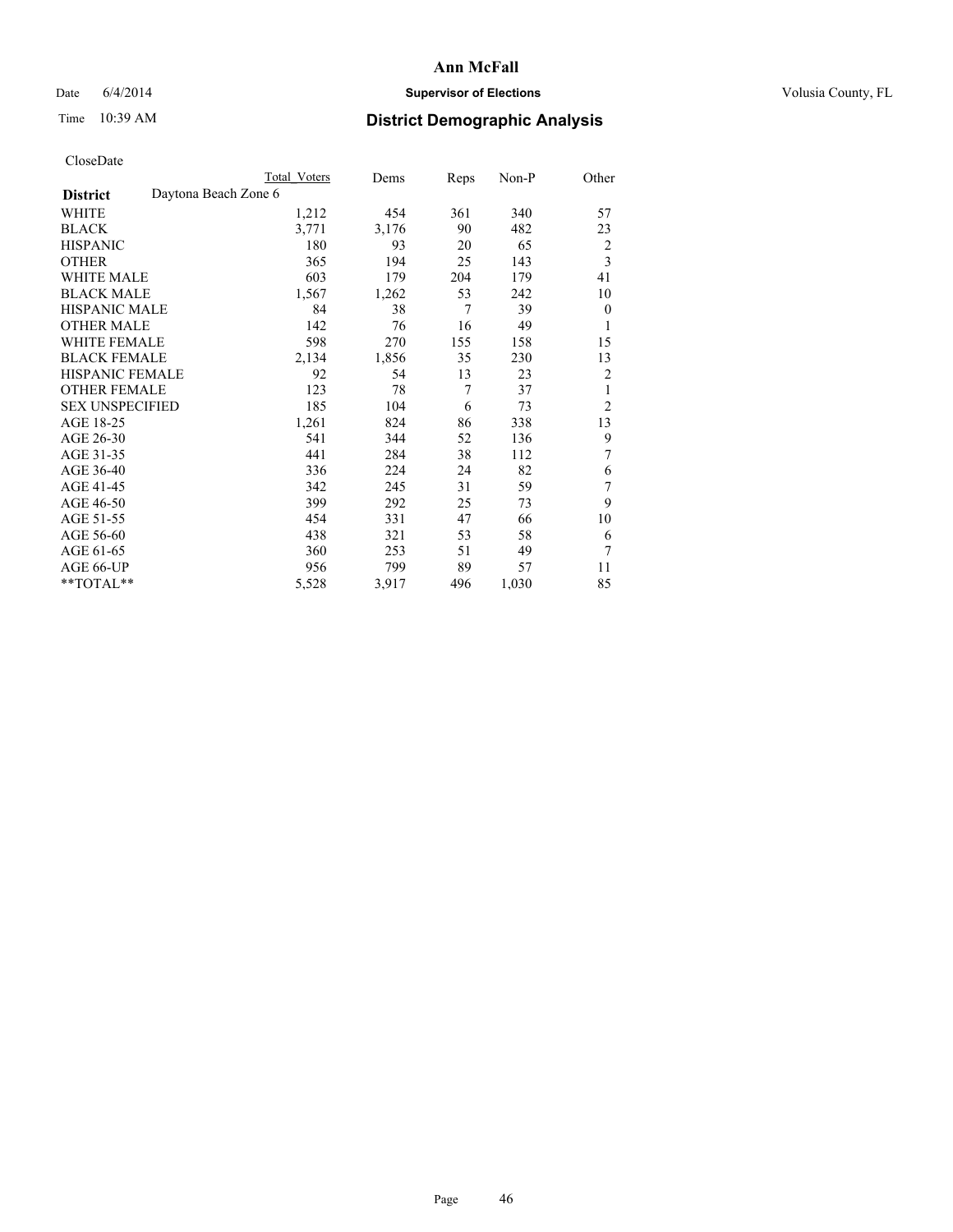## Date 6/4/2014 **Supervisor of Elections Supervisor of Elections** Volusia County, FL

## Time 10:39 AM **District Demographic Analysis**

|                        | <b>Total Voters</b>  | Dems           | Reps           | Non-P | Other          |
|------------------------|----------------------|----------------|----------------|-------|----------------|
| <b>District</b>        | Daytona Beach Shores |                |                |       |                |
| WHITE                  | 3,478                | 899            | 1,640          | 803   | 136            |
| <b>BLACK</b>           | 52                   | 30             | 5              | 14    | 3              |
| <b>HISPANIC</b>        | 73                   | 14             | 32             | 25    | $\overline{c}$ |
| <b>OTHER</b>           | 192                  | 53             | 60             | 73    | 6              |
| WHITE MALE             | 1,649                | 379            | 783            | 417   | 70             |
| <b>BLACK MALE</b>      | 25                   | 13             | $\overline{2}$ | 7     | 3              |
| <b>HISPANIC MALE</b>   | 34                   | $\overline{4}$ | 17             | 13    | $\mathbf{0}$   |
| <b>OTHER MALE</b>      | 75                   | 24             | 25             | 25    | 1              |
| WHITE FEMALE           | 1,798                | 512            | 842            | 381   | 63             |
| <b>BLACK FEMALE</b>    | 26                   | 17             | 3              | 6     | $\overline{0}$ |
| <b>HISPANIC FEMALE</b> | 38                   | 10             | 14             | 12    | $\overline{c}$ |
| <b>OTHER FEMALE</b>    | 90                   | 25             | 27             | 33    | 5              |
| <b>SEX UNSPECIFIED</b> | 60                   | 12             | 24             | 21    | 3              |
| AGE 18-25              | 116                  | 22             | 41             | 46    | 7              |
| AGE 26-30              | 107                  | 29             | 40             | 34    | 4              |
| AGE 31-35              | 99                   | 25             | 28             | 39    | 7              |
| AGE 36-40              | 91                   | 26             | 28             | 31    | 6              |
| AGE 41-45              | 136                  | 30             | 48             | 54    | 4              |
| AGE 46-50              | 178                  | 41             | 75             | 57    | 5              |
| AGE 51-55              | 271                  | 63             | 128            | 70    | 10             |
| AGE 56-60              | 317                  | 93             | 136            | 78    | 10             |
| AGE 61-65              | 468                  | 111            | 219            | 119   | 19             |
| AGE 66-UP              | 2,012                | 556            | 994            | 387   | 75             |
| **TOTAL**              | 3,795                | 996            | 1,737          | 915   | 147            |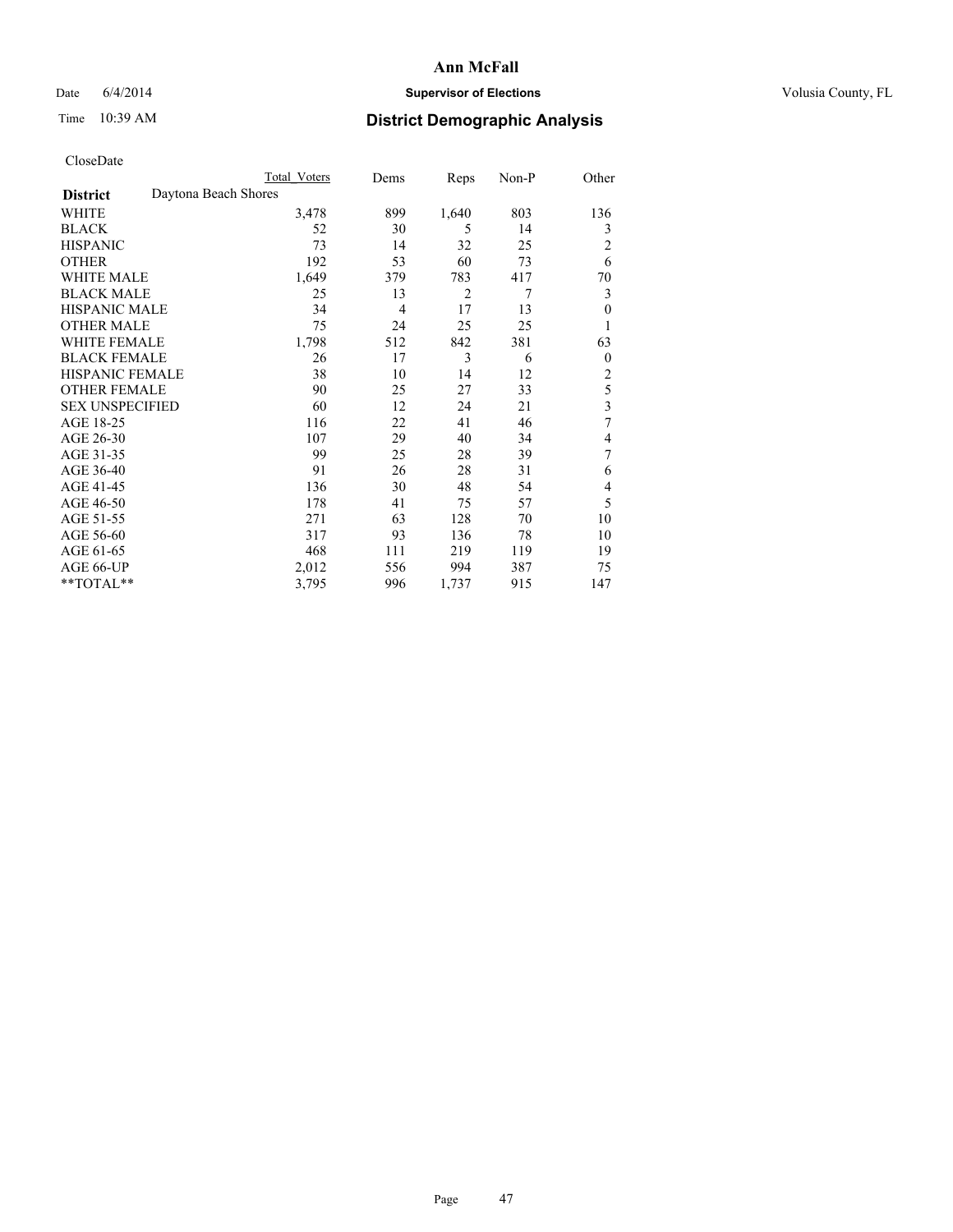## Date 6/4/2014 **Supervisor of Elections Supervisor of Elections** Volusia County, FL

# Time 10:39 AM **District Demographic Analysis**

|                           | Total Voters | Dems  | Reps  | Non-P | Other |
|---------------------------|--------------|-------|-------|-------|-------|
| DeBary<br><b>District</b> |              |       |       |       |       |
| WHITE                     | 11,599       | 3,091 | 5,407 | 2,620 | 481   |
| <b>BLACK</b>              | 458          | 356   | 22    | 68    | 12    |
| <b>HISPANIC</b>           | 908          | 382   | 230   | 279   | 17    |
| OTHER                     | 721          | 208   | 184   | 310   | 19    |
| <b>WHITE MALE</b>         | 5,430        | 1,221 | 2,661 | 1,292 | 256   |
| <b>BLACK MALE</b>         | 209          | 148   | 6     | 47    | 8     |
| <b>HISPANIC MALE</b>      | 401          | 156   | 114   | 122   | 9     |
| OTHER MALE                | 239          | 69    | 69    | 93    | 8     |
| <b>WHITE FEMALE</b>       | 6,058        | 1,846 | 2,704 | 1,288 | 220   |
| <b>BLACK FEMALE</b>       | 243          | 203   | 16    | 20    | 4     |
| <b>HISPANIC FEMALE</b>    | 494          | 219   | 115   | 152   | 8     |
| <b>OTHER FEMALE</b>       | 313          | 107   | 83    | 114   | 9     |
| <b>SEX UNSPECIFIED</b>    | 299          | 68    | 75    | 149   | 7     |
| AGE 18-25                 | 1,098        | 272   | 343   | 437   | 46    |
| AGE 26-30                 | 721          | 177   | 259   | 263   | 22    |
| AGE 31-35                 | 783          | 217   | 268   | 264   | 34    |
| AGE 36-40                 | 804          | 221   | 317   | 239   | 27    |
| AGE 41-45                 | 1,020        | 279   | 398   | 288   | 55    |
| AGE 46-50                 | 1,161        | 315   | 510   | 292   | 44    |
| AGE 51-55                 | 1,367        | 361   | 653   | 303   | 50    |
| AGE 56-60                 | 1,375        | 424   | 621   | 287   | 43    |
| AGE 61-65                 | 1,378        | 466   | 613   | 251   | 48    |
| AGE 66-UP                 | 3,979        | 1,305 | 1,861 | 653   | 160   |
| **TOTAL**                 | 13,686       | 4,037 | 5,843 | 3,277 | 529   |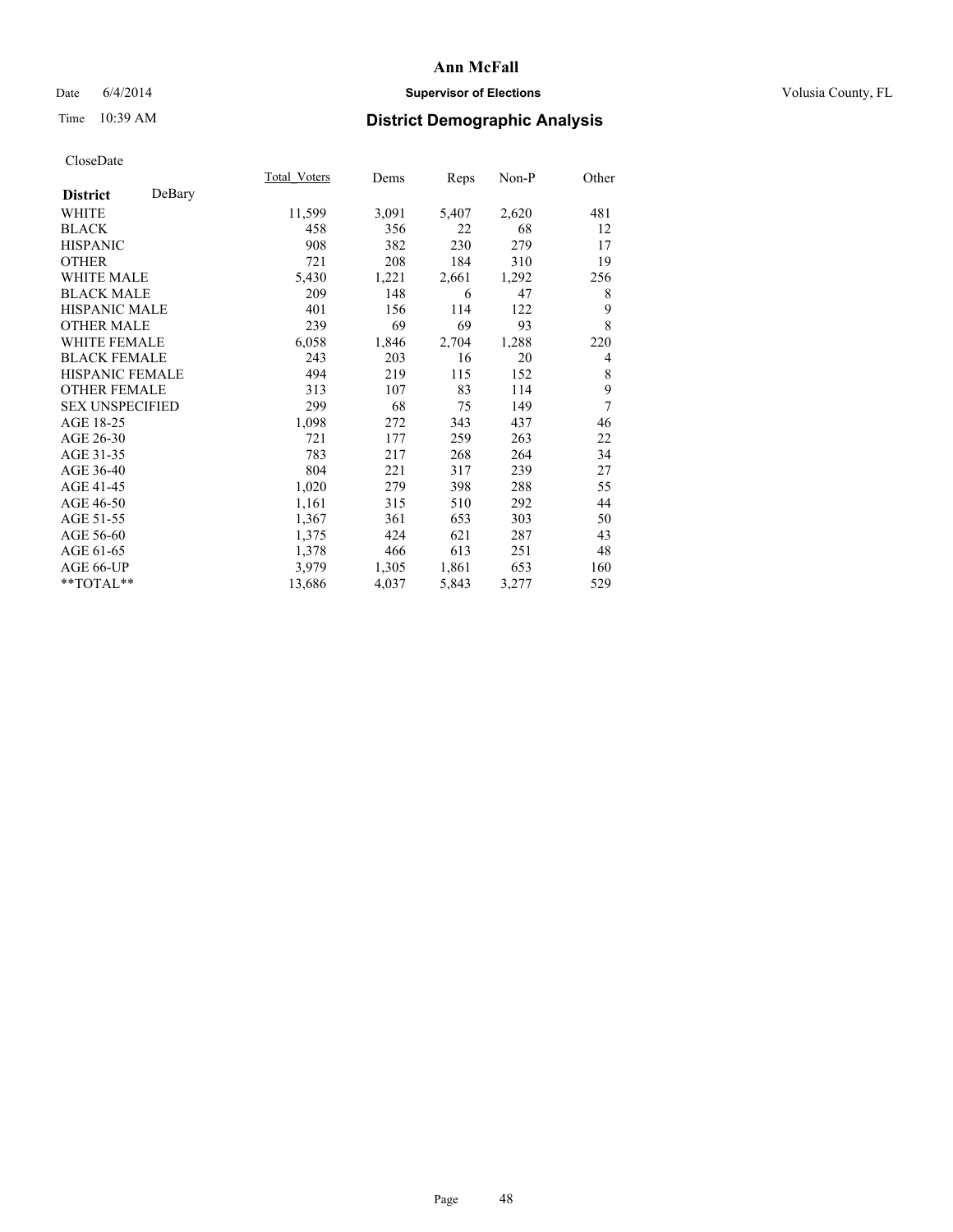## Date 6/4/2014 **Supervisor of Elections Supervisor of Elections** Volusia County, FL

## Time 10:39 AM **District Demographic Analysis**

|                           | Total Voters | Dems  | Reps  | Non-P | Other |
|---------------------------|--------------|-------|-------|-------|-------|
| DeLand<br><b>District</b> |              |       |       |       |       |
| WHITE                     | 12,266       | 3,915 | 5,006 | 2,777 | 568   |
| <b>BLACK</b>              | 2,444        | 1,983 | 84    | 341   | 36    |
| <b>HISPANIC</b>           | 1,117        | 490   | 179   | 414   | 34    |
| <b>OTHER</b>              | 862          | 287   | 166   | 380   | 29    |
| WHITE MALE                | 5,369        | 1,469 | 2,277 | 1,336 | 287   |
| <b>BLACK MALE</b>         | 929          | 718   | 37    | 149   | 25    |
| <b>HISPANIC MALE</b>      | 449          | 192   | 80    | 161   | 16    |
| <b>OTHER MALE</b>         | 284          | 100   | 56    | 116   | 12    |
| <b>WHITE FEMALE</b>       | 6,814        | 2,424 | 2,698 | 1,414 | 278   |
| <b>BLACK FEMALE</b>       | 1,483        | 1,243 | 44    | 185   | 11    |
| <b>HISPANIC FEMALE</b>    | 657          | 295   | 96    | 249   | 17    |
| <b>OTHER FEMALE</b>       | 354          | 135   | 68    | 137   | 14    |
| <b>SEX UNSPECIFIED</b>    | 350          | 99    | 79    | 165   | 7     |
| AGE 18-25                 | 2,017        | 750   | 411   | 780   | 76    |
| AGE 26-30                 | 1,082        | 406   | 243   | 391   | 42    |
| AGE 31-35                 | 1,032        | 385   | 275   | 330   | 42    |
| AGE 36-40                 | 1,165        | 428   | 317   | 344   | 76    |
| AGE 41-45                 | 1,210        | 476   | 372   | 323   | 39    |
| AGE 46-50                 | 1,217        | 461   | 455   | 262   | 39    |
| AGE 51-55                 | 1,342        | 572   | 457   | 262   | 51    |
| AGE 56-60                 | 1,357        | 582   | 465   | 260   | 50    |
| AGE 61-65                 | 1,456        | 650   | 489   | 257   | 60    |
| AGE 66-UP                 | 4,811        | 1,965 | 1,951 | 703   | 192   |
| $*$ $TOTAL**$             | 16,689       | 6,675 | 5,435 | 3,912 | 667   |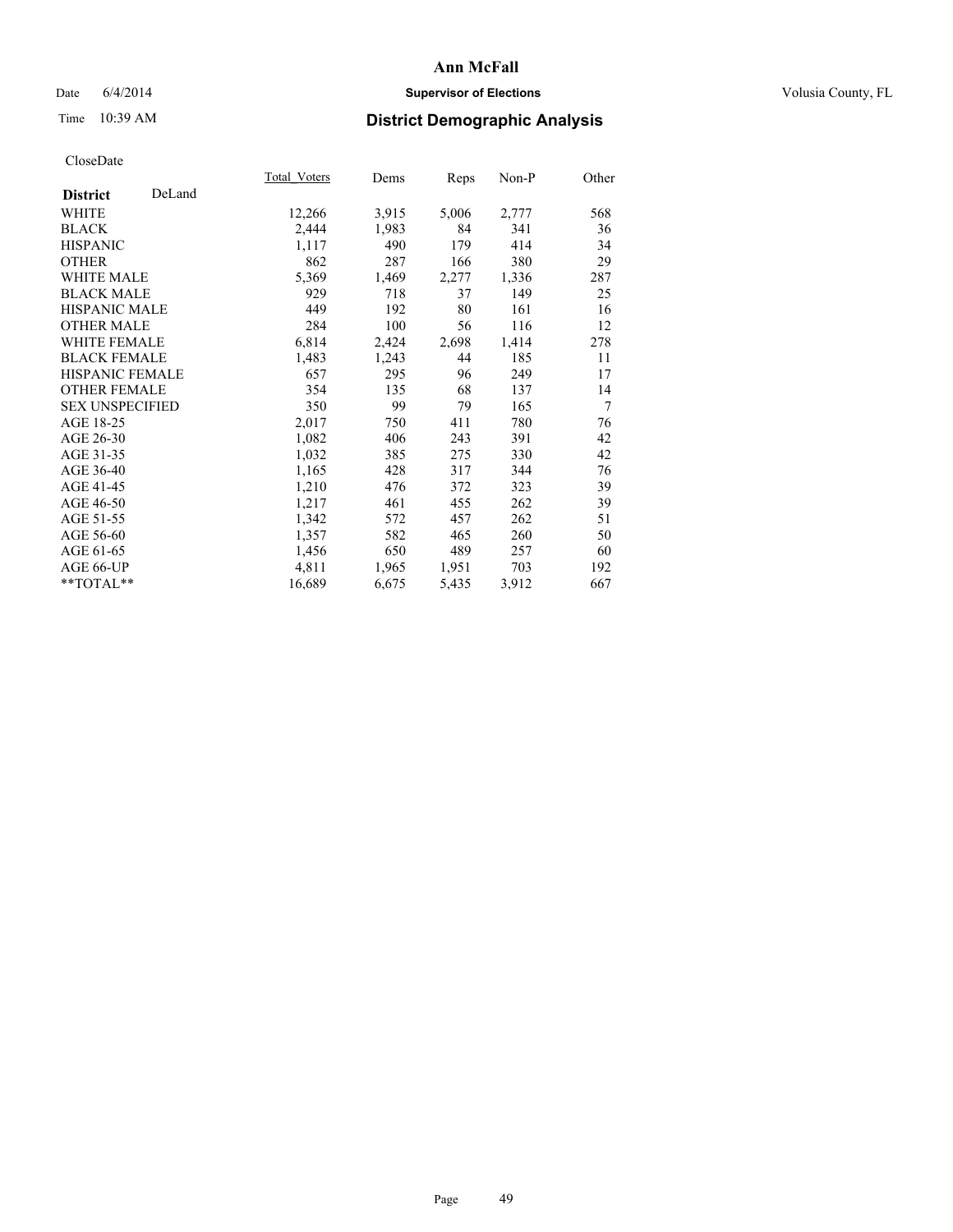## Date 6/4/2014 **Supervisor of Elections Supervisor of Elections** Volusia County, FL

# Time 10:39 AM **District Demographic Analysis**

|                                   | <b>Total Voters</b> | Dems  | Reps  | Non-P | Other          |
|-----------------------------------|---------------------|-------|-------|-------|----------------|
| Deltona Zone 1<br><b>District</b> |                     |       |       |       |                |
| WHITE                             | 4,802               | 1,529 | 1,711 | 1,333 | 229            |
| <b>BLACK</b>                      | 950                 | 721   | 43    | 166   | 20             |
| <b>HISPANIC</b>                   | 2,057               | 1,057 | 268   | 704   | 28             |
| OTHER                             | 500                 | 168   | 80    | 240   | 12             |
| WHITE MALE                        | 2,249               | 626   | 829   | 667   | 127            |
| <b>BLACK MALE</b>                 | 414                 | 294   | 24    | 82    | 14             |
| <b>HISPANIC MALE</b>              | 953                 | 483   | 125   | 331   | 14             |
| OTHER MALE                        | 165                 | 59    | 30    | 70    | 6              |
| <b>WHITE FEMALE</b>               | 2,510               | 893   | 869   | 647   | 101            |
| <b>BLACK FEMALE</b>               | 527                 | 423   | 18    | 80    | 6              |
| HISPANIC FEMALE                   | 1,077               | 561   | 141   | 361   | 14             |
| <b>OTHER FEMALE</b>               | 206                 | 80    | 36    | 85    | 5              |
| <b>SEX UNSPECIFIED</b>            | 208                 | 56    | 30    | 120   | $\overline{2}$ |
| AGE 18-25                         | 1,117               | 406   | 185   | 482   | 44             |
| AGE 26-30                         | 698                 | 252   | 147   | 279   | 20             |
| AGE 31-35                         | 782                 | 303   | 174   | 278   | 27             |
| AGE 36-40                         | 741                 | 313   | 151   | 250   | 27             |
| AGE 41-45                         | 783                 | 285   | 225   | 243   | 30             |
| AGE 46-50                         | 820                 | 323   | 249   | 219   | 29             |
| AGE 51-55                         | 807                 | 328   | 261   | 195   | 23             |
| AGE 56-60                         | 739                 | 309   | 232   | 167   | 31             |
| AGE 61-65                         | 598                 | 301   | 148   | 129   | 20             |
| AGE 66-UP                         | 1,224               | 655   | 330   | 201   | 38             |
| **TOTAL**                         | 8,309               | 3,475 | 2,102 | 2,443 | 289            |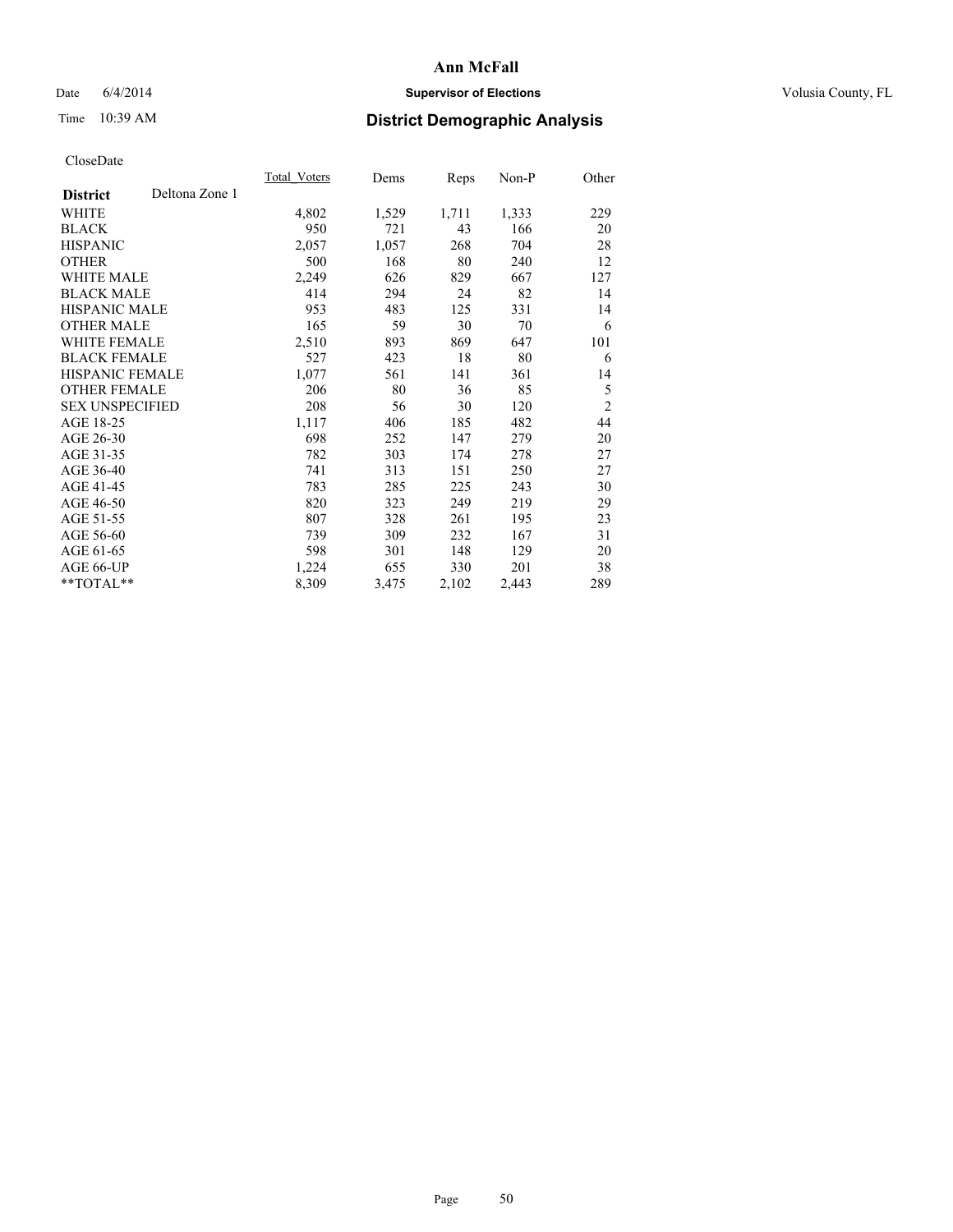## Date 6/4/2014 **Supervisor of Elections Supervisor of Elections** Volusia County, FL

# Time 10:39 AM **District Demographic Analysis**

|                                   | Total Voters | Dems  | Reps  | Non-P | Other          |
|-----------------------------------|--------------|-------|-------|-------|----------------|
| Deltona Zone 2<br><b>District</b> |              |       |       |       |                |
| WHITE                             | 6,027        | 1,832 | 2,401 | 1,529 | 265            |
| <b>BLACK</b>                      | 800          | 621   | 36    | 125   | 18             |
| <b>HISPANIC</b>                   | 2,180        | 1,064 | 364   | 724   | 28             |
| <b>OTHER</b>                      | 511          | 185   | 89    | 221   | 16             |
| WHITE MALE                        | 2,750        | 736   | 1,144 | 734   | 136            |
| <b>BLACK MALE</b>                 | 353          | 250   | 26    | 67    | 10             |
| <b>HISPANIC MALE</b>              | 1,042        | 493   | 180   | 355   | 14             |
| <b>OTHER MALE</b>                 | 187          | 73    | 31    | 75    | 8              |
| <b>WHITE FEMALE</b>               | 3,230        | 1,083 | 1,246 | 772   | 129            |
| <b>BLACK FEMALE</b>               | 434          | 361   | 10    | 55    | 8              |
| <b>HISPANIC FEMALE</b>            | 1,117        | 561   | 181   | 363   | 12             |
| <b>OTHER FEMALE</b>               | 210          | 90    | 39    | 73    | 8              |
| <b>SEX UNSPECIFIED</b>            | 195          | 55    | 33    | 105   | $\overline{c}$ |
| AGE 18-25                         | 1,018        | 336   | 227   | 407   | 48             |
| AGE 26-30                         | 711          | 242   | 157   | 285   | 27             |
| AGE 31-35                         | 705          | 248   | 178   | 253   | 26             |
| AGE 36-40                         | 741          | 281   | 182   | 241   | 37             |
| AGE 41-45                         | 775          | 273   | 225   | 249   | 28             |
| AGE 46-50                         | 888          | 308   | 277   | 277   | 26             |
| AGE 51-55                         | 908          | 356   | 320   | 208   | 24             |
| AGE 56-60                         | 896          | 362   | 314   | 198   | 22             |
| AGE 61-65                         | 778          | 324   | 258   | 170   | 26             |
| AGE 66-UP                         | 2,098        | 972   | 752   | 311   | 63             |
| **TOTAL**                         | 9,518        | 3,702 | 2,890 | 2,599 | 327            |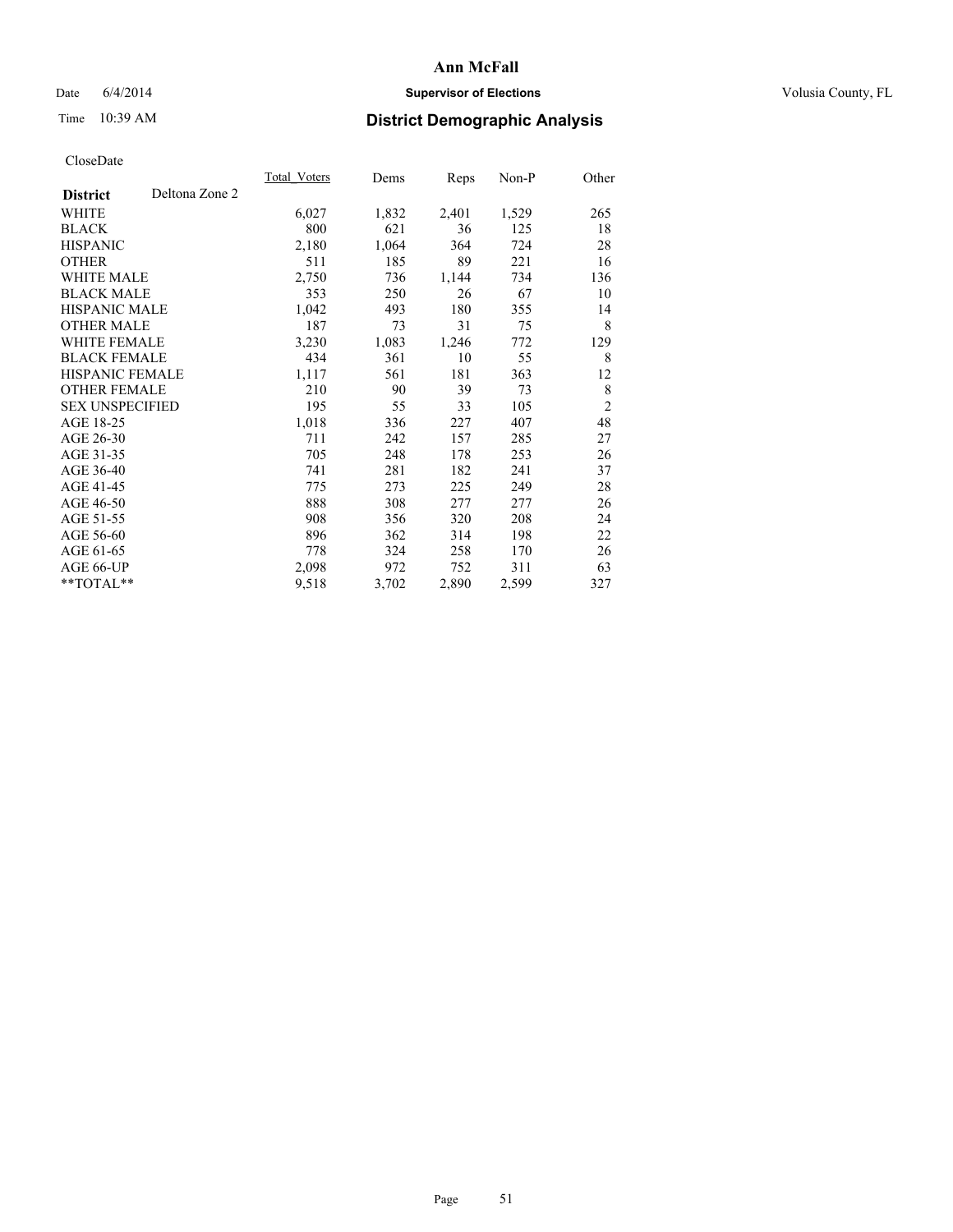## Date 6/4/2014 **Supervisor of Elections Supervisor of Elections** Volusia County, FL

## Time 10:39 AM **District Demographic Analysis**

|                        |                | Total Voters | Dems  | Reps  | Non-P | Other          |
|------------------------|----------------|--------------|-------|-------|-------|----------------|
| <b>District</b>        | Deltona Zone 3 |              |       |       |       |                |
| WHITE                  |                | 5,095        | 1,616 | 1,888 | 1,370 | 221            |
| <b>BLACK</b>           |                | 730          | 572   | 25    | 121   | 12             |
| <b>HISPANIC</b>        |                | 2,397        | 1,191 | 344   | 807   | 55             |
| <b>OTHER</b>           |                | 522          | 194   | 86    | 239   | 3              |
| WHITE MALE             |                | 2,335        | 657   | 901   | 654   | 123            |
| <b>BLACK MALE</b>      |                | 324          | 239   | 14    | 62    | 9              |
| <b>HISPANIC MALE</b>   |                | 1,109        | 533   | 177   | 372   | 27             |
| <b>OTHER MALE</b>      |                | 186          | 68    | 29    | 87    | $\overline{2}$ |
| WHITE FEMALE           |                | 2,713        | 941   | 978   | 699   | 95             |
| <b>BLACK FEMALE</b>    |                | 397          | 327   | 11    | 56    | 3              |
| <b>HISPANIC FEMALE</b> |                | 1,250        | 637   | 166   | 419   | 28             |
| <b>OTHER FEMALE</b>    |                | 227          | 103   | 39    | 84    | 1              |
| <b>SEX UNSPECIFIED</b> |                | 203          | 68    | 28    | 104   | 3              |
| AGE 18-25              |                | 932          | 363   | 138   | 394   | 37             |
| AGE 26-30              |                | 675          | 248   | 142   | 268   | 17             |
| AGE 31-35              |                | 682          | 252   | 136   | 260   | 34             |
| AGE 36-40              |                | 703          | 251   | 166   | 260   | 26             |
| AGE 41-45              |                | 748          | 275   | 239   | 208   | 26             |
| AGE 46-50              |                | 775          | 322   | 199   | 228   | 26             |
| AGE 51-55              |                | 841          | 329   | 263   | 226   | 23             |
| AGE 56-60              |                | 766          | 329   | 216   | 192   | 29             |
| AGE 61-65              |                | 676          | 294   | 202   | 157   | 23             |
| AGE 66-UP              |                | 1,946        | 910   | 642   | 344   | 50             |
| **TOTAL**              |                | 8,744        | 3,573 | 2,343 | 2,537 | 291            |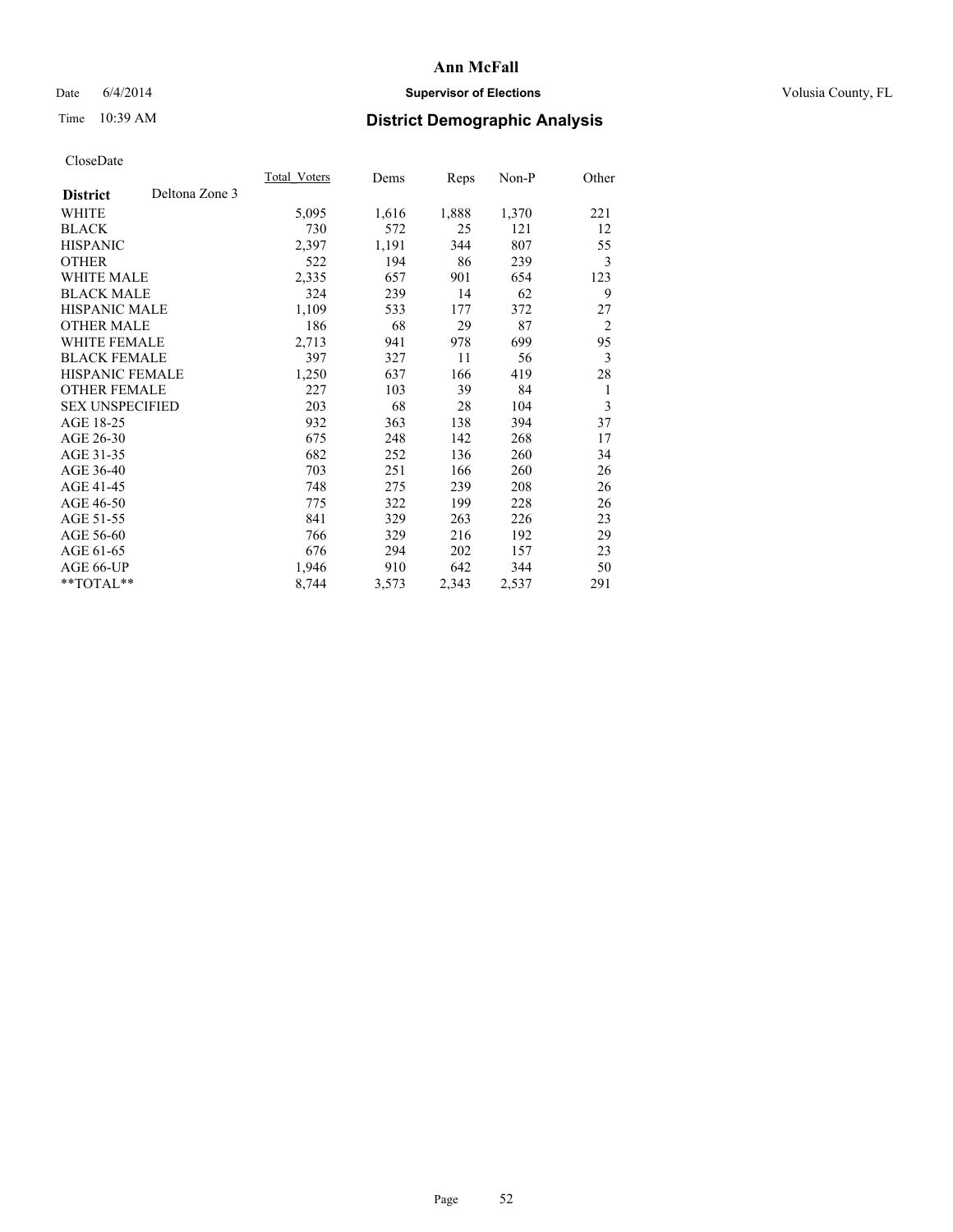## Date 6/4/2014 **Supervisor of Elections Supervisor of Elections** Volusia County, FL

# Time 10:39 AM **District Demographic Analysis**

|                        |                | Total Voters | Dems  | Reps  | Non-P | Other          |
|------------------------|----------------|--------------|-------|-------|-------|----------------|
| <b>District</b>        | Deltona Zone 4 |              |       |       |       |                |
| WHITE                  |                | 5,240        | 1,750 | 1,964 | 1,285 | 241            |
| <b>BLACK</b>           |                | 756          | 577   | 29    | 137   | 13             |
| <b>HISPANIC</b>        |                | 2,515        | 1,288 | 332   | 839   | 56             |
| <b>OTHER</b>           |                | 526          | 181   | 93    | 239   | 13             |
| WHITE MALE             |                | 2,407        | 728   | 934   | 614   | 131            |
| <b>BLACK MALE</b>      |                | 310          | 220   | 21    | 62    | 7              |
| <b>HISPANIC MALE</b>   |                | 1,160        | 550   | 171   | 406   | 33             |
| <b>OTHER MALE</b>      |                | 163          | 57    | 36    | 67    | 3              |
| WHITE FEMALE           |                | 2,789        | 1,005 | 1,014 | 661   | 109            |
| <b>BLACK FEMALE</b>    |                | 432          | 346   | 8     | 72    | 6              |
| <b>HISPANIC FEMALE</b> |                | 1,337        | 729   | 160   | 425   | 23             |
| <b>OTHER FEMALE</b>    |                | 210          | 95    | 36    | 72    | $\overline{7}$ |
| <b>SEX UNSPECIFIED</b> |                | 229          | 66    | 38    | 121   | 4              |
| AGE 18-25              |                | 1,020        | 371   | 171   | 442   | 36             |
| AGE 26-30              |                | 660          | 228   | 108   | 294   | 30             |
| AGE 31-35              |                | 672          | 269   | 143   | 229   | 31             |
| AGE 36-40              |                | 747          | 312   | 169   | 234   | 32             |
| AGE 41-45              |                | 702          | 268   | 201   | 205   | 28             |
| AGE 46-50              |                | 823          | 323   | 244   | 236   | 20             |
| AGE 51-55              |                | 826          | 358   | 235   | 206   | 27             |
| AGE 56-60              |                | 833          | 362   | 255   | 187   | 29             |
| AGE 61-65              |                | 738          | 328   | 240   | 152   | 18             |
| AGE 66-UP              |                | 2,016        | 977   | 652   | 315   | 72             |
| **TOTAL**              |                | 9,037        | 3,796 | 2,418 | 2,500 | 323            |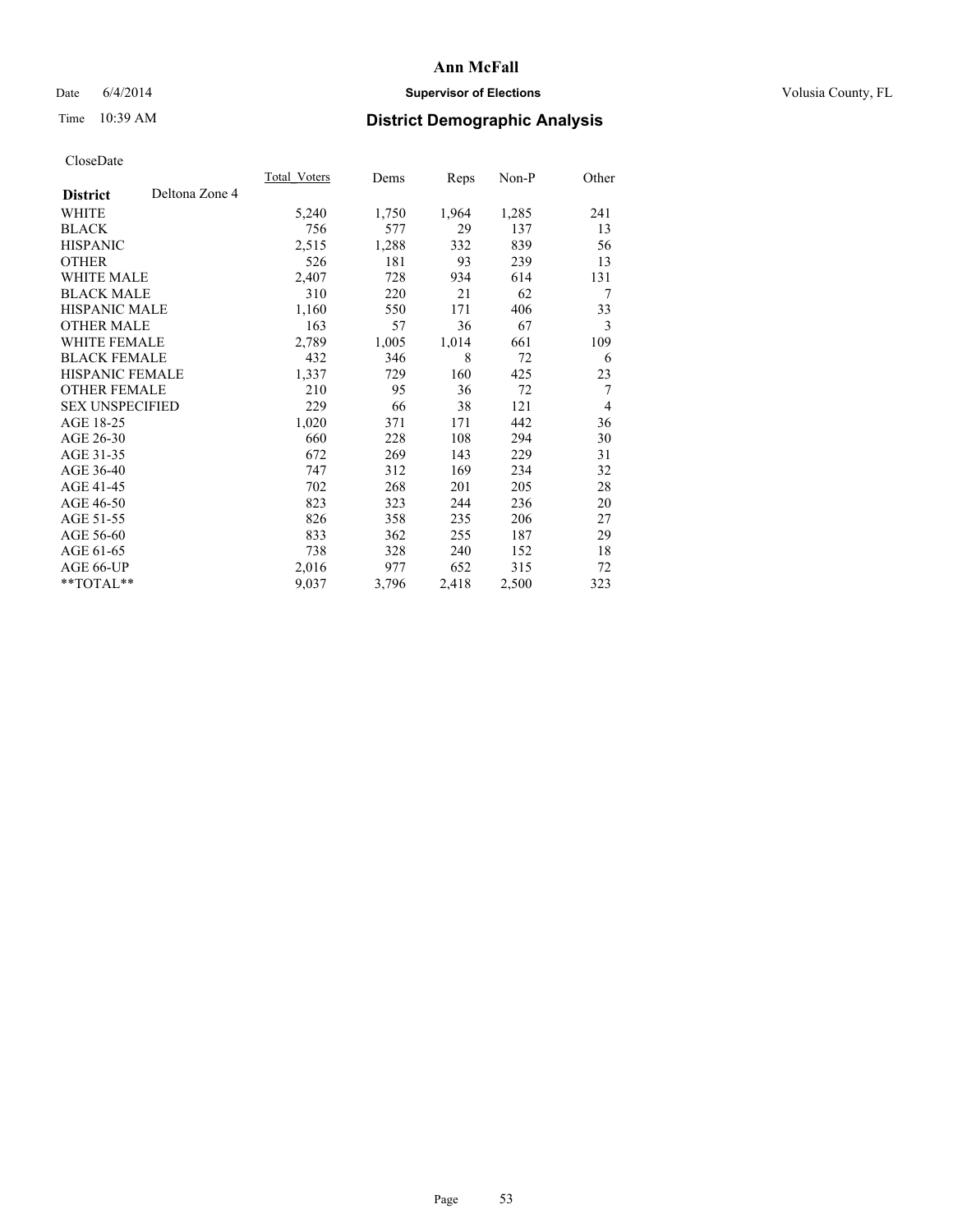## Date 6/4/2014 **Supervisor of Elections Supervisor of Elections** Volusia County, FL

## Time 10:39 AM **District Demographic Analysis**

|                        |                | Total Voters | Dems  | <b>Reps</b> | Non-P | Other          |
|------------------------|----------------|--------------|-------|-------------|-------|----------------|
| <b>District</b>        | Deltona Zone 5 |              |       |             |       |                |
| WHITE                  |                | 5,322        | 1,675 | 1,987       | 1,400 | 260            |
| <b>BLACK</b>           |                | 940          | 730   | 44          | 155   | 11             |
| <b>HISPANIC</b>        |                | 2,233        | 1,098 | 337         | 758   | 40             |
| <b>OTHER</b>           |                | 519          | 177   | 91          | 238   | 13             |
| WHITE MALE             |                | 2,496        | 690   | 995         | 664   | 147            |
| <b>BLACK MALE</b>      |                | 403          | 293   | 24          | 79    | 7              |
| <b>HISPANIC MALE</b>   |                | 1,057        | 508   | 164         | 357   | 28             |
| <b>OTHER MALE</b>      |                | 168          | 68    | 39          | 55    | 6              |
| WHITE FEMALE           |                | 2,789        | 978   | 976         | 723   | 112            |
| <b>BLACK FEMALE</b>    |                | 529          | 430   | 20          | 75    | $\overline{4}$ |
| HISPANIC FEMALE        |                | 1,158        | 581   | 172         | 393   | 12             |
| <b>OTHER FEMALE</b>    |                | 215          | 88    | 31          | 91    | 5              |
| <b>SEX UNSPECIFIED</b> |                | 199          | 44    | 38          | 114   | 3              |
| AGE 18-25              |                | 1,119        | 371   | 229         | 479   | 40             |
| AGE 26-30              |                | 689          | 249   | 151         | 260   | 29             |
| AGE 31-35              |                | 715          | 280   | 110         | 290   | 35             |
| AGE 36-40              |                | 752          | 307   | 171         | 242   | 32             |
| AGE 41-45              |                | 717          | 276   | 205         | 215   | 21             |
| AGE 46-50              |                | 850          | 346   | 266         | 208   | 30             |
| AGE 51-55              |                | 902          | 336   | 317         | 223   | 26             |
| AGE 56-60              |                | 854          | 358   | 284         | 192   | 20             |
| AGE 61-65              |                | 668          | 286   | 195         | 158   | 29             |
| AGE 66-UP              |                | 1,747        | 871   | 531         | 283   | 62             |
| **TOTAL**              |                | 9,014        | 3,680 | 2,459       | 2,551 | 324            |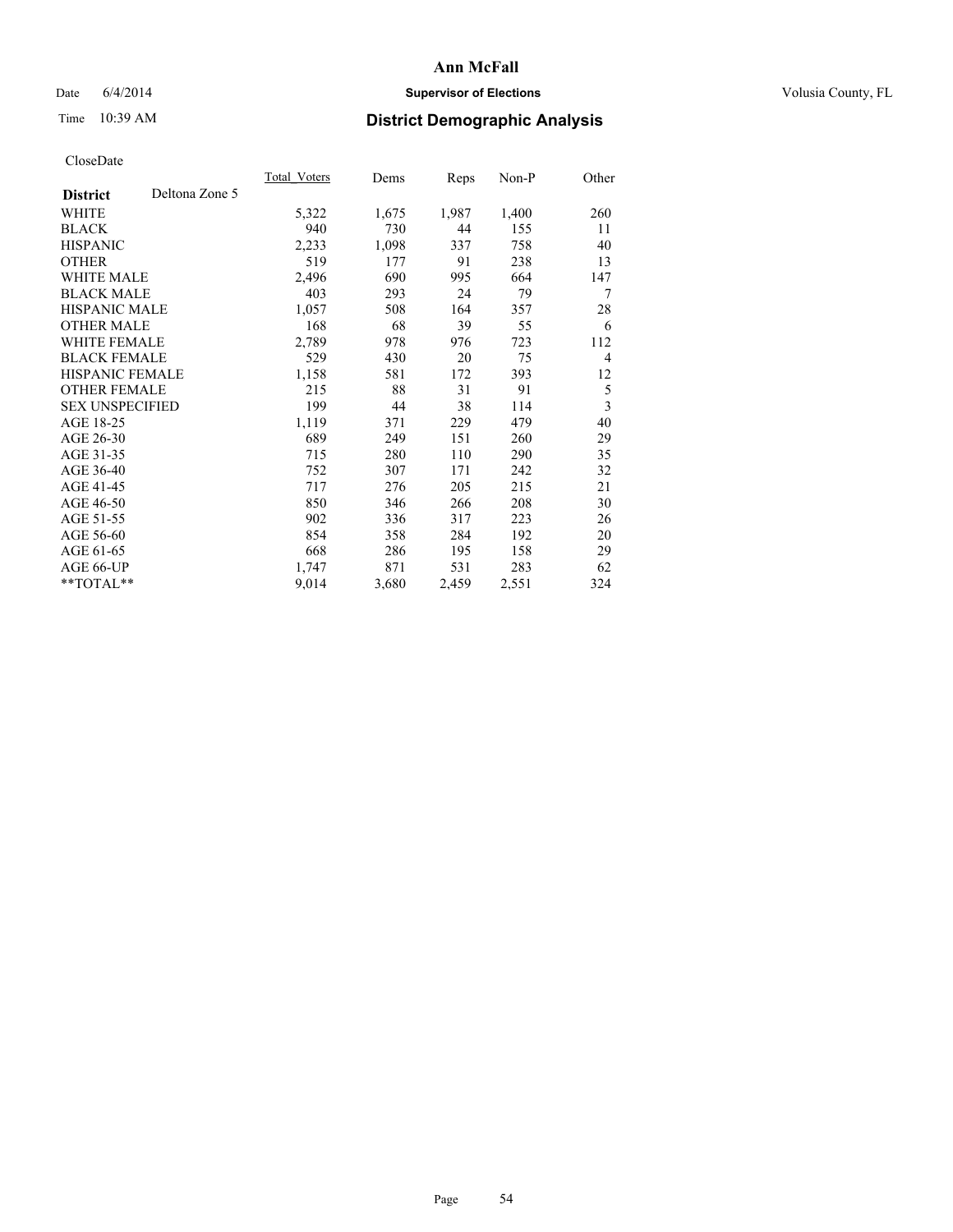## Date 6/4/2014 **Supervisor of Elections Supervisor of Elections** Volusia County, FL

## Time 10:39 AM **District Demographic Analysis**

|                        |                | Total Voters | Dems  | <b>Reps</b> | Non-P | Other          |
|------------------------|----------------|--------------|-------|-------------|-------|----------------|
| <b>District</b>        | Deltona Zone 6 |              |       |             |       |                |
| WHITE                  |                | 5,791        | 1,682 | 2,319       | 1,520 | 270            |
| <b>BLACK</b>           |                | 841          | 632   | 42          | 146   | 21             |
| <b>HISPANIC</b>        |                | 1,884        | 899   | 250         | 690   | 45             |
| <b>OTHER</b>           |                | 484          | 143   | 109         | 221   | 11             |
| WHITE MALE             |                | 2,714        | 680   | 1,153       | 749   | 132            |
| <b>BLACK MALE</b>      |                | 384          | 284   | 22          | 66    | 12             |
| <b>HISPANIC MALE</b>   |                | 874          | 397   | 128         | 325   | 24             |
| <b>OTHER MALE</b>      |                | 194          | 62    | 43          | 82    | 7              |
| WHITE FEMALE           |                | 3,019        | 989   | 1,143       | 751   | 136            |
| <b>BLACK FEMALE</b>    |                | 445          | 339   | 19          | 78    | 9              |
| HISPANIC FEMALE        |                | 977          | 490   | 119         | 348   | 20             |
| <b>OTHER FEMALE</b>    |                | 179          | 61    | 43          | 72    | 3              |
| <b>SEX UNSPECIFIED</b> |                | 214          | 54    | 50          | 106   | $\overline{4}$ |
| AGE 18-25              |                | 1,124        | 349   | 230         | 510   | 35             |
| AGE 26-30              |                | 715          | 223   | 176         | 285   | 31             |
| AGE 31-35              |                | 700          | 231   | 175         | 270   | 24             |
| AGE 36-40              |                | 712          | 232   | 197         | 241   | 42             |
| AGE 41-45              |                | 825          | 282   | 273         | 232   | 38             |
| AGE 46-50              |                | 872          | 331   | 291         | 208   | 42             |
| AGE 51-55              |                | 1,002        | 367   | 373         | 226   | 36             |
| AGE 56-60              |                | 860          | 349   | 294         | 187   | 30             |
| AGE 61-65              |                | 703          | 317   | 230         | 139   | 17             |
| AGE 66-UP              |                | 1,487        | 675   | 481         | 279   | 52             |
| **TOTAL**              |                | 9,000        | 3,356 | 2,720       | 2,577 | 347            |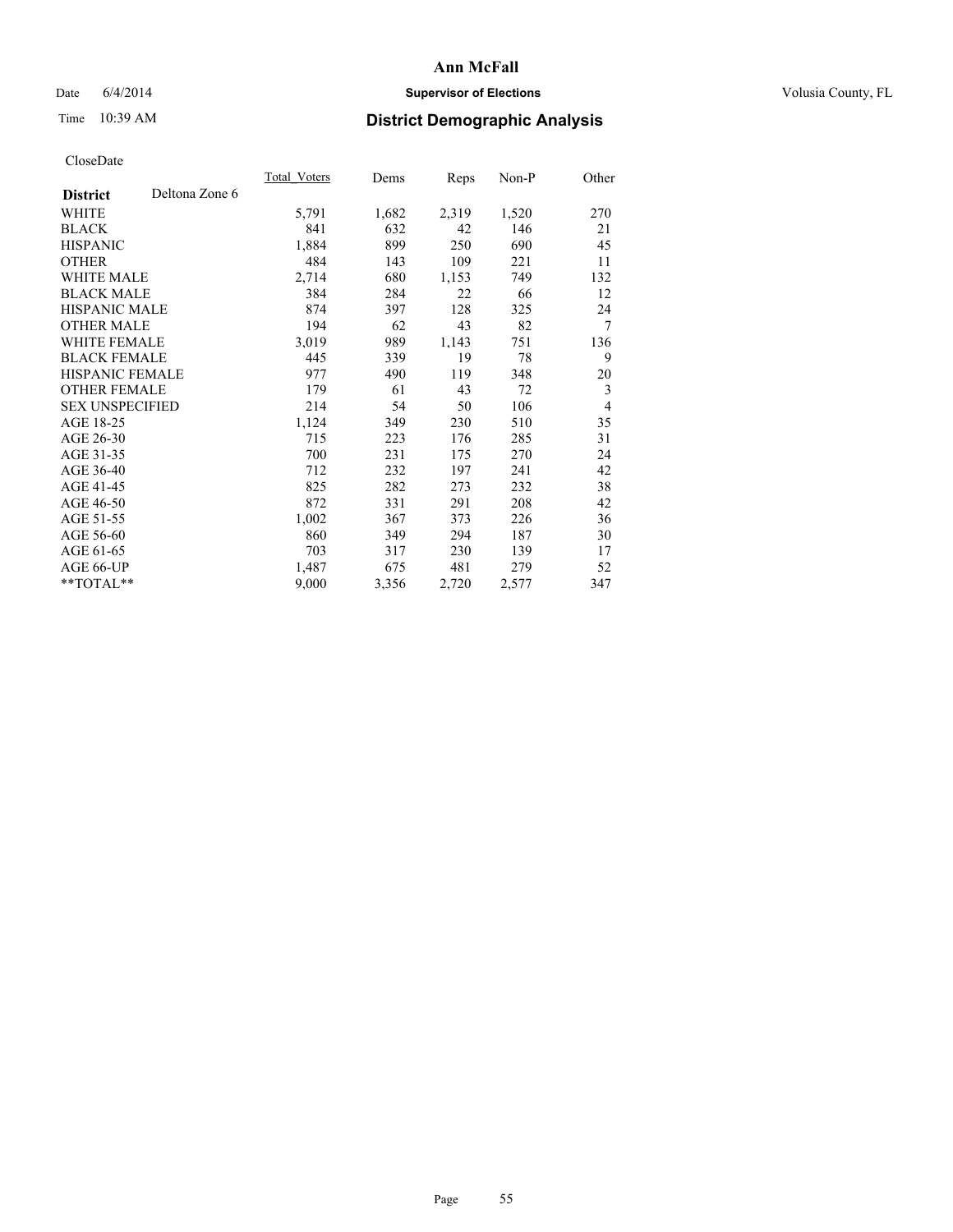## Date 6/4/2014 **Supervisor of Elections Supervisor of Elections** Volusia County, FL

## Time 10:39 AM **District Demographic Analysis**

|                        |                  | <b>Total Voters</b> | Dems  | Reps     | Non-P | Other          |
|------------------------|------------------|---------------------|-------|----------|-------|----------------|
| <b>District</b>        | Edgewater Zone 1 |                     |       |          |       |                |
| WHITE                  |                  | 3,205               | 1,194 | 1,043    | 864   | 104            |
| <b>BLACK</b>           |                  | 71                  | 45    | 4        | 20    | $\overline{2}$ |
| <b>HISPANIC</b>        |                  | 52                  | 24    | 12       | 14    | $\overline{2}$ |
| <b>OTHER</b>           |                  | 104                 | 38    | 21       | 44    | 1              |
| WHITE MALE             |                  | 1,430               | 453   | 501      | 416   | 60             |
| <b>BLACK MALE</b>      |                  | 39                  | 21    | 4        | 12    | $\overline{2}$ |
| <b>HISPANIC MALE</b>   |                  | 20                  | 10    | 4        | 5     | 1              |
| <b>OTHER MALE</b>      |                  | 29                  | 13    | 9        | 7     | $\Omega$       |
| WHITE FEMALE           |                  | 1,746               | 729   | 529      | 444   | 44             |
| <b>BLACK FEMALE</b>    |                  | 31                  | 23    | $\theta$ | 8     | $\mathbf{0}$   |
| <b>HISPANIC FEMALE</b> |                  | 32                  | 14    | 8        | 9     |                |
| <b>OTHER FEMALE</b>    |                  | 48                  | 21    | 8        | 18    |                |
| <b>SEX UNSPECIFIED</b> |                  | 57                  | 17    | 17       | 23    | $\theta$       |
| AGE 18-25              |                  | 300                 | 91    | 58       | 138   | 13             |
| AGE 26-30              |                  | 211                 | 60    | 54       | 93    | 4              |
| AGE 31-35              |                  | 206                 | 74    | 50       | 74    | 8              |
| AGE 36-40              |                  | 195                 | 60    | 55       | 69    | 11             |
| AGE 41-45              |                  | 218                 | 73    | 62       | 75    | 8              |
| AGE 46-50              |                  | 228                 | 75    | 78       | 68    | 7              |
| AGE 51-55              |                  | 365                 | 142   | 120      | 93    | 10             |
| AGE 56-60              |                  | 390                 | 139   | 132      | 107   | 12             |
| AGE 61-65              |                  | 350                 | 153   | 111      | 74    | 12             |
| AGE 66-UP              |                  | 969                 | 434   | 360      | 151   | 24             |
| **TOTAL**              |                  | 3,432               | 1,301 | 1,080    | 942   | 109            |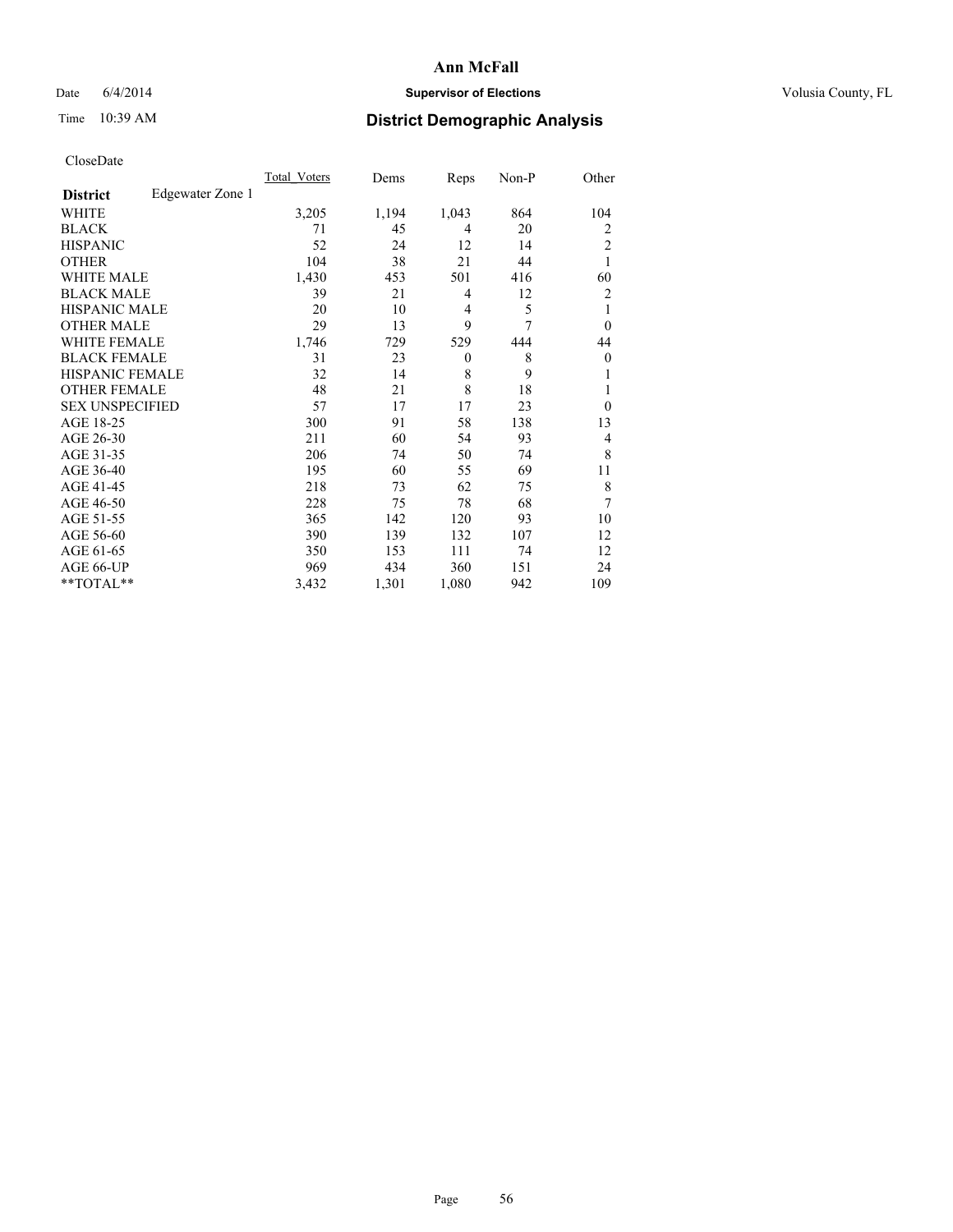## Date 6/4/2014 **Supervisor of Elections Supervisor of Elections** Volusia County, FL

## Time 10:39 AM **District Demographic Analysis**

|                        |                  | <b>Total Voters</b> | Dems  | Reps  | Non-P | Other          |
|------------------------|------------------|---------------------|-------|-------|-------|----------------|
| <b>District</b>        | Edgewater Zone 2 |                     |       |       |       |                |
| WHITE                  |                  | 3,440               | 1,197 | 1,166 | 990   | 87             |
| <b>BLACK</b>           |                  | 62                  | 43    | 6     | 13    | $\Omega$       |
| <b>HISPANIC</b>        |                  | 48                  | 17    | 10    | 20    |                |
| <b>OTHER</b>           |                  | 103                 | 26    | 26    | 50    |                |
| WHITE MALE             |                  | 1,577               | 498   | 588   | 443   | 48             |
| <b>BLACK MALE</b>      |                  | 26                  | 18    | 3     | 5     | $\overline{0}$ |
| <b>HISPANIC MALE</b>   |                  | 24                  | 11    | 5     | 7     |                |
| <b>OTHER MALE</b>      |                  | 36                  | 10    | 9     | 16    |                |
| WHITE FEMALE           |                  | 1,845               | 694   | 572   | 540   | 39             |
| <b>BLACK FEMALE</b>    |                  | 36                  | 25    | 3     | 8     | $\overline{0}$ |
| <b>HISPANIC FEMALE</b> |                  | 22                  | 6     | 5     | 11    | $\Omega$       |
| <b>OTHER FEMALE</b>    |                  | 43                  | 13    | 15    | 15    | $\Omega$       |
| <b>SEX UNSPECIFIED</b> |                  | 44                  | 8     | 8     | 28    | $\Omega$       |
| AGE 18-25              |                  | 322                 | 90    | 88    | 131   | 13             |
| AGE 26-30              |                  | 213                 | 72    | 50    | 85    | 6              |
| AGE 31-35              |                  | 228                 | 54    | 61    | 108   | 5              |
| AGE 36-40              |                  | 242                 | 77    | 59    | 101   | 5              |
| AGE 41-45              |                  | 296                 | 88    | 94    | 106   | 8              |
| AGE 46-50              |                  | 270                 | 86    | 88    | 87    | 9              |
| AGE 51-55              |                  | 344                 | 112   | 131   | 89    | 12             |
| AGE 56-60              |                  | 365                 | 129   | 144   | 88    | $\overline{4}$ |
| AGE 61-65              |                  | 376                 | 144   | 137   | 85    | 10             |
| AGE 66-UP              |                  | 997                 | 431   | 356   | 193   | 17             |
| **TOTAL**              |                  | 3,653               | 1,283 | 1,208 | 1,073 | 89             |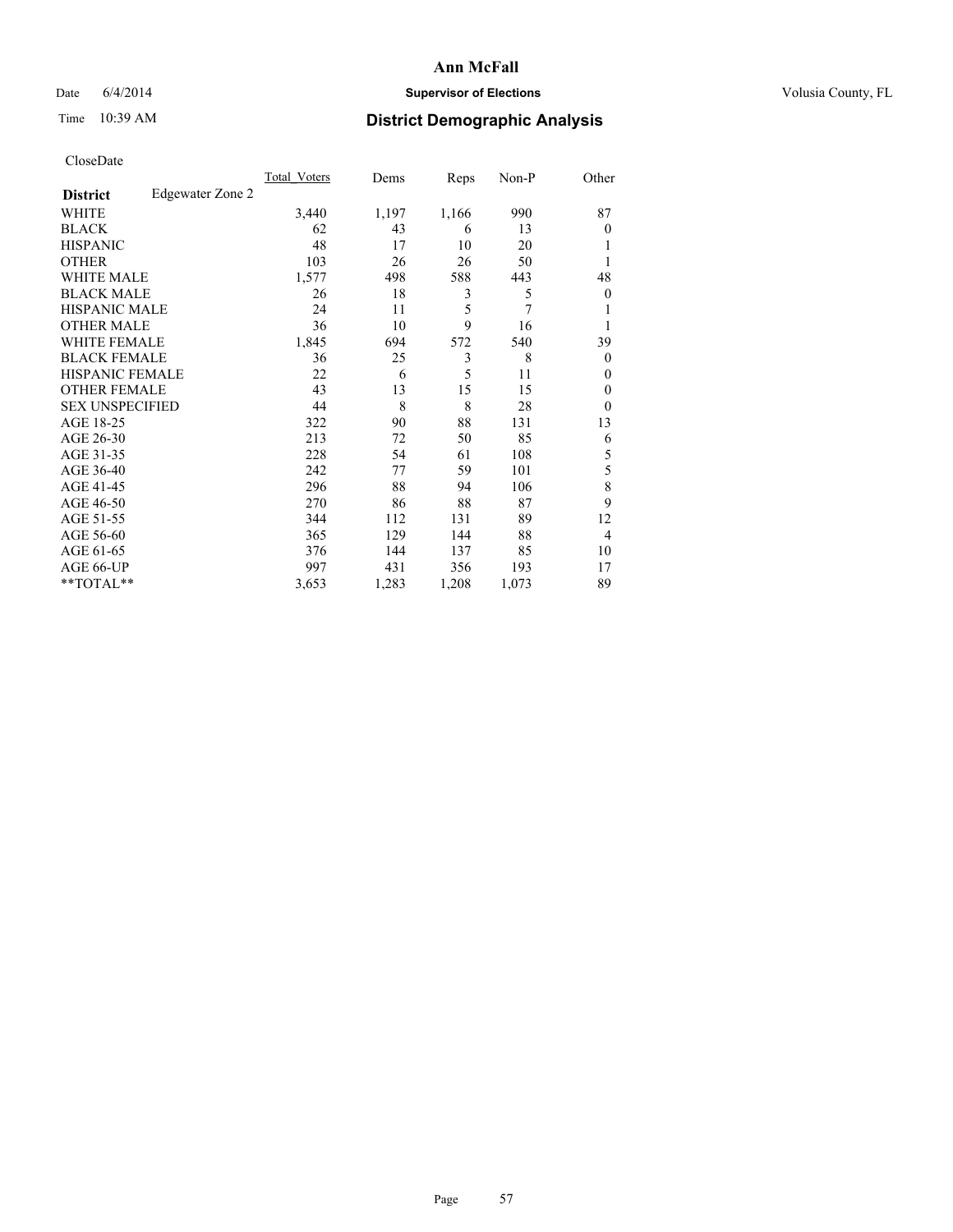## Date 6/4/2014 **Supervisor of Elections Supervisor of Elections** Volusia County, FL

## Time 10:39 AM **District Demographic Analysis**

|                        |                  | <b>Total Voters</b> | Dems  | Reps           | Non-P | Other            |
|------------------------|------------------|---------------------|-------|----------------|-------|------------------|
| <b>District</b>        | Edgewater Zone 3 |                     |       |                |       |                  |
| WHITE                  |                  | 3,189               | 1,141 | 1,062          | 874   | 112              |
| <b>BLACK</b>           |                  | 91                  | 70    | $\overline{2}$ | 19    | $\theta$         |
| <b>HISPANIC</b>        |                  | 46                  | 14    | 9              | 22    | 1                |
| <b>OTHER</b>           |                  | 132                 | 42    | 22             | 65    | 3                |
| WHITE MALE             |                  | 1,436               | 438   | 500            | 432   | 66               |
| <b>BLACK MALE</b>      |                  | 38                  | 28    | $\overline{2}$ | 8     | $\boldsymbol{0}$ |
| <b>HISPANIC MALE</b>   |                  | 21                  | 6     | $\overline{4}$ | 10    |                  |
| <b>OTHER MALE</b>      |                  | 43                  | 13    | 10             | 19    | 1                |
| WHITE FEMALE           |                  | 1,736               | 699   | 555            | 436   | 46               |
| <b>BLACK FEMALE</b>    |                  | 52                  | 42    | $\theta$       | 10    | $\theta$         |
| <b>HISPANIC FEMALE</b> |                  | 24                  | 7     | 5              | 12    | $\theta$         |
| <b>OTHER FEMALE</b>    |                  | 54                  | 18    | 11             | 23    | 2                |
| <b>SEX UNSPECIFIED</b> |                  | 54                  | 16    | 8              | 30    | $\mathbf{0}$     |
| AGE 18-25              |                  | 308                 | 93    | 67             | 141   | 7                |
| AGE 26-30              |                  | 224                 | 57    | 55             | 105   | 7                |
| AGE 31-35              |                  | 212                 | 59    | 58             | 89    | 6                |
| AGE 36-40              |                  | 233                 | 56    | 77             | 84    | 16               |
| AGE 41-45              |                  | 237                 | 86    | 72             | 69    | 10               |
| AGE 46-50              |                  | 268                 | 91    | 96             | 74    | 7                |
| AGE 51-55              |                  | 302                 | 126   | 93             | 77    | 6                |
| AGE 56-60              |                  | 356                 | 134   | 126            | 82    | 14               |
| AGE 61-65              |                  | 343                 | 143   | 117            | 72    | 11               |
| AGE 66-UP              |                  | 975                 | 422   | 334            | 187   | 32               |
| **TOTAL**              |                  | 3,458               | 1,267 | 1,095          | 980   | 116              |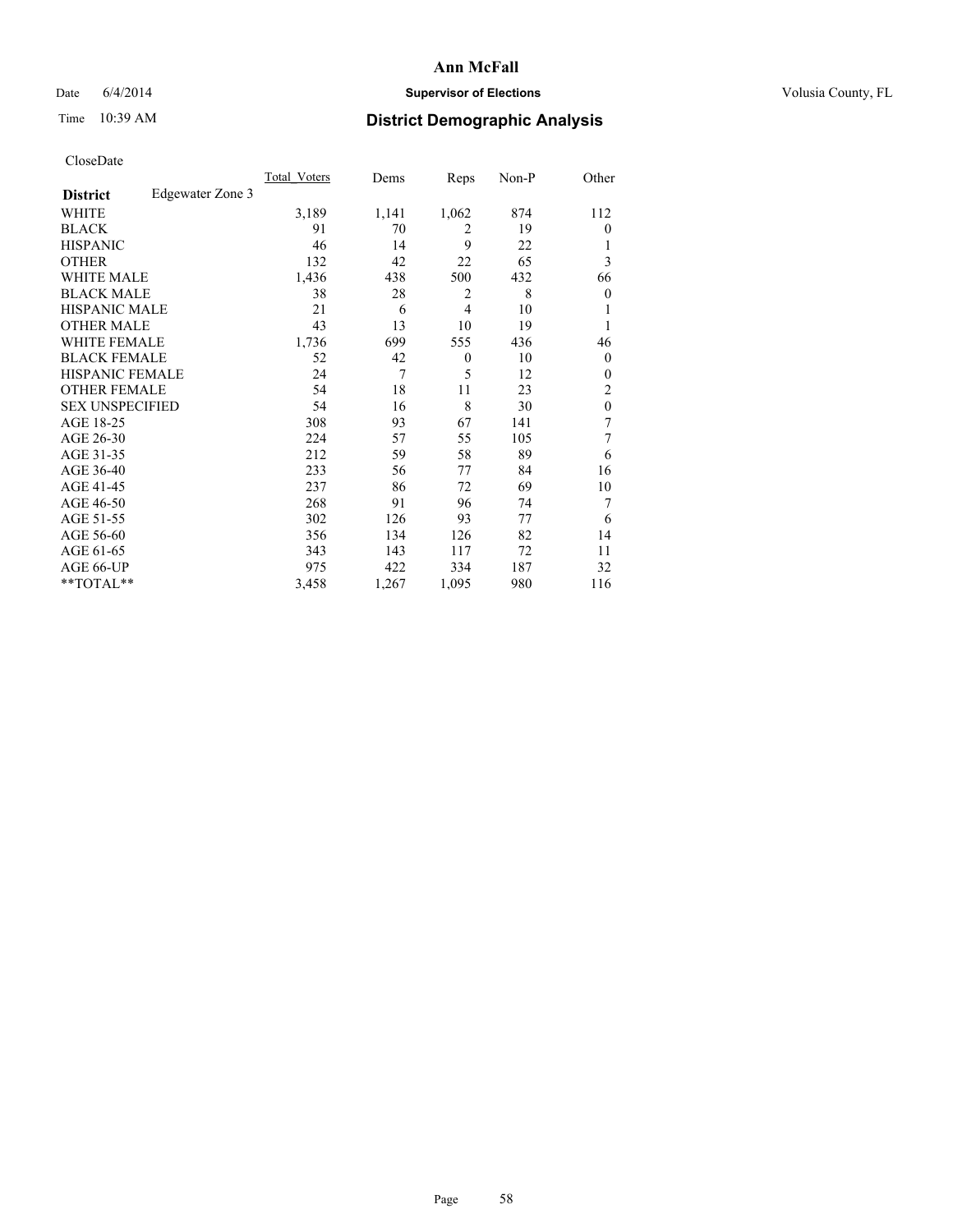## Date 6/4/2014 **Supervisor of Elections Supervisor of Elections** Volusia County, FL

## Time 10:39 AM **District Demographic Analysis**

|                        |                  | <b>Total Voters</b> | Dems  | Reps           | Non-P | Other          |
|------------------------|------------------|---------------------|-------|----------------|-------|----------------|
| <b>District</b>        | Edgewater Zone 4 |                     |       |                |       |                |
| WHITE                  |                  | 3,297               | 1,122 | 1,139          | 916   | 120            |
| <b>BLACK</b>           |                  | 86                  | 67    | 4              | 15    | $\Omega$       |
| <b>HISPANIC</b>        |                  | 52                  | 25    | 14             | 11    | 2              |
| <b>OTHER</b>           |                  | 86                  | 29    | 12             | 45    | $\theta$       |
| WHITE MALE             |                  | 1,503               | 450   | 569            | 430   | 54             |
| <b>BLACK MALE</b>      |                  | 40                  | 30    | 2              | 8     | $\overline{0}$ |
| <b>HISPANIC MALE</b>   |                  | 16                  | 7     | 4              | 4     |                |
| <b>OTHER MALE</b>      |                  | 29                  | 10    | 7              | 12    | $\overline{0}$ |
| <b>WHITE FEMALE</b>    |                  | 1,771               | 664   | 564            | 477   | 66             |
| <b>BLACK FEMALE</b>    |                  | 45                  | 36    | $\overline{2}$ | 7     | $\overline{0}$ |
| <b>HISPANIC FEMALE</b> |                  | 36                  | 18    | 10             | 7     |                |
| <b>OTHER FEMALE</b>    |                  | 30                  | 14    | 4              | 12    | $\Omega$       |
| <b>SEX UNSPECIFIED</b> |                  | 51                  | 14    | 7              | 30    | $\theta$       |
| AGE 18-25              |                  | 242                 | 65    | 57             | 113   | 7              |
| AGE 26-30              |                  | 190                 | 54    | 50             | 80    | 6              |
| AGE 31-35              |                  | 201                 | 57    | 54             | 81    | 9              |
| AGE 36-40              |                  | 226                 | 77    | 58             | 83    | 8              |
| AGE 41-45              |                  | 244                 | 88    | 72             | 80    | 4              |
| AGE 46-50              |                  | 242                 | 94    | 79             | 62    | 7              |
| AGE 51-55              |                  | 326                 | 106   | 127            | 86    | 7              |
| AGE 56-60              |                  | 325                 | 120   | 111            | 83    | 11             |
| AGE 61-65              |                  | 316                 | 132   | 97             | 78    | 9              |
| AGE 66-UP              |                  | 1,209               | 450   | 464            | 241   | 54             |
| **TOTAL**              |                  | 3,521               | 1,243 | 1,169          | 987   | 122            |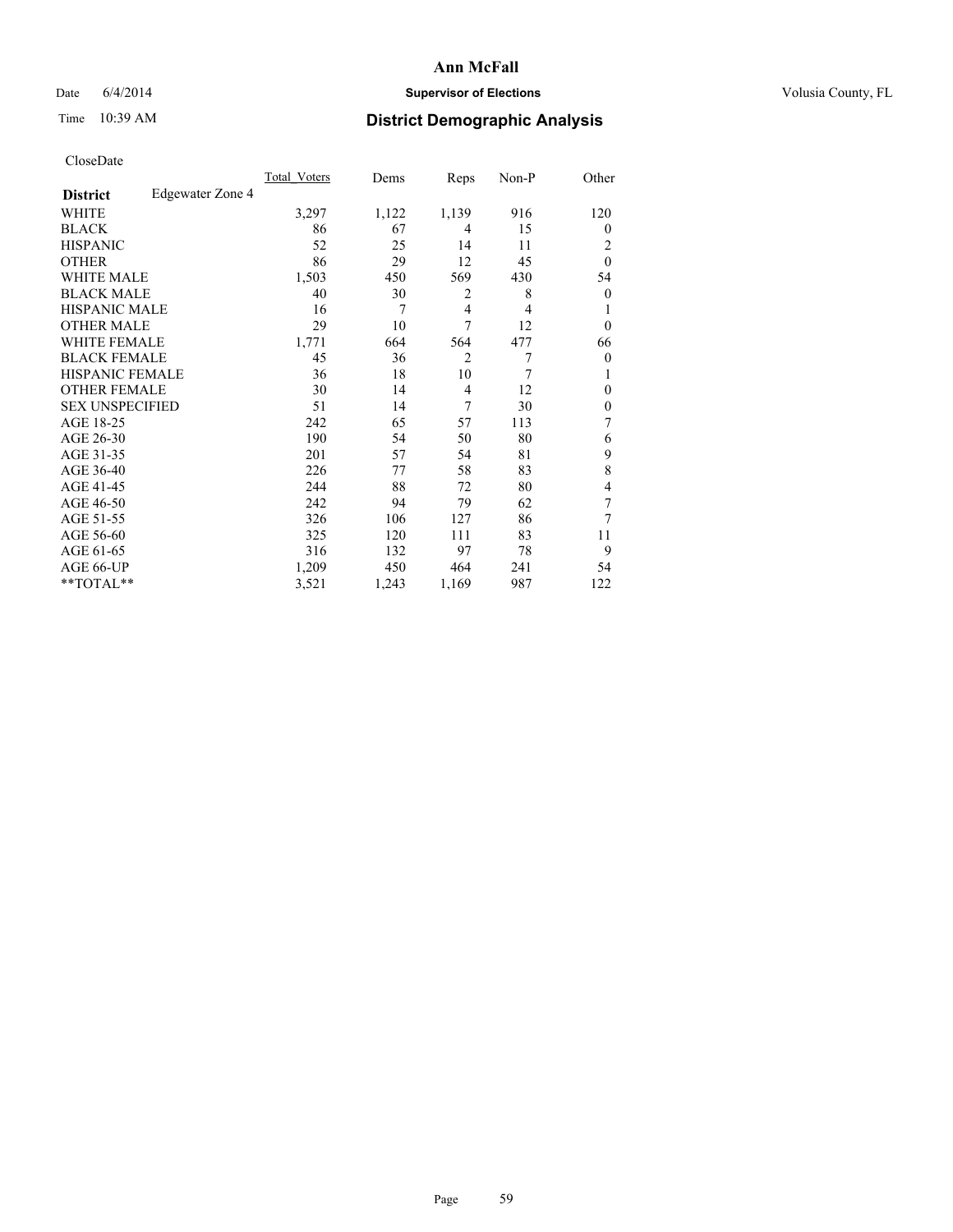## Date 6/4/2014 **Supervisor of Elections Supervisor of Elections** Volusia County, FL

## Time 10:39 AM **District Demographic Analysis**

|                        |                   | <b>Total Voters</b> | Dems | Reps           | Non-P | Other                   |
|------------------------|-------------------|---------------------|------|----------------|-------|-------------------------|
| <b>District</b>        | Holly Hill Zone 1 |                     |      |                |       |                         |
| WHITE                  |                   | 1,286               | 497  | 353            | 382   | 54                      |
| <b>BLACK</b>           |                   | 131                 | 102  | $\overline{2}$ | 26    | 1                       |
| <b>HISPANIC</b>        |                   | 52                  | 25   | $\overline{4}$ | 23    | $\overline{0}$          |
| <b>OTHER</b>           |                   | 78                  | 31   | 15             | 29    | 3                       |
| WHITE MALE             |                   | 621                 | 216  | 187            | 193   | 25                      |
| <b>BLACK MALE</b>      |                   | 52                  | 36   | 1              | 14    | 1                       |
| <b>HISPANIC MALE</b>   |                   | 22                  | 7    | $\overline{2}$ | 13    | $\theta$                |
| <b>OTHER MALE</b>      |                   | 22                  | 6    | 5              | 9     | $\overline{2}$          |
| WHITE FEMALE           |                   | 650                 | 276  | 162            | 183   | 29                      |
| <b>BLACK FEMALE</b>    |                   | 76                  | 64   | 1              | 11    | $\overline{0}$          |
| <b>HISPANIC FEMALE</b> |                   | 30                  | 18   | $\overline{2}$ | 10    | $\theta$                |
| <b>OTHER FEMALE</b>    |                   | 37                  | 18   | 10             | 9     | $\theta$                |
| <b>SEX UNSPECIFIED</b> |                   | 37                  | 14   | $\overline{4}$ | 18    | 1                       |
| AGE 18-25              |                   | 139                 | 54   | 23             | 62    | $\mathbf{0}$            |
| AGE 26-30              |                   | 109                 | 44   | 21             | 41    | 3                       |
| AGE 31-35              |                   | 90                  | 43   | 11             | 30    | 6                       |
| AGE 36-40              |                   | 85                  | 36   | 18             | 29    | $\overline{\mathbf{c}}$ |
| AGE 41-45              |                   | 102                 | 39   | 26             | 34    | 3                       |
| AGE 46-50              |                   | 189                 | 75   | 43             | 64    | 7                       |
| AGE 51-55              |                   | 172                 | 64   | 52             | 45    | 11                      |
| AGE 56-60              |                   | 165                 | 64   | 36             | 58    | 7                       |
| AGE 61-65              |                   | 155                 | 73   | 35             | 42    | 5                       |
| AGE 66-UP              |                   | 341                 | 163  | 109            | 55    | 14                      |
| **TOTAL**              |                   | 1,547               | 655  | 374            | 460   | 58                      |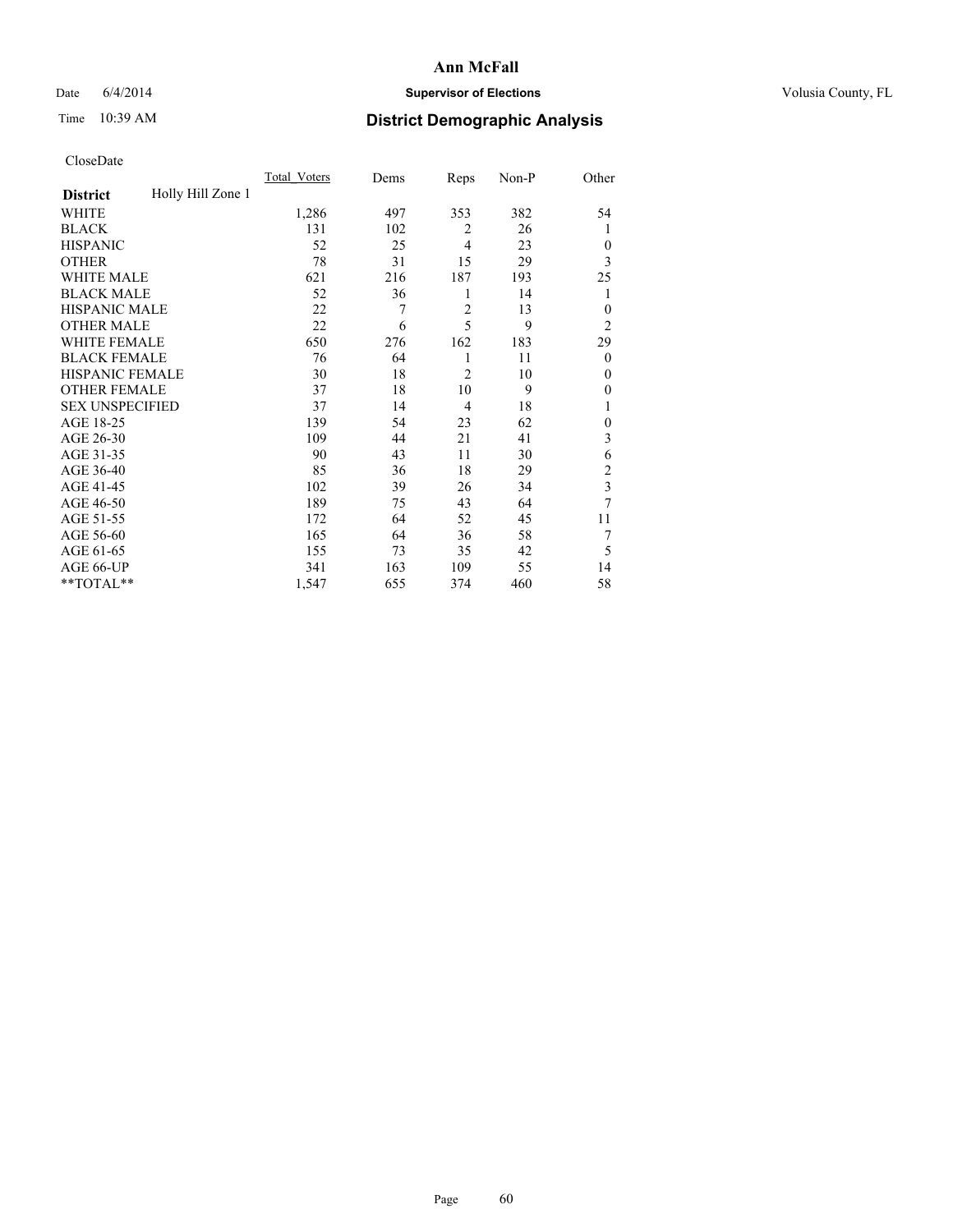## Date 6/4/2014 **Supervisor of Elections Supervisor of Elections** Volusia County, FL

# Time 10:39 AM **District Demographic Analysis**

|                        |                   | Total Voters | Dems | Reps           | Non-P | Other          |
|------------------------|-------------------|--------------|------|----------------|-------|----------------|
| <b>District</b>        | Holly Hill Zone 2 |              |      |                |       |                |
| WHITE                  |                   | 1,376        | 600  | 364            | 362   | 50             |
| <b>BLACK</b>           |                   | 243          | 184  | 10             | 46    | 3              |
| <b>HISPANIC</b>        |                   | 52           | 30   | 8              | 13    | 1              |
| <b>OTHER</b>           |                   | 91           | 33   | 10             | 46    | $\overline{2}$ |
| WHITE MALE             |                   | 663          | 258  | 188            | 190   | 27             |
| <b>BLACK MALE</b>      |                   | 96           | 67   | 3              | 25    | 1              |
| <b>HISPANIC MALE</b>   |                   | 15           | 6    | 5              | 4     | $\mathbf{0}$   |
| <b>OTHER MALE</b>      |                   | 30           | 10   | $\overline{4}$ | 14    | $\overline{2}$ |
| WHITE FEMALE           |                   | 704          | 341  | 173            | 169   | 21             |
| <b>BLACK FEMALE</b>    |                   | 146          | 116  | 7              | 21    | $\overline{c}$ |
| <b>HISPANIC FEMALE</b> |                   | 37           | 24   | 3              | 9     | 1              |
| <b>OTHER FEMALE</b>    |                   | 35           | 15   | 6              | 14    | $\theta$       |
| <b>SEX UNSPECIFIED</b> |                   | 36           | 10   | 3              | 21    | $\overline{2}$ |
| AGE 18-25              |                   | 190          | 75   | 30             | 78    | $\tau$         |
| AGE 26-30              |                   | 124          | 57   | 24             | 41    | $\overline{2}$ |
| AGE 31-35              |                   | 127          | 62   | 21             | 38    | 6              |
| AGE 36-40              |                   | 109          | 49   | 16             | 41    | 3              |
| AGE 41-45              |                   | 156          | 67   | 35             | 49    | 5              |
| AGE 46-50              |                   | 173          | 75   | 54             | 39    | 5              |
| AGE 51-55              |                   | 216          | 109  | 38             | 55    | 14             |
| AGE 56-60              |                   | 181          | 90   | 45             | 44    | $\overline{2}$ |
| AGE 61-65              |                   | 149          | 69   | 37             | 37    | 6              |
| AGE 66-UP              |                   | 337          | 194  | 92             | 45    | 6              |
| **TOTAL**              |                   | 1,762        | 847  | 392            | 467   | 56             |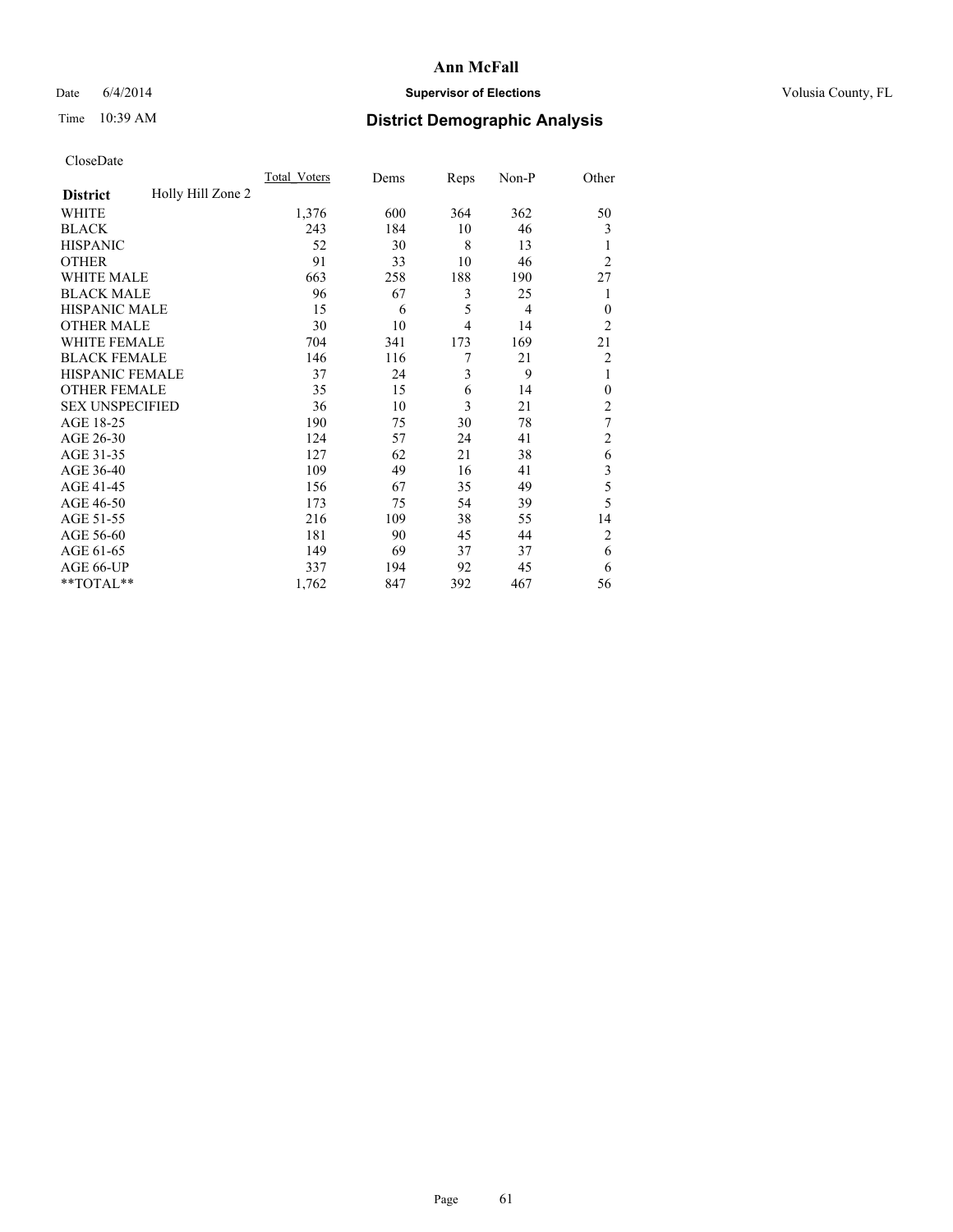## Date 6/4/2014 **Supervisor of Elections Supervisor of Elections** Volusia County, FL

# Time 10:39 AM **District Demographic Analysis**

|                        |                   | Total Voters | Dems | Reps           | Non-P | Other            |
|------------------------|-------------------|--------------|------|----------------|-------|------------------|
| <b>District</b>        | Holly Hill Zone 3 |              |      |                |       |                  |
| WHITE                  |                   | 1,487        | 566  | 476            | 384   | 61               |
| <b>BLACK</b>           |                   | 154          | 127  | 6              | 20    |                  |
| <b>HISPANIC</b>        |                   | 28           | 8    | 6              | 14    | $\theta$         |
| <b>OTHER</b>           |                   | 75           | 29   | 6              | 39    |                  |
| <b>WHITE MALE</b>      |                   | 621          | 204  | 209            | 176   | 32               |
| <b>BLACK MALE</b>      |                   | 63           | 47   | 4              | 11    | 1                |
| <b>HISPANIC MALE</b>   |                   | 14           | 4    | 3              | 7     | $\mathbf{0}$     |
| <b>OTHER MALE</b>      |                   | 27           | 12   | $\overline{2}$ | 12    | 1                |
| <b>WHITE FEMALE</b>    |                   | 854          | 357  | 263            | 205   | 29               |
| <b>BLACK FEMALE</b>    |                   | 90           | 79   | $\overline{2}$ | 9     | $\theta$         |
| <b>HISPANIC FEMALE</b> |                   | 14           | 4    | 3              | 7     | $\theta$         |
| <b>OTHER FEMALE</b>    |                   | 28           | 12   | $\overline{4}$ | 12    | $\theta$         |
| <b>SEX UNSPECIFIED</b> |                   | 33           | 11   | 4              | 18    | 0                |
| AGE 18-25              |                   | 90           | 30   | 21             | 38    |                  |
| AGE 26-30              |                   | 83           | 30   | 17             | 33    | 3                |
| AGE 31-35              |                   | 75           | 29   | 13             | 30    | 3                |
| AGE 36-40              |                   | 71           | 35   | 12             | 24    | $\boldsymbol{0}$ |
| AGE 41-45              |                   | 102          | 32   | 18             | 47    | 5                |
| AGE 46-50              |                   | 127          | 45   | 34             | 42    | 6                |
| AGE 51-55              |                   | 144          | 60   | 34             | 46    | 4                |
| AGE 56-60              |                   | 161          | 65   | 49             | 36    | 11               |
| AGE 61-65              |                   | 169          | 72   | 53             | 40    | $\overline{4}$   |
| AGE 66-UP              |                   | 722          | 332  | 243            | 121   | 26               |
| **TOTAL**              |                   | 1,744        | 730  | 494            | 457   | 63               |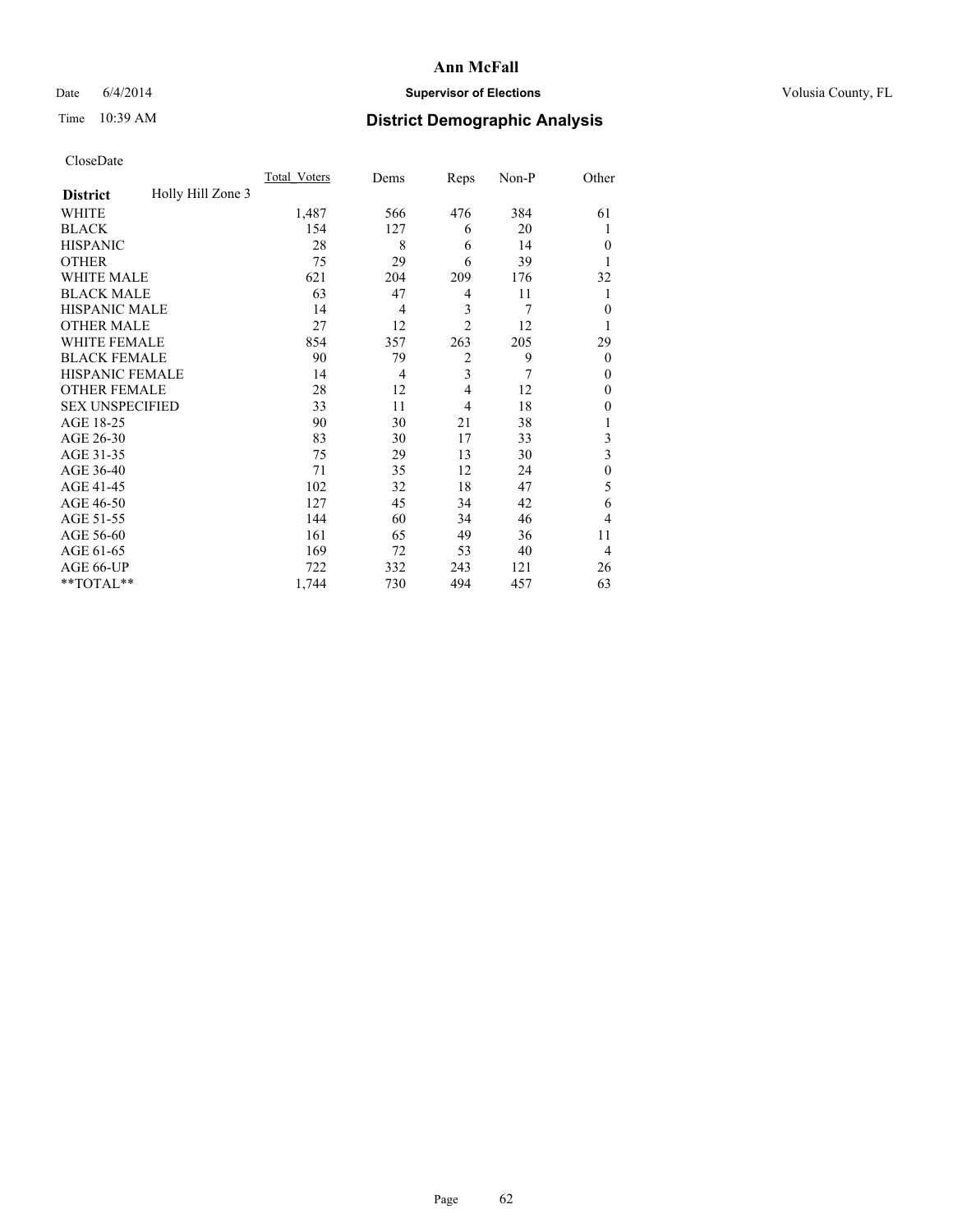## Date 6/4/2014 **Supervisor of Elections Supervisor of Elections** Volusia County, FL

## Time 10:39 AM **District Demographic Analysis**

|                        |                   | Total Voters | Dems | Reps           | Non-P | Other          |
|------------------------|-------------------|--------------|------|----------------|-------|----------------|
| <b>District</b>        | Holly Hill Zone 4 |              |      |                |       |                |
| WHITE                  |                   | 1,338        | 488  | 455            | 350   | 45             |
| <b>BLACK</b>           |                   | 293          | 236  | 8              | 48    | 1              |
| <b>HISPANIC</b>        |                   | 51           | 28   | $\overline{4}$ | 19    | $\theta$       |
| <b>OTHER</b>           |                   | 67           | 26   | 8              | 31    | $\overline{2}$ |
| WHITE MALE             |                   | 575          | 175  | 203            | 172   | 25             |
| <b>BLACK MALE</b>      |                   | 70           | 50   | 5              | 14    | 1              |
| <b>HISPANIC MALE</b>   |                   | 21           | 13   | 1              | 7     | $\mathbf{0}$   |
| <b>OTHER MALE</b>      |                   | 18           | 9    | $\overline{4}$ | 4     | 1              |
| WHITE FEMALE           |                   | 755          | 310  | 249            | 176   | 20             |
| <b>BLACK FEMALE</b>    |                   | 221          | 184  | 3              | 34    | $\theta$       |
| <b>HISPANIC FEMALE</b> |                   | 30           | 15   | 3              | 12    | 0              |
| <b>OTHER FEMALE</b>    |                   | 26           | 15   | $\overline{c}$ | 8     |                |
| <b>SEX UNSPECIFIED</b> |                   | 33           | 7    | 5              | 21    | $\mathbf{0}$   |
| AGE 18-25              |                   | 227          | 102  | 39             | 83    | 3              |
| AGE 26-30              |                   | 160          | 75   | 26             | 56    | 3              |
| AGE 31-35              |                   | 131          | 58   | 30             | 41    | $\overline{c}$ |
| AGE 36-40              |                   | 105          | 52   | 20             | 30    | 3              |
| AGE 41-45              |                   | 116          | 55   | 26             | 30    | 5              |
| AGE 46-50              |                   | 138          | 58   | 38             | 38    | 4              |
| AGE 51-55              |                   | 183          | 59   | 62             | 53    | 9              |
| AGE 56-60              |                   | 156          | 68   | 47             | 38    | 3              |
| AGE 61-65              |                   | 135          | 64   | 38             | 28    | 5              |
| AGE 66-UP              |                   | 398          | 187  | 149            | 51    | 11             |
| **TOTAL**              |                   | 1,749        | 778  | 475            | 448   | 48             |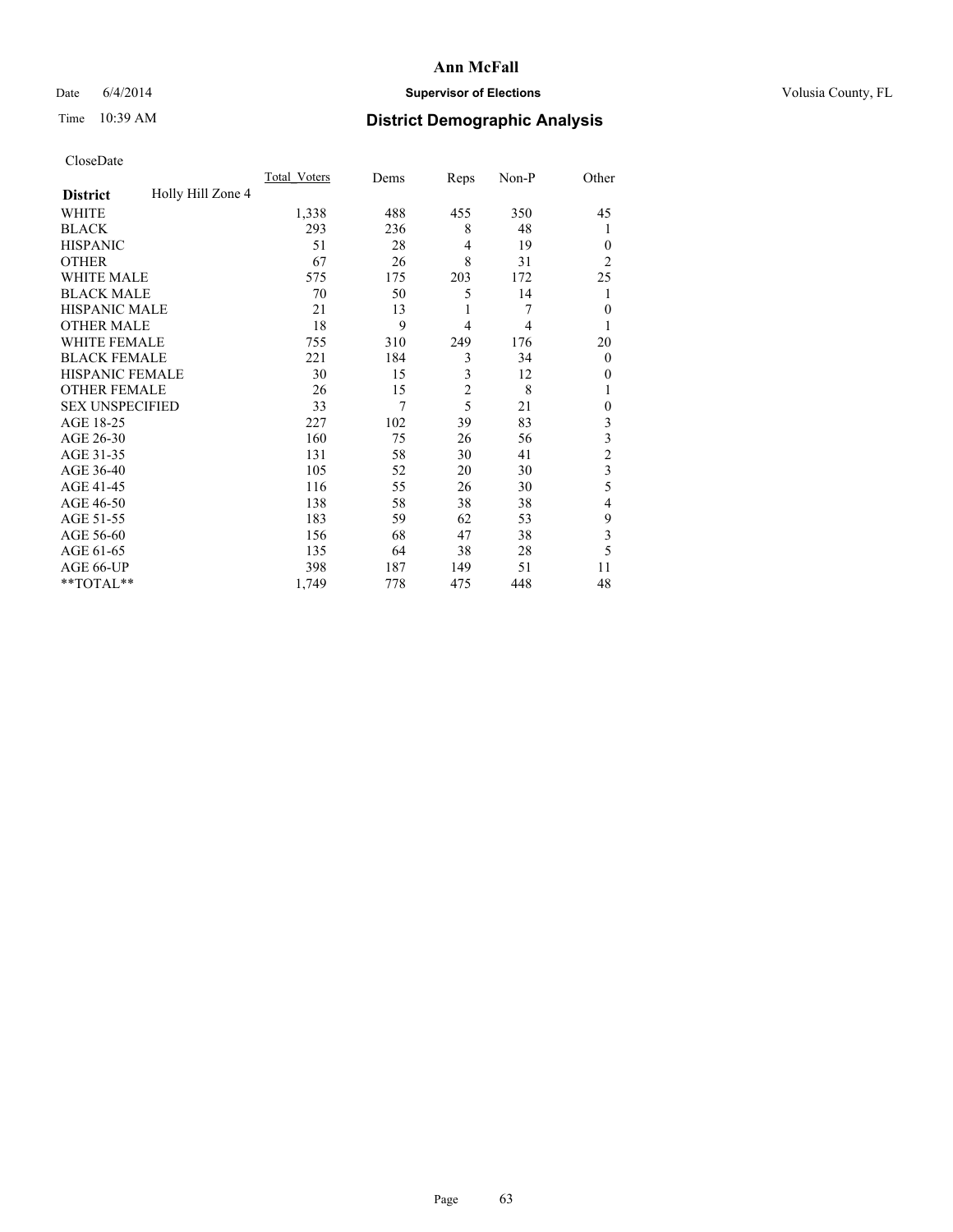## Date 6/4/2014 **Supervisor of Elections Supervisor of Elections** Volusia County, FL

## Time 10:39 AM **District Demographic Analysis**

|                        |            | Total Voters | Dems | Reps           | Non-P | Other          |
|------------------------|------------|--------------|------|----------------|-------|----------------|
| <b>District</b>        | Lake Helen |              |      |                |       |                |
| WHITE                  |            | 1,633        | 575  | 601            | 390   | 67             |
| <b>BLACK</b>           |            | 178          | 158  | 3              | 14    | 3              |
| <b>HISPANIC</b>        |            | 44           | 13   | 16             | 12    | 3              |
| <b>OTHER</b>           |            | 52           | 17   | 12             | 22    |                |
| WHITE MALE             |            | 744          | 231  | 296            | 183   | 34             |
| <b>BLACK MALE</b>      |            | 79           | 72   | 2              | 4     | 1              |
| <b>HISPANIC MALE</b>   |            | 15           | 4    | 6              | 4     | 1              |
| <b>OTHER MALE</b>      |            | 16           | 8    | $\mathbf{0}$   | 8     | $\theta$       |
| <b>WHITE FEMALE</b>    |            | 874          | 340  | 299            | 202   | 33             |
| <b>BLACK FEMALE</b>    |            | 97           | 84   | 1              | 10    | 2              |
| <b>HISPANIC FEMALE</b> |            | 29           | 9    | 10             | 8     | $\overline{2}$ |
| <b>OTHER FEMALE</b>    |            | 21           | 8    | $\overline{4}$ | 8     | 1              |
| <b>SEX UNSPECIFIED</b> |            | 32           | 7    | 14             | 11    | $\mathbf{0}$   |
| AGE 18-25              |            | 158          | 51   | 36             | 63    | 8              |
| AGE 26-30              |            | 126          | 37   | 36             | 48    | 5              |
| AGE 31-35              |            | 114          | 41   | 30             | 41    | $\overline{2}$ |
| AGE 36-40              |            | 105          | 22   | 35             | 37    | 11             |
| AGE 41-45              |            | 143          | 54   | 39             | 40    | 10             |
| AGE 46-50              |            | 141          | 49   | 56             | 28    | 8              |
| AGE 51-55              |            | 207          | 79   | 79             | 40    | 9              |
| AGE 56-60              |            | 227          | 88   | 88             | 42    | 9              |
| AGE 61-65              |            | 195          | 94   | 57             | 39    | 5              |
| AGE 66-UP              |            | 491          | 248  | 176            | 60    | 7              |
| **TOTAL**              |            | 1,907        | 763  | 632            | 438   | 74             |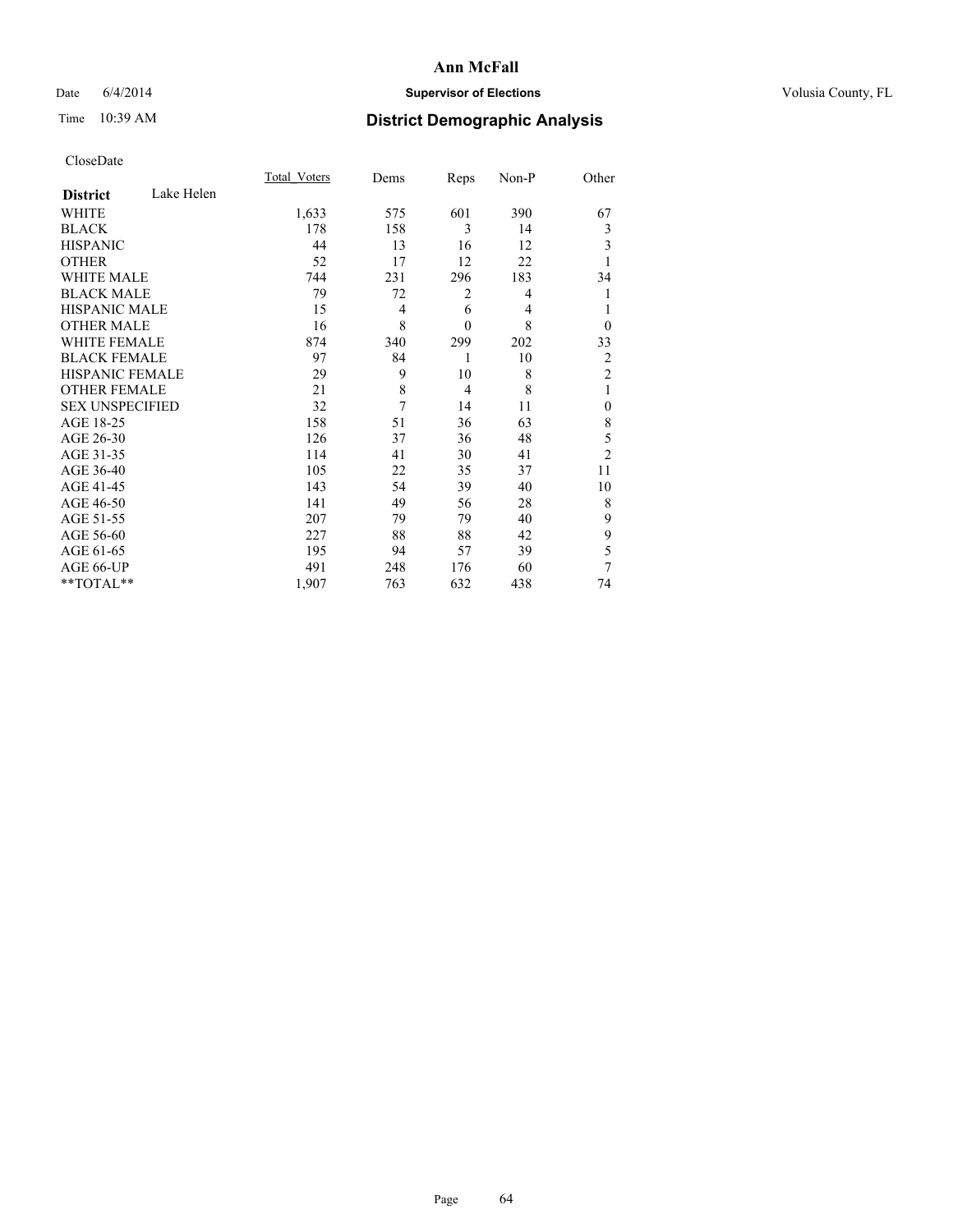## Date 6/4/2014 **Supervisor of Elections Supervisor of Elections** Volusia County, FL

| <b>Total Voters</b> | Dems                 | Reps           | $Non-P$ | Other                   |
|---------------------|----------------------|----------------|---------|-------------------------|
|                     |                      |                |         |                         |
| 4,624               | 1,461                | 1,990          | 1,033   | 140                     |
| 13                  | 9                    | $\overline{2}$ | 2       | $\overline{0}$          |
| 60                  | 20                   | 16             | 22      | 2                       |
| 142                 | 33                   | 40             | 65      | $\overline{4}$          |
| 2,145               | 554                  | 976            | 535     | 80                      |
| 6                   | 4                    | 1              | 1       | $\overline{0}$          |
| 28                  | 8                    | 5              | 15      | $\theta$                |
| 44                  | 8                    | 15             | 20      |                         |
| 2,440               | 892                  | 1,002          | 487     | 59                      |
| 7                   | 5                    | 1              | 1       | $\overline{0}$          |
| 32                  | 12                   | 11             | 7       | $\overline{c}$          |
| 59                  | 19                   | 20             | 17      | $\overline{\mathbf{3}}$ |
| 78                  | 21                   | 17             | 39      |                         |
| 265                 | 59                   | 84             | 112     | 10                      |
| 236                 | 70                   | 72             | 88      | 6                       |
| 183                 | 55                   | 50             | 68      | 10                      |
| 196                 | 57                   | 64             | 63      | 12                      |
| 231                 | 68                   | 91             | 63      | 9                       |
| 304                 | 77                   | 143            | 77      | 7                       |
| 418                 | 132                  | 190            | 81      | 15                      |
| 529                 | 181                  | 207            | 127     | 14                      |
| 592                 | 198                  | 251            | 126     | 17                      |
| 1,885               | 626                  | 896            | 317     | 46                      |
| 4,839               | 1,523                | 2,048          | 1,122   | 146                     |
|                     | New Smyrna Bch Zne 1 |                |         |                         |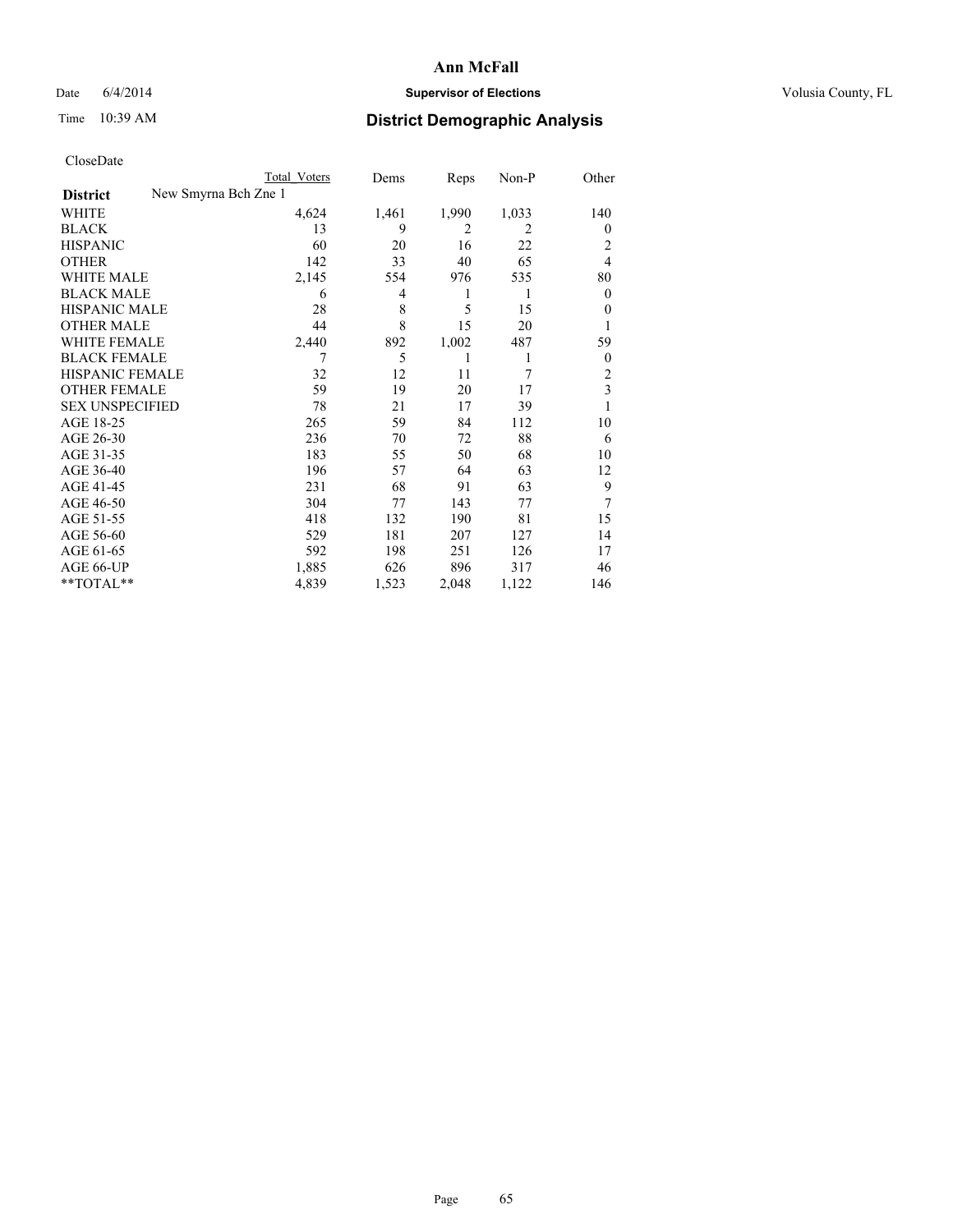## Date 6/4/2014 **Supervisor of Elections Supervisor of Elections** Volusia County, FL

|                        | Total Voters         | Dems  | Reps           | Non-P          | Other            |
|------------------------|----------------------|-------|----------------|----------------|------------------|
| <b>District</b>        | New Smyrna Bch Zne 2 |       |                |                |                  |
| WHITE                  | 3,936                | 1,308 | 1,458          | 1,032          | 138              |
| <b>BLACK</b>           | 67                   | 52    | $\overline{2}$ | 12             | 1                |
| <b>HISPANIC</b>        | 55                   | 17    | 16             | 22             | $\overline{0}$   |
| <b>OTHER</b>           | 136                  | 37    | 37             | 60             | $\overline{2}$   |
| <b>WHITE MALE</b>      | 1,767                | 509   | 680            | 505            | 73               |
| <b>BLACK MALE</b>      | 24                   | 20    | $\theta$       | $\overline{4}$ | $\boldsymbol{0}$ |
| <b>HISPANIC MALE</b>   | 28                   | 3     | 10             | 15             | $\mathbf{0}$     |
| <b>OTHER MALE</b>      | 40                   | 12    | 12             | 15             | 1                |
| <b>WHITE FEMALE</b>    | 2,135                | 785   | 763            | 522            | 65               |
| <b>BLACK FEMALE</b>    | 43                   | 32    | $\overline{2}$ | 8              | 1                |
| <b>HISPANIC FEMALE</b> | 26                   | 14    | 6              | 6              | $\theta$         |
| <b>OTHER FEMALE</b>    | 61                   | 23    | 18             | 19             |                  |
| <b>SEX UNSPECIFIED</b> | 70                   | 16    | 22             | 32             | $\theta$         |
| AGE 18-25              | 282                  | 77    | 73             | 117            | 15               |
| AGE 26-30              | 223                  | 62    | 66             | 87             | 8                |
| AGE 31-35              | 225                  | 63    | 54             | 97             | 11               |
| AGE 36-40              | 195                  | 59    | 52             | 79             | 5                |
| AGE 41-45              | 253                  | 72    | 90             | 84             | 7                |
| AGE 46-50              | 248                  | 65    | 104            | 69             | 10               |
| AGE 51-55              | 390                  | 111   | 170            | 97             | 12               |
| AGE 56-60              | 423                  | 157   | 146            | 103            | 17               |
| AGE 61-65              | 460                  | 181   | 147            | 120            | 12               |
| AGE 66-UP              | 1,495                | 567   | 611            | 273            | 44               |
| **TOTAL**              | 4,194                | 1,414 | 1,513          | 1,126          | 141              |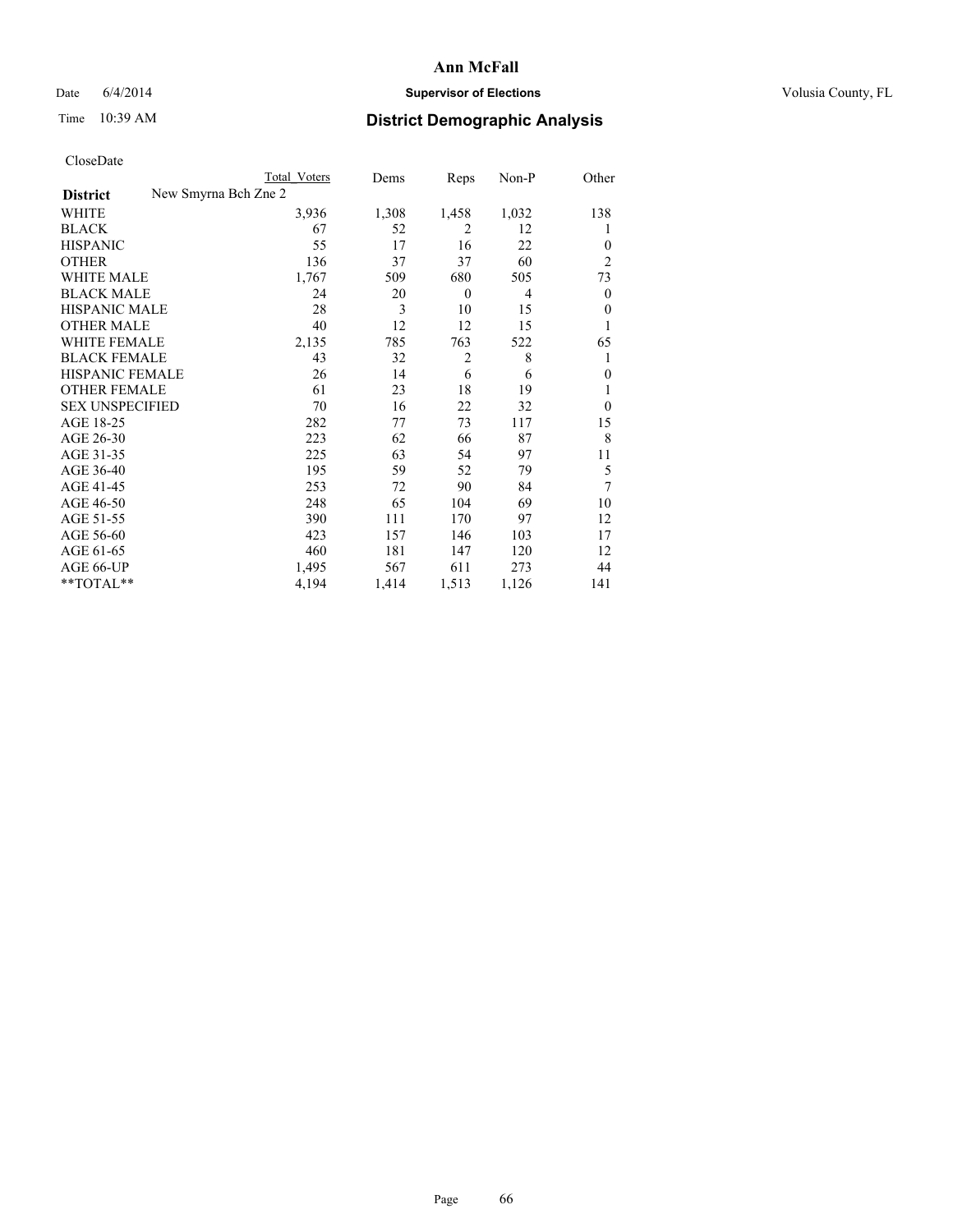## Date 6/4/2014 **Supervisor of Elections Supervisor of Elections** Volusia County, FL

| <b>Total Voters</b> | Dems                 | Reps           | $Non-P$        | Other            |
|---------------------|----------------------|----------------|----------------|------------------|
|                     |                      |                |                |                  |
| 4,518               | 1,342                | 1,924          | 1,091          | 161              |
| 39                  | 23                   | 3              | 11             | 2                |
| 58                  | 21                   | 14             | 22             |                  |
| 151                 | 38                   | 34             | 77             | $\overline{2}$   |
| 2,085               | 536                  | 930            | 533            | 86               |
| 24                  | 12                   | 1              | 9              | $\overline{2}$   |
| 28                  | 11                   | 7              | 9              | 1                |
| 52                  | 13                   | 14             | 25             | $\theta$         |
| 2,406               | 799                  | 985            | 547            | 75               |
| 15                  | 11                   | $\overline{2}$ | $\overline{2}$ | $\theta$         |
| 29                  | 10                   | 7              | 12             | $\boldsymbol{0}$ |
| 58                  | 22                   | 14             | 20             | $\overline{c}$   |
| 69                  | 10                   | 15             | 44             | $\mathbf{0}$     |
| 226                 | 60                   | 57             | 96             | 13               |
| 224                 | 68                   | 62             | 84             | 10               |
| 246                 | 55                   | 80             | 99             | 12               |
| 201                 | 68                   | 63             | 65             | 5                |
| 226                 | 57                   | 80             | 82             | 7                |
| 307                 | 92                   | 123            | 87             | 5                |
| 376                 | 114                  | 137            | 110            | 15               |
| 470                 | 162                  | 191            | 103            | 14               |
| 473                 | 139                  | 212            | 105            | 17               |
| 2,017               | 609                  | 970            | 370            | 68               |
| 4,766               | 1,424                | 1,975          | 1,201          | 166              |
|                     | New Smyrna Bch Zne 3 |                |                |                  |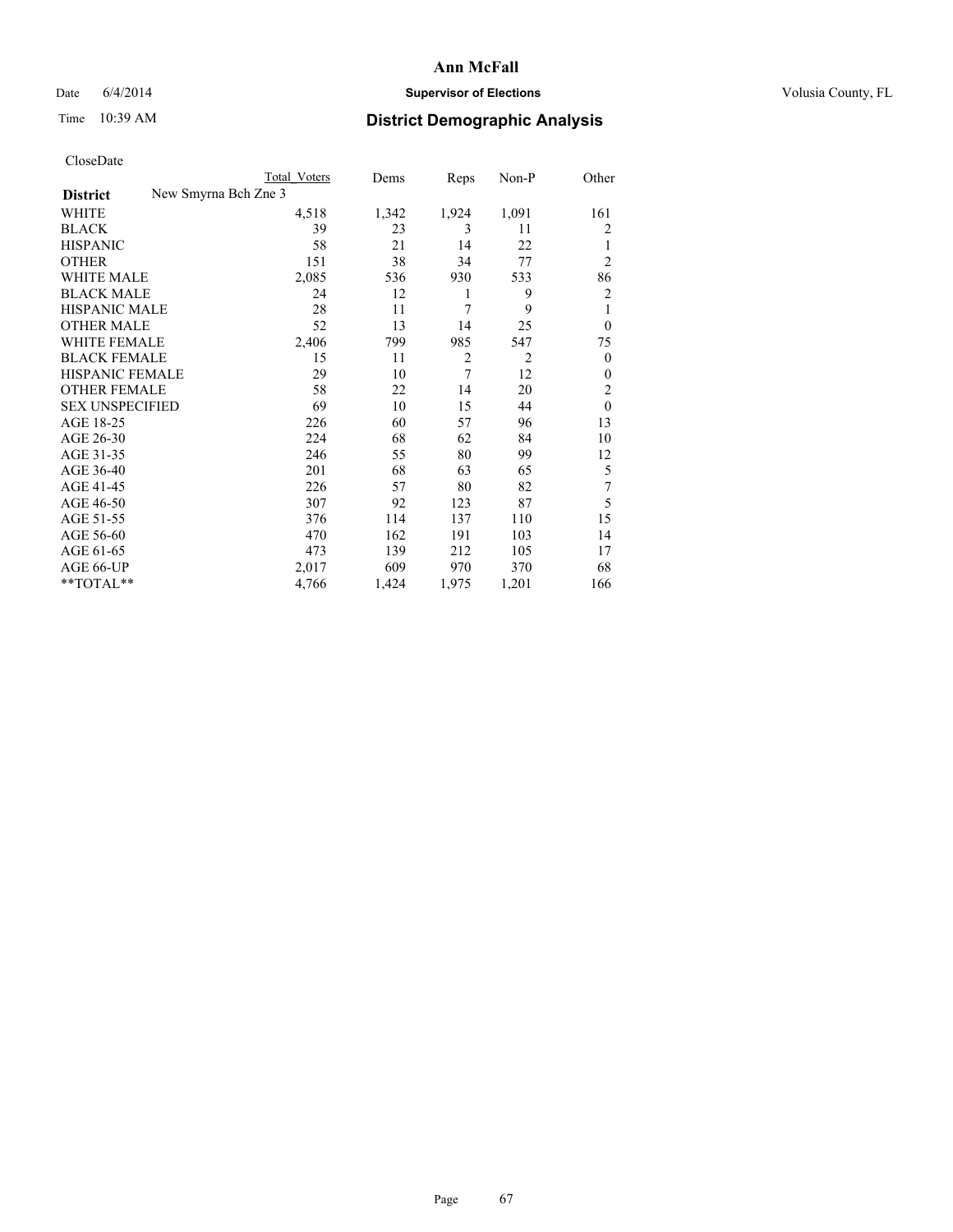## Date 6/4/2014 **Supervisor of Elections Supervisor of Elections** Volusia County, FL

| <b>Total Voters</b> | Dems                 | Reps  | $Non-P$ | Other          |
|---------------------|----------------------|-------|---------|----------------|
|                     |                      |       |         |                |
| 3,357               | 1,004                | 1,369 | 860     | 124            |
| 629                 | 534                  | 14    | 74      | 7              |
| 72                  | 25                   | 24    | 19      | 4              |
| 180                 | 52                   | 33    | 88      | 7              |
| 1,560               | 405                  | 675   | 416     | 64             |
| 257                 | 207                  | 6     | 37      | 7              |
| 32                  | 10                   | 10    | 10      | 2              |
| 62                  | 17                   | 14    | 30      | 1              |
| 1,772               | 589                  | 687   | 436     | 60             |
| 367                 | 323                  | 8     | 36      | $\mathbf{0}$   |
| 40                  | 15                   | 14    | 9       | $\overline{c}$ |
| 82                  | 30                   | 17    | 30      | 5              |
| 66                  | 19                   | 9     | 37      | 1              |
| 352                 | 135                  | 76    | 128     | 13             |
| 221                 | 92                   | 52    | 71      | 6              |
| 215                 | 71                   | 58    | 78      | 8              |
| 256                 | 86                   | 82    | 79      | 9              |
| 278                 | 97                   | 98    | 76      | 7              |
| 280                 | 96                   | 102   | 76      | 6              |
| 341                 | 125                  | 128   | 76      | 12             |
| 472                 | 178                  | 168   | 111     | 15             |
| 484                 | 191                  | 173   | 97      | 23             |
| 1,339               | 544                  | 503   | 249     | 43             |
| 4,238               | 1,615                | 1,440 | 1,041   | 142            |
|                     | New Smyrna Bch Zne 4 |       |         |                |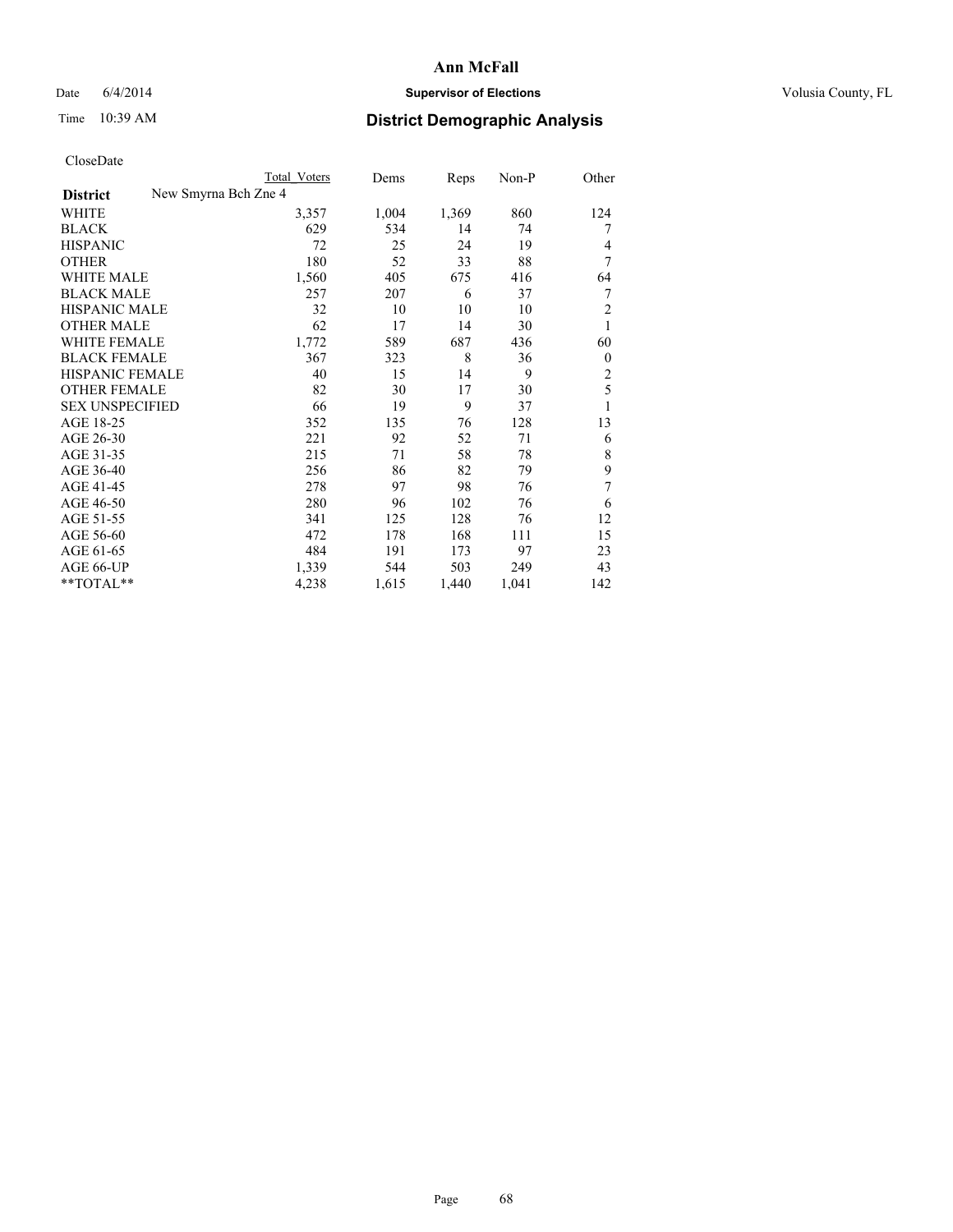## Date 6/4/2014 **Supervisor of Elections Supervisor of Elections** Volusia County, FL

# Time 10:39 AM **District Demographic Analysis**

|                        |          | Total Voters   | Dems           | Reps           | Non-P        | Other          |
|------------------------|----------|----------------|----------------|----------------|--------------|----------------|
| <b>District</b>        | Oak Hill |                |                |                |              |                |
| WHITE                  |          | 1,147          | 400            | 430            | 284          | 33             |
| <b>BLACK</b>           |          | 173            | 149            | 4              | 19           |                |
| <b>HISPANIC</b>        |          | 8              | 3              | $\overline{2}$ | 3            | $\theta$       |
| <b>OTHER</b>           |          | 35             | 6              | 11             | 15           | 3              |
| WHITE MALE             |          | 576            | 190            | 215            | 149          | 22             |
| <b>BLACK MALE</b>      |          | 71             | 59             | 2              | 9            | 1              |
| <b>HISPANIC MALE</b>   |          | $\overline{2}$ | $\theta$       | $\overline{2}$ | $\mathbf{0}$ | $\mathbf{0}$   |
| <b>OTHER MALE</b>      |          | 15             | $\overline{2}$ | 6              | 6            | 1              |
| <b>WHITE FEMALE</b>    |          | 561            | 208            | 210            | 132          | 11             |
| <b>BLACK FEMALE</b>    |          | 101            | 89             | $\overline{2}$ | 10           | $\theta$       |
| <b>HISPANIC FEMALE</b> |          | 6              | 3              | $\mathbf{0}$   | 3            | $\theta$       |
| <b>OTHER FEMALE</b>    |          | 12             | 4              | 4              | 2            | $\overline{c}$ |
| <b>SEX UNSPECIFIED</b> |          | 19             | $\overline{3}$ | 6              | 10           | $\mathbf{0}$   |
| AGE 18-25              |          | 90             | 34             | 19             | 35           | $\overline{c}$ |
| AGE 26-30              |          | 74             | 28             | 14             | 31           | 1              |
| AGE 31-35              |          | 66             | 27             | 19             | 19           |                |
| AGE 36-40              |          | 54             | 18             | 16             | 18           | $\overline{c}$ |
| AGE 41-45              |          | 71             | 29             | 20             | 18           | 4              |
| AGE 46-50              |          | 93             | 35             | 33             | 22           | 3              |
| AGE 51-55              |          | 132            | 56             | 47             | 26           | 3              |
| AGE 56-60              |          | 154            | 70             | 50             | 30           | 4              |
| AGE 61-65              |          | 163            | 74             | 50             | 35           | 4              |
| AGE 66-UP              |          | 466            | 187            | 179            | 87           | 13             |
| **TOTAL**              |          | 1,363          | 558            | 447            | 321          | 37             |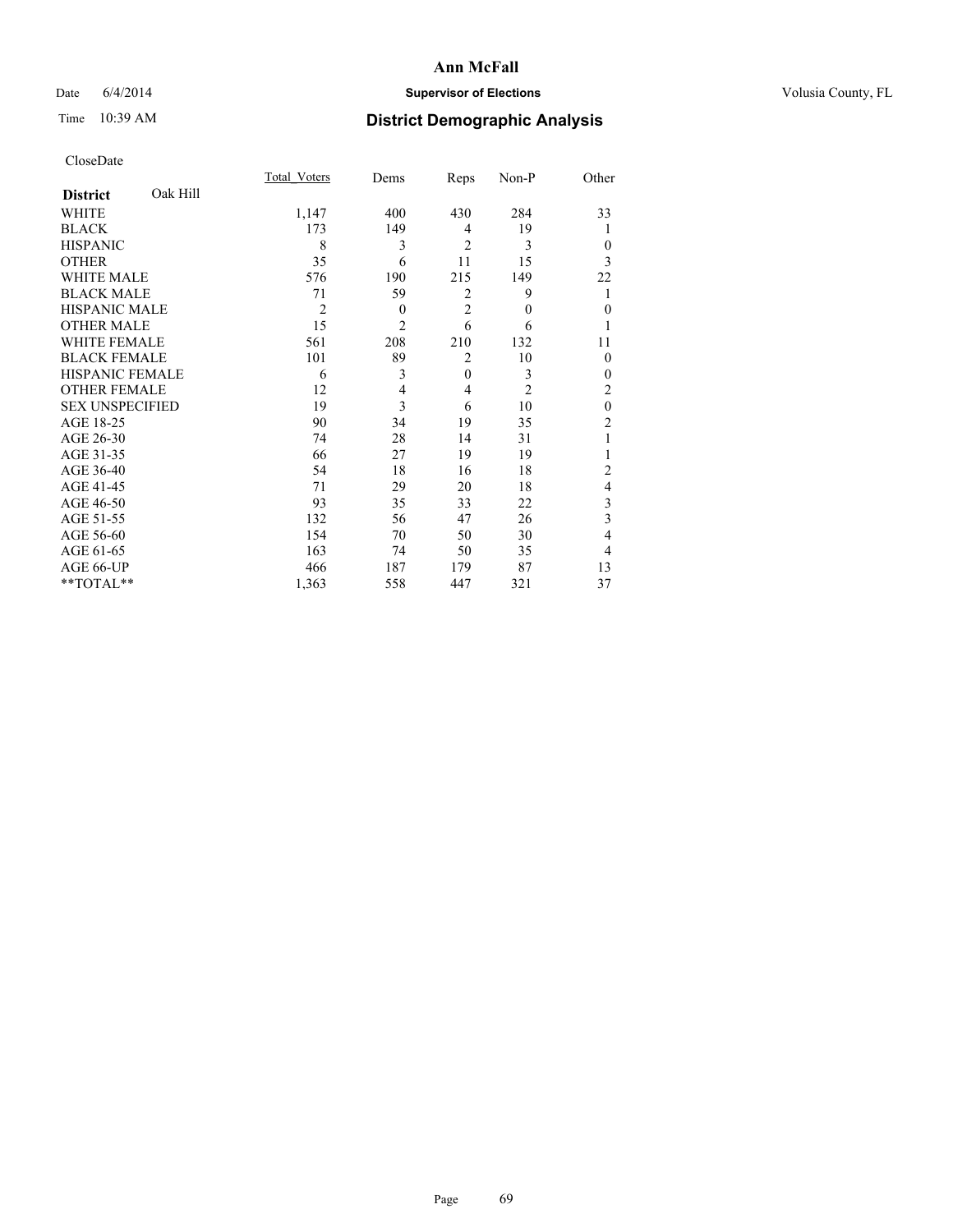## Date 6/4/2014 **Supervisor of Elections Supervisor of Elections** Volusia County, FL

## Time 10:39 AM **District Demographic Analysis**

|                        |                    | <b>Total Voters</b> | Dems | Reps           | Non-P | Other          |
|------------------------|--------------------|---------------------|------|----------------|-------|----------------|
| <b>District</b>        | Orange City Zone 1 |                     |      |                |       |                |
| WHITE                  |                    | 651                 | 226  | 243            | 151   | 31             |
| <b>BLACK</b>           |                    | 143                 | 115  | 5              | 21    | $\overline{c}$ |
| <b>HISPANIC</b>        |                    | 389                 | 183  | 58             | 143   | 5              |
| <b>OTHER</b>           |                    | 58                  | 21   | 11             | 20    | 6              |
| WHITE MALE             |                    | 250                 | 78   | 97             | 66    | 9              |
| <b>BLACK MALE</b>      |                    | 46                  | 38   | 1              | 7     | $\mathbf{0}$   |
| <b>HISPANIC MALE</b>   |                    | 148                 | 64   | 27             | 56    | 1              |
| <b>OTHER MALE</b>      |                    | 19                  | 7    | 5              | 5     | 2              |
| <b>WHITE FEMALE</b>    |                    | 395                 | 146  | 143            | 84    | 22             |
| <b>BLACK FEMALE</b>    |                    | 96                  | 76   | $\overline{4}$ | 14    | $\overline{c}$ |
| <b>HISPANIC FEMALE</b> |                    | 238                 | 119  | 30             | 85    | 4              |
| <b>OTHER FEMALE</b>    |                    | 26                  | 11   | 4              | 8     | 3              |
| <b>SEX UNSPECIFIED</b> |                    | 23                  | 6    | 6              | 10    | 1              |
| AGE 18-25              |                    | 115                 | 48   | 13             | 50    | 4              |
| AGE 26-30              |                    | 91                  | 37   | 18             | 35    | 1              |
| AGE 31-35              |                    | 119                 | 46   | 23             | 41    | 9              |
| AGE 36-40              |                    | 91                  | 27   | 24             | 40    | $\theta$       |
| AGE 41-45              |                    | 75                  | 29   | 22             | 23    |                |
| AGE 46-50              |                    | 84                  | 36   | 18             | 27    | 3              |
| AGE 51-55              |                    | 82                  | 41   | 19             | 17    | 5              |
| AGE 56-60              |                    | 76                  | 28   | 21             | 25    | $\overline{c}$ |
| AGE 61-65              |                    | 95                  | 44   | 28             | 20    | 3              |
| AGE 66-UP              |                    | 413                 | 209  | 131            | 57    | 16             |
| **TOTAL**              |                    | 1,241               | 545  | 317            | 335   | 44             |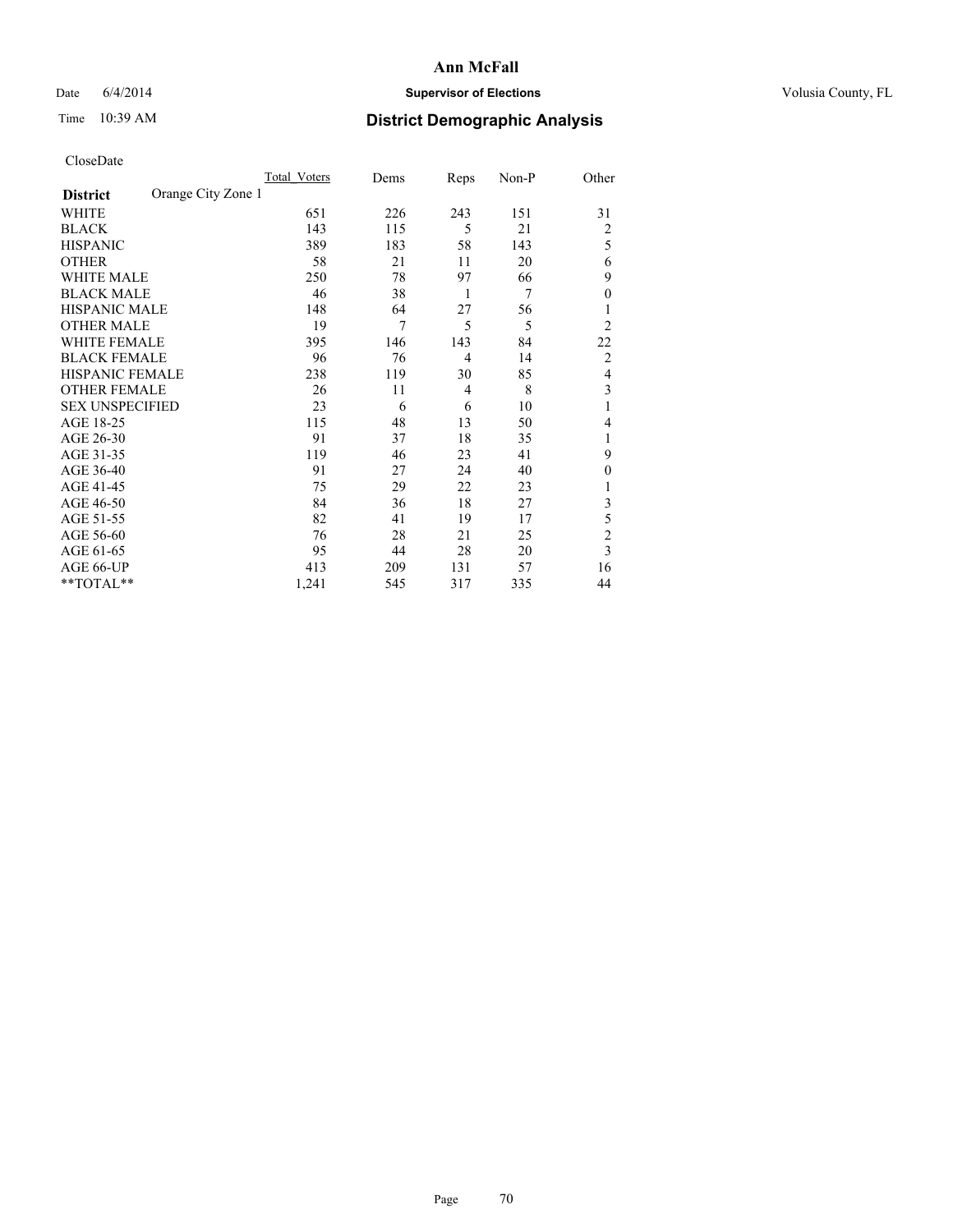## Date 6/4/2014 **Supervisor of Elections Supervisor of Elections** Volusia County, FL

## Time 10:39 AM **District Demographic Analysis**

|                        |                    | Total Voters | Dems           | Reps | Non-P    | Other          |
|------------------------|--------------------|--------------|----------------|------|----------|----------------|
| <b>District</b>        | Orange City Zone 2 |              |                |      |          |                |
| WHITE                  |                    | 932          | 293            | 362  | 227      | 50             |
| <b>BLACK</b>           |                    | 49           | 43             | 3    | 3        | $\mathbf{0}$   |
| <b>HISPANIC</b>        |                    | 132          | 65             | 19   | 45       | 3              |
| <b>OTHER</b>           |                    | 60           | 18             | 17   | 25       | $\theta$       |
| WHITE MALE             |                    | 426          | 115            | 163  | 114      | 34             |
| <b>BLACK MALE</b>      |                    | 19           | 14             | 2    | 3        | $\mathbf{0}$   |
| <b>HISPANIC MALE</b>   |                    | 57           | 28             | 10   | 17       | 2              |
| <b>OTHER MALE</b>      |                    | 25           | 6              | 10   | 9        | $\theta$       |
| <b>WHITE FEMALE</b>    |                    | 504          | 176            | 199  | 113      | 16             |
| <b>BLACK FEMALE</b>    |                    | 30           | 29             | 1    | $\theta$ | $\theta$       |
| <b>HISPANIC FEMALE</b> |                    | 74           | 37             | 9    | 27       | 1              |
| <b>OTHER FEMALE</b>    |                    | 21           | 10             | 3    | 8        | $\theta$       |
| <b>SEX UNSPECIFIED</b> |                    | 17           | $\overline{4}$ | 4    | 9        | $\theta$       |
| AGE 18-25              |                    | 129          | 38             | 23   | 58       | 10             |
| AGE 26-30              |                    | 80           | 26             | 24   | 28       | $\overline{c}$ |
| AGE 31-35              |                    | 90           | 25             | 26   | 32       | 7              |
| AGE 36-40              |                    | 91           | 34             | 29   | 24       | 4              |
| AGE 41-45              |                    | 90           | 31             | 29   | 25       | 5              |
| AGE 46-50              |                    | 128          | 51             | 40   | 32       | 5              |
| AGE 51-55              |                    | 115          | 39             | 44   | 25       | 7              |
| AGE 56-60              |                    | 120          | 45             | 48   | 26       |                |
| AGE 61-65              |                    | 87           | 27             | 39   | 19       | $\overline{c}$ |
| AGE 66-UP              |                    | 243          | 103            | 99   | 31       | 10             |
| **TOTAL**              |                    | 1,173        | 419            | 401  | 300      | 53             |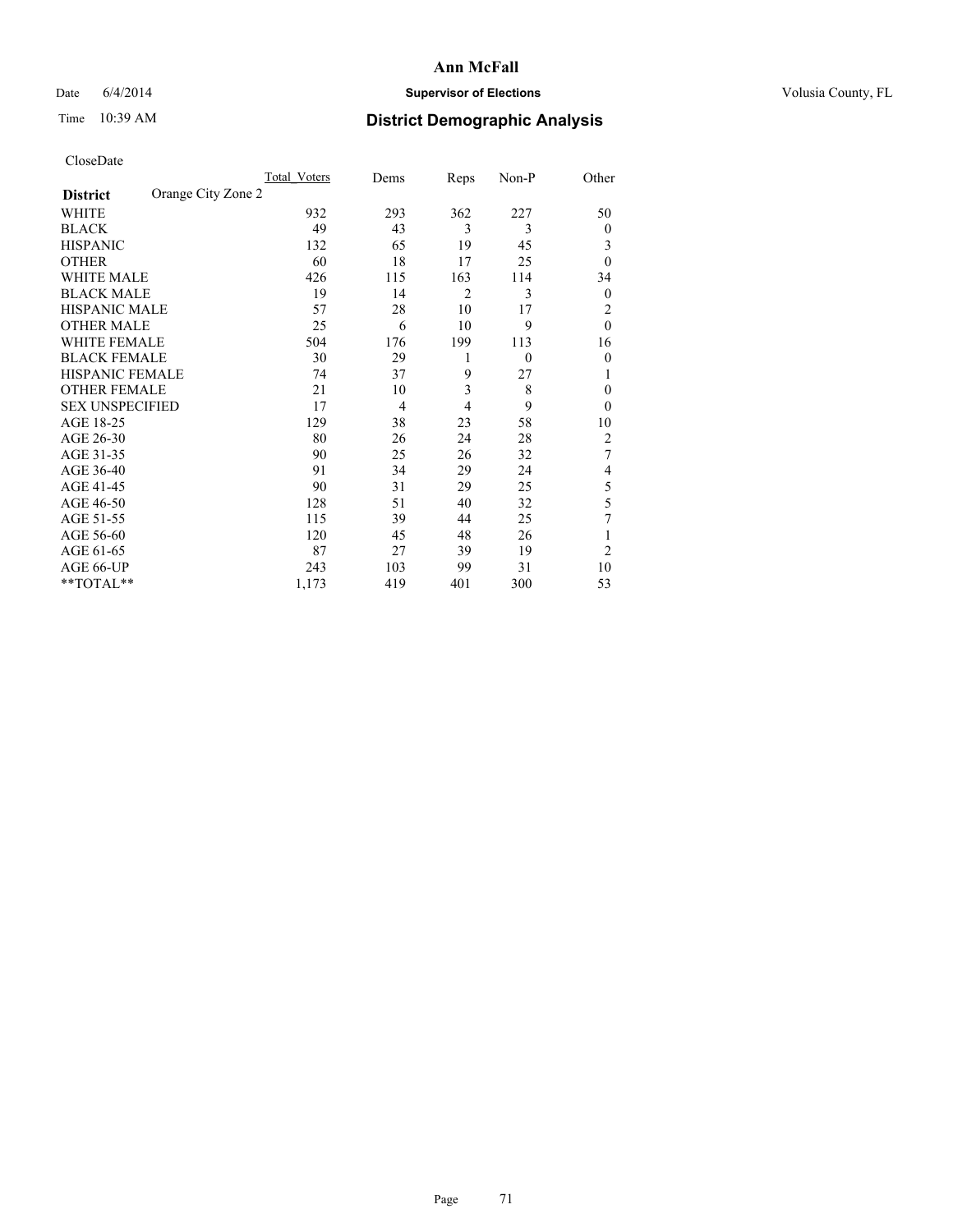## Date 6/4/2014 **Supervisor of Elections Supervisor of Elections** Volusia County, FL

## Time 10:39 AM **District Demographic Analysis**

|                                       | Total Voters | Dems | Reps | Non-P | Other          |
|---------------------------------------|--------------|------|------|-------|----------------|
| Orange City Zone 3<br><b>District</b> |              |      |      |       |                |
| WHITE                                 | 1,049        | 335  | 406  | 264   | 44             |
| <b>BLACK</b>                          | 70           | 51   | 3    | 14    | 2              |
| <b>HISPANIC</b>                       | 183          | 98   | 28   | 55    | $\overline{c}$ |
| <b>OTHER</b>                          | 67           | 20   | 12   | 35    | $\theta$       |
| WHITE MALE                            | 460          | 128  | 186  | 122   | 24             |
| <b>BLACK MALE</b>                     | 27           | 18   | 2    | 6     | 1              |
| <b>HISPANIC MALE</b>                  | 78           | 35   | 14   | 28    | 1              |
| <b>OTHER MALE</b>                     | 27           | 10   | 4    | 13    | $\overline{0}$ |
| <b>WHITE FEMALE</b>                   | 581          | 204  | 218  | 139   | 20             |
| <b>BLACK FEMALE</b>                   | 43           | 33   | 1    | 8     | 1              |
| <b>HISPANIC FEMALE</b>                | 103          | 61   | 14   | 27    | 1              |
| <b>OTHER FEMALE</b>                   | 24           | 7    | 5    | 12    | $\theta$       |
| <b>SEX UNSPECIFIED</b>                | 26           | 8    | 5    | 13    | $\mathbf{0}$   |
| AGE 18-25                             | 96           | 29   | 21   | 38    | 8              |
| AGE 26-30                             | 74           | 26   | 15   | 32    | 1              |
| AGE 31-35                             | 65           | 24   | 17   | 21    | 3              |
| AGE 36-40                             | 72           | 23   | 21   | 27    |                |
| AGE 41-45                             | 89           | 28   | 28   | 33    | $\mathbf{0}$   |
| AGE 46-50                             | 86           | 32   | 28   | 23    | 3              |
| AGE 51-55                             | 93           | 36   | 31   | 24    | $\overline{c}$ |
| AGE 56-60                             | 104          | 42   | 32   | 29    | 1              |
| AGE 61-65                             | 134          | 54   | 44   | 31    | 5              |
| AGE 66-UP                             | 556          | 210  | 212  | 110   | 24             |
| **TOTAL**                             | 1,369        | 504  | 449  | 368   | 48             |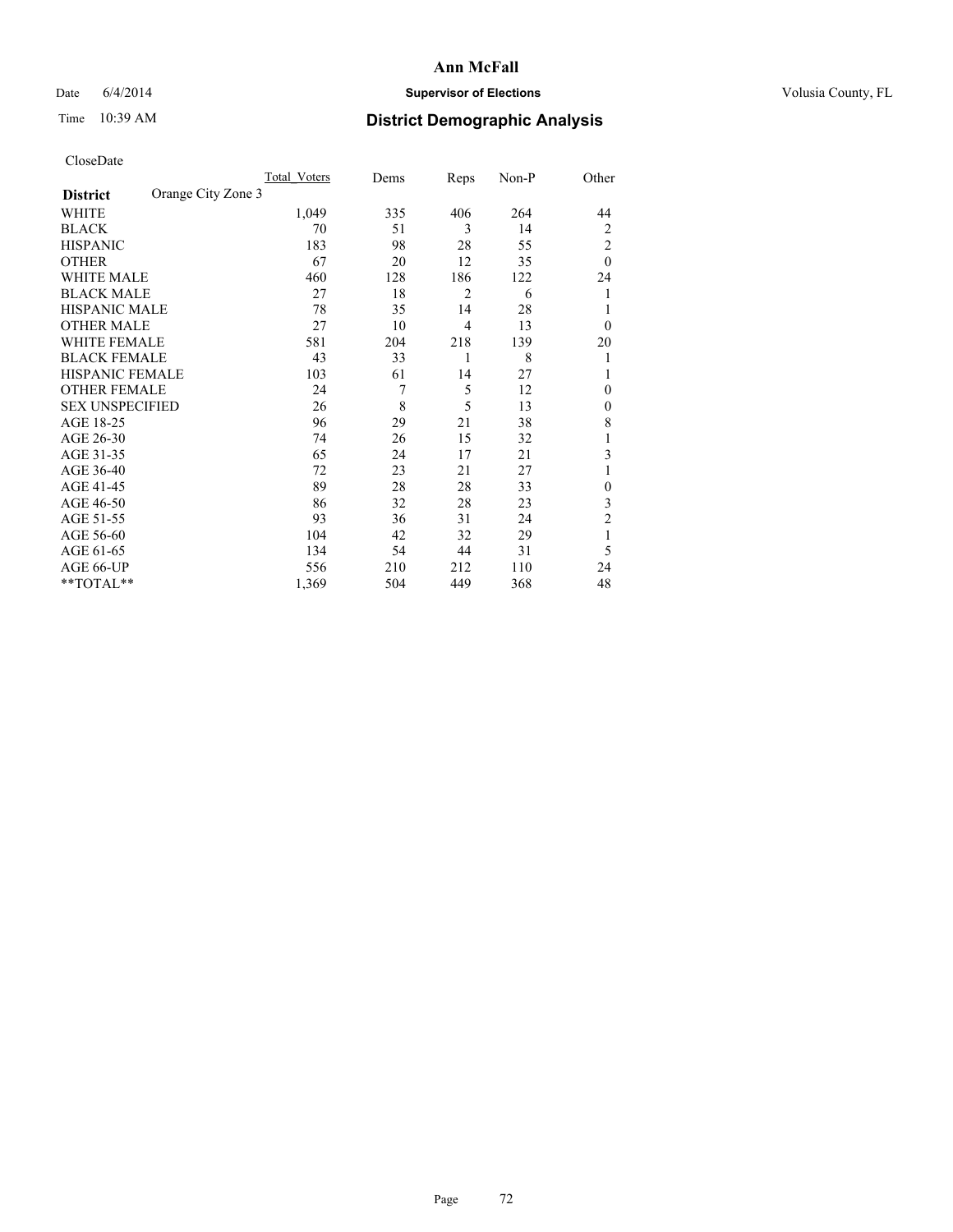## Date 6/4/2014 **Supervisor of Elections Supervisor of Elections** Volusia County, FL

# Time 10:39 AM **District Demographic Analysis**

|                                       | Total Voters | Dems           | Reps             | Non-P | Other          |
|---------------------------------------|--------------|----------------|------------------|-------|----------------|
| Orange City Zone 4<br><b>District</b> |              |                |                  |       |                |
| WHITE                                 | 1,135        | 356            | 439              | 293   | 47             |
| <b>BLACK</b>                          | 13           | 9              | $\theta$         | 4     | $\theta$       |
| <b>HISPANIC</b>                       | 47           | 24             | 5                | 16    | 2              |
| <b>OTHER</b>                          | 43           | 6              | 12               | 24    |                |
| WHITE MALE                            | 522          | 136            | 210              | 153   | 23             |
| <b>BLACK MALE</b>                     | 5            | 4              | $\boldsymbol{0}$ | 1     | $\theta$       |
| <b>HISPANIC MALE</b>                  | 21           | 10             | $\overline{4}$   | 6     |                |
| <b>OTHER MALE</b>                     | 15           | $\overline{2}$ | 4                | 9     | $\theta$       |
| <b>WHITE FEMALE</b>                   | 602          | 216            | 223              | 139   | 24             |
| <b>BLACK FEMALE</b>                   | 8            | 5              | $\theta$         | 3     | $\theta$       |
| <b>HISPANIC FEMALE</b>                | 26           | 14             | 1                | 10    |                |
| <b>OTHER FEMALE</b>                   | 15           | 4              | 5                | 6     | 0              |
| <b>SEX UNSPECIFIED</b>                | 23           | 4              | 8                | 10    |                |
| AGE 18-25                             | 127          | 26             | 39               | 52    | 10             |
| AGE 26-30                             | 76           | 24             | 15               | 31    | 6              |
| AGE 31-35                             | 87           | 24             | 34               | 26    | 3              |
| AGE 36-40                             | 79           | 23             | 22               | 32    | $\overline{c}$ |
| AGE 41-45                             | 98           | 25             | 33               | 35    | 5              |
| AGE 46-50                             | 95           | 22             | 33               | 36    | 4              |
| AGE 51-55                             | 133          | 36             | 54               | 39    | 4              |
| AGE 56-60                             | 124          | 44             | 54               | 21    | 5              |
| AGE 61-65                             | 118          | 47             | 41               | 26    | 4              |
| AGE 66-UP                             | 301          | 124            | 131              | 39    | 7              |
| **TOTAL**                             | 1,238        | 395            | 456              | 337   | 50             |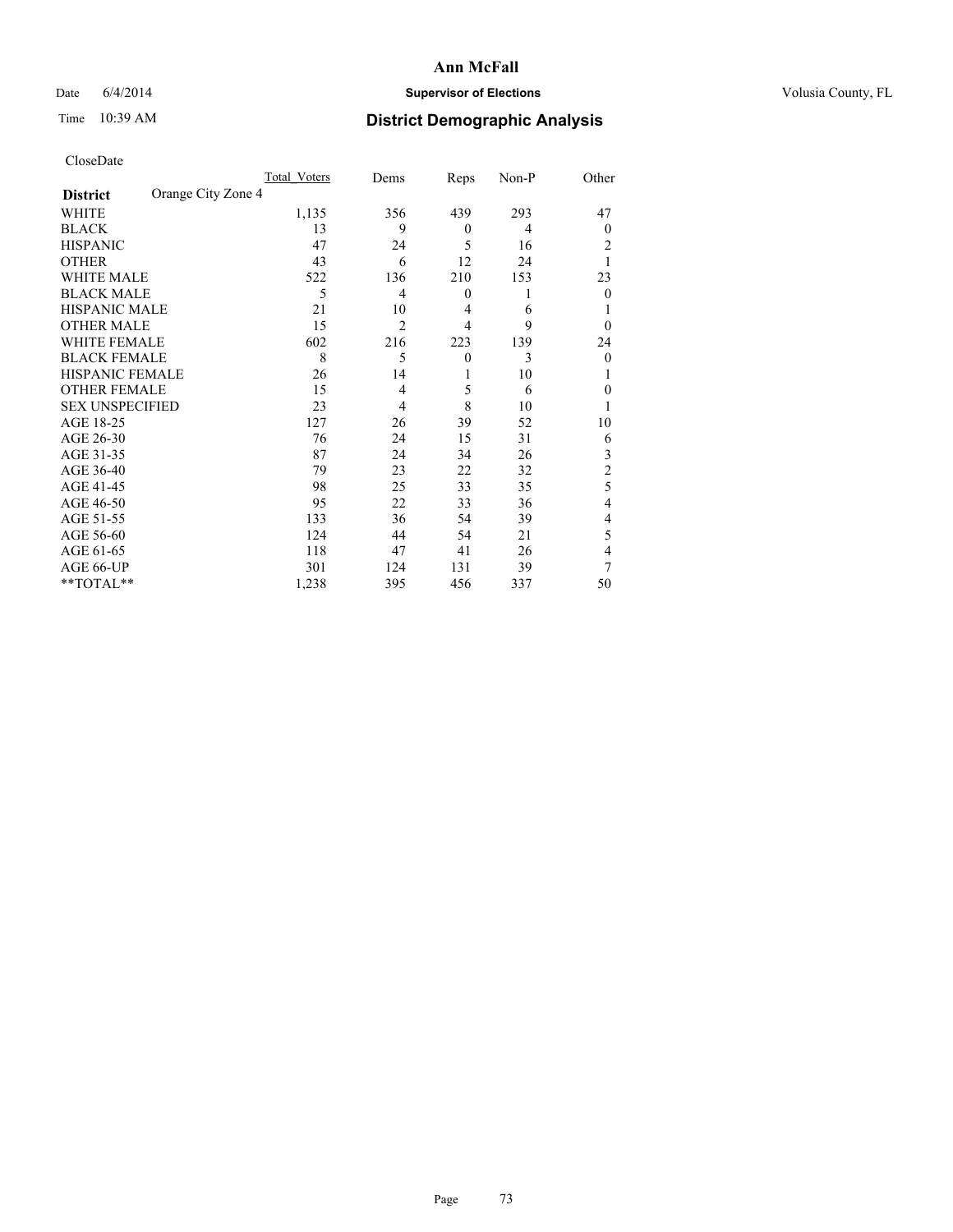## Date 6/4/2014 **Supervisor of Elections Supervisor of Elections** Volusia County, FL

# Time 10:39 AM **District Demographic Analysis**

|                        |                    | <b>Total Voters</b> | Dems | Reps           | Non-P | Other        |
|------------------------|--------------------|---------------------|------|----------------|-------|--------------|
| <b>District</b>        | Orange City Zone 5 |                     |      |                |       |              |
| WHITE                  |                    | 1,388               | 391  | 626            | 315   | 56           |
| <b>BLACK</b>           |                    | 107                 | 88   | 1              | 17    |              |
| <b>HISPANIC</b>        |                    | 100                 | 41   | 16             | 42    |              |
| <b>OTHER</b>           |                    | 68                  | 25   | 15             | 27    |              |
| WHITE MALE             |                    | 555                 | 136  | 249            | 135   | 35           |
| <b>BLACK MALE</b>      |                    | 42                  | 31   | 1              | 9     |              |
| <b>HISPANIC MALE</b>   |                    | 46                  | 19   | 8              | 19    | $\theta$     |
| <b>OTHER MALE</b>      |                    | 19                  | 8    | $\overline{4}$ | 6     | 1            |
| WHITE FEMALE           |                    | 824                 | 253  | 374            | 176   | 21           |
| <b>BLACK FEMALE</b>    |                    | 63                  | 55   | $\theta$       | 8     | $\theta$     |
| <b>HISPANIC FEMALE</b> |                    | 54                  | 22   | 8              | 23    | 1            |
| <b>OTHER FEMALE</b>    |                    | 33                  | 14   | 8              | 11    | 0            |
| <b>SEX UNSPECIFIED</b> |                    | 27                  | 7    | 6              | 14    | $\mathbf{0}$ |
| AGE 18-25              |                    | 65                  | 20   | 12             | 30    | 3            |
| AGE 26-30              |                    | 49                  | 29   | 10             | 10    | $\mathbf{0}$ |
| AGE 31-35              |                    | 52                  | 12   | 11             | 28    |              |
| AGE 36-40              |                    | 50                  | 16   | 17             | 17    | 0            |
| AGE 41-45              |                    | 72                  | 30   | 18             | 23    |              |
| AGE 46-50              |                    | 75                  | 26   | 20             | 27    | 2            |
| AGE 51-55              |                    | 100                 | 38   | 23             | 35    | 4            |
| AGE 56-60              |                    | 108                 | 42   | 31             | 34    |              |
| AGE 61-65              |                    | 106                 | 43   | 35             | 22    | 6            |
| AGE 66-UP              |                    | 986                 | 289  | 481            | 175   | 41           |
| **TOTAL**              |                    | 1,663               | 545  | 658            | 401   | 59           |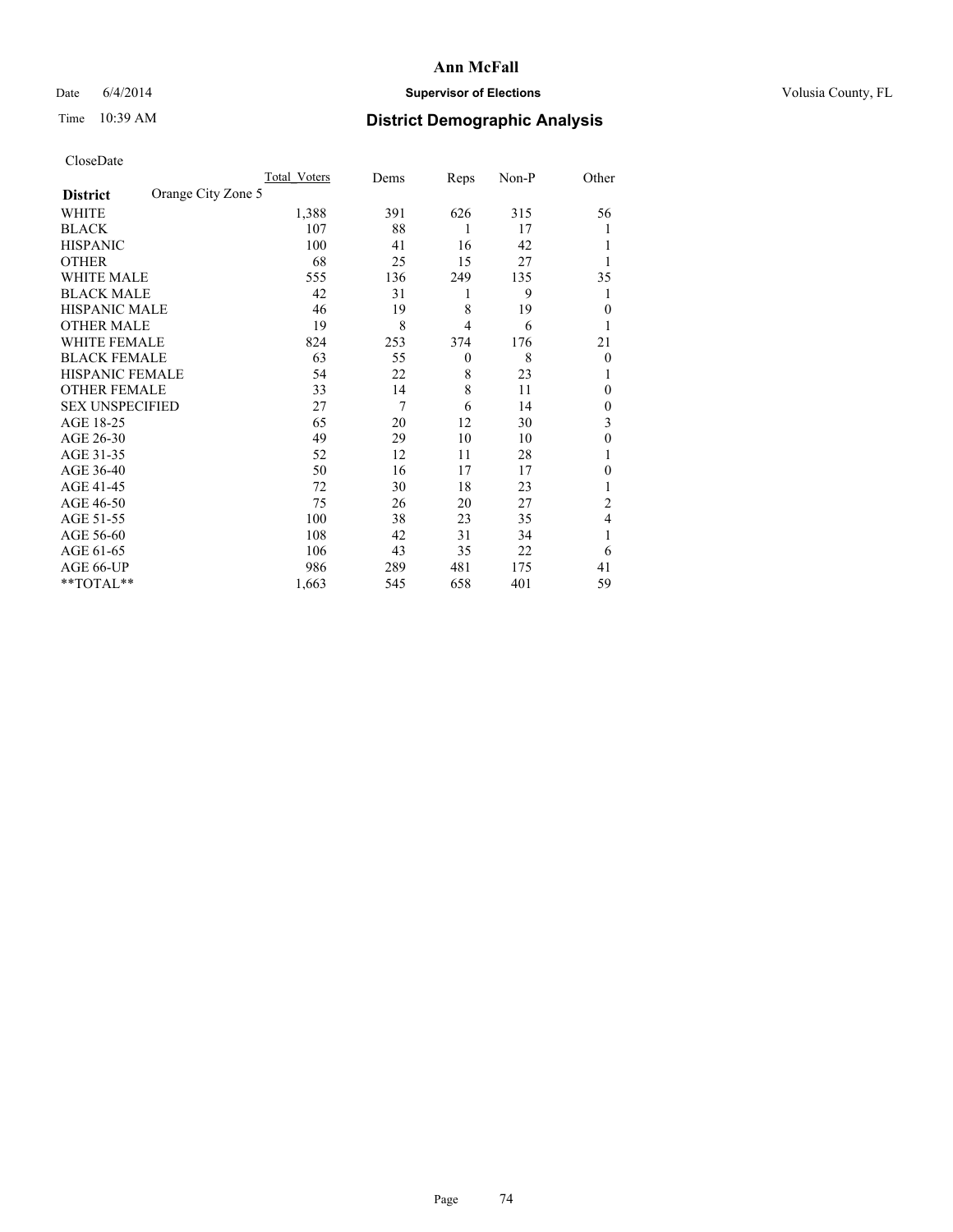## Date 6/4/2014 **Supervisor of Elections Supervisor of Elections** Volusia County, FL

# Time 10:39 AM **District Demographic Analysis**

|                                        | <b>Total Voters</b> | Dems  | Reps  | Non-P | Other            |
|----------------------------------------|---------------------|-------|-------|-------|------------------|
| Ormond Beach Zone 1<br><b>District</b> |                     |       |       |       |                  |
| WHITE                                  | 7,258               | 2,258 | 3,182 | 1,569 | 249              |
| <b>BLACK</b>                           | 113                 | 76    | 8     | 22    | 7                |
| <b>HISPANIC</b>                        | 142                 | 51    | 44    | 44    | 3                |
| <b>OTHER</b>                           | 362                 | 105   | 103   | 147   | 7                |
| <b>WHITE MALE</b>                      | 3,318               | 932   | 1,490 | 766   | 130              |
| <b>BLACK MALE</b>                      | 58                  | 37    | 4     | 12    | 5                |
| HISPANIC MALE                          | 71                  | 20    | 27    | 21    | 3                |
| <b>OTHER MALE</b>                      | 146                 | 43    | 46    | 55    | $\overline{2}$   |
| <b>WHITE FEMALE</b>                    | 3,898               | 1,315 | 1,680 | 788   | 115              |
| <b>BLACK FEMALE</b>                    | 54                  | 39    | 4     | 9     | $\overline{c}$   |
| <b>HISPANIC FEMALE</b>                 | 68                  | 29    | 16    | 23    | $\boldsymbol{0}$ |
| <b>OTHER FEMALE</b>                    | 152                 | 48    | 43    | 56    | 5                |
| <b>SEX UNSPECIFIED</b>                 | 110                 | 27    | 27    | 52    | $\overline{4}$   |
| AGE 18-25                              | 539                 | 144   | 177   | 198   | 20               |
| AGE 26-30                              | 360                 | 99    | 126   | 120   | 15               |
| AGE 31-35                              | 351                 | 84    | 134   | 120   | 13               |
| AGE 36-40                              | 395                 | 115   | 148   | 114   | 18               |
| AGE 41-45                              | 534                 | 150   | 237   | 129   | 18               |
| AGE 46-50                              | 623                 | 169   | 286   | 150   | 18               |
| AGE 51-55                              | 670                 | 211   | 296   | 150   | 13               |
| AGE 56-60                              | 810                 | 271   | 360   | 157   | 22               |
| AGE 61-65                              | 810                 | 280   | 337   | 167   | 26               |
| AGE 66-UP                              | 2,783               | 967   | 1,236 | 477   | 103              |
| **TOTAL**                              | 7,875               | 2,490 | 3,337 | 1,782 | 266              |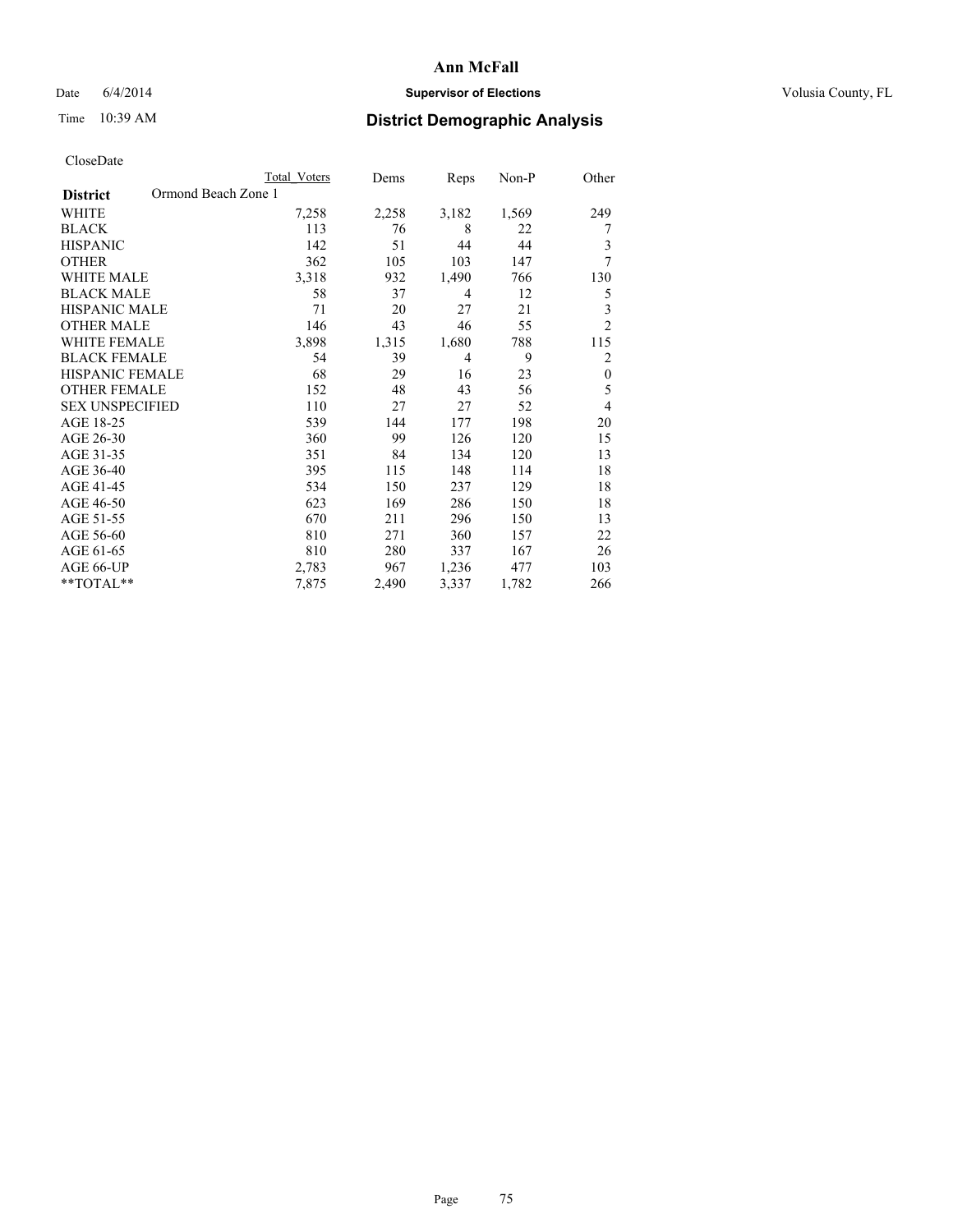## Date 6/4/2014 **Supervisor of Elections Supervisor of Elections** Volusia County, FL

# Time 10:39 AM **District Demographic Analysis**

|                                        | <b>Total Voters</b> | Dems  | Reps  | Non-P | Other                   |
|----------------------------------------|---------------------|-------|-------|-------|-------------------------|
| Ormond Beach Zone 2<br><b>District</b> |                     |       |       |       |                         |
| WHITE                                  | 5,524               | 1,996 | 1,986 | 1,352 | 190                     |
| <b>BLACK</b>                           | 382                 | 307   | 15    | 54    | 6                       |
| <b>HISPANIC</b>                        | 159                 | 69    | 40    | 48    | 2                       |
| <b>OTHER</b>                           | 361                 | 134   | 86    | 132   | 9                       |
| <b>WHITE MALE</b>                      | 2,473               | 757   | 959   | 656   | 101                     |
| <b>BLACK MALE</b>                      | 158                 | 115   | 10    | 29    | 4                       |
| <b>HISPANIC MALE</b>                   | 62                  | 23    | 16    | 21    | $\overline{c}$          |
| <b>OTHER MALE</b>                      | 125                 | 47    | 34    | 39    | 5                       |
| <b>WHITE FEMALE</b>                    | 3,014               | 1,228 | 1,015 | 683   | 88                      |
| <b>BLACK FEMALE</b>                    | 219                 | 189   | 5     | 23    | $\overline{2}$          |
| HISPANIC FEMALE                        | 97                  | 46    | 24    | 27    | $\mathbf{0}$            |
| <b>OTHER FEMALE</b>                    | 139                 | 64    | 38    | 35    | $\overline{2}$          |
| <b>SEX UNSPECIFIED</b>                 | 139                 | 37    | 26    | 73    | $\overline{\mathbf{3}}$ |
| AGE 18-25                              | 549                 | 188   | 150   | 195   | 16                      |
| AGE 26-30                              | 411                 | 144   | 104   | 152   | 11                      |
| AGE 31-35                              | 393                 | 137   | 94    | 147   | 15                      |
| AGE 36-40                              | 368                 | 134   | 95    | 124   | 15                      |
| AGE 41-45                              | 469                 | 162   | 153   | 138   | 16                      |
| AGE 46-50                              | 537                 | 171   | 202   | 138   | 26                      |
| AGE 51-55                              | 590                 | 200   | 214   | 157   | 19                      |
| AGE 56-60                              | 621                 | 262   | 193   | 144   | 22                      |
| AGE 61-65                              | 624                 | 269   | 203   | 133   | 19                      |
| AGE 66-UP                              | 1,864               | 839   | 719   | 258   | 48                      |
| **TOTAL**                              | 6,426               | 2,506 | 2,127 | 1,586 | 207                     |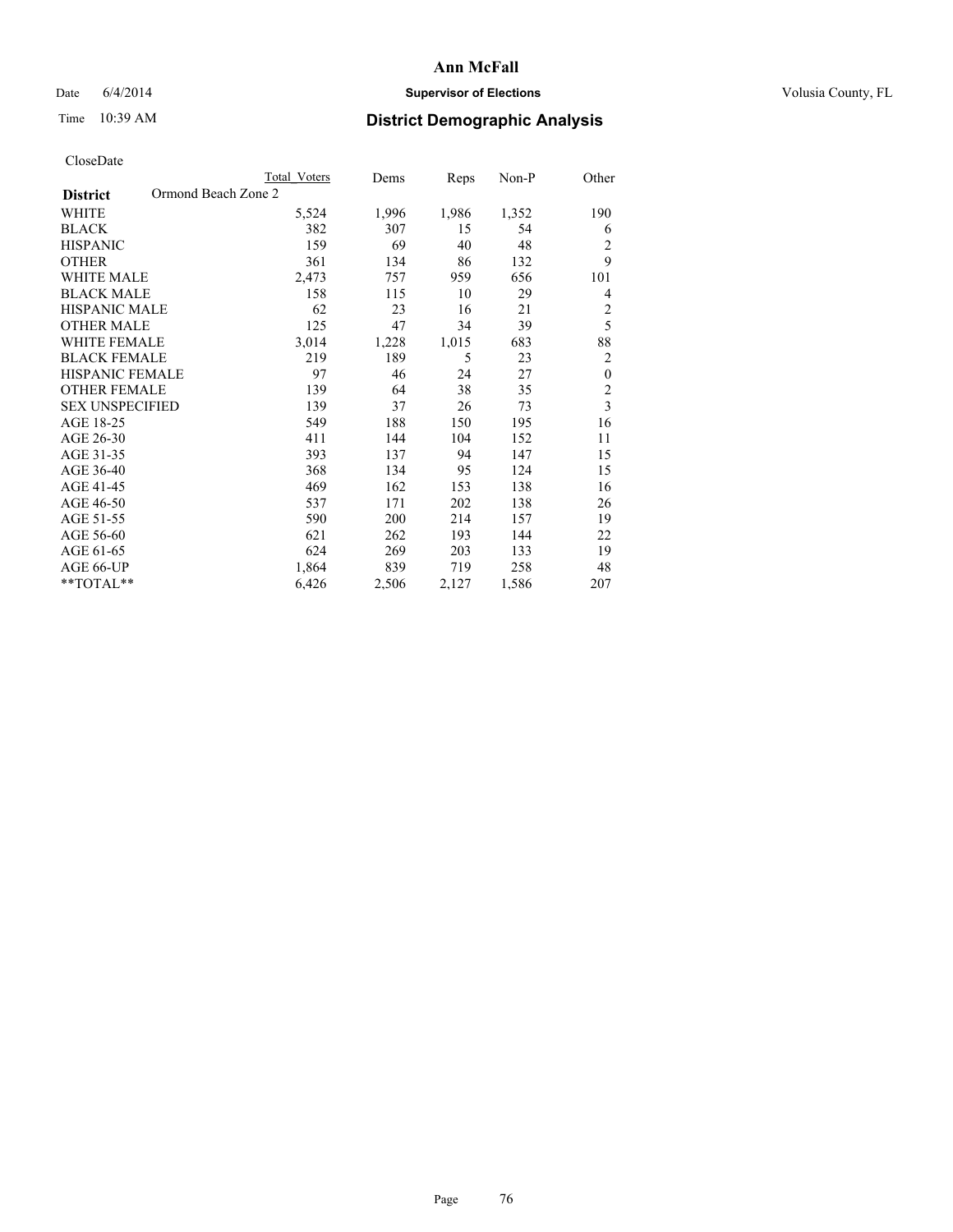## Date 6/4/2014 **Supervisor of Elections Supervisor of Elections** Volusia County, FL

# Time 10:39 AM **District Demographic Analysis**

|                                        | Total Voters | Dems  | Reps  | Non-P | Other          |
|----------------------------------------|--------------|-------|-------|-------|----------------|
| Ormond Beach Zone 3<br><b>District</b> |              |       |       |       |                |
| WHITE                                  | 6,956        | 2,001 | 3,314 | 1,437 | 204            |
| <b>BLACK</b>                           | 271          | 212   | 14    | 37    | 8              |
| <b>HISPANIC</b>                        | 186          | 59    | 52    | 71    | 4              |
| <b>OTHER</b>                           | 443          | 128   | 115   | 191   | 9              |
| <b>WHITE MALE</b>                      | 3,224        | 821   | 1,599 | 707   | 97             |
| <b>BLACK MALE</b>                      | 114          | 84    | 6     | 21    | 3              |
| HISPANIC MALE                          | 90           | 23    | 32    | 33    | $\overline{c}$ |
| <b>OTHER MALE</b>                      | 166          | 44    | 44    | 73    | 5              |
| <b>WHITE FEMALE</b>                    | 3,674        | 1,163 | 1,697 | 708   | 106            |
| <b>BLACK FEMALE</b>                    | 155          | 127   | 8     | 15    | 5              |
| <b>HISPANIC FEMALE</b>                 | 94           | 36    | 18    | 38    | $\overline{2}$ |
| <b>OTHER FEMALE</b>                    | 202          | 70    | 53    | 75    | $\overline{4}$ |
| <b>SEX UNSPECIFIED</b>                 | 137          | 32    | 38    | 66    | 1              |
| AGE 18-25                              | 780          | 214   | 271   | 270   | 25             |
| AGE 26-30                              | 488          | 143   | 185   | 148   | 12             |
| AGE 31-35                              | 403          | 121   | 150   | 122   | 10             |
| AGE 36-40                              | 426          | 115   | 156   | 132   | 23             |
| AGE 41-45                              | 541          | 147   | 251   | 122   | 21             |
| AGE 46-50                              | 704          | 181   | 333   | 171   | 19             |
| AGE 51-55                              | 749          | 223   | 348   | 161   | 17             |
| AGE 56-60                              | 823          | 265   | 389   | 158   | 11             |
| AGE 61-65                              | 808          | 282   | 362   | 143   | 21             |
| AGE 66-UP                              | 2,134        | 709   | 1,050 | 309   | 66             |
| **TOTAL**                              | 7,856        | 2,400 | 3,495 | 1,736 | 225            |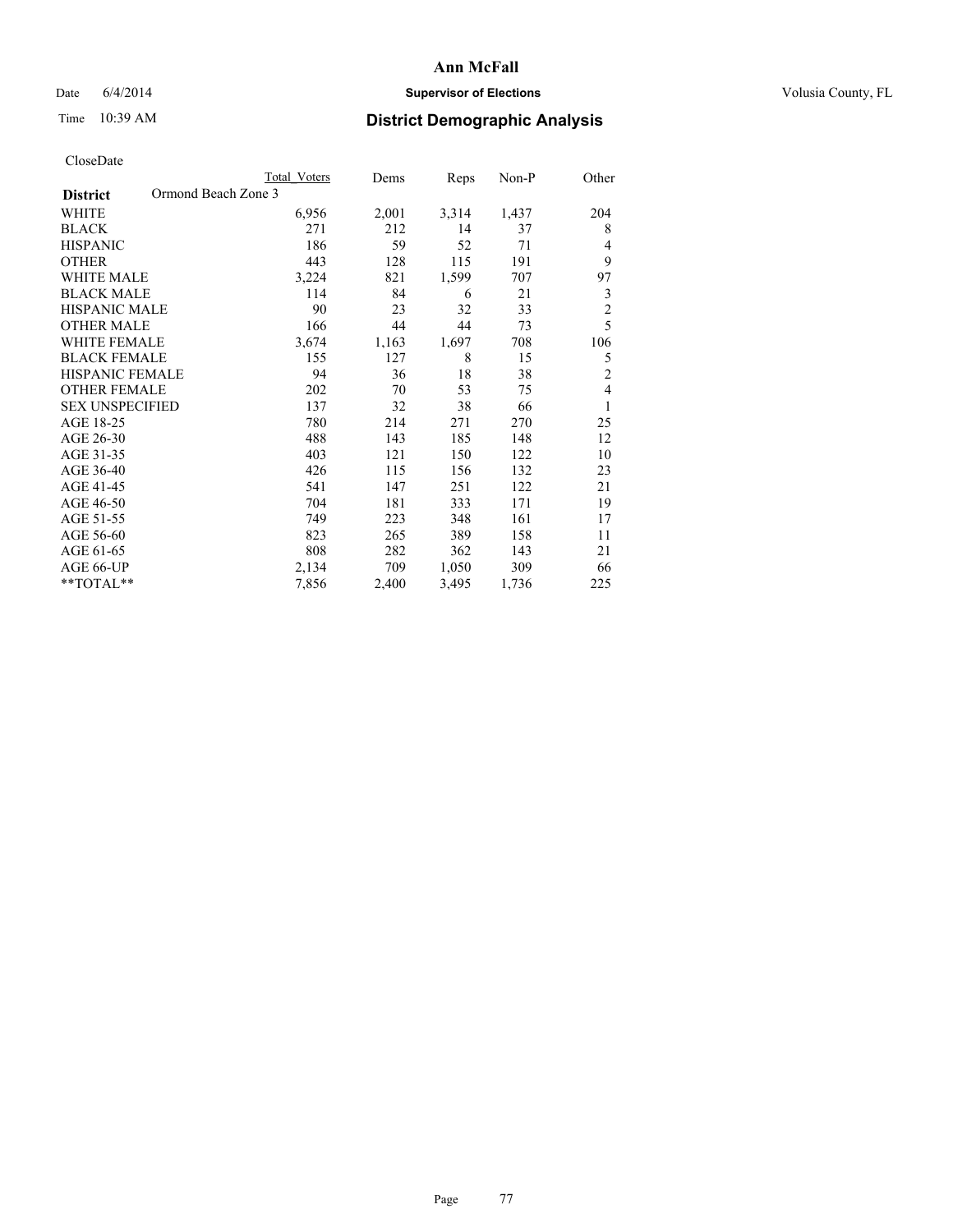## Date 6/4/2014 **Supervisor of Elections Supervisor of Elections** Volusia County, FL

# Time 10:39 AM **District Demographic Analysis**

|                                        | Total Voters | Dems  | Reps  | Non-P | Other            |
|----------------------------------------|--------------|-------|-------|-------|------------------|
| Ormond Beach Zone 4<br><b>District</b> |              |       |       |       |                  |
| WHITE                                  | 6,565        | 2,210 | 2,587 | 1,516 | 252              |
| <b>BLACK</b>                           | 189          | 140   | 12    | 32    | 5                |
| <b>HISPANIC</b>                        | 131          | 66    | 24    | 39    | $\overline{2}$   |
| <b>OTHER</b>                           | 327          | 101   | 77    | 137   | 12               |
| WHITE MALE                             | 2,895        | 850   | 1,177 | 729   | 139              |
| <b>BLACK MALE</b>                      | 82           | 57    | 4     | 19    | 2                |
| HISPANIC MALE                          | 50           | 22    | 12    | 14    | $\overline{c}$   |
| <b>OTHER MALE</b>                      | 123          | 38    | 26    | 52    | 7                |
| WHITE FEMALE                           | 3,613        | 1,344 | 1,397 | 762   | 110              |
| <b>BLACK FEMALE</b>                    | 106          | 82    | 8     | 13    | 3                |
| <b>HISPANIC FEMALE</b>                 | 78           | 43    | 12    | 23    | $\boldsymbol{0}$ |
| <b>OTHER FEMALE</b>                    | 140          | 49    | 42    | 44    | 5                |
| <b>SEX UNSPECIFIED</b>                 | 125          | 32    | 22    | 68    | $\overline{3}$   |
| AGE 18-25                              | 496          | 148   | 152   | 182   | 14               |
| AGE 26-30                              | 373          | 118   | 102   | 144   | 9                |
| AGE 31-35                              | 294          | 78    | 102   | 101   | 13               |
| AGE 36-40                              | 312          | 81    | 115   | 102   | 14               |
| AGE 41-45                              | 386          | 123   | 131   | 113   | 19               |
| AGE 46-50                              | 453          | 139   | 187   | 117   | 10               |
| AGE 51-55                              | 654          | 232   | 261   | 143   | 18               |
| AGE 56-60                              | 676          | 247   | 265   | 140   | 24               |
| AGE 61-65                              | 678          | 276   | 226   | 146   | 30               |
| AGE 66-UP                              | 2,890        | 1,075 | 1,159 | 536   | 120              |
| **TOTAL**                              | 7,212        | 2,517 | 2,700 | 1,724 | 271              |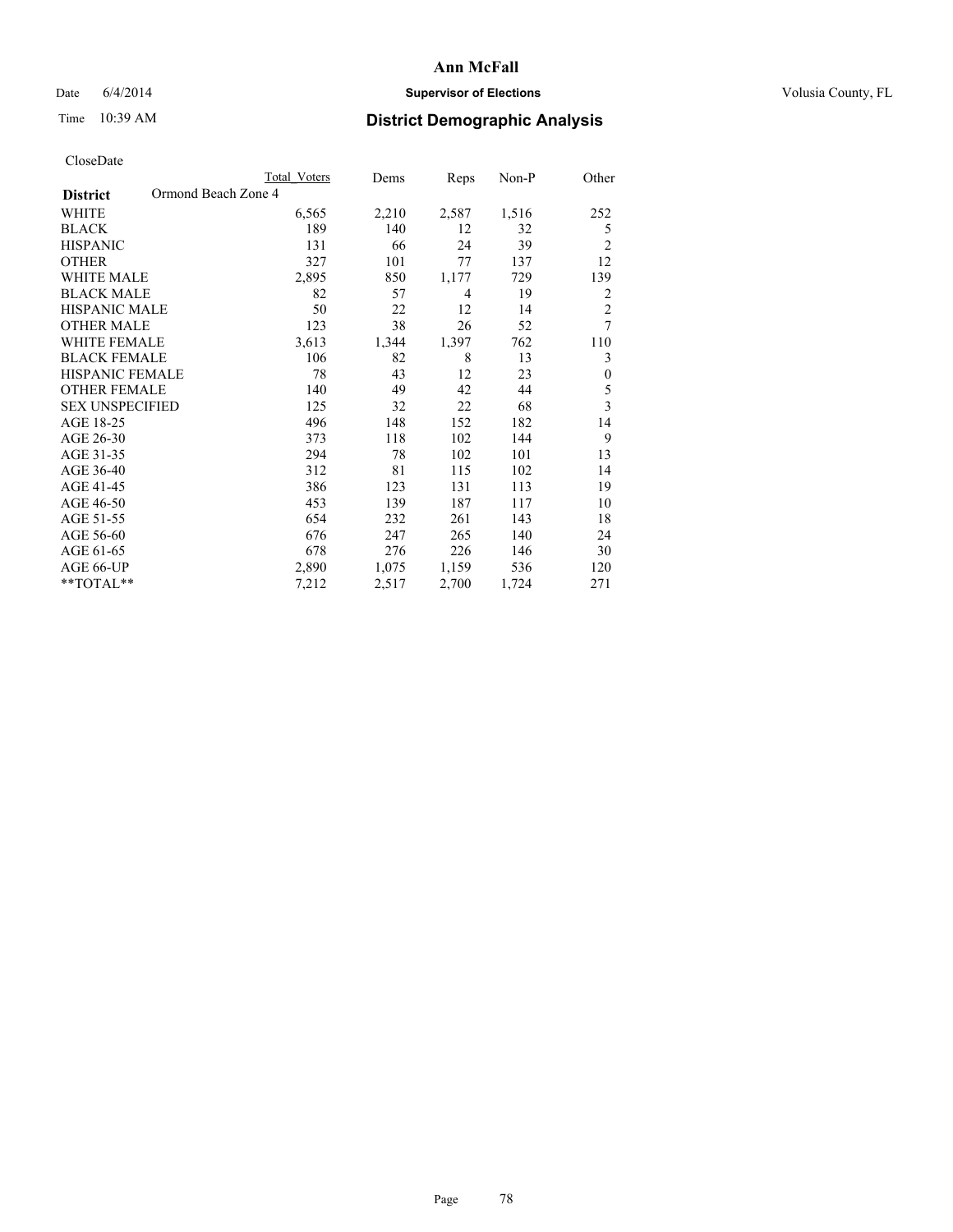## Date 6/4/2014 **Supervisor of Elections Supervisor of Elections** Volusia County, FL

# Time 10:39 AM **District Demographic Analysis**

|                        |         | Total Voters | Dems           | Reps           | Non-P          | Other          |
|------------------------|---------|--------------|----------------|----------------|----------------|----------------|
| <b>District</b>        | Pierson |              |                |                |                |                |
| WHITE                  |         | 547          | 197            | 242            | 94             | 14             |
| <b>BLACK</b>           |         | 50           | 43             | $\overline{c}$ | 5              | $\theta$       |
| <b>HISPANIC</b>        |         | 129          | 61             | 7              | 57             | 4              |
| <b>OTHER</b>           |         | 20           | 5              | 5              | 10             | $\Omega$       |
| WHITE MALE             |         | 261          | 89             | 121            | 40             | 11             |
| <b>BLACK MALE</b>      |         | 22           | 18             | 1              | 3              | $\theta$       |
| <b>HISPANIC MALE</b>   |         | 55           | 31             | $\overline{2}$ | 21             |                |
| <b>OTHER MALE</b>      |         | 9            | 3              | $\overline{c}$ | $\overline{4}$ | $\mathbf{0}$   |
| <b>WHITE FEMALE</b>    |         | 282          | 107            | 119            | 53             | 3              |
| <b>BLACK FEMALE</b>    |         | 28           | 25             | 1              | $\overline{2}$ | $\theta$       |
| HISPANIC FEMALE        |         | 73           | 30             | 5              | 35             | 3              |
| <b>OTHER FEMALE</b>    |         | 5            | $\overline{2}$ | $\overline{2}$ | 1              | $\theta$       |
| <b>SEX UNSPECIFIED</b> |         | 11           | $\mathbf{1}$   | 3              | 7              | $\Omega$       |
| AGE 18-25              |         | 109          | 43             | 24             | 42             | $\Omega$       |
| AGE 26-30              |         | 56           | 15             | 16             | 25             | 0              |
| AGE 31-35              |         | 51           | 13             | 17             | 18             | 3              |
| AGE 36-40              |         | 49           | 16             | 15             | 16             | $\overline{c}$ |
| AGE 41-45              |         | 54           | 20             | 17             | 15             | $\overline{c}$ |
| AGE 46-50              |         | 52           | 20             | 20             | 9              | 3              |
| AGE 51-55              |         | 68           | 32             | 21             | 12             | 3              |
| AGE 56-60              |         | 94           | 43             | 37             | 12             | $\overline{c}$ |
| AGE 61-65              |         | 50           | 18             | 28             | $\overline{4}$ | $\mathbf{0}$   |
| AGE 66-UP              |         | 163          | 86             | 61             | 13             | 3              |
| **TOTAL**              |         | 746          | 306            | 256            | 166            | 18             |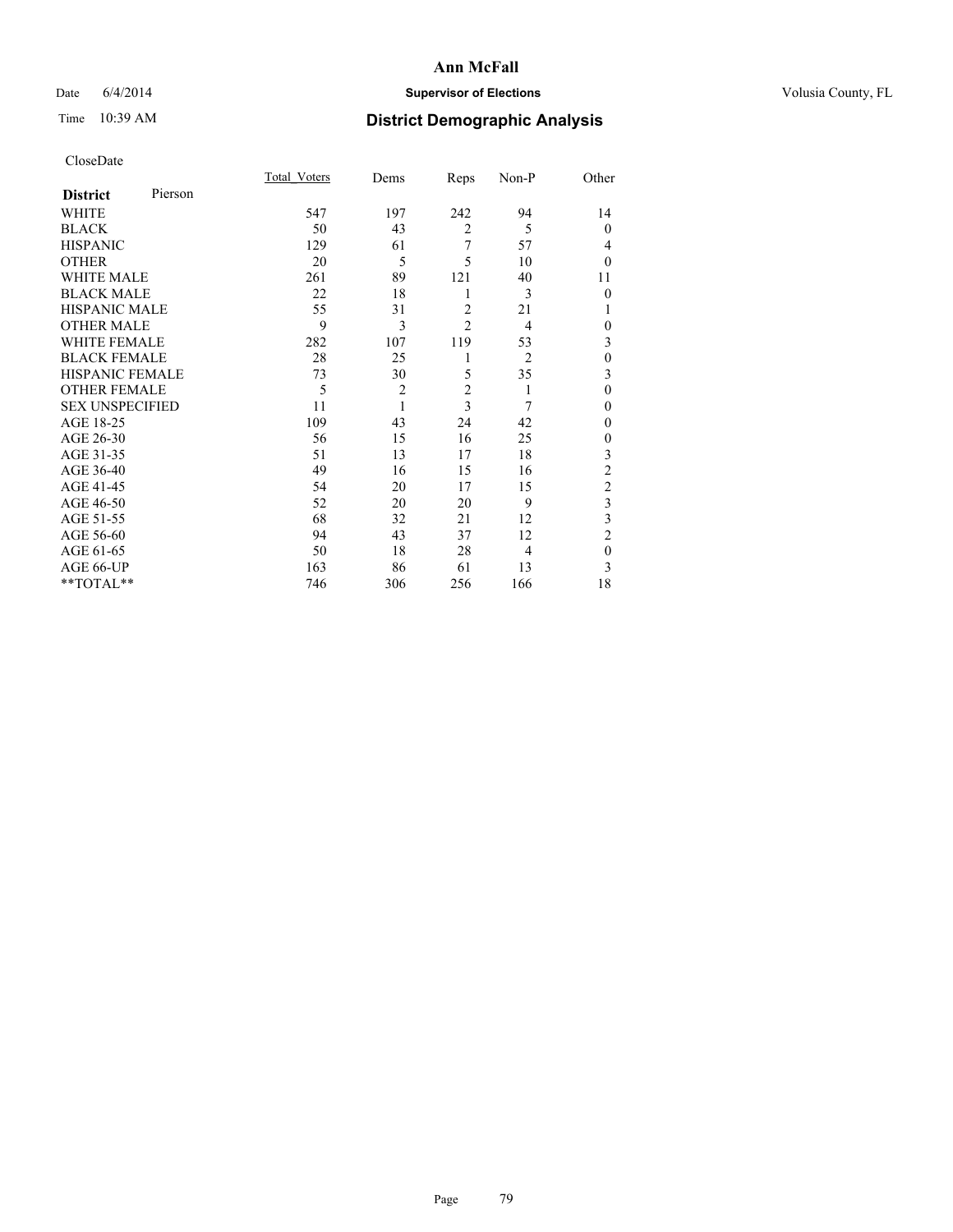## Date 6/4/2014 **Supervisor of Elections Supervisor of Elections** Volusia County, FL

# Time 10:39 AM **District Demographic Analysis**

|                        |             | <b>Total Voters</b> | Dems     | Reps             | Non-P          | Other          |
|------------------------|-------------|---------------------|----------|------------------|----------------|----------------|
| <b>District</b>        | Ponce Inlet |                     |          |                  |                |                |
| WHITE                  |             | 2,719               | 645      | 1,387            | 600            | 87             |
| <b>BLACK</b>           |             | 4                   | 1        | 1                | $\overline{2}$ | $\theta$       |
| <b>HISPANIC</b>        |             | 41                  | 11       | 19               | 10             |                |
| <b>OTHER</b>           |             | 98                  | 26       | 33               | 36             | 3              |
| WHITE MALE             |             | 1,291               | 257      | 680              | 308            | 46             |
| <b>BLACK MALE</b>      |             | 1                   | $\theta$ | $\boldsymbol{0}$ | 1              | 0              |
| <b>HISPANIC MALE</b>   |             | 17                  | 5        | 8                | 4              | $\theta$       |
| <b>OTHER MALE</b>      |             | 34                  | 7        | 15               | 9              | 3              |
| WHITE FEMALE           |             | 1,407               | 383      | 701              | 283            | 40             |
| <b>BLACK FEMALE</b>    |             | 3                   | 1        | 1                | 1              | $\theta$       |
| HISPANIC FEMALE        |             | 24                  | 6        | 11               | 6              |                |
| <b>OTHER FEMALE</b>    |             | 47                  | 15       | 14               | 18             | $\Omega$       |
| <b>SEX UNSPECIFIED</b> |             | 38                  | 9        | 10               | 18             | 1              |
| AGE 18-25              |             | 143                 | 31       | 49               | 54             | 9              |
| AGE 26-30              |             | 81                  | 22       | 30               | 27             | $\overline{2}$ |
| AGE 31-35              |             | 84                  | 16       | 32               | 29             | 7              |
| AGE 36-40              |             | 78                  | 8        | 37               | 30             | 3              |
| AGE 41-45              |             | 120                 | 26       | 54               | 38             | $\overline{c}$ |
| AGE 46-50              |             | 161                 | 40       | 83               | 36             | $\overline{2}$ |
| AGE 51-55              |             | 243                 | 49       | 135              | 56             | 3              |
| AGE 56-60              |             | 316                 | 80       | 158              | 71             | 7              |
| AGE 61-65              |             | 376                 | 94       | 174              | 91             | 17             |
| AGE 66-UP              |             | 1,260               | 317      | 688              | 216            | 39             |
| $*$ TOTAL $**$         |             | 2,862               | 683      | 1,440            | 648            | 91             |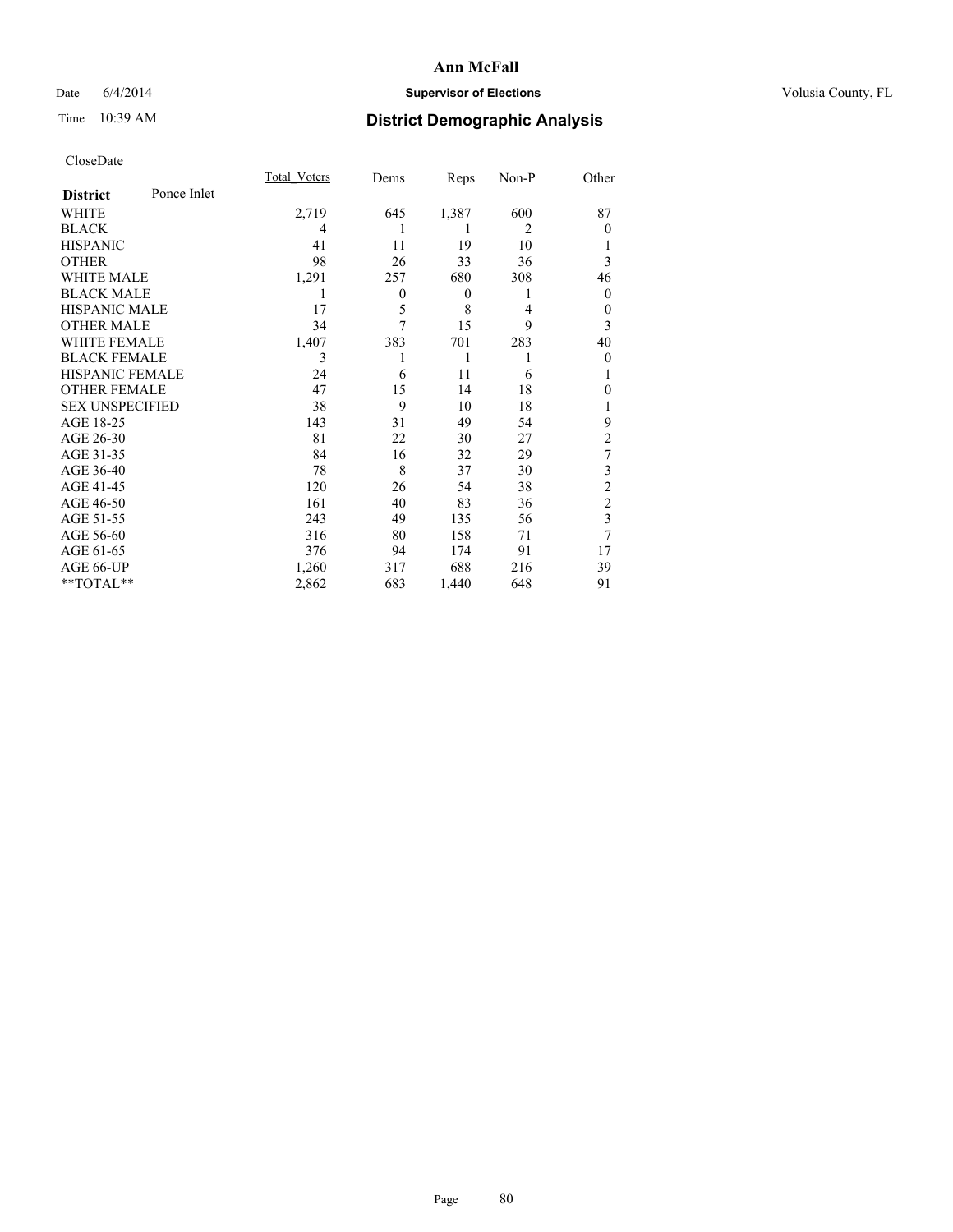## Date 6/4/2014 **Supervisor of Elections Supervisor of Elections** Volusia County, FL

# Time 10:39 AM **District Demographic Analysis**

|                        |                    | <b>Total Voters</b> | Dems  | Reps  | Non-P | Other          |
|------------------------|--------------------|---------------------|-------|-------|-------|----------------|
| <b>District</b>        | Port Orange Zone 1 |                     |       |       |       |                |
| WHITE                  |                    | 7,968               | 2,920 | 2,506 | 2,227 | 315            |
| <b>BLACK</b>           |                    | 163                 | 122   | 7     | 28    | 6              |
| <b>HISPANIC</b>        |                    | 228                 | 99    | 37    | 86    | 6              |
| <b>OTHER</b>           |                    | 343                 | 107   | 55    | 171   | 10             |
| WHITE MALE             |                    | 3,567               | 1,114 | 1,241 | 1,047 | 165            |
| <b>BLACK MALE</b>      |                    | 70                  | 50    | 4     | 15    | 1              |
| <b>HISPANIC MALE</b>   |                    | 97                  | 45    | 14    | 34    | 4              |
| <b>OTHER MALE</b>      |                    | 110                 | 35    | 19    | 52    | 4              |
| WHITE FEMALE           |                    | 4,318               | 1,780 | 1,241 | 1,150 | 147            |
| <b>BLACK FEMALE</b>    |                    | 93                  | 72    | 3     | 13    | 5              |
| HISPANIC FEMALE        |                    | 126                 | 52    | 23    | 49    | $\overline{2}$ |
| <b>OTHER FEMALE</b>    |                    | 149                 | 54    | 29    | 61    | 5              |
| <b>SEX UNSPECIFIED</b> |                    | 172                 | 46    | 31    | 91    | $\overline{4}$ |
| AGE 18-25              |                    | 755                 | 227   | 144   | 345   | 39             |
| AGE 26-30              |                    | 517                 | 171   | 99    | 232   | 15             |
| AGE 31-35              |                    | 523                 | 169   | 123   | 212   | 19             |
| AGE 36-40              |                    | 489                 | 157   | 116   | 187   | 29             |
| AGE 41-45              |                    | 560                 | 171   | 164   | 204   | 21             |
| AGE 46-50              |                    | 644                 | 238   | 190   | 190   | 26             |
| AGE 51-55              |                    | 860                 | 303   | 293   | 230   | 34             |
| AGE 56-60              |                    | 888                 | 363   | 298   | 198   | 29             |
| AGE 61-65              |                    | 813                 | 312   | 264   | 199   | 38             |
| AGE 66-UP              |                    | 2,653               | 1,137 | 914   | 515   | 87             |
| **TOTAL**              |                    | 8,702               | 3,248 | 2,605 | 2,512 | 337            |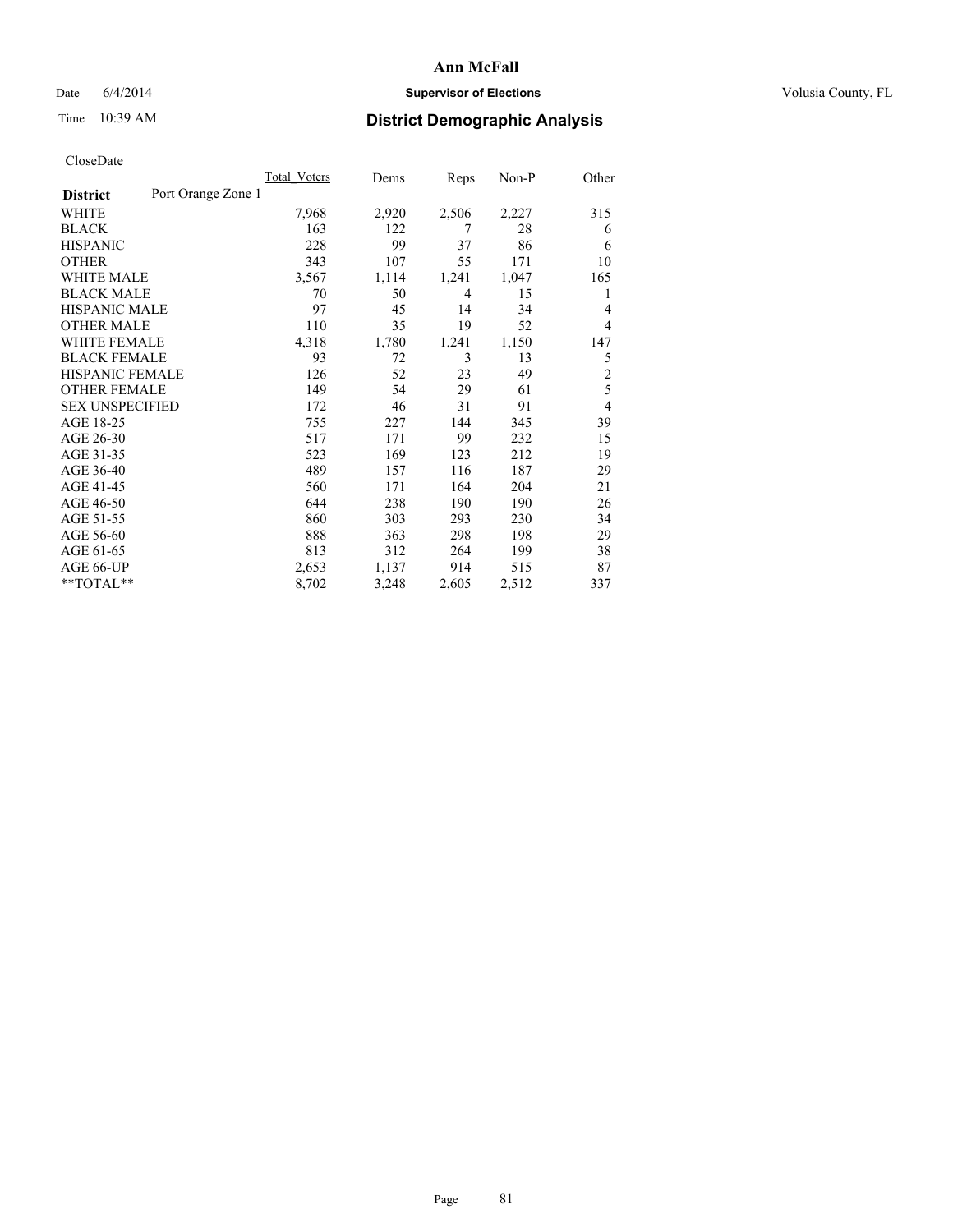## Date 6/4/2014 **Supervisor of Elections Supervisor of Elections** Volusia County, FL

# Time 10:39 AM **District Demographic Analysis**

|                        |                    | <b>Total Voters</b> | Dems  | Reps  | Non-P | Other          |
|------------------------|--------------------|---------------------|-------|-------|-------|----------------|
| <b>District</b>        | Port Orange Zone 2 |                     |       |       |       |                |
| WHITE                  |                    | 8,118               | 2,734 | 2,948 | 2,101 | 335            |
| <b>BLACK</b>           |                    | 381                 | 287   | 15    | 72    | 7              |
| <b>HISPANIC</b>        |                    | 270                 | 108   | 57    | 98    | 7              |
| <b>OTHER</b>           |                    | 468                 | 150   | 100   | 209   | 9              |
| WHITE MALE             |                    | 3,673               | 1,077 | 1,427 | 1,004 | 165            |
| <b>BLACK MALE</b>      |                    | 137                 | 98    | 7     | 28    | 4              |
| <b>HISPANIC MALE</b>   |                    | 132                 | 48    | 33    | 48    | 3              |
| <b>OTHER MALE</b>      |                    | 184                 | 54    | 39    | 85    | 6              |
| <b>WHITE FEMALE</b>    |                    | 4,352               | 1,624 | 1,491 | 1,073 | 164            |
| <b>BLACK FEMALE</b>    |                    | 240                 | 185   | 8     | 44    | 3              |
| <b>HISPANIC FEMALE</b> |                    | 136                 | 60    | 24    | 48    | 4              |
| <b>OTHER FEMALE</b>    |                    | 196                 | 77    | 45    | 72    | $\overline{c}$ |
| <b>SEX UNSPECIFIED</b> |                    | 187                 | 56    | 46    | 78    | $\overline{7}$ |
| AGE 18-25              |                    | 816                 | 247   | 210   | 328   | 31             |
| AGE 26-30              |                    | 660                 | 206   | 173   | 252   | 29             |
| AGE 31-35              |                    | 602                 | 186   | 174   | 221   | 21             |
| AGE 36-40              |                    | 484                 | 150   | 149   | 168   | 17             |
| AGE 41-45              |                    | 541                 | 173   | 192   | 148   | 28             |
| AGE 46-50              |                    | 699                 | 225   | 246   | 200   | 28             |
| AGE 51-55              |                    | 821                 | 308   | 292   | 199   | 22             |
| AGE 56-60              |                    | 845                 | 293   | 326   | 194   | 32             |
| AGE 61-65              |                    | 858                 | 333   | 294   | 210   | 21             |
| AGE 66-UP              |                    | 2,911               | 1,158 | 1,064 | 560   | 129            |
| $*$ TOTAL $*$          |                    | 9,237               | 3,279 | 3,120 | 2,480 | 358            |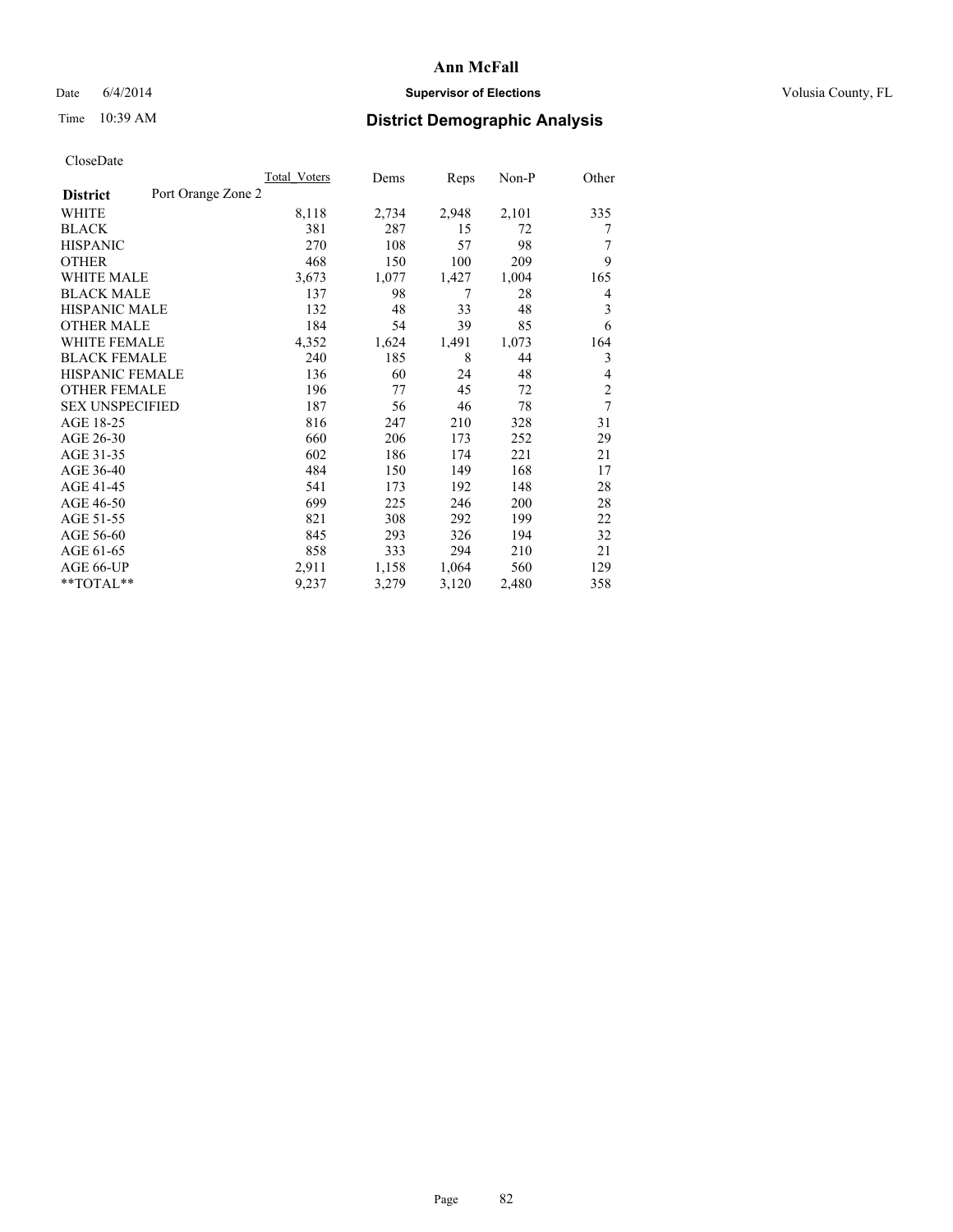## Date 6/4/2014 **Supervisor of Elections Supervisor of Elections** Volusia County, FL

# Time 10:39 AM **District Demographic Analysis**

|                        |                    | Total Voters | Dems  | Reps  | Non-P | Other |
|------------------------|--------------------|--------------|-------|-------|-------|-------|
| <b>District</b>        | Port Orange Zone 3 |              |       |       |       |       |
| WHITE                  |                    | 9,333        | 2,791 | 3,820 | 2,358 | 364   |
| <b>BLACK</b>           |                    | 306          | 237   | 13    | 46    | 10    |
| <b>HISPANIC</b>        |                    | 267          | 105   | 47    | 104   | 11    |
| <b>OTHER</b>           |                    | 506          | 139   | 132   | 216   | 19    |
| WHITE MALE             |                    | 4,190        | 1,107 | 1,780 | 1,106 | 197   |
| <b>BLACK MALE</b>      |                    | 143          | 103   | 8     | 27    | 5     |
| <b>HISPANIC MALE</b>   |                    | 117          | 43    | 19    | 49    | 6     |
| <b>OTHER MALE</b>      |                    | 186          | 56    | 49    | 69    | 12    |
| <b>WHITE FEMALE</b>    |                    | 5,050        | 1,660 | 2,004 | 1,224 | 162   |
| <b>BLACK FEMALE</b>    |                    | 160          | 131   | 5     | 19    | 5     |
| <b>HISPANIC FEMALE</b> |                    | 144          | 60    | 27    | 52    | 5     |
| <b>OTHER FEMALE</b>    |                    | 210          | 63    | 58    | 84    | 5     |
| <b>SEX UNSPECIFIED</b> |                    | 212          | 49    | 62    | 94    | 7     |
| AGE 18-25              |                    | 800          | 217   | 245   | 310   | 28    |
| AGE 26-30              |                    | 696          | 214   | 208   | 253   | 21    |
| AGE 31-35              |                    | 659          | 188   | 218   | 230   | 23    |
| AGE 36-40              |                    | 564          | 164   | 206   | 169   | 25    |
| AGE 41-45              |                    | 700          | 219   | 251   | 211   | 19    |
| AGE 46-50              |                    | 748          | 211   | 323   | 196   | 18    |
| AGE 51-55              |                    | 876          | 255   | 379   | 218   | 24    |
| AGE 56-60              |                    | 898          | 311   | 345   | 207   | 35    |
| AGE 61-65              |                    | 909          | 323   | 343   | 206   | 37    |
| AGE 66-UP              |                    | 3,562        | 1,170 | 1,494 | 724   | 174   |
| $*$ TOTAL $*$          |                    | 10,412       | 3,272 | 4,012 | 2,724 | 404   |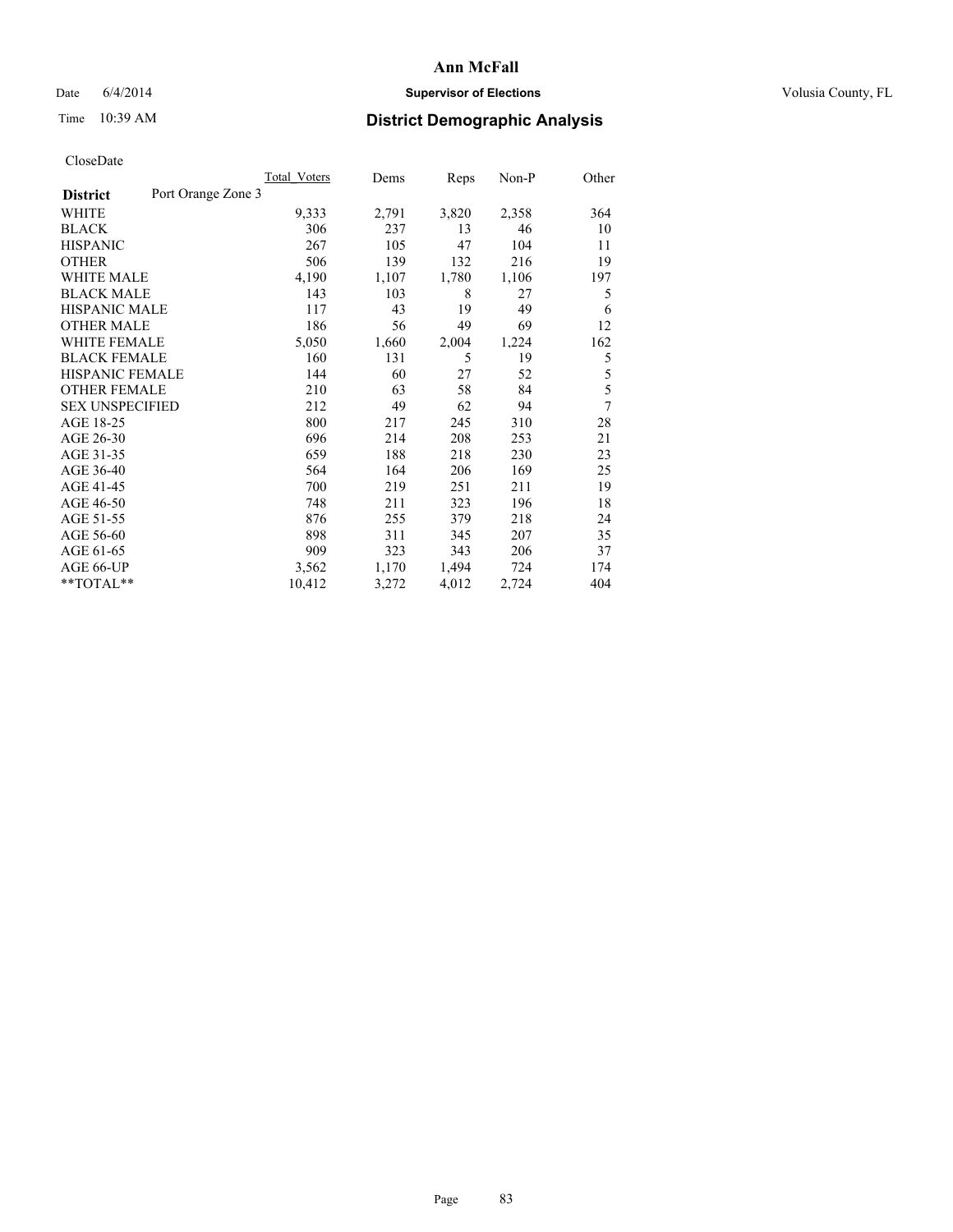## Date 6/4/2014 **Supervisor of Elections Supervisor of Elections** Volusia County, FL

# Time 10:39 AM **District Demographic Analysis**

|                        |                    | <b>Total Voters</b> | Dems  | Reps  | Non-P | Other |
|------------------------|--------------------|---------------------|-------|-------|-------|-------|
| <b>District</b>        | Port Orange Zone 4 |                     |       |       |       |       |
| WHITE                  |                    | 9,144               | 2,732 | 3,950 | 2,157 | 305   |
| <b>BLACK</b>           |                    | 259                 | 188   | 22    | 48    | 1     |
| <b>HISPANIC</b>        |                    | 271                 | 101   | 78    | 84    | 8     |
| <b>OTHER</b>           |                    | 523                 | 171   | 116   | 225   | 11    |
| WHITE MALE             |                    | 4,298               | 1,128 | 1,943 | 1,057 | 170   |
| <b>BLACK MALE</b>      |                    | 123                 | 81    | 17    | 25    | 0     |
| <b>HISPANIC MALE</b>   |                    | 124                 | 41    | 34    | 42    | 7     |
| <b>OTHER MALE</b>      |                    | 204                 | 62    | 52    | 83    | 7     |
| <b>WHITE FEMALE</b>    |                    | 4,759               | 1,587 | 1,971 | 1,070 | 131   |
| <b>BLACK FEMALE</b>    |                    | 130                 | 105   | 4     | 20    | 1     |
| <b>HISPANIC FEMALE</b> |                    | 144                 | 60    | 42    | 41    | 1     |
| <b>OTHER FEMALE</b>    |                    | 226                 | 88    | 48    | 86    | 4     |
| <b>SEX UNSPECIFIED</b> |                    | 189                 | 40    | 55    | 90    | 4     |
| AGE 18-25              |                    | 984                 | 263   | 299   | 381   | 41    |
| AGE 26-30              |                    | 538                 | 177   | 172   | 175   | 14    |
| AGE 31-35              |                    | 566                 | 166   | 185   | 190   | 25    |
| AGE 36-40              |                    | 627                 | 166   | 241   | 199   | 21    |
| AGE 41-45              |                    | 897                 | 244   | 365   | 266   | 22    |
| AGE 46-50              |                    | 887                 | 242   | 391   | 225   | 29    |
| AGE 51-55              |                    | 1,088               | 302   | 512   | 244   | 30    |
| AGE 56-60              |                    | 1,027               | 360   | 467   | 177   | 23    |
| AGE 61-65              |                    | 1,044               | 388   | 406   | 212   | 38    |
| AGE 66-UP              |                    | 2,539               | 884   | 1,128 | 445   | 82    |
| **TOTAL**              |                    | 10,197              | 3,192 | 4,166 | 2,514 | 325   |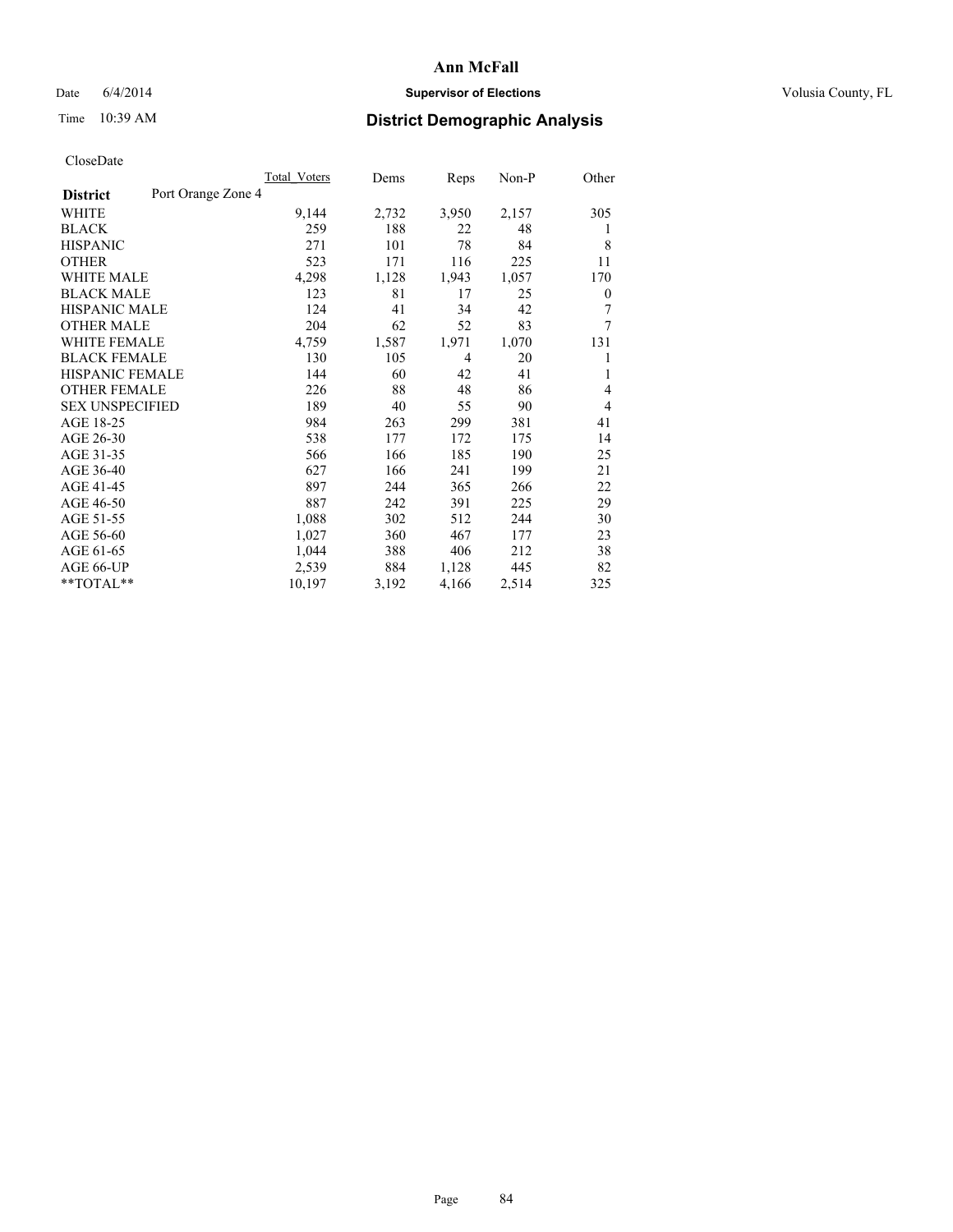## Date 6/4/2014 **Supervisor of Elections Supervisor of Elections** Volusia County, FL

# Time 10:39 AM **District Demographic Analysis**

|                        |               | Total Voters | Dems  | Reps  | Non-P | Other            |
|------------------------|---------------|--------------|-------|-------|-------|------------------|
| <b>District</b>        | South Daytona |              |       |       |       |                  |
| WHITE                  |               | 6,561        | 2,458 | 2,254 | 1,624 | 225              |
| <b>BLACK</b>           |               | 622          | 499   | 19    | 99    | 5                |
| <b>HISPANIC</b>        |               | 185          | 93    | 31    | 56    | 5                |
| <b>OTHER</b>           |               | 358          | 130   | 59    | 163   | 6                |
| <b>WHITE MALE</b>      |               | 3,015        | 978   | 1,107 | 792   | 138              |
| <b>BLACK MALE</b>      |               | 247          | 188   | 6     | 50    | 3                |
| <b>HISPANIC MALE</b>   |               | 95           | 40    | 18    | 33    | 4                |
| <b>OTHER MALE</b>      |               | 108          | 40    | 18    | 48    | $\overline{c}$   |
| <b>WHITE FEMALE</b>    |               | 3,506        | 1,463 | 1,136 | 820   | 87               |
| <b>BLACK FEMALE</b>    |               | 363          | 302   | 12    | 47    | $\overline{c}$   |
| <b>HISPANIC FEMALE</b> |               | 84           | 48    | 13    | 22    | 1                |
| <b>OTHER FEMALE</b>    |               | 159          | 67    | 30    | 58    | 4                |
| <b>SEX UNSPECIFIED</b> |               | 149          | 54    | 23    | 72    | $\boldsymbol{0}$ |
| AGE 18-25              |               | 692          | 248   | 154   | 271   | 19               |
| AGE 26-30              |               | 573          | 229   | 142   | 183   | 19               |
| AGE 31-35              |               | 482          | 187   | 97    | 180   | 18               |
| AGE 36-40              |               | 416          | 154   | 114   | 130   | 18               |
| AGE 41-45              |               | 546          | 227   | 151   | 155   | 13               |
| AGE 46-50              |               | 646          | 226   | 233   | 171   | 16               |
| AGE 51-55              |               | 794          | 313   | 271   | 190   | 20               |
| AGE 56-60              |               | 791          | 342   | 262   | 159   | 28               |
| AGE 61-65              |               | 762          | 324   | 238   | 173   | 27               |
| AGE 66-UP              |               | 2,024        | 930   | 701   | 330   | 63               |
| **TOTAL**              |               | 7,726        | 3,180 | 2,363 | 1,942 | 241              |